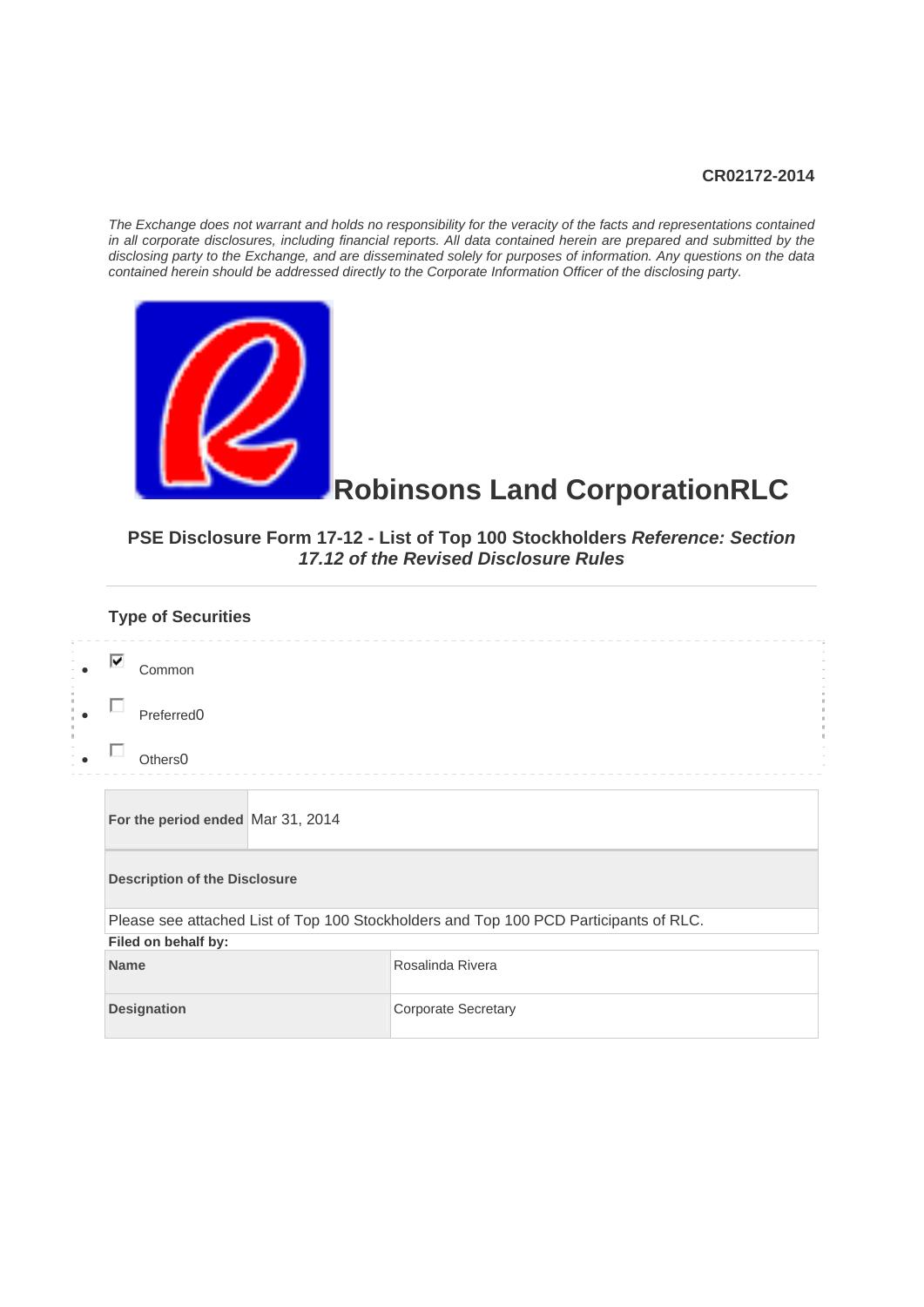| <b>RANK</b>    | <b>STOCKHOLDER</b>        | <b>STOCKHOLDER NAME</b>                                          | יש ו<br><b>TAA STACKIIALMENS</b><br>AS OF MARCH 31, 2014 |         | <b>OUTSTANDING SHARES</b> | <b>PERCENTAGE</b> | <b>TOTAL</b>  |
|----------------|---------------------------|------------------------------------------------------------------|----------------------------------------------------------|---------|---------------------------|-------------------|---------------|
| 1              | <b>NUMBER</b><br>10003137 | J. G. SUMMIT HOLDINGS, INC.                                      | ${\sf FIL}$                                              | $\sf U$ | 2,496,114,787             | 60.9725%          | 2,496,114,787 |
|                |                           | 29/F GALLERIA CORPORATE CTR.                                     |                                                          |         |                           |                   |               |
|                |                           | EDSA COR. ORTIGAS AVE.                                           |                                                          |         |                           |                   |               |
|                |                           | MANDALUYONG CITY                                                 |                                                          |         |                           |                   |               |
|                |                           |                                                                  |                                                          |         |                           |                   |               |
| $\overline{2}$ | 16012118                  | PCD NOMINEE CORPORATION (NON-FILIPINO)                           | <b>NOF</b>                                               | U       | 1,061,568,375             | 25.9309%          | 1,061,568,375 |
|                |                           | 37/F THE ENTERPRISE CENTER TOWER 1,                              |                                                          |         |                           |                   |               |
|                |                           | COR. PASEO DE ROXAS, AYALA AVENUE,                               |                                                          |         |                           |                   |               |
|                |                           | MAKATI CITY                                                      |                                                          |         |                           |                   |               |
|                |                           |                                                                  |                                                          |         |                           |                   |               |
| 3              | 16012119                  | PCD NOMINEE CORPORATION (FILIPINO)                               | ${\sf FIL}$                                              | $\sf U$ | 501,710,134               | 12.2552%          | 501,710,134   |
|                |                           | 37/F THE ENTERPRISE CENTER TOWER 1,                              |                                                          |         |                           |                   |               |
|                |                           | COR. PASEO DE ROXAS, AYALA AVENUE                                |                                                          |         |                           |                   |               |
|                |                           | MAKATI CITY                                                      |                                                          |         |                           |                   |               |
|                |                           |                                                                  |                                                          |         |                           |                   |               |
| $\overline{4}$ | 25003905                  | ELIZABETH YU<br>517 BUENDIA AVENUE EXT.,                         | ${\sf FIL}$                                              | $\sf U$ | 8,737,200                 | 0.2134%           | 8,737,200     |
|                |                           | MAKATI, METRO MANILA                                             |                                                          |         |                           |                   |               |
|                |                           |                                                                  |                                                          |         |                           |                   |               |
|                |                           |                                                                  |                                                          |         |                           |                   |               |
| 5              | 07009702                  | JOHN GOKONGWEI JR.                                               | ${\sf FIL}$                                              | U       | 8,124,721                 | 0.1984%           | 8,124,721     |
|                |                           | 44/F ROBINSONS EQUITABLE TOWER,                                  |                                                          |         |                           |                   |               |
|                |                           | ADB AVENUE CORNER POVEDA ST.,                                    |                                                          |         |                           |                   |               |
|                |                           | ORTIGAS CENTER, PASIG CITY                                       |                                                          |         |                           |                   |               |
|                |                           |                                                                  |                                                          |         |                           |                   |               |
| 6              | 03018365                  | CEBU LIBERTY LUMBER                                              | ${\sf FIL}$                                              | $\sf U$ | 2,203,200                 | 0.0538%           | 2,203,200     |
|                |                           | 173 M.J. CUENCO AVENUE                                           |                                                          |         |                           |                   |               |
|                |                           | CEBU CITY                                                        |                                                          |         |                           |                   |               |
|                |                           |                                                                  |                                                          |         |                           |                   |               |
|                |                           |                                                                  |                                                          |         |                           |                   |               |
| $\overline{7}$ | 07009708                  | JAMES L. GO                                                      | ${\sf FIL}$                                              | U       | 1,685,994                 | 0.0411%           | 1,685,994     |
|                |                           | 43/F ROBINSONS EQUITABLE TOWER,<br>ADB AVENUE CORNER POVEDA ST., |                                                          |         |                           |                   |               |
|                |                           | ORTIGAS CENTER, PASIG CITY                                       |                                                          |         |                           |                   |               |
|                |                           |                                                                  |                                                          |         |                           |                   |               |
| 8              | 07016023                  | ELIZABETH Y. GOKONGWEI AND/OR JOHN GOKONGWEI JR.                 | ${\sf FIL}$                                              | U       | 988,000                   | 0.0241%           | 988,000       |
|                |                           | 43/F ROBINSONS EQUITABLE TOWER                                   |                                                          |         |                           |                   |               |
|                |                           | ADB AVE. COR POVEDA ROAD                                         |                                                          |         |                           |                   |               |
|                |                           | PASIG CITY                                                       |                                                          |         |                           |                   |               |
|                |                           |                                                                  |                                                          |         |                           |                   |               |
| $\overline{9}$ | 17001996                  | QUALITY INVESTMENTS & SEC CORP                                   | ${\sf FIL}$                                              | $\sf U$ | 904,200                   | 0.0220%           | 904,200       |
|                |                           | SUITE 1602, TYTANA PLAZA BLDG.                                   |                                                          |         |                           |                   |               |
|                |                           | ORIENTE ST. COR. PLAZA LORENZO                                   |                                                          |         |                           |                   |               |
|                |                           | <b>BINONDO MANILA</b>                                            |                                                          |         |                           |                   |               |
|                |                           |                                                                  |                                                          |         |                           |                   |               |
| 10             | 13011076                  | ALBERTO MENDOZA AND/OR JEANIE MENDOZA                            | ${\sf FIL}$                                              | U       | 532,800                   | 0.0130%           | 532,800       |
|                |                           | 1145 AGUILAR STREET<br>STA. CRUZ, METRO MANILA                   |                                                          |         |                           |                   |               |
|                |                           |                                                                  |                                                          |         |                           |                   |               |
|                |                           |                                                                  |                                                          |         |                           |                   |               |
| $11\,$         | 0700000004                | ELIZABETH YU GOKONGWEI                                           | ${\sf FIL}$                                              | $\sf U$ | 499,500                   | 0.0122%           | 499,500       |
|                |                           | C/O GOKONGWEI BROTHERS FOUNDATION                                |                                                          |         |                           |                   |               |
|                |                           | 44/F ROBINSONS EQUITABLE TOWER                                   |                                                          |         |                           |                   |               |
|                |                           | ADB AVENUE COR. POVEDA ST.                                       |                                                          |         |                           |                   |               |
|                |                           | PASIG CITY                                                       |                                                          |         |                           |                   |               |
| 12             | 07009705                  | ROBINA YU GOKONGWEI                                              | ${\sf FIL}$                                              | U       | 360,000                   | 0.0087%           | 360,000       |
|                |                           | 517 BUENDIA AVE EXT                                              |                                                          |         |                           |                   |               |
|                |                           | 1200 MAKATI METRO MLA                                            |                                                          |         |                           |                   |               |
|                |                           |                                                                  |                                                          |         |                           |                   |               |
|                |                           |                                                                  |                                                          |         |                           |                   |               |
| 13             | 07016022                  | FREDERICK DY GO                                                  | FIL                                                      | U       | 337,501                   | 0.0082%           | 337,501       |
|                |                           | 43/F ROBINSONS EQUITABLE TOWER                                   |                                                          |         |                           |                   |               |
|                |                           | ADB AVE. COR.POVEDA RD.,                                         |                                                          |         |                           |                   |               |
|                |                           | ORTIGAS CENTER, PASIG CITY<br>1605                               |                                                          |         |                           |                   |               |
|                |                           |                                                                  |                                                          |         |                           |                   |               |
| 14             | 21003475                  | SAMUEL C. UY<br>C/O DIMDI CENTER                                 | ${\sf FIL}$                                              | $\sf U$ | 324,000                   | 0.0079%           | 324,000       |
|                |                           | ASAJE II BLDG., SAN PEDRO ST.                                    |                                                          |         |                           |                   |               |
|                |                           | DAVAO CITY, 8000                                                 |                                                          |         |                           |                   |               |
|                |                           |                                                                  |                                                          |         |                           |                   |               |
| 15             | 07016020                  | JOHN L. GOKONGWEI JR                                             | ${\sf FIL}$                                              | U       | 300,000                   | 0.0073%           | 300,000       |
|                |                           | 43/F ROBINSONS EQUITABLE TOWER                                   |                                                          |         |                           |                   |               |
|                |                           | ADB AVE COR POVEDA ROAD                                          |                                                          |         |                           |                   |               |
|                |                           | PASIG CITY                                                       |                                                          |         |                           |                   |               |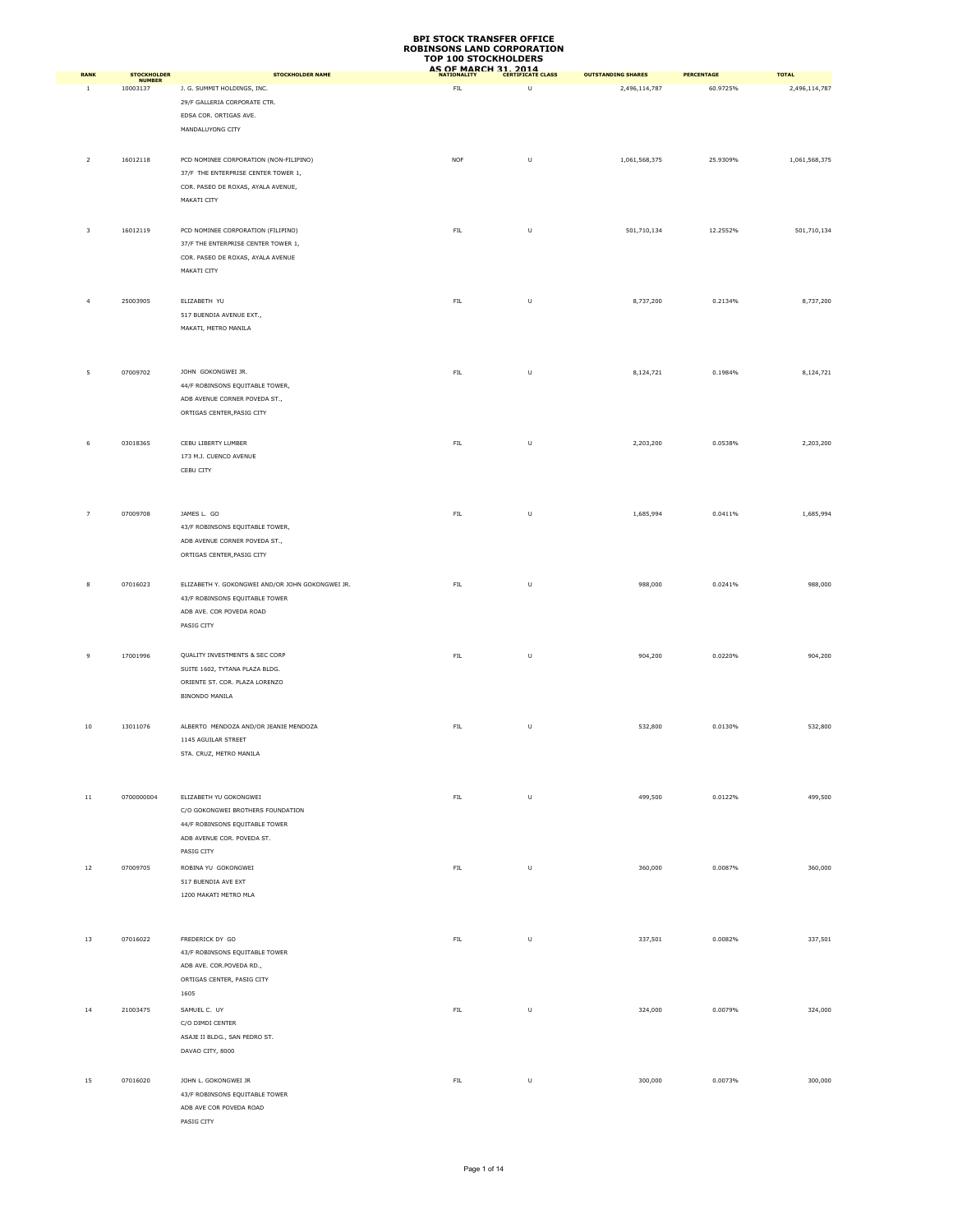| RANK | <b>STOCKHOLDER</b>        | <b>STOCKHOLDER NAME</b>                                            | AS OF MARCH 31, 2014 |         | <b>OUTSTANDING SHARES</b> | PERCENTAGE | <b>TOTAL</b> |
|------|---------------------------|--------------------------------------------------------------------|----------------------|---------|---------------------------|------------|--------------|
| 16   | <b>NUMBER</b><br>15004202 | ONG TIONG                                                          | ${\sf FIL}$          | U       | 204,996                   | 0.0050%    | 204,996      |
|      |                           | CAGAYAN FIRST SUPERMART                                            |                      |         |                           |            |              |
|      |                           | GONZAGA EXT., TUGUEGARAO                                           |                      |         |                           |            |              |
|      |                           | CAGAYAN                                                            |                      |         |                           |            |              |
|      |                           |                                                                    |                      |         |                           |            |              |
| 17   | 07009704                  | LISA YU GOKONGWEI                                                  | ${\sf FIL}$          | U       | 180,000                   | 0.0043%    | 180,000      |
|      |                           | 517 BUENDIA AVE EXT                                                |                      |         |                           |            |              |
|      |                           | 1200 MAKATI METRO MLA                                              |                      |         |                           |            |              |
|      |                           |                                                                    |                      |         |                           |            |              |
| 18   | 06009348                  | FEBTC #103-00507                                                   | FIL                  | U       | 156,240                   | 0.0038%    | 156,240      |
|      |                           | 8/F TBG OPERATIONS, FEBTC                                          |                      |         |                           |            |              |
|      |                           | FEB CENTER, GIL PUYAT AVE.                                         |                      |         |                           |            |              |
|      |                           | MAKATI CITY                                                        |                      |         |                           |            |              |
|      |                           |                                                                    |                      |         |                           |            |              |
| 19   | 02013410                  | FRANCISCO L. BENEDICTO                                             | ${\sf FIL}$          | $\sf U$ | 150,000                   | 0.0036%    | 150,000      |
|      |                           | B.BENEDICTO & SONS., INC.                                          |                      |         |                           |            |              |
|      |                           | 99-101 PLARIDEL ST. CEBU CITY                                      |                      |         |                           |            |              |
|      |                           |                                                                    |                      |         |                           |            |              |
|      |                           |                                                                    |                      |         |                           |            |              |
| 19   | 03018571                  | CHING TIONG KENG AND/OR CYNTHIA D. CHING<br>1656 DASMARINAS AVENUE | ${\sf FIL}$          | $\sf U$ | 150,000                   | 0.0036%    | 150,000      |
|      |                           | DASMARINAS VILL., MAKATI CITY                                      |                      |         |                           |            |              |
|      |                           |                                                                    |                      |         |                           |            |              |
|      |                           |                                                                    |                      |         |                           |            |              |
| 20   | 21003474                  | ARTHUR C. UY                                                       | FIL                  | $\sf U$ | 144,000                   | 0.0035%    | 144,000      |
|      |                           | C/O DIMDI CENTER                                                   |                      |         |                           |            |              |
|      |                           | ASAJE II BLDG., SAN PEDRO ST.                                      |                      |         |                           |            |              |
|      |                           | DAVAO CITY, 8000                                                   |                      |         |                           |            |              |
|      |                           |                                                                    |                      |         |                           |            |              |
| 21   | 13011099                  | CATALINO MACARAIG JR AND/OR ARACELI MACARAIG                       | ${\sf FIL}$          | $\sf U$ | 140,000                   | 0.0034%    | 140,000      |
|      |                           | 47 CABILDO ST                                                      |                      |         |                           |            |              |
|      |                           | URDANETA VILLAGE                                                   |                      |         |                           |            |              |
|      |                           | MAKATI, METRO MANILA                                               |                      |         |                           |            |              |
| 22   | 20008908                  | JOLLY TING                                                         | FIL                  | U       | 136,800                   | 0.0033%    | 136,800      |
|      |                           | 3933 RAMON MAGSAYSAY BLVD                                          |                      |         |                           |            |              |
|      |                           | STA MESA, MANILA                                                   |                      |         |                           |            |              |
|      |                           |                                                                    |                      |         |                           |            |              |
|      |                           |                                                                    |                      |         |                           |            |              |
| 23   | 03018314                  | CHING TIONG KENG                                                   | ${\sf FIL}$          | U       | 133,200                   | 0.0032%    | 133,200      |
|      |                           | 1656 DASMARINAS AVENUE                                             |                      |         |                           |            |              |
|      |                           | DASMARINAS VILL., MAKATI CITY                                      |                      |         |                           |            |              |
|      |                           |                                                                    |                      |         |                           |            |              |
| 24   | 20008795                  | ANTONIO S. TANJANGCO                                               | ${\sf FIL}$          | $\sf U$ | 126,599                   | 0.0030%    | 126,599      |
|      |                           | 542 ARQUIZA ST.,                                                   |                      |         |                           |            |              |
|      |                           | ERMITA, MANILA                                                     |                      |         |                           |            |              |
|      |                           |                                                                    |                      |         |                           |            |              |
|      |                           |                                                                    |                      |         |                           |            |              |
| 25   | 07009721                  | G & L SECURITIES CO. INC.                                          | ${\sf FIL}$          | $\sf U$ | 121,400                   | 0.0029%    | 121,400      |
|      |                           | UNIT 512-B LEE GARDENS TOWER-2,                                    |                      |         |                           |            |              |
|      |                           | SHAW BOULEVARD,                                                    |                      |         |                           |            |              |
|      |                           | MANDALUYONG CITY                                                   |                      |         |                           |            |              |
|      |                           |                                                                    |                      |         |                           |            |              |
| 26   | 12010489                  | EDWIN B. LIM<br>#102 E. RODRIGUEZ, LIBIS                           | ${\sf FIL}$          | $\sf U$ | 120,000                   | 0.0029%    | 120,000      |
|      |                           | QUEZON CITY                                                        |                      |         |                           |            |              |
|      |                           |                                                                    |                      |         |                           |            |              |
|      |                           |                                                                    |                      |         |                           |            |              |
| 26   | 03018330                  | FERDINAND CO AND/OR CHRISTOPHER CO                                 | FIL                  | $\sf U$ | 120,000                   | 0.0029%    | 120,000      |
|      |                           | 250 IBUNA ST                                                       |                      |         |                           |            |              |
|      |                           | SAN JUAN                                                           |                      |         |                           |            |              |
|      |                           | METRO MANILA                                                       |                      |         |                           |            |              |
|      |                           |                                                                    |                      |         |                           |            |              |
| 27   | 06008883                  | TERESITA FLORES                                                    | FIL                  | U       | 108,000                   | 0.0026%    | 108,000      |
|      |                           | #35 PASEO EMILIO                                                   |                      |         |                           |            |              |
|      |                           | MARIA LUISA ESTATE PARK<br>BANILAD, CEBU CITY                      |                      |         |                           |            |              |
|      |                           |                                                                    |                      |         |                           |            |              |
| 28   | 03018452                  | VICKY L. CHAN                                                      | ${\sf FIL}$          | $\sf U$ | 106,600                   | 0.0026%    | 106,600      |
|      |                           | 267 IBANEZ ST., LITTLE BAGUIO                                      |                      |         |                           |            |              |
|      |                           | SAN JUAN, METRO MANILA                                             |                      |         |                           |            |              |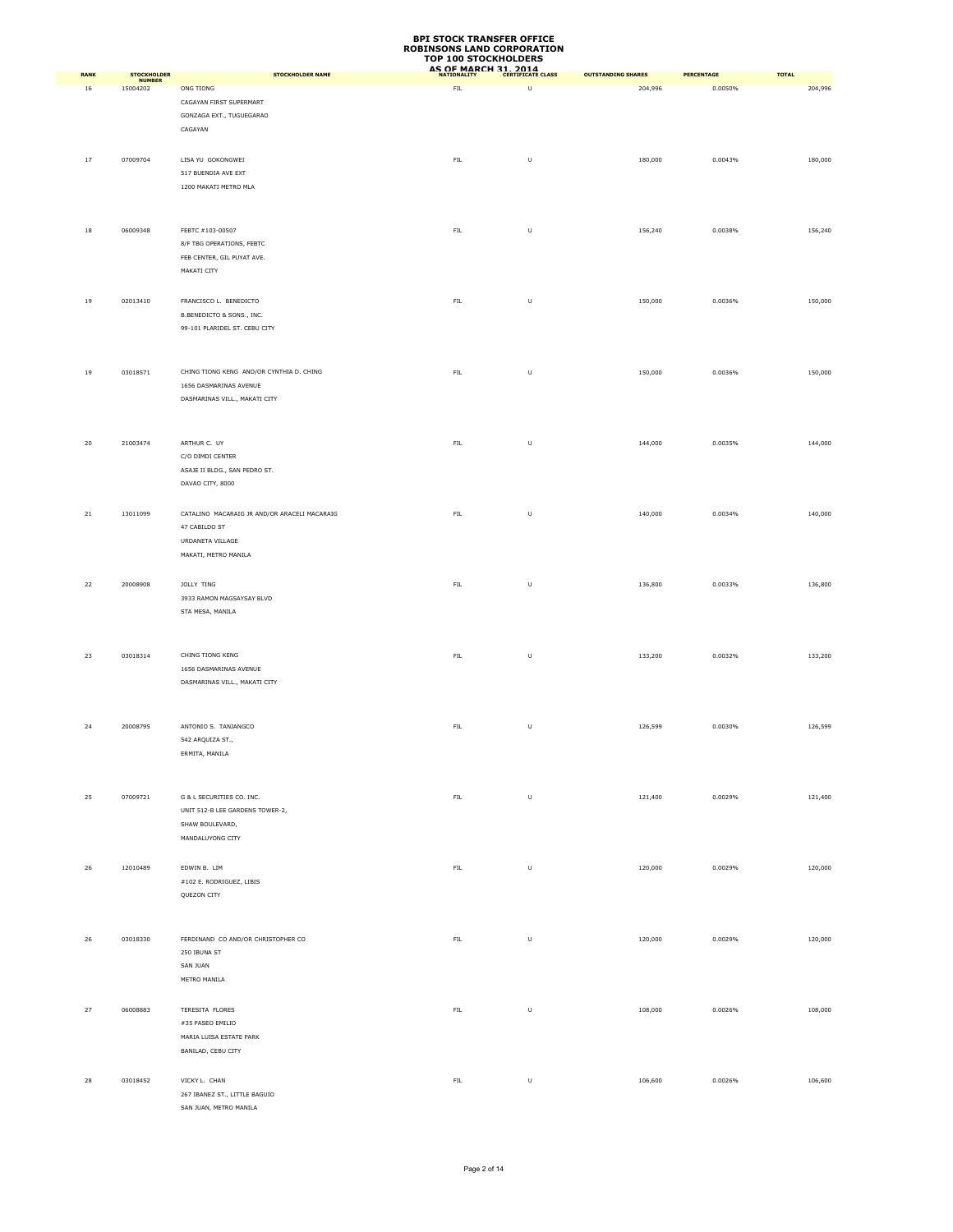| RANK   | <b>STOCKHOLDER</b>        | <b>STOCKHOLDER NAME</b>                                  | AS OF MARCH 31, 2014 |         | <b>OUTSTANDING SHARES</b> | <b>PERCENTAGE</b> | <b>TOTAL</b> |
|--------|---------------------------|----------------------------------------------------------|----------------------|---------|---------------------------|-------------------|--------------|
| 29     | <b>NUMBER</b><br>03018337 | JAMES L. CHIONGBIAN                                      | ${\sf FIL}$          | $\sf U$ | 100,000                   | 0.0024%           | 100,000      |
|        |                           | EASTERN SHIPPING LINES BLDG.                             |                      |         |                           |                   |              |
|        |                           | ANDA CIRCLE, PORT AREA                                   |                      |         |                           |                   |              |
|        |                           | MANILA                                                   |                      |         |                           |                   |              |
|        |                           |                                                          |                      |         |                           |                   |              |
| 29     | 12010488                  | JENNIFER C. LIM AND/OR JEFFREY C. LIM                    | ${\sf FIL}$          | U       | 100,000                   | 0.0024%           | 100,000      |
|        |                           | #41 PASEO EMILIO                                         |                      |         |                           |                   |              |
|        |                           | MARIA LUISA PARK<br>BANILAD, CEBU CITY                   |                      |         |                           |                   |              |
|        |                           |                                                          |                      |         |                           |                   |              |
| 29     | 2100000003                | FRANCISCO ASALDO UY                                      | ${\sf FIL}$          | $\sf U$ | 100,000                   | 0.0024%           | 100,000      |
|        |                           | 4507 EMMANUELLE ST., ITALIA 500                          |                      |         |                           |                   |              |
|        |                           | BF RESORT LAS PINAS                                      |                      |         |                           |                   |              |
|        |                           |                                                          |                      |         |                           |                   |              |
|        |                           |                                                          |                      |         |                           |                   |              |
| 30     | 16011697                  | CRISTINO L. PANLILIO                                     | FIL                  | U       | 96,000                    | 0.0023%           | 96,000       |
|        |                           | ACROCITY I BUILDING                                      |                      |         |                           |                   |              |
|        |                           | NO. 1116 ANTIPOLO STREET                                 |                      |         |                           |                   |              |
|        |                           | MAKATI CITY                                              |                      |         |                           |                   |              |
|        |                           |                                                          |                      |         |                           |                   |              |
| $31\,$ | 03018413                  | RAMON L. CHIU<br>C/O B. BENEDICTO & SONS, INC.           | ${\sf FIL}$          | $\sf U$ | 90,285                    | 0.0022%           | 90,285       |
|        |                           | 103 PLARIDEL STREET                                      |                      |         |                           |                   |              |
|        |                           | CEBU CITY                                                |                      |         |                           |                   |              |
|        |                           |                                                          |                      |         |                           |                   |              |
| 32     | 18009089                  | R. COYIUTO SECURITIES, INC.                              | ${\sf FIL}$          | $\sf U$ | 82,000                    | 0.0020%           | 82,000       |
|        |                           | 5/F CORINTHIAN PLAZA                                     |                      |         |                           |                   |              |
|        |                           | 121 PASEO DE ROXAS                                       |                      |         |                           |                   |              |
|        |                           | LEGASPI VILLAGE, MAKATI CITY                             |                      |         |                           |                   |              |
|        |                           |                                                          |                      |         |                           |                   |              |
| 33     | 20008798                  | DENISA Y. TONG                                           | ${\sf FIL}$          | U       | 81,000                    | 0.0019%           | 81,000       |
|        |                           | 798 HARVARD ST                                           |                      |         |                           |                   |              |
|        |                           | MANDALUYONG<br>METRO MANILA                              |                      |         |                           |                   |              |
|        |                           |                                                          |                      |         |                           |                   |              |
| 34     | 17001936                  | TERESITA T. QUAZON                                       | ${\sf FIL}$          | U       | 78,000                    | 0.0019%           | 78,000       |
|        |                           | 542 ARQUIZA                                              |                      |         |                           |                   |              |
|        |                           | ERMITA, MANILA                                           |                      |         |                           |                   |              |
|        |                           |                                                          |                      |         |                           |                   |              |
|        |                           |                                                          |                      |         |                           |                   |              |
| 35     | 11002995                  | KHOON POI                                                | FIL                  | U       | 73,200                    | 0.0017%           | 73,200       |
|        |                           | 406 RIZAL AVE.,                                          |                      |         |                           |                   |              |
|        |                           | STA. CRUZ, MANILA                                        |                      |         |                           |                   |              |
|        |                           |                                                          |                      |         |                           |                   |              |
| 36     | 04007384                  | ANANDRAM DARGANI                                         | ${\sf FIL}$          | $\sf U$ | 72,228                    | 0.0017%           | 72,228       |
|        |                           | 929 IDEAL ST.,                                           |                      |         |                           |                   |              |
|        |                           | MANDALUYONG, METRO MANILA                                |                      |         |                           |                   |              |
|        |                           |                                                          |                      |         |                           |                   |              |
|        |                           |                                                          |                      |         |                           |                   |              |
| 37     | 1200000007                | SUSANA TAN LEE                                           | ${\sf FIL}$          | $\sf U$ | 72,000                    | 0.0017%           | 72,000       |
|        |                           | 28 KENNEDY STREET, NORTH GREENHILLS,                     |                      |         |                           |                   |              |
|        |                           | SAN JUAN CITY                                            |                      |         |                           |                   |              |
|        |                           |                                                          |                      |         |                           |                   |              |
|        |                           |                                                          |                      |         |                           |                   |              |
| 37     | 2000000006                | LILY ANN LIM TAN<br>30 KENNEDY STREET, NORTH GREENHILLS, | ${\sf FIL}$          | $\sf U$ | 72,000                    | 0.0017%           | 72,000       |
|        |                           | GREENHILLS, SAN JUAN                                     |                      |         |                           |                   |              |
|        |                           |                                                          |                      |         |                           |                   |              |
|        |                           |                                                          |                      |         |                           |                   |              |
| 37     | 2000000007                | ELIZABETH LIM TAN                                        | AMN                  | $\sf U$ | 72,000                    | 0.0017%           | 72,000       |
|        |                           | 6 LEHIGH COURT, PRINCETON, NEW JERSEY 08540,             |                      |         |                           |                   |              |
|        |                           | USA                                                      |                      |         |                           |                   |              |
|        |                           |                                                          |                      |         |                           |                   |              |
|        |                           |                                                          |                      |         |                           |                   |              |
| 37     | 0300000009                | DAPHNE AILEEN TAN CHUA                                   | ${\sf FIL}$          | $\sf U$ | 72,000                    | 0.0017%           | 72,000       |
|        |                           | 18 SHEFFIELD PLACE, MONTGOMERY PLACE, QUEZON CITY        |                      |         |                           |                   |              |
|        |                           |                                                          |                      |         |                           |                   |              |
|        |                           |                                                          |                      |         |                           |                   |              |
| 37     | 2000000005                | GENEVIEVE LIM TAN                                        | ${\sf FIL}$          | $\sf U$ | 72,000                    | 0.0017%           | 72,000       |
|        |                           | H102 GALERIA DE MAGALLANES, MAGALLANES,                  |                      |         |                           |                   |              |
|        |                           | MAKATI CITY 1232                                         |                      |         |                           |                   |              |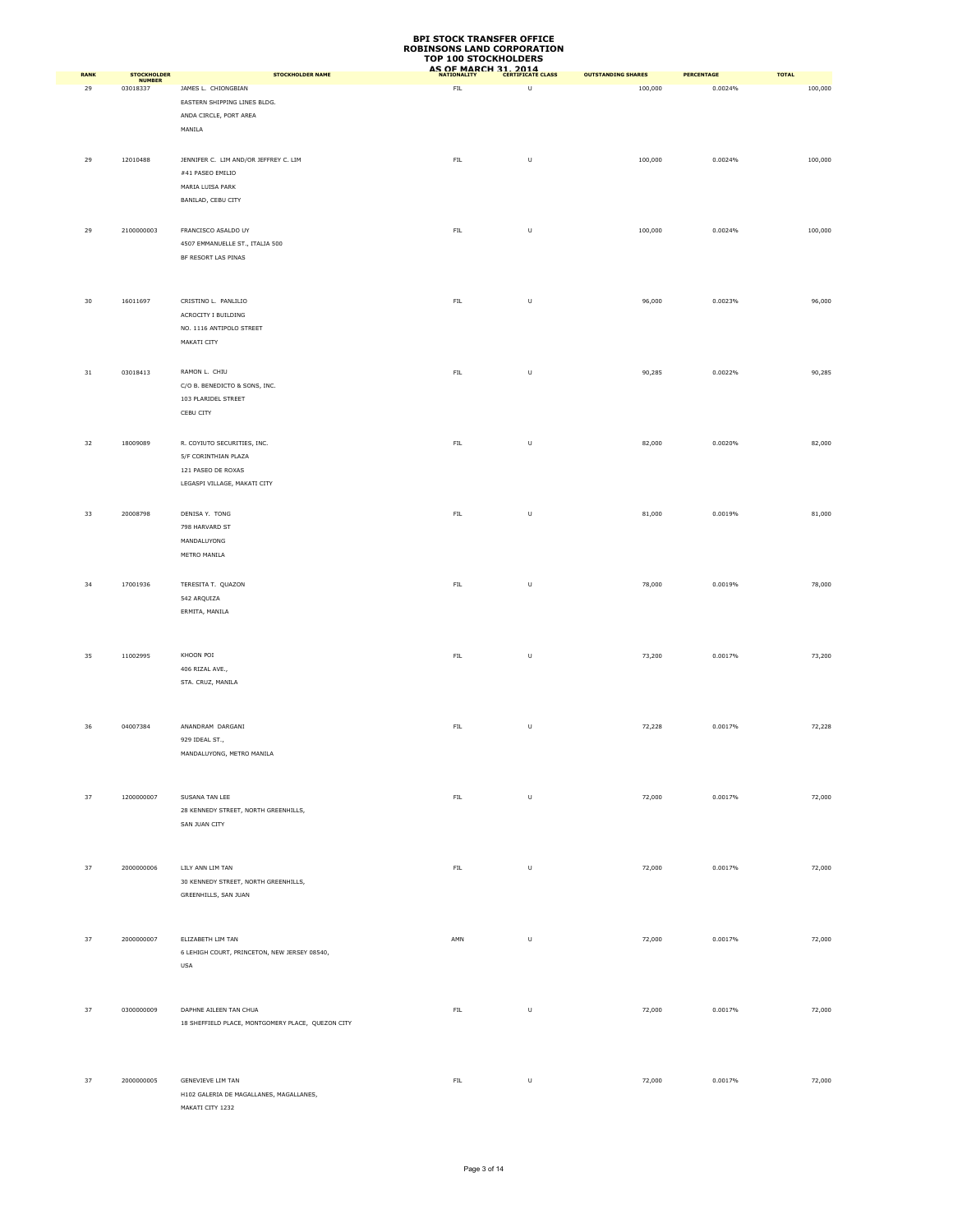| <b>RANK</b> | <b>STOCKHOLDER</b>        | <b>STOCKHOLDER NAME</b>                                                                                           | AS OF MARCH 31, 2014 |         | <b>OUTSTANDING SHARES</b> | <b>PERCENTAGE</b> | <b>TOTAL</b> |
|-------------|---------------------------|-------------------------------------------------------------------------------------------------------------------|----------------------|---------|---------------------------|-------------------|--------------|
| 38          | <b>NUMBER</b><br>03018364 | JUANITO CUASON<br>KIM PIAN DRY GOODS, A. B. FERN<br>DAGUPAN CITY                                                  | FL                   | $\sf U$ | 68,617                    | 0.0016%           | 68,617       |
| 39          | 03018321                  | MICHAEL CHAN<br>22 DUHAT ROAD, NORTHERN HILLS<br>MALABON                                                          | ${\sf FIL}$          | $\sf U$ | 65,000                    | 0.0015%           | 65,000       |
| 40          | 08007308                  | HAMAHATA TAKERO<br>C/O JUNTEC CORPORATION<br>BLOCK 5 LOT 7, LIIP-PEZA,<br>BO. MAMPLASAN, BINAN, LAGUNA            | JAP                  | $\sf U$ | 60,000                    | 0.0014%           | 60,000       |
| 41          | 1400000001                | ALFREDO Y. NGOCHUA<br>C/O LIBERTY LUMBER CO., INC<br>171 M.J.CUENCO AVE.<br>CEBU CITY                             | ${\sf FIL}$          | $\sf U$ | 54,000                    | 0.0013%           | 54,000       |
| 42          | 19000380                  | VICTOR GAN SY<br>RM. 701-J STATE CENTER BLDG.<br>333 JUAN LUNA ST.<br>BINONDO, MANILA                             | ${\sf FIL}$          | $\sf U$ | 50,000                    | 0.0012%           | 50,000       |
| 42          | 04007499                  | DEE KWAN YAN AND/OR CHRISTINA DEE<br>#1146 C. M. RECTO AVE.,<br>MANILA                                            | ${\sf FIL}$          | $\sf U$ | 50,000                    | 0.0012%           | 50,000       |
| 42          | 03021013                  | KAREN CHOA<br>1377 NARCISA RIZAL ST.<br>TONDO, MANILA                                                             | ${\sf FIL}$          | $\sf U$ | 50,000                    | 0.0012%           | 50,000       |
| 43          | 19016189                  | SABAS SUAREZ<br>ALGICO COMPLEX,<br>LA GUARDIA EXTENSION,<br>LAHUG, CEBU CITY                                      | ${\sf FIL}$          | $\sf U$ | 49,200                    | 0.0012%           | 49,200       |
| 44          | 11003006                  | LINDA ROSE NG KAWSEK<br>C/O MAKATI SUPERMART<br>MAKATI COMMERCIAL CENTER<br>1200 MAKATI, METRO MANILA             | ${\sf FIL}$          | $\sf U$ | 48,600                    | 0.0011%           | 48,600       |
| 45          | 12010306                  | L. M. GARCIA & ASSOCIATES INC.<br>1606-A TEKTITE TOWER<br>EXCHANGE ROAD ORTIGAS CENTER<br>PASIG, METRO MANILA     | ${\sf FIL}$          | $\sf U$ | 48,000                    | 0.0011%           | 48,000       |
| 45          | 12010498                  | JANET CO LEY<br>C/O LEY CONST. & DEV'T. CORP.<br>23-E PACIFIC STAR BLDG.,<br>SEN. GIL PUYAT AVENUE<br>MAKATI CITY | ${\sf FIL}$          | $\sf U$ | 48,000                    | 0.0011%           | 48,000       |
| 45          | 03018404                  | ESTRELLA GO CO AND/OR FERDINAND CO<br>250 IBUNA ST<br>SAN JUAN<br>METRO MANILA                                    | ${\sf FIL}$          | $\sf U$ | 48,000                    | 0.0011%           | 48,000       |
| 45          | 14002598                  | PATRICK NGOCHUA<br>C/O CEBU LIBERTY<br>LUMBER CO INC<br>173 MJ CUENCO AVE<br>CEBU CITY                            | ${\sf FIL}$          | $\sf U$ | 48,000                    | 0.0011%           | 48,000       |
| 45          | 0700000006                | RODERICK M. GRACIA<br>125 UNIVERSITY AVENUE,<br>AYALA ALABANG VILLAGE,<br>MUNTINLUPA CITY                         | ${\sf FIL}$          | $\sf U$ | 48,000                    | 0.0011%           | 48,000       |
| 45          | 21003473                  | ALEXANDER C. UY<br>C/O DIMDI CENTER<br>ASAJE II BLDG., SAN PEDRO ST.<br>DAVAO CITY, 8000                          | ${\sf FIL}$          | $\sf U$ | 48,000                    | 0.0011%           | 48,000       |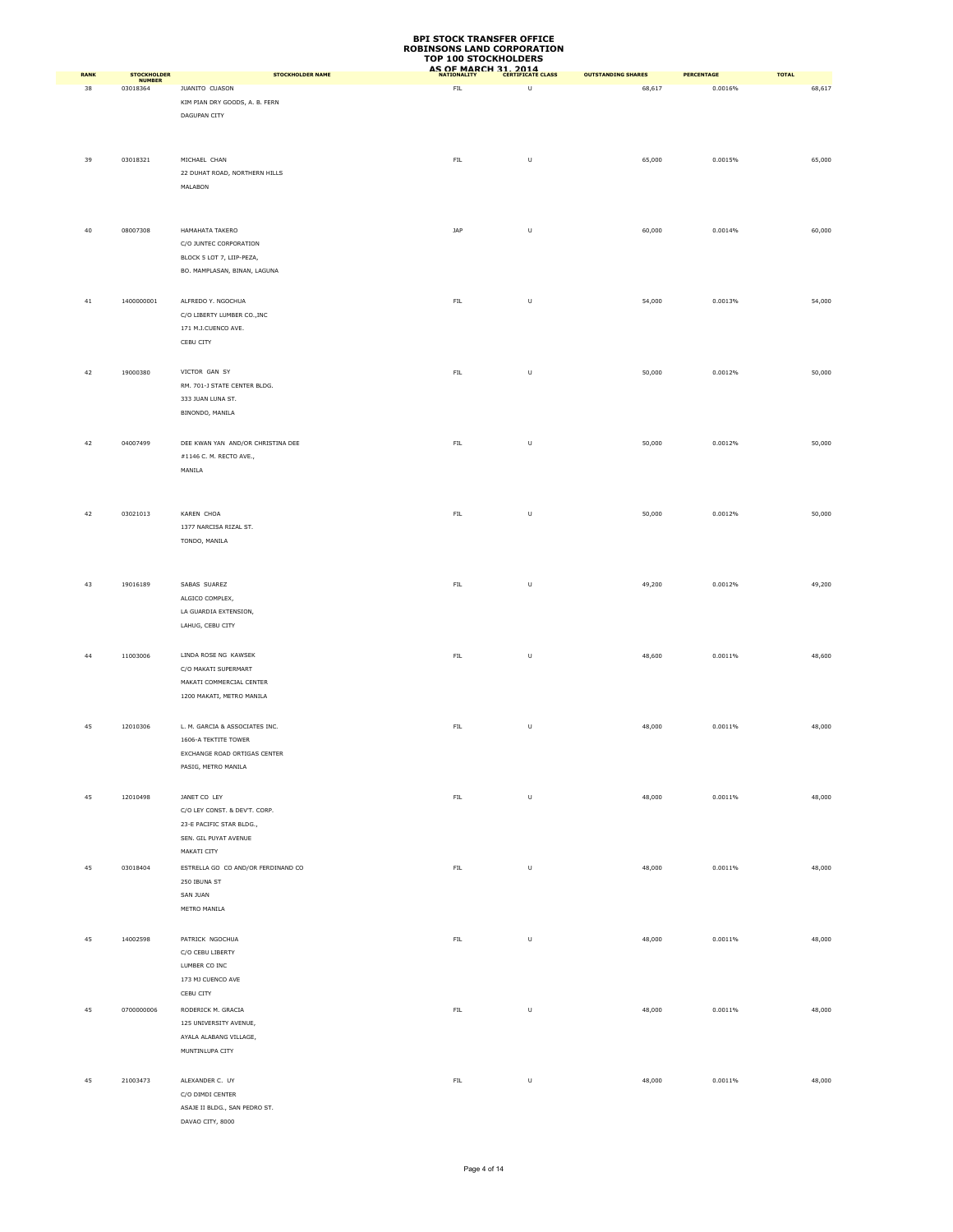|             |                           |                                                                                       | <b>ROBINSONS LAND CORPORATION</b><br><b>TOP 100 STOCKHOLDERS</b> |         |                           |                   |              |
|-------------|---------------------------|---------------------------------------------------------------------------------------|------------------------------------------------------------------|---------|---------------------------|-------------------|--------------|
| <b>RANK</b> | <b>STOCKHOLDER</b>        | <b>STOCKHOLDER NAME</b>                                                               | AS OF MARCH 31, 2014                                             |         | <b>OUTSTANDING SHARES</b> | <b>PERCENTAGE</b> | <b>TOTAL</b> |
| 45          | <b>NUMBER</b><br>25003924 | SUSAN YAO<br>UNIT 20 INTERSTATE TOWNHOUSE                                             | FIL                                                              | U       | 48,000                    | 0.0011%           | 48,000       |
|             |                           | C. BENITEZ, QUEZON CITY                                                               |                                                                  |         |                           |                   |              |
| 46          | 26000617                  | MANUEL B. ZAMORA JR.<br>34A PACIFIC PLAZA TOWERS, FOR BONIFACIO,<br>TAGUIG CITY       | ${\sf FIL}$                                                      | U       | 47,400                    | 0.0011%           | 47,400       |
| 47          | 07009735                  | BEBE YU GO<br>517 BUENDIA AVE. EXT.                                                   | FIL                                                              | U       | 46,400                    | 0.0011%           | 46,400       |
|             |                           | MAKATI, METRO MANILA                                                                  |                                                                  |         |                           |                   |              |
| 48          | 03018549                  | DIANA Y. CHENG<br>RM 203 HANSTON BLDG<br>EMERALD AVENUE, ORTIGAS<br>PASIG, M.M.       | ${\sf FIL}$                                                      | $\sf U$ | 45,000                    | 0.0010%           | 45,000       |
| 48          | 26000613                  | ELBERT ZOSA<br>C/O PCI CAPITAL CORPORATION                                            | ${\sf FIL}$                                                      | $\sf U$ | 45,000                    | 0.0010%           | 45,000       |
| 49          | 26000604                  | #1 PCIBANK TOWERS, MAKATI AVE<br>MAKATI CITY<br>ELIZABETH M. ZARATE                   | ${\sf FIL}$                                                      | U       | 42,000                    | 0.0010%           | 42,000       |
|             |                           | 320 COUNTRY CLUB DR.,<br>AYALA ALABANG, MUNTINLUPA 1780                               |                                                                  |         |                           |                   |              |
| 49          | 07009720                  | DEBBIE C. GOH<br>669 MUELLE DE BINONDO                                                | ${\sf FIL}$                                                      | $\sf U$ | 42,000                    | 0.0010%           | 42,000       |
| 50          | 2200000004                | BINONDO, MANILA<br>TERESITA C. DELGADO-VILLONCO                                       | ${\sf FIL}$                                                      | U       | 40,500                    | 0.0009%           | 40,500       |
|             |                           | 12 BALER RD., SAN FRANCISCO DEL MONTE, QUEZON CITY                                    |                                                                  |         |                           |                   |              |
| 51          | 16007361                  | PAN-ASIA SECURITIES CORP.<br>RM. 910 TOWER ONE & EXCHANGE<br>PLAZA, AYALA TRIANGLE    | ${\sf FIL}$                                                      | U       | 40,000                    | 0.0009%           | 40,000       |
| 51          | 08007205                  | AYALA AVENUE, MAKATI CITY<br>SYLVESTER S.K. HUNG<br>S.C. JOHNSON, ESTRELLA STREET     | <b>BRT</b>                                                       | $\sf U$ | 40,000                    | 0.0009%           | 40,000       |
|             |                           | MAKATI CITY                                                                           |                                                                  |         |                           |                   |              |
| 51          | 07009851                  | ELIZABETH GOKONGWEI<br>517 SEN. GIL PUYAT<br>AVE., EXT., NORTH<br>FORBES, MAKATI CITY | ${\sf FIL}$                                                      | U       | 40,000                    | 0.0009%           | 40,000       |
| 52          | 20008811                  | A. ANGEL S. TANJANGCO<br>542 ARQUIZA ST.,                                             | ${\sf FIL}$                                                      | U       | 38,500                    | 0.0009%           | 38,500       |
|             |                           | ERMITA, MANILA<br>ELBERT M. ZOSA                                                      |                                                                  |         |                           |                   |              |
| 53          | 26000616                  | $\#3$ ACACIA STREET<br>VALLE VERDE III, PASIG CITY                                    | ${\sf FIL}$                                                      | $\sf U$ | 37,500                    | 0.0009%           | 37,500       |
| 54          | 25003906                  | LUCIO YAN<br>C/O ROWELL LITHOGRAPHY                                                   | ${\sf FIL}$                                                      | U       | 36,000                    | 0.0008%           | 36,000       |
| 54          | 20008820                  | LAON-LAAN ST., UGONG<br>PASIG, METRO MANILA<br>TAKASAGO TRADING CORP. INC.            | ${\sf FIL}$                                                      | $\sf U$ | 36,000                    | 0.0008%           | 36,000       |
|             |                           | $\#14$ SIMBAL ST.<br>TALAYAN VILLAGE<br>QUEZON CITY                                   |                                                                  |         |                           |                   |              |

**BPI STOCK TRANSFER OFFICE**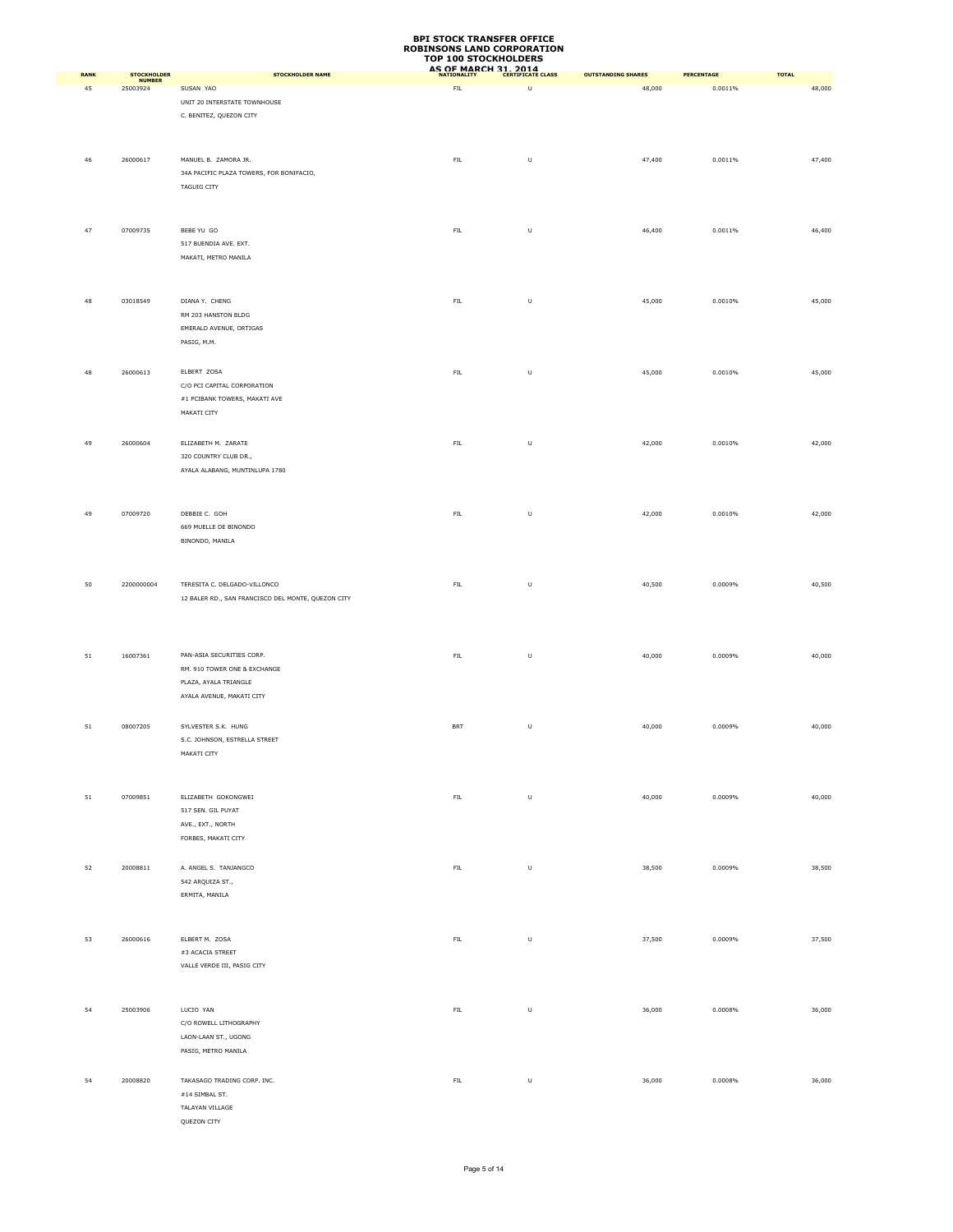|      |                                     |                                         | TOP TOO STOCKHOLDERS<br>AS OF MARCH 31, 2014 |                                                                                                            |                           |                   |              |
|------|-------------------------------------|-----------------------------------------|----------------------------------------------|------------------------------------------------------------------------------------------------------------|---------------------------|-------------------|--------------|
| RANK | <b>STOCKHOLDER</b><br><b>NUMBER</b> | <b>STOCKHOLDER NAME</b>                 |                                              |                                                                                                            | <b>OUTSTANDING SHARES</b> | <b>PERCENTAGE</b> | <b>TOTAL</b> |
| 54   | 18009105                            | R.J. DEL PAN AND COMPANY                | FIL                                          | U                                                                                                          | 36,000                    | 0.0008%           | 36,000       |
|      |                                     | 501 DON ALFONSO COND                    |                                              |                                                                                                            |                           |                   |              |
|      |                                     | U N AVENUE COR L GUERRERO ST            |                                              |                                                                                                            |                           |                   |              |
|      |                                     | ERMITA, MANILA                          |                                              |                                                                                                            |                           |                   |              |
|      |                                     |                                         |                                              |                                                                                                            |                           |                   |              |
| 54   | 18009053                            | RENEE D. RUBIO                          | ${\sf FIL}$                                  | $\sf U$                                                                                                    | 36,000                    | 0.0008%           | 36,000       |
|      |                                     | #29 CAULIFLOWER ST.                     |                                              |                                                                                                            |                           |                   |              |
|      |                                     | VALLE VERDE V                           |                                              |                                                                                                            |                           |                   |              |
|      |                                     | PASIG CITY                              |                                              |                                                                                                            |                           |                   |              |
|      |                                     |                                         |                                              |                                                                                                            |                           |                   |              |
| 54   | 03018325                            | LIN LIN G. CHUNG                        | ${\sf FIL}$                                  | U                                                                                                          | 36,000                    | 0.0008%           | 36,000       |
|      |                                     | 8 ANAHAW ST                             |                                              |                                                                                                            |                           |                   |              |
|      |                                     | FORBES PARK, MAKATI                     |                                              |                                                                                                            |                           |                   |              |
|      |                                     | 1200 METRO MANILA                       |                                              |                                                                                                            |                           |                   |              |
|      |                                     |                                         |                                              |                                                                                                            |                           |                   |              |
|      |                                     |                                         |                                              |                                                                                                            |                           |                   |              |
| 54   | 03018312                            | ANTONIO COJUANGCO                       | ${\sf FIL}$                                  | U                                                                                                          | 36,000                    | 0.0008%           | 36,000       |
|      |                                     | R. COJUANGCO BLDG.                      |                                              |                                                                                                            |                           |                   |              |
|      |                                     | MAKATI AVENUE                           |                                              |                                                                                                            |                           |                   |              |
|      |                                     | 1200 MAKATI, METRO MANILA               |                                              |                                                                                                            |                           |                   |              |
|      |                                     |                                         |                                              |                                                                                                            |                           |                   |              |
| 54   | 03018315                            | ERNESTO CAYETANO                        | ${\sf FIL}$                                  | $\mathsf{U}% _{T}=\mathsf{U}_{T}\!\left( a,b\right) ,\ \mathsf{U}_{T}=\mathsf{U}_{T}\!\left( a,b\right) ,$ | 36,000                    | 0.0008%           | 36,000       |
|      |                                     | #12 CARMEN DE LUNA STREET               |                                              |                                                                                                            |                           |                   |              |
|      |                                     | BF HOMES, PARANAQUE CITY                |                                              |                                                                                                            |                           |                   |              |
|      |                                     |                                         |                                              |                                                                                                            |                           |                   |              |
|      |                                     |                                         |                                              |                                                                                                            |                           |                   |              |
| 55   | 03018313                            | MIGUEL O. COJUANGCO                     | ${\sf FIL}$                                  | $\sf U$                                                                                                    | 35,000                    | 0.0008%           | 35,000       |
|      |                                     |                                         |                                              |                                                                                                            |                           |                   |              |
|      |                                     | 8F, R. COJUANGCO BLDG.                  |                                              |                                                                                                            |                           |                   |              |
|      |                                     | MAKATI AVE, MAKATI                      |                                              |                                                                                                            |                           |                   |              |
|      |                                     | 1200 METRO MANILA                       |                                              |                                                                                                            |                           |                   |              |
|      |                                     |                                         |                                              |                                                                                                            |                           |                   |              |
| 56   | 13007947                            | EDMUNDO MADRAZO                         | ${\sf FIL}$                                  | $\sf U$                                                                                                    | 32,500                    | 0.0007%           | 32,500       |
|      |                                     | DAO ST., JUNA SUBD.                     |                                              |                                                                                                            |                           |                   |              |
|      |                                     | MATINA, DAVAO CITY                      |                                              |                                                                                                            |                           |                   |              |
|      |                                     |                                         |                                              |                                                                                                            |                           |                   |              |
|      |                                     |                                         |                                              |                                                                                                            |                           |                   |              |
| 57   | 1800000006                          | RENEE D. RUBIO AND/OR CESAR A. RUBIO    | ${\sf FIL}$                                  | U                                                                                                          | 32,400                    | 0.0007%           | 32,400       |
|      |                                     | #29 CAULIFLOWER                         |                                              |                                                                                                            |                           |                   |              |
|      |                                     | VALLE VERDE 5, PASIG CITY               |                                              |                                                                                                            |                           |                   |              |
|      |                                     |                                         |                                              |                                                                                                            |                           |                   |              |
|      |                                     |                                         |                                              |                                                                                                            |                           |                   |              |
|      |                                     |                                         |                                              |                                                                                                            |                           |                   |              |
| 58   | 21003477                            | URBANCORP INVESTMENTS INC.              | ${\sf FIL}$                                  | U                                                                                                          | 31,500                    | 0.0007%           | 31,500       |
|      |                                     | URBAN BANK SQUARE                       |                                              |                                                                                                            |                           |                   |              |
|      |                                     | URBAN AVENUE                            |                                              |                                                                                                            |                           |                   |              |
|      |                                     | 1200 MAKATI CITY                        |                                              |                                                                                                            |                           |                   |              |
|      |                                     |                                         |                                              |                                                                                                            |                           |                   |              |
| 58   | 13011188                            | M.E. HOLDING CORPORATION                | ${\sf FIL}$                                  | $\sf U$                                                                                                    | 31,500                    | 0.0007%           | 31,500       |
|      |                                     | #28 SHAW BLVD.,                         |                                              |                                                                                                            |                           |                   |              |
|      |                                     | PASIG CITY                              |                                              |                                                                                                            |                           |                   |              |
|      |                                     |                                         |                                              |                                                                                                            |                           |                   |              |
|      |                                     |                                         |                                              |                                                                                                            |                           |                   |              |
| 58   | 13011189                            | MERCURY GROUP OF COMP. INC.,            | ${\sf FIL}$                                  | $\sf U$                                                                                                    | 31,500                    | 0.0007%           | 31,500       |
|      |                                     |                                         |                                              |                                                                                                            |                           |                   |              |
|      |                                     | #7 MERCURY AVE., CORNER                 |                                              |                                                                                                            |                           |                   |              |
|      |                                     | E. RODRIGUEZ JR., LIBIS                 |                                              |                                                                                                            |                           |                   |              |
|      |                                     | QUEZON CITY                             |                                              |                                                                                                            |                           |                   |              |
|      |                                     |                                         |                                              |                                                                                                            |                           |                   |              |
| 59   | 08007041                            | HYDEE MANAGEMENT & RESOURCE CORPORATION | ${\sf FIL}$                                  | U                                                                                                          | 31,200                    | 0.0007%           | 31,200       |
|      |                                     | 4/F YUCHENGCO TOWER,                    |                                              |                                                                                                            |                           |                   |              |
|      |                                     | 500 Q. PAREDES, BINONDO                 |                                              |                                                                                                            |                           |                   |              |
|      |                                     | MANILA                                  |                                              |                                                                                                            |                           |                   |              |
|      |                                     |                                         |                                              |                                                                                                            |                           |                   |              |
| 60   | 08007076                            | HAO WEE                                 | ${\sf FIL}$                                  | $\sf U$                                                                                                    |                           | 0.0007%           | 30,000       |
|      |                                     |                                         |                                              |                                                                                                            | 30,000                    |                   |              |
|      |                                     | SUITE 2203B 22F TEKTITE TOWERS          |                                              |                                                                                                            |                           |                   |              |
|      |                                     | TEKTITE ROAD, ORTIGAS CENTER            |                                              |                                                                                                            |                           |                   |              |
|      |                                     | PASIG CITY                              |                                              |                                                                                                            |                           |                   |              |
|      |                                     |                                         |                                              |                                                                                                            |                           |                   |              |
| 60   | 02008057                            | BELSON SECURITIES, INC.                 | ${\sf FIL}$                                  | $\sf U$                                                                                                    | 30,000                    | 0.0007%           | 30,000       |
|      |                                     | 4TH FLR., BELSON HOUSE                  |                                              |                                                                                                            |                           |                   |              |
|      |                                     | #271 EDSA, MANDALUYONG CITY             |                                              |                                                                                                            |                           |                   |              |
|      |                                     |                                         |                                              |                                                                                                            |                           |                   |              |
|      |                                     |                                         |                                              |                                                                                                            |                           |                   |              |
| 60   | 22005338                            | ERIC VILLAFRANCA AND/OR CECILIA CRUCENA | ${\sf FIL}$                                  | $\sf U$                                                                                                    | 30,000                    | 0.0007%           | 30,000       |
|      |                                     | 25 HONORATA ST.                         |                                              |                                                                                                            |                           |                   |              |
|      |                                     | PASAY CITY                              |                                              |                                                                                                            |                           |                   |              |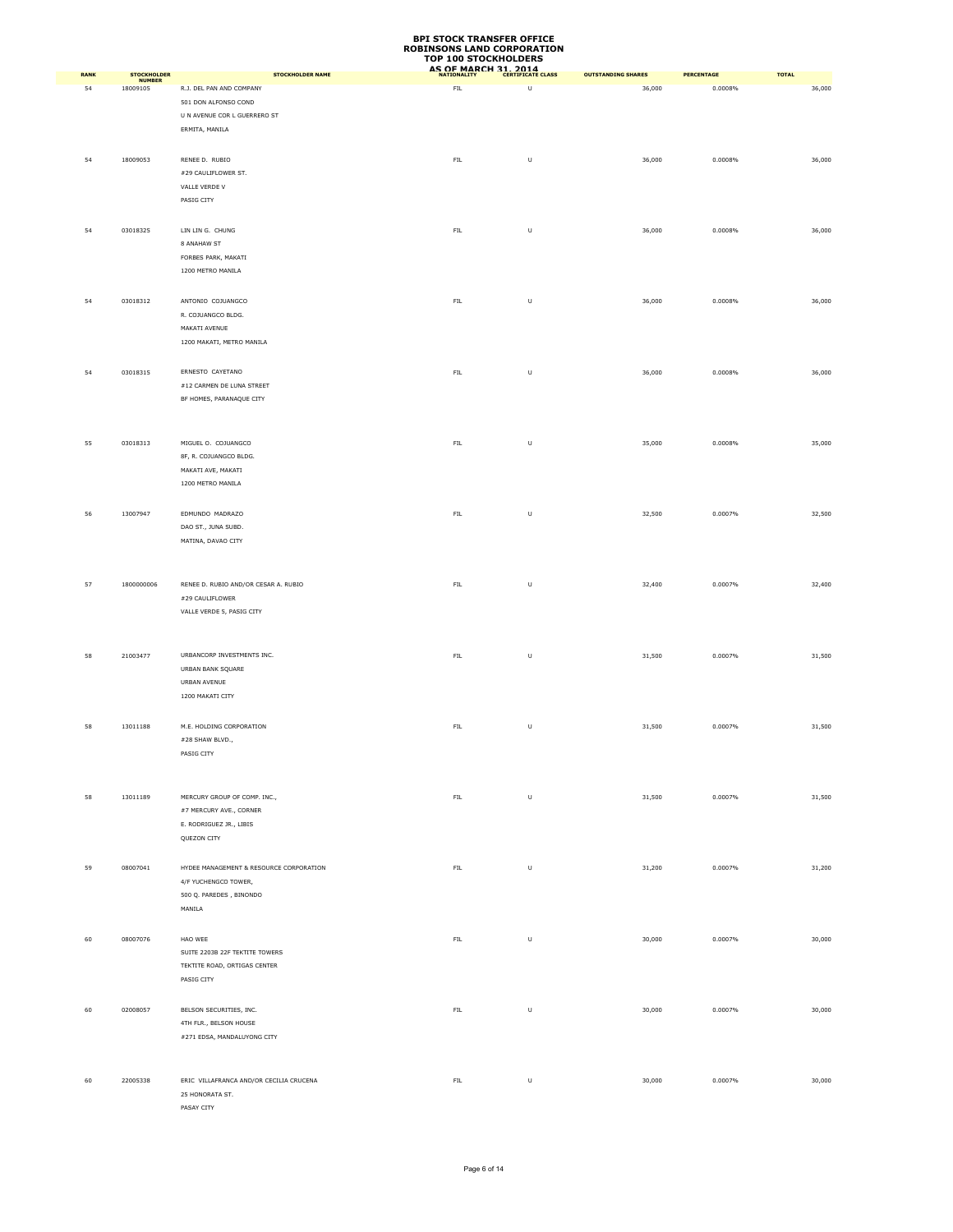| RANK |                                   | <b>STOCKHOLDER NAME</b>                                        | AS OF MARCH 31, 2014 |         | <b>OUTSTANDING SHARES</b> | PERCENTAGE | <b>TOTAL</b> |
|------|-----------------------------------|----------------------------------------------------------------|----------------------|---------|---------------------------|------------|--------------|
| 60   | STOCKHOLDER<br>NUMBER<br>15005157 | ONG KONG PO                                                    | FIL                  | U       | 30,000                    | 0.0007%    | 30,000       |
|      |                                   | 88 SAN FRANCISCO ST.,                                          |                      |         |                           |            |              |
|      |                                   | PASIG CITY                                                     |                      |         |                           |            |              |
|      |                                   |                                                                |                      |         |                           |            |              |
|      |                                   |                                                                |                      |         |                           |            |              |
|      |                                   |                                                                |                      |         |                           |            |              |
| 61   | 18009064                          | CESAR A. RUBIO AND/OR FELICIDAD RUBIO<br>29 CAULIFLOWER STREET | ${\sf FIL}$          | $\sf U$ | 28,800                    | 0.0007%    | 28,800       |
|      |                                   | VALLE VERDE 5                                                  |                      |         |                           |            |              |
|      |                                   | PASIG, METRO MANILA                                            |                      |         |                           |            |              |
|      |                                   |                                                                |                      |         |                           |            |              |
|      |                                   |                                                                |                      |         |                           |            |              |
| 61   | 12010318                          | NELSON LIM<br>65 10TH ST, MAGDALENA ROLLING                    | ${\sf FIL}$          | $\sf U$ | 28,800                    | 0.0007%    | 28,800       |
|      |                                   | NEW MANILA, Q.C.                                               |                      |         |                           |            |              |
|      |                                   |                                                                |                      |         |                           |            |              |
|      |                                   |                                                                |                      |         |                           |            |              |
|      |                                   |                                                                |                      |         |                           |            |              |
| 62   | 21003495                          | UBP TA#210-50078-8                                             | ${\sf FIL}$          | $\sf U$ | 28,000                    | 0.0006%    | 28,000       |
|      |                                   | C/O LYDIA VERTUCIO, UNION BANK                                 |                      |         |                           |            |              |
|      |                                   | PASAY ROAD, MAKATI                                             |                      |         |                           |            |              |
|      |                                   | METRO MANILA                                                   |                      |         |                           |            |              |
|      |                                   |                                                                |                      |         |                           |            |              |
| 63   | 26000608                          | JESUS F. ZARANDIN                                              | ${\sf FIL}$          | $\sf U$ | 26,400                    | 0.0006%    | 26,400       |
|      |                                   | 12 LEO ST BEL AIR III                                          |                      |         |                           |            |              |
|      |                                   | 1200 MAKATI METRO MLA                                          |                      |         |                           |            |              |
|      |                                   |                                                                |                      |         |                           |            |              |
|      |                                   |                                                                |                      |         |                           |            |              |
| 64   | 09003427                          | INDOSUEZ MLA A/C 10849                                         | BRT                  | $\sf U$ | 26,000                    | 0.0006%    | 26,000       |
|      |                                   | GF CORINTHIAN PLAZA                                            |                      |         |                           |            |              |
|      |                                   | PASEO DE ROXAS                                                 |                      |         |                           |            |              |
|      |                                   | MAKATI, METRO MANILA                                           |                      |         |                           |            |              |
|      |                                   |                                                                |                      |         |                           |            |              |
| 64   | 06009321                          | FRANCISCO ORTIGAS SEC., INC. A/C NO. 3633                      | ${\sf FIL}$          | U       | 26,000                    | 0.0006%    | 26,000       |
|      |                                   | ROOM 815 ORTIGAS BUILDING                                      |                      |         |                           |            |              |
|      |                                   | ORTIGAS AVENUE, PASIG CITY                                     |                      |         |                           |            |              |
|      |                                   |                                                                |                      |         |                           |            |              |
|      |                                   |                                                                |                      |         |                           |            |              |
| 65   | 09003418                          | INTRA-INVEST SECURITIES INC.                                   | ${\sf FIL}$          | U       | 25,000                    | 0.0006%    | 25,000       |
|      |                                   | 11/F ACT TOWER                                                 |                      |         |                           |            |              |
|      |                                   | 135 SEN. GIL J. PUYAT AVENUE                                   |                      |         |                           |            |              |
|      |                                   | SALCEDO VILLAGE, MAKATI CITY                                   |                      |         |                           |            |              |
|      |                                   |                                                                |                      |         |                           |            |              |
| 65   | 23000957                          | WARD MANAGEMENT CORPORATION                                    | FIL                  | U       | 25,000                    | 0.0006%    | 25,000       |
|      |                                   | SUITE 5, 2ND FLR., MIDLAND PLA                                 |                      |         |                           |            |              |
|      |                                   | M. ADRIATICO ST. ERMITA                                        |                      |         |                           |            |              |
|      |                                   | MANILA                                                         |                      |         |                           |            |              |
|      |                                   |                                                                |                      |         |                           |            |              |
| 65   | 15004201                          | ORIENTRADE SECURITIES INC                                      | ${\sf FIL}$          | $\sf U$ | 25,000                    | 0.0006%    | 25,000       |
|      |                                   | 4/F VERNIDA I CONDOMINIUM                                      |                      |         |                           |            |              |
|      |                                   | 120 AMORSOLO ST                                                |                      |         |                           |            |              |
|      |                                   | LEGASPI VILLAGE, MAKATI                                        |                      |         |                           |            |              |
|      |                                   | METRO MANILA                                                   |                      |         |                           |            |              |
| 66   | 19016142                          | MURIEL SY                                                      | ${\sf FIL}$          | $\sf U$ | 24,000                    | 0.0005%    | 24,000       |
|      |                                   | 9 FRANCISCO ST.                                                |                      |         |                           |            |              |
|      |                                   | CORINTHIAN GARDEN                                              |                      |         |                           |            |              |
|      |                                   | QUEZON CITY                                                    |                      |         |                           |            |              |
|      |                                   |                                                                |                      |         |                           |            |              |
| 66   | 19016153                          | JULIO O. SY SR.                                                | FIL                  | $\sf U$ | 24,000                    | 0.0005%    | 24,000       |
|      |                                   | 4F CORINTHIAN PLAZA                                            |                      |         |                           |            |              |
|      |                                   | PASEO DE ROXAS                                                 |                      |         |                           |            |              |
|      |                                   | 1200 MAKATI, METRO MANILA                                      |                      |         |                           |            |              |
|      |                                   |                                                                |                      |         |                           |            |              |
|      |                                   | PETER C. L. YU                                                 |                      |         |                           |            |              |
| 66   | 25003868                          |                                                                | ${\sf FIL}$          | $\sf U$ | 24,000                    | 0.0005%    | 24,000       |
|      |                                   | #23 N DOMINGO ST.                                              |                      |         |                           |            |              |
|      |                                   | QUEZON CITY                                                    |                      |         |                           |            |              |
|      |                                   |                                                                |                      |         |                           |            |              |
|      |                                   |                                                                |                      |         |                           |            |              |
| 66   | 25003883                          | ROMAN T. YAP                                                   | ${\sf FIL}$          | $\sf U$ | 24,000                    | 0.0005%    | 24,000       |
|      |                                   | NO. 17 KENNEDY STREET                                          |                      |         |                           |            |              |
|      |                                   | NORTH GREENHILLS                                               |                      |         |                           |            |              |
|      |                                   | SAN JUAN, METRO MANILA                                         |                      |         |                           |            |              |
|      |                                   |                                                                |                      |         |                           |            |              |
| 66   | 21003497                          | CECIL UNGCO                                                    | ${\sf FIL}$          | U       | 24,000                    | 0.0005%    | 24,000       |
|      |                                   | #4 M. ALMEDA ST.                                               |                      |         |                           |            |              |
|      |                                   | PATEROS, TAGUIG                                                |                      |         |                           |            |              |
|      |                                   | METRO MANILA                                                   |                      |         |                           |            |              |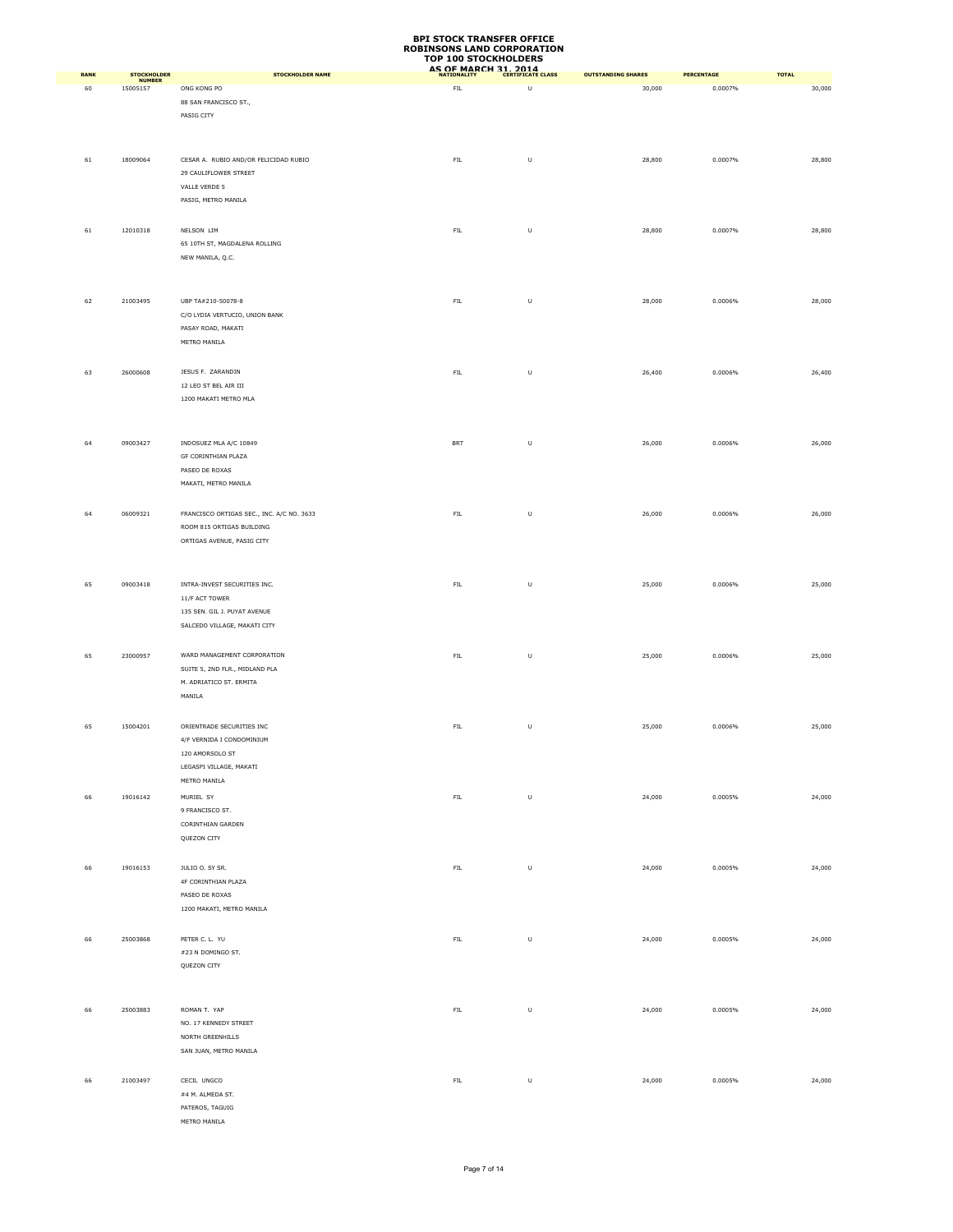| RANK   |                                   | <b>STOCKHOLDER NAME</b>                    | AS OF MARCH 31, 2014 |                                                                                                            | <b>OUTSTANDING SHARES</b> | PERCENTAGE | <b>TOTAL</b> |
|--------|-----------------------------------|--------------------------------------------|----------------------|------------------------------------------------------------------------------------------------------------|---------------------------|------------|--------------|
| 66     | STOCKHOLDER<br>NUMBER<br>12010310 | HONORIO REYES- LAO                         | ${\sf FIL}$          | $\sf U$                                                                                                    | 24,000                    | 0.0005%    | 24,000       |
|        |                                   | 10 DAMPOL STREET                           |                      |                                                                                                            |                           |            |              |
|        |                                   | DAMAR VILLAGE, QUEZON CITY                 |                      |                                                                                                            |                           |            |              |
|        |                                   |                                            |                      |                                                                                                            |                           |            |              |
|        |                                   |                                            |                      |                                                                                                            |                           |            |              |
|        |                                   | DANTE MORALES AND/OR MA LUISA MORALES      | ${\sf FIL}$          |                                                                                                            |                           | 0.0005%    |              |
| 66     | 13011069                          | 3 PILI AVE                                 |                      | $\sf U$                                                                                                    | 24,000                    |            | 24,000       |
|        |                                   | 1200 MAKATI, METRO MANILA                  |                      |                                                                                                            |                           |            |              |
|        |                                   |                                            |                      |                                                                                                            |                           |            |              |
|        |                                   |                                            |                      |                                                                                                            |                           |            |              |
|        |                                   |                                            |                      |                                                                                                            |                           |            |              |
| 66     | 03018298                          | MILAGROS CHENG                             | ${\sf FIL}$          | $\sf U$                                                                                                    | 24,000                    | 0.0005%    | 24,000       |
|        |                                   | #21 ADAMS STREET<br><b>GREENHILLS WEST</b> |                      |                                                                                                            |                           |            |              |
|        |                                   | SAN JUAN, METRO MANILA                     |                      |                                                                                                            |                           |            |              |
|        |                                   |                                            |                      |                                                                                                            |                           |            |              |
|        |                                   |                                            |                      |                                                                                                            |                           |            |              |
| 66     | 03018391                          | RICARDO C. CASTRO                          | ${\sf FIL}$          | $\sf U$                                                                                                    | 24,000                    | 0.0005%    | 24,000       |
|        |                                   | #19 JAGUAR ST.                             |                      |                                                                                                            |                           |            |              |
|        |                                   | FAIRVIEW PARK<br>QUEZON CITY               |                      |                                                                                                            |                           |            |              |
|        |                                   |                                            |                      |                                                                                                            |                           |            |              |
|        |                                   |                                            |                      |                                                                                                            |                           |            |              |
| 66     | 03018512                          | CRISPA TEXTILES, INC.                      | ${\sf FIL}$          | $\mathsf{U}% _{T}=\mathsf{U}_{T}\!\left( a,b\right) ,\ \mathsf{U}_{T}=\mathsf{U}_{T}\!\left( a,b\right) ,$ | 24,000                    | 0.0005%    | 24,000       |
|        |                                   | BO. CANIOGAN                               |                      |                                                                                                            |                           |            |              |
|        |                                   | PASIG, METRO MANILA                        |                      |                                                                                                            |                           |            |              |
|        |                                   |                                            |                      |                                                                                                            |                           |            |              |
|        |                                   |                                            |                      |                                                                                                            |                           |            |              |
| 67     | 05003105                          | EBC SECURITIES CORP.                       | ${\sf FIL}$          | $\sf U$                                                                                                    | 22,800                    | 0.0005%    | 22,800       |
|        |                                   | RM 401 EBC BLDG                            |                      |                                                                                                            |                           |            |              |
|        |                                   | 262 JUAN LUNA ST                           |                      |                                                                                                            |                           |            |              |
|        |                                   | BINONDO, MANILA                            |                      |                                                                                                            |                           |            |              |
|        |                                   |                                            |                      |                                                                                                            |                           |            |              |
| 68     | 23000948                          | WESTIN SECURITIES CORPORATION              | ${\sf FIL}$          | $\sf U$                                                                                                    | 22,600                    | 0.0005%    | 22,600       |
|        |                                   | UNIT 614-616 PSE PLAZA TOWER 1             |                      |                                                                                                            |                           |            |              |
|        |                                   | AYALA AVE. MAKATI CITY                     |                      |                                                                                                            |                           |            |              |
|        |                                   |                                            |                      |                                                                                                            |                           |            |              |
|        |                                   |                                            |                      |                                                                                                            |                           |            |              |
| 69     | 14002599                          | SERGIO LLAMAS NARANJILLA JR.               | ${\sf FIL}$          | $\sf U$                                                                                                    | 22,500                    | 0.0005%    | 22,500       |
|        |                                   | 135 MAGINHAWA SIKATUNA VILL                |                      |                                                                                                            |                           |            |              |
|        |                                   | QUEZON CITY                                |                      |                                                                                                            |                           |            |              |
|        |                                   |                                            |                      |                                                                                                            |                           |            |              |
|        |                                   |                                            |                      |                                                                                                            |                           |            |              |
| 69     | 12010352                          | AMADO P. LIM AND/OR HEIDE N. DY            | ${\sf FIL}$          | $\sf U$                                                                                                    | 22,500                    | 0.0005%    | 22,500       |
|        |                                   | 115 INT. C WEST AVENUE                     |                      |                                                                                                            |                           |            |              |
|        |                                   | QUEZON CITY                                |                      |                                                                                                            |                           |            |              |
|        |                                   |                                            |                      |                                                                                                            |                           |            |              |
|        |                                   |                                            |                      |                                                                                                            |                           |            |              |
| 70     | 20009009                          | JUANITO TAN AND/OR CHRISTINE TAN           | ${\sf FIL}$          | $\sf U$                                                                                                    | 22,000                    | 0.0005%    | 22,000       |
|        |                                   | #23 GREENMEADOWS AVE.                      |                      |                                                                                                            |                           |            |              |
|        |                                   | MURPHY, QUEZON CITY                        |                      |                                                                                                            |                           |            |              |
|        |                                   |                                            |                      |                                                                                                            |                           |            |              |
|        |                                   |                                            |                      |                                                                                                            |                           |            |              |
| $71\,$ | 1300000002                        | SHAM H. MIRCHANDANI                        | ${\sf FIL}$          | $\sf U$                                                                                                    | 21,325                    | 0.0005%    | 21,325       |
|        |                                   | 314 MAKILING STREET                        |                      |                                                                                                            |                           |            |              |
|        |                                   | AYALA ALABANG VILLAGE                      |                      |                                                                                                            |                           |            |              |
|        |                                   | MUNTINLUPA CITY                            |                      |                                                                                                            |                           |            |              |
|        |                                   |                                            |                      |                                                                                                            |                           |            |              |
| 72     | 1300000007                        | MERIDIAN ASSURANCE CORPORATION             | ${\sf FIL}$          | $\sf U$                                                                                                    | 21,200                    | 0.0005%    | 21,200       |
|        |                                   | 7/F PSE CENTER, WEST TOWER                 |                      |                                                                                                            |                           |            |              |
|        |                                   | EXCHANGE ROAD, ORTIGAS CENTER, PASIG CITY  |                      |                                                                                                            |                           |            |              |
|        |                                   |                                            |                      |                                                                                                            |                           |            |              |
|        |                                   |                                            |                      |                                                                                                            |                           |            |              |
| 73     | 16029622                          | ESMERALDA G. PUNO                          | ${\sf FIL}$          | $\mathsf{U}% _{T}=\mathsf{U}_{T}\!\left( a,b\right) ,\ \mathsf{U}_{T}=\mathsf{U}_{T}\!\left( a,b\right) ,$ | 21,000                    | 0.0005%    | 21,000       |
|        |                                   | C/O MR. JAIME PUNO                         |                      |                                                                                                            |                           |            |              |
|        |                                   | DYR-ALCANTARA, 704 PABLO                   |                      |                                                                                                            |                           |            |              |
|        |                                   | OCAMPO SR. ST., MANILA                     |                      |                                                                                                            |                           |            |              |
|        |                                   |                                            |                      |                                                                                                            |                           |            |              |
| 74     | 20008840                          | PACIFICO B. TACUB                          | ${\sf FIL}$          | $\sf U$                                                                                                    | 20,669                    | 0.0005%    | 20,669       |
|        |                                   | #135-R LOURDES DRIVE                       |                      |                                                                                                            |                           |            |              |
|        |                                   | 1500 SAN JUAN, METRO MANILA                |                      |                                                                                                            |                           |            |              |
|        |                                   |                                            |                      |                                                                                                            |                           |            |              |
|        |                                   |                                            |                      |                                                                                                            |                           |            |              |
| 75     | 16011655                          | HERNANDO B. PEREZ                          | ${\sf FIL}$          | $\sf U$                                                                                                    | 20,571                    | 0.0005%    | 20,571       |
|        |                                   | 7 PELAYO ST                                |                      |                                                                                                            |                           |            |              |
|        |                                   | QUEZON CITY                                |                      |                                                                                                            |                           |            |              |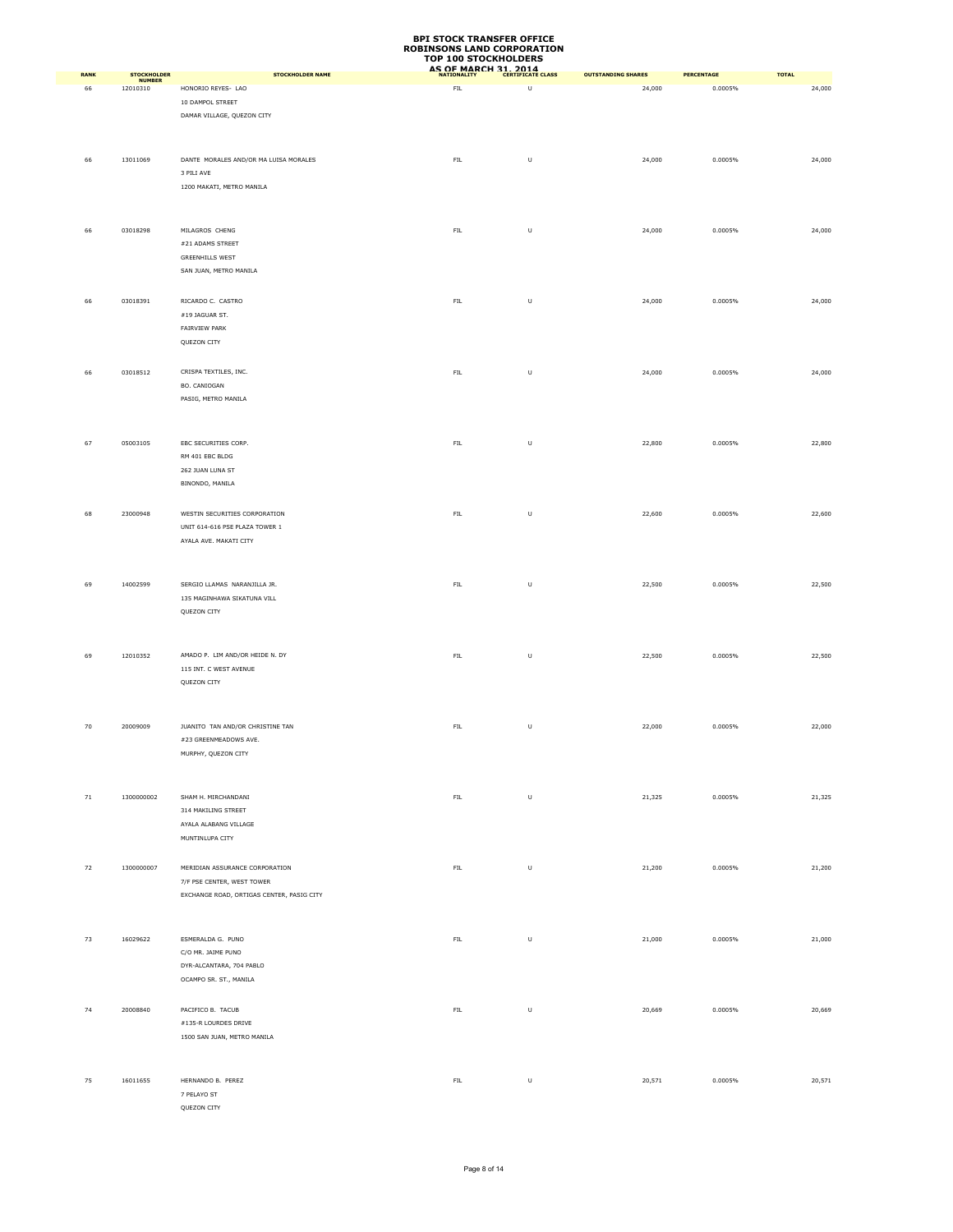|             |                                     |                                      | TOP TOO STOCKHOLDERS<br>AS OF MARCH 31, 2014 |         |                           |                   |              |
|-------------|-------------------------------------|--------------------------------------|----------------------------------------------|---------|---------------------------|-------------------|--------------|
| <b>RANK</b> | <b>STOCKHOLDER</b><br><b>NUMBER</b> | <b>STOCKHOLDER NAME</b>              |                                              |         | <b>OUTSTANDING SHARES</b> | <b>PERCENTAGE</b> | <b>TOTAL</b> |
| 76          | 18009090                            | R. NUBLA SECURITIES INC.             | ${\sf FIL}$                                  | $\sf U$ | 20,500                    | 0.0005%           | 20,500       |
|             |                                     | RM. 300 THIRD FLOOR                  |                                              |         |                           |                   |              |
|             |                                     | FIL-AM RESOURCES BUILDING            |                                              |         |                           |                   |              |
|             |                                     | 231 JUAN LUNA STREET                 |                                              |         |                           |                   |              |
|             |                                     | BINONDO, MANILA                      |                                              |         |                           |                   |              |
| 77          | 25003875                            | LOPE M. YUVIENCO                     | ${\sf FIL}$                                  | $\sf U$ | 20,400                    | 0.0004%           | 20,400       |
|             |                                     | 4/F CITIBANK CENTRE                  |                                              |         |                           |                   |              |
|             |                                     | 8741 PASEO DE ROXAS                  |                                              |         |                           |                   |              |
|             |                                     | 1200 MAKATI, METRO MLA               |                                              |         |                           |                   |              |
|             |                                     |                                      |                                              |         |                           |                   |              |
| 78          | 25003939                            | ELVIS YOUNG                          | ${\sf FIL}$                                  | $\sf U$ | 20,000                    | 0.0004%           | 20,000       |
|             |                                     | #18, 9TH STREET                      |                                              |         |                           |                   |              |
|             |                                     | ROLLING HILLS, SUBD.                 |                                              |         |                           |                   |              |
|             |                                     | NEW MANILA, QUEZON CITY              |                                              |         |                           |                   |              |
|             |                                     |                                      |                                              |         |                           |                   |              |
| 78          | 20008883                            | TSAI SZU                             | ${\sf FIL}$                                  | $\sf U$ | 20,000                    | 0.0004%           | 20,000       |
|             |                                     | 204 AURORA ST                        |                                              |         |                           |                   |              |
|             |                                     | SEAFRONT HOMES                       |                                              |         |                           |                   |              |
|             |                                     | ROXAS BLVD, PASAY CITY               |                                              |         |                           |                   |              |
|             |                                     |                                      |                                              |         |                           |                   |              |
| 78          | 16011750                            | PHIL ASIA LIFE ASSURANCE CORPORATION | ${\sf FIL}$                                  | $\sf U$ | 20,000                    | $0.0004\%$        | 20,000       |
|             |                                     | CHAMPACA II BUILDING                 |                                              |         |                           |                   |              |
|             |                                     | ALFARO ST., SALCEDO VILL.            |                                              |         |                           |                   |              |
|             |                                     | MAKATI CITY                          |                                              |         |                           |                   |              |
|             |                                     |                                      |                                              |         |                           |                   |              |
| 78          | 14002597                            | NG LENG                              | ${\sf FIL}$                                  | U       | 20,000                    | 0.0004%           | 20,000       |
|             |                                     | 8252-C SUCAT RD                      |                                              |         |                           |                   |              |
|             |                                     | SUCAT PARANAQUE                      |                                              |         |                           |                   |              |
|             |                                     | METRO MANILA                         |                                              |         |                           |                   |              |
|             |                                     |                                      |                                              |         |                           |                   |              |
| 78          | 13011265                            | ARACELI A. MACARAIG                  | ${\sf FIL}$                                  | U       | 20,000                    | 0.0004%           | 20,000       |
|             |                                     | 47 CABILDO ST.,                      |                                              |         |                           |                   |              |
|             |                                     | URDANETA VILLAGE                     |                                              |         |                           |                   |              |
|             |                                     | MAKATI CITY                          |                                              |         |                           |                   |              |
|             |                                     |                                      |                                              |         |                           |                   |              |
| 78          | 07009849                            | HOPE YU GOKONGWEI                    | ${\sf FIL}$                                  | U       | 20,000                    | 0.0004%           | 20,000       |
|             |                                     | 517 SEN. GIL PUYAT                   |                                              |         |                           |                   |              |
|             |                                     | AVE., EXT., NORTH                    |                                              |         |                           |                   |              |
|             |                                     | FORBES, MAKATI CITY                  |                                              |         |                           |                   |              |
|             |                                     |                                      |                                              |         |                           |                   |              |
| 78          | 07009850                            | FAITH YU GOKONGWEI                   | ${\sf FIL}$                                  | $\sf U$ | 20,000                    | 0.0004%           | 20,000       |
|             |                                     | 517 SEN. GIL PUYAT                   |                                              |         |                           |                   |              |
|             |                                     | AVE., EXT., NORTH                    |                                              |         |                           |                   |              |
|             |                                     | FORBES, MAKATI CITY                  |                                              |         |                           |                   |              |
|             |                                     |                                      |                                              |         |                           |                   |              |
| 78          | 06009153                            | FEBTC #202-00043                     | ${\sf FIL}$                                  | $\sf U$ | 20,000                    | 0.0004%           | 20,000       |
|             |                                     | 8/F TBG OPERATIONS, FEBTC            |                                              |         |                           |                   |              |
|             |                                     | FEB CENTER, GIL PUYAT AVE.           |                                              |         |                           |                   |              |
|             |                                     | MAKATI CITY                          |                                              |         |                           |                   |              |
|             |                                     |                                      |                                              |         |                           |                   |              |
| 79          | 11002998                            | NENITA D. KAPCHAN                    | ${\sf FIL}$                                  | $\sf U$ | 19,800                    | $0.0004\%$        | 19,800       |
|             |                                     | 2994 KAKARONG ST.                    |                                              |         |                           |                   |              |
|             |                                     | MAKATI, METRO MANILA                 |                                              |         |                           |                   |              |
|             |                                     |                                      |                                              |         |                           |                   |              |
|             |                                     |                                      |                                              |         |                           |                   |              |
|             |                                     |                                      |                                              |         |                           |                   |              |
| 80          | 15004196                            | ISIDRO ONG                           | FL                                           | $\sf U$ | 19,200                    | 0.0004%           | 19,200       |
|             |                                     | 433 SAN FERNANDO STREET              |                                              |         |                           |                   |              |
|             |                                     | BINONDO, MANILA                      |                                              |         |                           |                   |              |
|             |                                     |                                      |                                              |         |                           |                   |              |
|             |                                     |                                      |                                              |         |                           |                   |              |
| 81          | 20014705                            | ROSALINA LEE TIU                     | ${\sf FIL}$                                  | $\sf U$ | 19,000                    | $0.0004\%$        | 19,000       |
|             |                                     | 7 FELIZA VILLAGE                     |                                              |         |                           |                   |              |
|             |                                     | SACRIS ROAD, CASUNTINGAN             |                                              |         |                           |                   |              |
|             |                                     | MANDAUE CEBU                         |                                              |         |                           |                   |              |
|             |                                     |                                      |                                              |         |                           |                   |              |
| 82          | 1300000001                          | DOULATRAM MELWANI                    | IND                                          | $\sf U$ | 18,675                    | 0.0004%           | 18,675       |
|             |                                     | 10 SIQUIJOR STREET                   |                                              |         |                           |                   |              |
|             |                                     | CORNER PALAWAN, AYALA ALABANG        |                                              |         |                           |                   |              |
|             |                                     | MUNTINLUPA CITY                      |                                              |         |                           |                   |              |
|             |                                     |                                      |                                              |         |                           |                   |              |
| 83          | 03018408                            | FELIPE CHAN                          | ${\sf FIL}$                                  | U       | 18,300                    | 0.0004%           | 18,300       |
|             |                                     | #24 TAFT STREET,                     |                                              |         |                           |                   |              |
|             |                                     | WEST GREENHILLS                      |                                              |         |                           |                   |              |
|             |                                     | SAN JUAN, METRO MANILA               |                                              |         |                           |                   |              |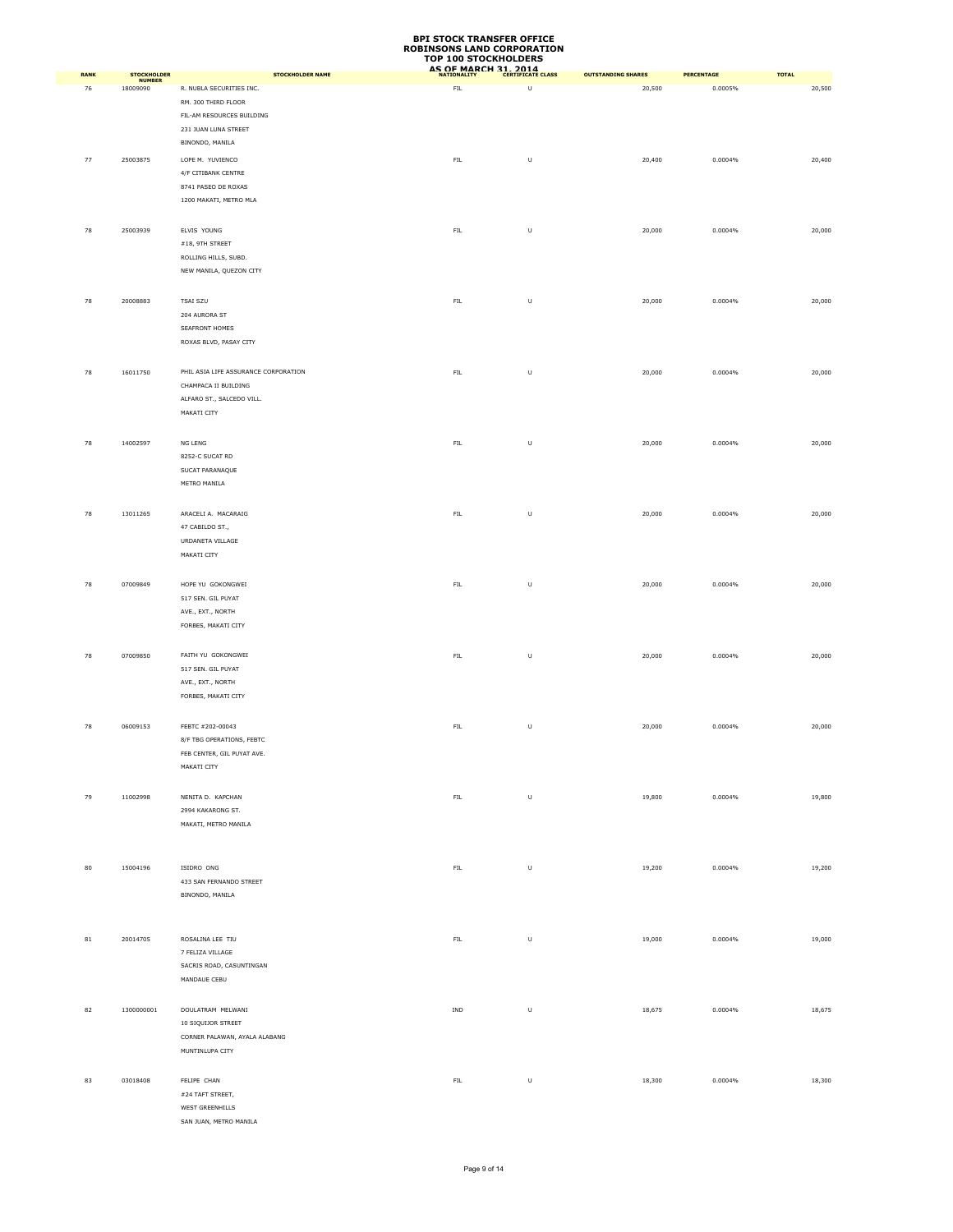| <b>RANK</b> | <b>STOCKHOLDER</b>        | <b>STOCKHOLDER NAME</b>                   | AS OF MARCH 31, 2014 |         | <b>OUTSTANDING SHARES</b> | PERCENTAGE | <b>TOTAL</b> |
|-------------|---------------------------|-------------------------------------------|----------------------|---------|---------------------------|------------|--------------|
| 84          | <b>NUMBER</b><br>04007439 | ELADIO DELOS SANTOS                       | ${\sf FIL}$          | U       | 18,057                    | 0.0004%    | 18,057       |
|             |                           | CIIF MANAGEMENT CO INC.                   |                      |         |                           |            |              |
|             |                           | 16 F UCPB BLDG.                           |                      |         |                           |            |              |
|             |                           | MAKATI AVE.                               |                      |         |                           |            |              |
|             |                           | MAKATI, MM                                |                      |         |                           |            |              |
| 84          | 12010487                  | CHARLIE LIM                               | ${\sf FIL}$          | $\sf U$ | 18,057                    | 0.0004%    | 18,057       |
|             |                           | #207 7TH AVENUE                           |                      |         |                           |            |              |
|             |                           | COR. DEL MUNDO ST.                        |                      |         |                           |            |              |
|             |                           | KALOOCAN CITY                             |                      |         |                           |            |              |
|             |                           |                                           |                      |         |                           |            |              |
| 84          | 19016225                  | BRENDA SO                                 | ${\sf FIL}$          | $\sf U$ | 18,057                    | $0.0004\%$ | 18,057       |
|             |                           | NEW PEOPLES LUMBER AND HARDWAR            |                      |         |                           |            |              |
|             |                           | 008 OSIAS ST                              |                      |         |                           |            |              |
|             |                           | SAN FERNANDO, LA UNION                    |                      |         |                           |            |              |
|             |                           |                                           |                      |         |                           |            |              |
| 85          | 19016255                  | CESAR A. SEVILLA                          | ${\sf FIL}$          | $\sf U$ | 18,000                    | 0.0004%    | 18,000       |
|             |                           | C/O PCI CAPITAL CORPORATION               |                      |         |                           |            |              |
|             |                           | $\#1$ PCIBANK TOWERS                      |                      |         |                           |            |              |
|             |                           | MAKATI AVENUE COR DELA COSTA              |                      |         |                           |            |              |
|             |                           | MAKATI, METRO MANILA                      |                      |         |                           |            |              |
| 85          | 19016258                  | SUN HUNG KAI SEC (PHIL) INC (A/C #RU002)  | ${\sf FIL}$          | $\sf U$ | 18,000                    | 0.0004%    | 18,000       |
|             |                           | 17F, BA LEPANTO BUILDING                  |                      |         |                           |            |              |
|             |                           | 8747 PASEO DE ROXAS                       |                      |         |                           |            |              |
|             |                           | MAKATI, METRO MANILA                      |                      |         |                           |            |              |
|             |                           |                                           |                      |         |                           |            |              |
| 85          | 14002576                  | CELINA NGOCHUA                            | ${\sf FIL}$          | $\sf U$ | 18,000                    | 0.0004%    | 18,000       |
|             |                           | 517 BUENDIA AVE EXT                       |                      |         |                           |            |              |
|             |                           | NORTH FORBES                              |                      |         |                           |            |              |
|             |                           | 1200 MAKATI, METRO MANILA                 |                      |         |                           |            |              |
|             |                           |                                           |                      |         |                           |            |              |
| 85          | 17001934                  | J. ANTONIO QUILA                          | ${\sf FIL}$          | $\sf U$ | 18,000                    | 0.0004%    | 18,000       |
|             |                           | 19 SATURN STREET, BEL AIR 2,              |                      |         |                           |            |              |
|             |                           | MAKATI CITY 1208                          |                      |         |                           |            |              |
|             |                           |                                           |                      |         |                           |            |              |
|             |                           |                                           |                      |         |                           |            |              |
| 85          | 12010392                  | EDDIE LIM                                 | ${\sf FIL}$          | $\sf U$ | 18,000                    | 0.0004%    | 18,000       |
|             |                           | #15 FORDHAM ST.,                          |                      |         |                           |            |              |
|             |                           | WHITE PLAINS                              |                      |         |                           |            |              |
|             |                           | QUEZON CITY                               |                      |         |                           |            |              |
|             |                           |                                           |                      |         |                           |            |              |
| 85          | 12016168                  | MANUEL M. LOPEZ                           | ${\sf FIL}$          | U       | 18,000                    | 0.0004%    | 18,000       |
|             |                           | 841 HARVARD ST., WACK WACK                |                      |         |                           |            |              |
|             |                           | SUBD., MANDALUYONG CITY                   |                      |         |                           |            |              |
|             |                           |                                           |                      |         |                           |            |              |
|             | 07009692                  | MA. PAZ MADRIGAL GONZALES                 |                      |         |                           |            |              |
| 85          |                           | 133 CAMBRIDGE CIRCLE                      | ${\sf FIL}$          | $\sf U$ | 18,000                    | 0.0004%    | 18,000       |
|             |                           | NORTH FORBES PARK                         |                      |         |                           |            |              |
|             |                           | MAKATI, METRO MANILA                      |                      |         |                           |            |              |
|             |                           |                                           |                      |         |                           |            |              |
|             | 07009758                  |                                           | ${\sf FIL}$          | $\sf U$ | 18,000                    | $0.0004\%$ |              |
| 85          |                           | MIGUELA SY GO<br>15 GENERAL MALVAR STREET |                      |         |                           |            | 18,000       |
|             |                           | KALOOKAN CITY                             |                      |         |                           |            |              |
|             |                           |                                           |                      |         |                           |            |              |
|             |                           |                                           |                      |         |                           |            |              |
| 85          | 03018464                  | LILY L. CU                                | FIL                  | $\sf U$ | 18,000                    | 0.0004%    | 18,000       |
|             |                           | 501 JUAN LUNA ST.,                        |                      |         |                           |            |              |
|             |                           | BINONDO, MANILA                           |                      |         |                           |            |              |
|             |                           |                                           |                      |         |                           |            |              |
|             |                           |                                           |                      |         |                           |            |              |
| 85          | 03018473                  | CATHERINE CHOA                            | ${\sf FIL}$          | $\sf U$ | 18,000                    | 0.0004%    | 18,000       |
|             |                           | 3 PALMERA STREET, VALLE VERDE 4,          |                      |         |                           |            |              |
|             |                           | PASIG CITY                                |                      |         |                           |            |              |
|             |                           |                                           |                      |         |                           |            |              |
|             |                           |                                           |                      |         |                           |            |              |
| 85          | 03018319                  | MODESTA CORDERO                           | ${\sf FIL}$          | $\sf U$ | 18,000                    | 0.0004%    | 18,000       |
|             |                           | CORDERO JEWELRY STORE                     |                      |         |                           |            |              |
|             |                           | NEW FARMER'S PLAZA, CUBAO                 |                      |         |                           |            |              |
|             |                           | QUEZON CITY                               |                      |         |                           |            |              |
|             |                           |                                           |                      |         |                           |            |              |
| 85          | 03018355                  | THERESA CHUA                              | ${\sf FIL}$          | $\sf U$ | 18,000                    | 0.0004%    | 18,000       |
|             |                           | 45 E RODRIGUEZ SR. AVENUE                 |                      |         |                           |            |              |
|             |                           | OUEZON CITY                               |                      |         |                           |            |              |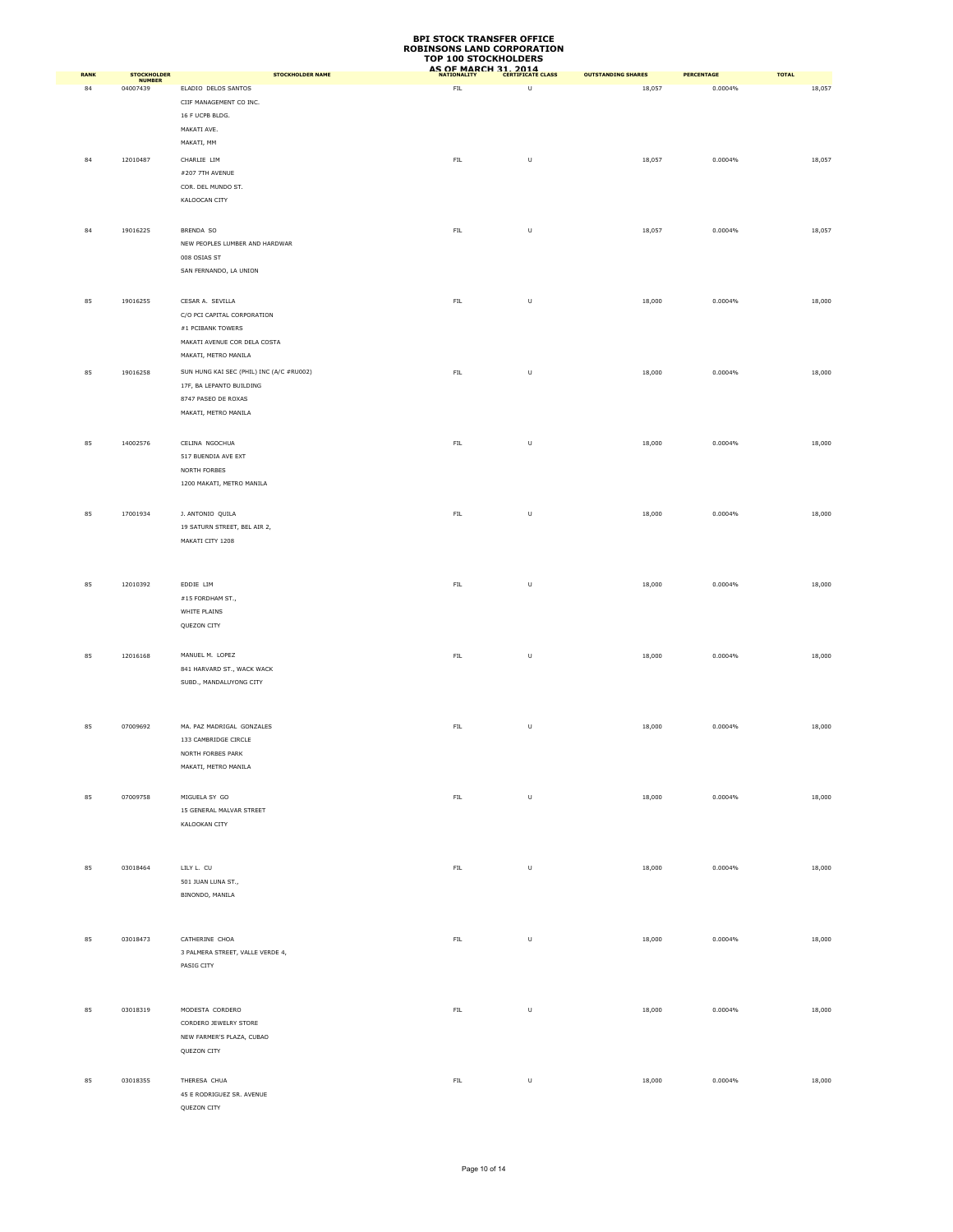|             |                           |                                                                     | <b>ROBINSONS LAND CORPORATION</b><br><b>TOP 100 STOCKHOLDERS</b> |                                                                                                            |                           |            |              |
|-------------|---------------------------|---------------------------------------------------------------------|------------------------------------------------------------------|------------------------------------------------------------------------------------------------------------|---------------------------|------------|--------------|
| <b>RANK</b> | <b>STOCKHOLDER</b>        | <b>STOCKHOLDER NAME</b>                                             | AS OF MARCH 31, 2014                                             |                                                                                                            | <b>OUTSTANDING SHARES</b> | PERCENTAGE | <b>TOTAL</b> |
| 85          | <b>NUMBER</b><br>02008074 | JULIA P. BAUTISTA                                                   | <b>FIL</b>                                                       | U                                                                                                          | 18,000                    | 0.0004%    | 18,000       |
|             |                           | #34 REGAL ST., VILLAGE EAST                                         |                                                                  |                                                                                                            |                           |            |              |
|             |                           | IMELDA AVE., CAINTA, RIZAL                                          |                                                                  |                                                                                                            |                           |            |              |
|             |                           |                                                                     |                                                                  |                                                                                                            |                           |            |              |
| 85          | 02008117                  | TERESA BARRETTO                                                     | ${\sf FIL}$                                                      | $\sf U$                                                                                                    | 18,000                    | 0.0004%    | 18,000       |
|             |                           | 3831 R DE SANTOS ST                                                 |                                                                  |                                                                                                            |                           |            |              |
|             |                           | SANTOL, STA MESA                                                    |                                                                  |                                                                                                            |                           |            |              |
|             |                           | MANILA                                                              |                                                                  |                                                                                                            |                           |            |              |
|             |                           |                                                                     |                                                                  |                                                                                                            |                           | 0.0004%    |              |
| 86          | 03018304                  | BERNICE Y. CUA<br>P O BOX 92                                        | ${\sf FIL}$                                                      | $\sf U$                                                                                                    | 17,600                    |            | 17,600       |
|             |                           | MANILA                                                              |                                                                  |                                                                                                            |                           |            |              |
|             |                           |                                                                     |                                                                  |                                                                                                            |                           |            |              |
|             |                           |                                                                     |                                                                  |                                                                                                            |                           |            |              |
| 87          | 08007068                  | RAFAEL G. HECHANOVA AND/OR EUMELIA C. HECHANOVA<br>21 TANGUILE RD., | ${\sf FIL}$                                                      | $\sf U$                                                                                                    | 16,800                    | 0.0004%    | 16,800       |
|             |                           | NORTH FORBES PARK,                                                  |                                                                  |                                                                                                            |                           |            |              |
|             |                           | MAKATI CITY                                                         |                                                                  |                                                                                                            |                           |            |              |
|             |                           |                                                                     |                                                                  |                                                                                                            |                           |            |              |
| 87          | 25003897                  | ELVIS YOUNG AND/OR MARGARET YU                                      | ${\sf FIL}$                                                      | $\sf U$                                                                                                    | 16,800                    | 0.0004%    | 16,800       |
|             |                           | $\#$ 18 9TH STREET                                                  |                                                                  |                                                                                                            |                           |            |              |
|             |                           | NEW MANILA,<br>QUEZON CITY                                          |                                                                  |                                                                                                            |                           |            |              |
|             |                           |                                                                     |                                                                  |                                                                                                            |                           |            |              |
| 88          | 10003106                  | J. M. BARCELON & CO. INC.                                           | ${\sf FIL}$                                                      | $\sf U$                                                                                                    | 16,000                    | 0.0003%    | 16,000       |
|             |                           | UNIT 34 CASA NUEVA                                                  |                                                                  |                                                                                                            |                           |            |              |
|             |                           | MANGA RD., NEW MANILA                                               |                                                                  |                                                                                                            |                           |            |              |
|             |                           | QUEZON CITY                                                         |                                                                  |                                                                                                            |                           |            |              |
| 89          | 04007347                  | DMT SECURITIES (PHILS.) INC.                                        | ${\sf FIL}$                                                      | $\sf U$                                                                                                    | 15,400                    | 0.0003%    | 15,400       |
|             |                           | 12/F L.V. LOCSIN BUILDING                                           |                                                                  |                                                                                                            |                           |            |              |
|             |                           | 6752 AYALA AVENUE CORNER                                            |                                                                  |                                                                                                            |                           |            |              |
|             |                           | MAKATI AVENUE, MAKATI CITY                                          |                                                                  |                                                                                                            |                           |            |              |
| 90          | 07009747                  | VICTOR Q. GARCIA                                                    | ${\sf FIL}$                                                      | $\sf U$                                                                                                    | 15,200                    | 0.0003%    | 15,200       |
|             |                           | 6 6TH ST                                                            |                                                                  |                                                                                                            |                           |            |              |
|             |                           | NEW MANILA                                                          |                                                                  |                                                                                                            |                           |            |              |
|             |                           | QUEZON CITY                                                         |                                                                  |                                                                                                            |                           |            |              |
|             |                           |                                                                     |                                                                  |                                                                                                            |                           |            |              |
| 91          | 17002043                  | ESPERANZA U. QUA<br>149 PANAY AVE.,                                 | ${\sf FIL}$                                                      | $\sf U$                                                                                                    | 15,000                    | 0.0003%    | 15,000       |
|             |                           | QUEZON CITY                                                         |                                                                  |                                                                                                            |                           |            |              |
|             |                           |                                                                     |                                                                  |                                                                                                            |                           |            |              |
|             |                           |                                                                     |                                                                  |                                                                                                            |                           |            |              |
| 91          | 14002583                  | ALESSANDRO R. NADAL AND/OR VIRGINIA NADAL                           | FIL.                                                             | $\sf U$                                                                                                    | 15,000                    | 0.0003%    | 15,000       |
|             |                           | 50 BURGOS COMPOUND,<br>NEW YORK STREET, MERVILLE PARK,              |                                                                  |                                                                                                            |                           |            |              |
|             |                           | PARAÑAQUE CITY                                                      |                                                                  |                                                                                                            |                           |            |              |
|             |                           |                                                                     |                                                                  |                                                                                                            |                           |            |              |
| 92          | 18009049                  | MARY DE LEON RUFINO                                                 | ${\sf FIL}$                                                      | $\sf U$                                                                                                    | 14,400                    | 0.0003%    | 14,400       |
|             |                           | NATIVIDAD II BLDG, SORIA ST                                         |                                                                  |                                                                                                            |                           |            |              |
|             |                           | LEGASPI VILLAGE<br>1200 MAKATI METRO MANILA                         |                                                                  |                                                                                                            |                           |            |              |
|             |                           |                                                                     |                                                                  |                                                                                                            |                           |            |              |
| 92          | 19016303                  | SUN HUNG KAI SEC (PHIL) INC (A/C #MA046)                            | ${\sf FIL}$                                                      | $\mathsf{U}% _{T}=\mathsf{U}_{T}\!\left( a,b\right) ,\ \mathsf{U}_{T}=\mathsf{U}_{T}\!\left( a,b\right) ,$ | 14,400                    | 0.0003%    | 14,400       |
|             |                           | 17/F BA LEPANTO BLDG                                                |                                                                  |                                                                                                            |                           |            |              |
|             |                           | 8747 PASEO DE ROXAS                                                 |                                                                  |                                                                                                            |                           |            |              |
|             |                           | MAKATI, M.M.                                                        |                                                                  |                                                                                                            |                           |            |              |
| 92          | 18009148                  | PROSERFINA M. RUMBAWA                                               | ${\sf FIL}$                                                      | $\sf U$                                                                                                    | 14,400                    | 0.0003%    | 14,400       |
|             |                           | 35 RIZAL ST                                                         |                                                                  |                                                                                                            |                           |            |              |
|             |                           | SAN JUAN, METRO MANILA                                              |                                                                  |                                                                                                            |                           |            |              |
|             |                           |                                                                     |                                                                  |                                                                                                            |                           |            |              |
|             |                           |                                                                     |                                                                  |                                                                                                            |                           |            |              |
| 92          | 25003902                  | CONSUELO YSMAEL<br>100-4TH STREET                                   | SPN                                                              | U                                                                                                          | 14,400                    | 0.0003%    | 14,400       |
|             |                           | NEW MANILA                                                          |                                                                  |                                                                                                            |                           |            |              |
|             |                           | QUEZON CITY                                                         |                                                                  |                                                                                                            |                           |            |              |
|             |                           |                                                                     |                                                                  |                                                                                                            |                           |            |              |
| 93          | 21003476                  | UBP SECURITIES, INC.                                                | ${\sf FIL}$                                                      | U                                                                                                          | 14,018                    | 0.0003%    | 14,018       |
|             |                           | 3/F SSS(MAKATI) BLDG.<br>AYALA AVENUE COR HERRERA STS.              |                                                                  |                                                                                                            |                           |            |              |
|             |                           | MAKATI CITY                                                         |                                                                  |                                                                                                            |                           |            |              |

**BPI STOCK TRANSFER OFFICE**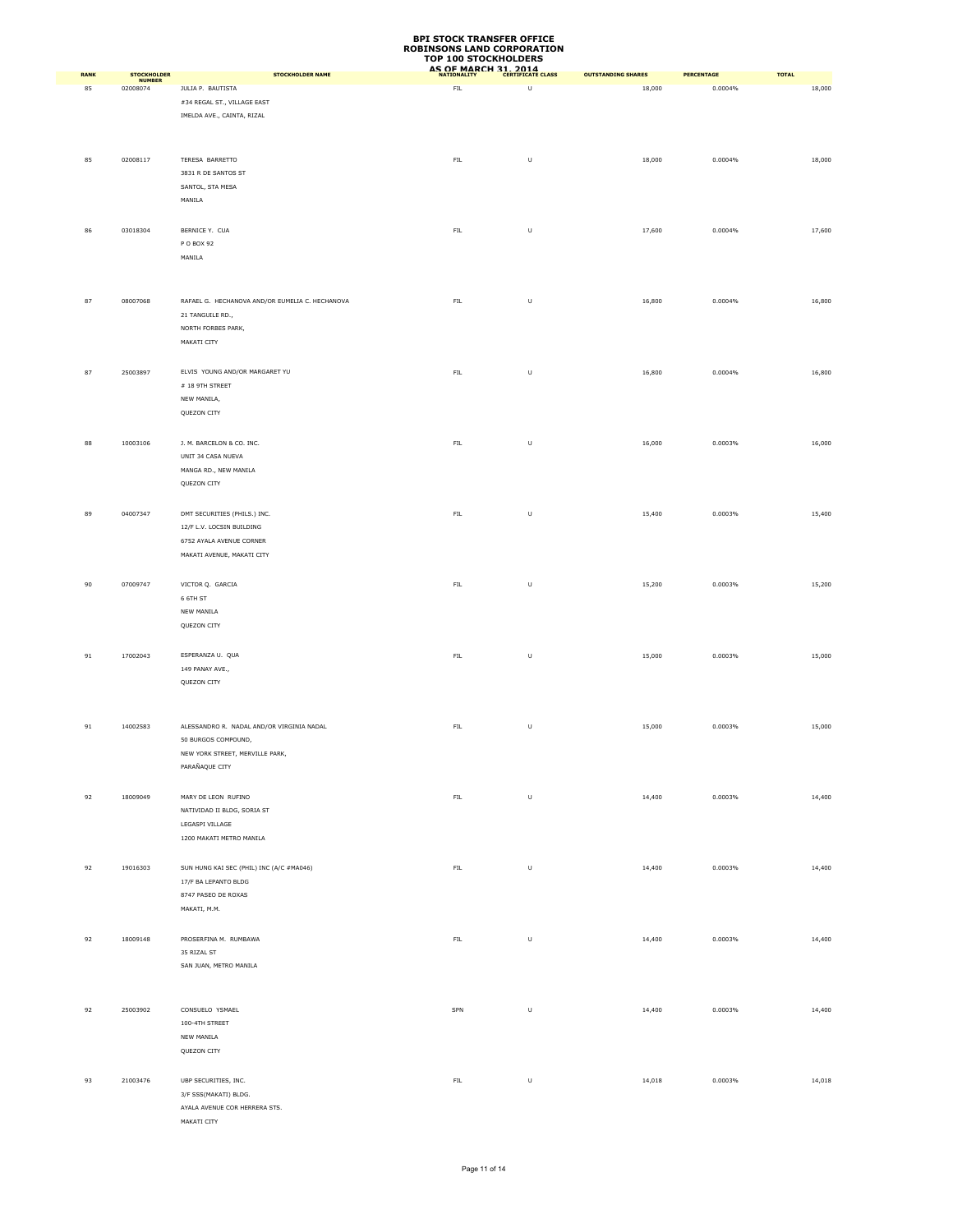|             |                       |                                                            | TOP TOO STOCKHOLDERS<br>AS OF MARCH 31, 2014 |                                                                                                            |                           |                   |              |
|-------------|-----------------------|------------------------------------------------------------|----------------------------------------------|------------------------------------------------------------------------------------------------------------|---------------------------|-------------------|--------------|
| <b>RANK</b> | STOCKHOLDER<br>NUMBER | <b>STOCKHOLDER NAME</b>                                    |                                              |                                                                                                            | <b>OUTSTANDING SHARES</b> | <b>PERCENTAGE</b> | <b>TOTAL</b> |
| 94          | 0300000003            | PHILIP L. CHIONGBIAN                                       | FIL                                          | U                                                                                                          | 14,000                    | 0.0003%           | 14,000       |
|             |                       | C/O CAROLINE C. SISON                                      |                                              |                                                                                                            |                           |                   |              |
|             |                       | (ATTY-IN-FACT)                                             |                                              |                                                                                                            |                           |                   |              |
|             |                       | 41 MCKINLEY ROAD,                                          |                                              |                                                                                                            |                           |                   |              |
|             |                       | FORBES PARK, MAKATI CITY                                   |                                              |                                                                                                            |                           |                   |              |
| 94          | 15005163              | BENITO G. OBLENA                                           | ${\sf FIL}$                                  | $\mathsf{U}% _{T}=\mathsf{U}_{T}\!\left( a,b\right) ,\ \mathsf{U}_{T}=\mathsf{U}_{T}\!\left( a,b\right) ,$ | 14,000                    | 0.0003%           | 14,000       |
|             |                       | #2 HILOSKY ST.                                             |                                              |                                                                                                            |                           |                   |              |
|             |                       | SANTOS VILLAGE III                                         |                                              |                                                                                                            |                           |                   |              |
|             |                       | ZAPOTE, LAS PINAS                                          |                                              |                                                                                                            |                           |                   |              |
|             |                       |                                                            |                                              |                                                                                                            |                           |                   |              |
| 94          | 15004257              | STEPHEN ONG                                                | ${\sf FIL}$                                  | $\sf U$                                                                                                    | 14,000                    | 0.0003%           | 14,000       |
|             |                       | #40 COUNTRY CLUB ROAD                                      |                                              |                                                                                                            |                           |                   |              |
|             |                       | CITYLAND TOWNHOUSE                                         |                                              |                                                                                                            |                           |                   |              |
|             |                       | ST. MARTIN ST., ORAMBO                                     |                                              |                                                                                                            |                           |                   |              |
|             |                       | PASIG CITY                                                 |                                              |                                                                                                            |                           |                   |              |
| 95          | 03018445              | ALEX CARLOS AND/OR ALEX CARLOS JR.                         | ${\sf FIL}$                                  | $\sf U$                                                                                                    | 13,371                    | 0.0003%           | 13,371       |
|             |                       |                                                            |                                              |                                                                                                            |                           |                   |              |
|             |                       | C/O URBAN BANK BLDG.                                       |                                              |                                                                                                            |                           |                   |              |
|             |                       | URBAN BANK SQUARE<br>MAKATI CITY                           |                                              |                                                                                                            |                           |                   |              |
|             |                       |                                                            |                                              |                                                                                                            |                           |                   |              |
|             |                       |                                                            |                                              |                                                                                                            |                           |                   |              |
| 96          | 03018442              | CAFRA BROTHERS SEC., INC.                                  | <b>FIL</b>                                   | $\sf U$                                                                                                    | 13,200                    | 0.0003%           | 13,200       |
|             |                       | 4/F JAKA II BLDG.                                          |                                              |                                                                                                            |                           |                   |              |
|             |                       | 150 LEGASPI STREET                                         |                                              |                                                                                                            |                           |                   |              |
|             |                       | LEGASPI VILLAGE                                            |                                              |                                                                                                            |                           |                   |              |
|             |                       | MAKATI CITY                                                |                                              |                                                                                                            |                           |                   |              |
| 97          | 04011823              | DELFIN S. MA.ANDREA THERESA K.DE LA CRUZ DE LA CRUZ JR. OR | ${\sf FIL}$                                  | $\sf U$                                                                                                    | 12,600                    | 0.0003%           | 12,600       |
|             |                       | 4 LAKANDULA ST., AYALA HEIGHTS                             |                                              |                                                                                                            |                           |                   |              |
|             |                       | QUEZON CITY                                                |                                              |                                                                                                            |                           |                   |              |
|             |                       |                                                            |                                              |                                                                                                            |                           |                   |              |
|             |                       |                                                            |                                              |                                                                                                            |                           |                   |              |
| 97          | 13011067              | MONICA B. MANALO                                           | ${\sf FIL}$                                  | $\sf U$                                                                                                    | 12,600                    | 0.0003%           | 12,600       |
|             |                       | LE GRAND, 130 VALERO ST,                                   |                                              |                                                                                                            |                           |                   |              |
|             |                       | MAKATI                                                     |                                              |                                                                                                            |                           |                   |              |
|             |                       | 1200 METRO MLA                                             |                                              |                                                                                                            |                           |                   |              |
|             |                       |                                                            |                                              |                                                                                                            |                           |                   |              |
| 98          | 18005790              | R & L INVESTMENTS, INC.                                    | <b>FIL</b>                                   | $\sf U$                                                                                                    | 12,400                    | 0.0003%           | 12,400       |
|             |                       | #675 LEE STREET                                            |                                              |                                                                                                            |                           |                   |              |
|             |                       | MANDALUYONG CITY                                           |                                              |                                                                                                            |                           |                   |              |
|             |                       |                                                            |                                              |                                                                                                            |                           |                   |              |
|             |                       |                                                            |                                              |                                                                                                            |                           |                   |              |
| 99          | 16011756              | PNB SECURITIES INC.                                        | FIL                                          | U                                                                                                          | 12,000                    | 0.0002%           | 12,000       |
|             |                       | 2/F SKYLAND PLAZA                                          |                                              |                                                                                                            |                           |                   |              |
|             |                       | COR GIL PUYAT & TINDALO STS.                               |                                              |                                                                                                            |                           |                   |              |
|             |                       | MAKATI, METRO MANILA                                       |                                              |                                                                                                            |                           |                   |              |
|             |                       |                                                            |                                              |                                                                                                            |                           |                   |              |
| 99          | 18010801              |                                                            | ${\sf FIL}$                                  |                                                                                                            |                           | 0.0002%           | 12,000       |
|             |                       | IRENE VIOLA ROCES<br>1735 BANYAN ROAD, DASMARINAS          |                                              | $\sf U$                                                                                                    | 12,000                    |                   |              |
|             |                       |                                                            |                                              |                                                                                                            |                           |                   |              |
|             |                       | VILLAGE, MAKATI, METRO MANILA                              |                                              |                                                                                                            |                           |                   |              |
|             |                       |                                                            |                                              |                                                                                                            |                           |                   |              |
|             |                       |                                                            |                                              |                                                                                                            |                           |                   |              |
| 99          | 20008799              | CIRILO T. TOLOSA                                           | ${\sf FIL}$                                  | $\sf U$                                                                                                    | 12,000                    | 0.0002%           | 12,000       |
|             |                       | 5F, SYCIP LAW ALL ASIA CENTER                              |                                              |                                                                                                            |                           |                   |              |
|             |                       | 105 PASEO DE ROXAS                                         |                                              |                                                                                                            |                           |                   |              |
|             |                       | 1200 MAKATI METRO MANILA                                   |                                              |                                                                                                            |                           |                   |              |
|             |                       |                                                            |                                              |                                                                                                            |                           |                   |              |
| 99          | 01017806              | EDUARDO C. ARROJADO                                        | ${\sf FIL}$                                  | $\sf U$                                                                                                    | 12,000                    | 0.0002%           | 12,000       |
|             |                       | 50 MABITOAN ST,                                            |                                              |                                                                                                            |                           |                   |              |
|             |                       | SFDM, QUEZON CITY                                          |                                              |                                                                                                            |                           |                   |              |
|             |                       |                                                            |                                              |                                                                                                            |                           |                   |              |
|             |                       |                                                            |                                              |                                                                                                            |                           |                   |              |
| 99          | 01017896              | BENJAMIN P. ANGELES                                        | ${\sf FIL}$                                  | $\mathsf{U}% _{T}=\mathsf{U}_{T}\!\left( a,b\right) ,\ \mathsf{U}_{T}=\mathsf{U}_{T}\!\left( a,b\right) ,$ | 12,000                    | 0.0002%           | 12,000       |
|             |                       | C/O BAYER PHILS INC                                        |                                              |                                                                                                            |                           |                   |              |
|             |                       | 3F EBC BLDG, ORTIGAS AVENUE                                |                                              |                                                                                                            |                           |                   |              |
|             |                       | GREENHILLS, SAN JUAN MM                                    |                                              |                                                                                                            |                           |                   |              |
|             |                       |                                                            |                                              |                                                                                                            |                           |                   |              |
| 99          | 21003469              | UY PHIEK TONG                                              | ${\sf FIL}$                                  | $\sf U$                                                                                                    | 12,000                    | 0.0002%           | 12,000       |
|             |                       | 585 MANGA AVE                                              |                                              |                                                                                                            |                           |                   |              |
|             |                       | MANILA                                                     |                                              |                                                                                                            |                           |                   |              |
|             |                       |                                                            |                                              |                                                                                                            |                           |                   |              |
|             |                       |                                                            |                                              |                                                                                                            |                           |                   |              |
| 99          | 20008877              | ANITA L. TIU                                               | ${\sf FIL}$                                  | $\sf U$                                                                                                    | 12,000                    | 0.0002%           | 12,000       |
|             |                       | 501 JUAN LUNA ST.,                                         |                                              |                                                                                                            |                           |                   |              |
|             |                       | BINONDO, MANILA                                            |                                              |                                                                                                            |                           |                   |              |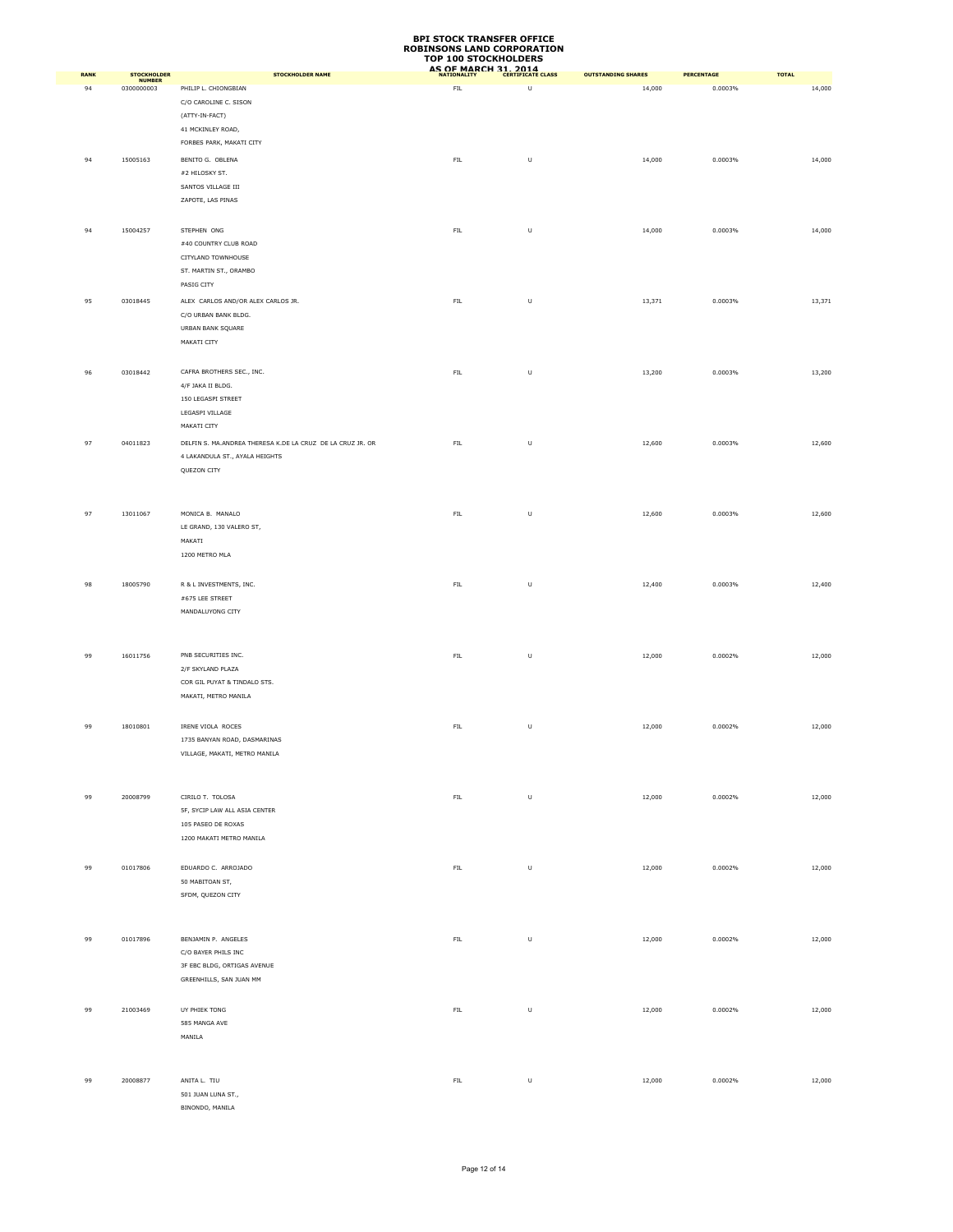|             | <b>STOCKHOLDER</b> |                                                                                                               | TOP TOO STOCKHOLDERS | AS OF MARCH 31, 2014                                                                                       |                           |                   |              |
|-------------|--------------------|---------------------------------------------------------------------------------------------------------------|----------------------|------------------------------------------------------------------------------------------------------------|---------------------------|-------------------|--------------|
| <b>RANK</b> | <b>NUMBER</b>      | STOCKHOLDER NAME                                                                                              |                      |                                                                                                            | <b>OUTSTANDING SHARES</b> | <b>PERCENTAGE</b> | <b>TOTAL</b> |
| 99          | 20008978           | WILSON TY<br>#2 POLK ST., NORTH GREENHILLS<br>MANDALUYONG CITY                                                | ${\sf FIL}$          | $\sf U$                                                                                                    | 12,000                    | 0.0002%           | 12,000       |
| 99          | 25003911           | RUBEN YU                                                                                                      | ${\sf FIL}$          | $\sf U$                                                                                                    | 12,000                    | 0.0002%           | 12,000       |
|             |                    | 86 N ROXAS ST<br>QUEZON CITY                                                                                  |                      |                                                                                                            |                           |                   |              |
| 99          | 25003938           | HERMIN TAN YU<br>HYATT CENTER<br>3RD FLOOR, ORTIGAS AVE.,<br>MANDALUYONG, 1550                                | ${\sf FIL}$          | $\mathsf{U}% _{T}=\mathsf{U}_{T}\!\left( a,b\right) ,\ \mathsf{U}_{T}=\mathsf{U}_{T}\!\left( a,b\right) ,$ | 12,000                    | 0.0002%           | 12,000       |
| 99          | 25003877           | AMELIA C. YLAGAN<br>PHIL AIRLINES TREASURY DEPT<br>PAL BLDG II LEGASPI ST LEGASPI<br>1200 MAKATI METRO MANILA | FIL                  | $\sf U$                                                                                                    | 12,000                    | 0.0002%           | 12,000       |
| 99          | 25003892           | CLIFFORD CHUA VELASCO YU<br>2A 8TH ST., CORNER<br>VICTORIA AVENUE, NEW MANILA<br>QUEZON CITY 1112             | ${\sf FIL}$          | $\sf U$                                                                                                    | 12,000                    | 0.0002%           | 12,000       |
| 99          | 12016176           | RENATO V. LORENZO<br>3106 POBLACION<br>SAN ISIDRO, NUEVA ECIJA                                                | ${\sf FIL}$          | $\sf U$                                                                                                    | 12,000                    | 0.0002%           | 12,000       |
| 99          | 12016177           | VIRGINIA V. LORENZO<br>3106 POBLACION<br>SAN ISIDRO, NUEVA ECIJA                                              | FIL                  | $\sf U$                                                                                                    | 12,000                    | 0.0002%           | 12,000       |
| 99          | 12016178           | EDUARDO V. LORENZO<br>3106 POBLACION<br>SAN ISIDRO, NUEVA ECIJA                                               | ${\sf FIL}$          | $\sf U$                                                                                                    | 12,000                    | 0.0002%           | 12,000       |
| 99          | 12010356           | BENITO Y. LUNA<br>356 QUINTIN PAREDES ST<br>BINONDO, MANILA                                                   | ${\sf FIL}$          | $\sf U$                                                                                                    | 12,000                    | 0.0002%           | 12,000       |
| 99          | 11002996           | M. KRISHNAN<br>C/O SUN HUNG KAI SEC. (PHILS)<br>17/F BA-LEPANTO BLDG.                                         | ${\sf FIL}$          | $\sf U$                                                                                                    | 12,000                    | 0.0002%           | 12,000       |
| 99          | 12010316           | #8747 PASEO DE ROXAS<br>MAKATI CITY<br>MARY ELIZABETH S. LESACA                                               | ${\sf FIL}$          | $\mathsf{U}$                                                                                               | 12,000                    | 0.0002%           | 12,000       |
|             |                    | 1908 SINEGUELAS ST.<br>DASMARINAS VILLAGE, MAKATI<br>1200 METRO MANILA                                        |                      |                                                                                                            |                           |                   |              |
| 99          | 07009722           | OSCAR GRANDE<br>14 3RD ST., BO. KAPITOLYO<br>PASIG, METRO MANILA                                              | ${\sf FIL}$          | $\sf U$                                                                                                    | 12,000                    | 0.0002%           | 12,000       |
| 99          | 08007146           | CARMEN HENARES AND/OR ANTONIO M. HENARES<br>D-211 C GUZMAN ST.<br>MALIBAY, PASAY CITY                         | ${\sf FIL}$          | $\sf U$                                                                                                    | 12,000                    | 0.0002%           | 12,000       |
| 99          | 06008675           | F. YAP SECURITIES, INC.<br>UNIT 2301 & 2302<br>23/F PHIL STOCK EXCHANGE CTR<br>EXCHANGE ROAD                  | ${\sf FIL}$          | $\cup$                                                                                                     | 12,000                    | 0.0002%           | 12,000       |
| 99          | 04007340           | PASIG, M. MLA.<br>MERLE F. DE LA CRUZ-ODI<br>MOQ-15 LT. ALFABENTO ST.<br>CAMP CRAME, OUEZON CITY              | ${\sf FIL}$          | $\sf U$                                                                                                    | 12,000                    | 0.0002%           | 12,000       |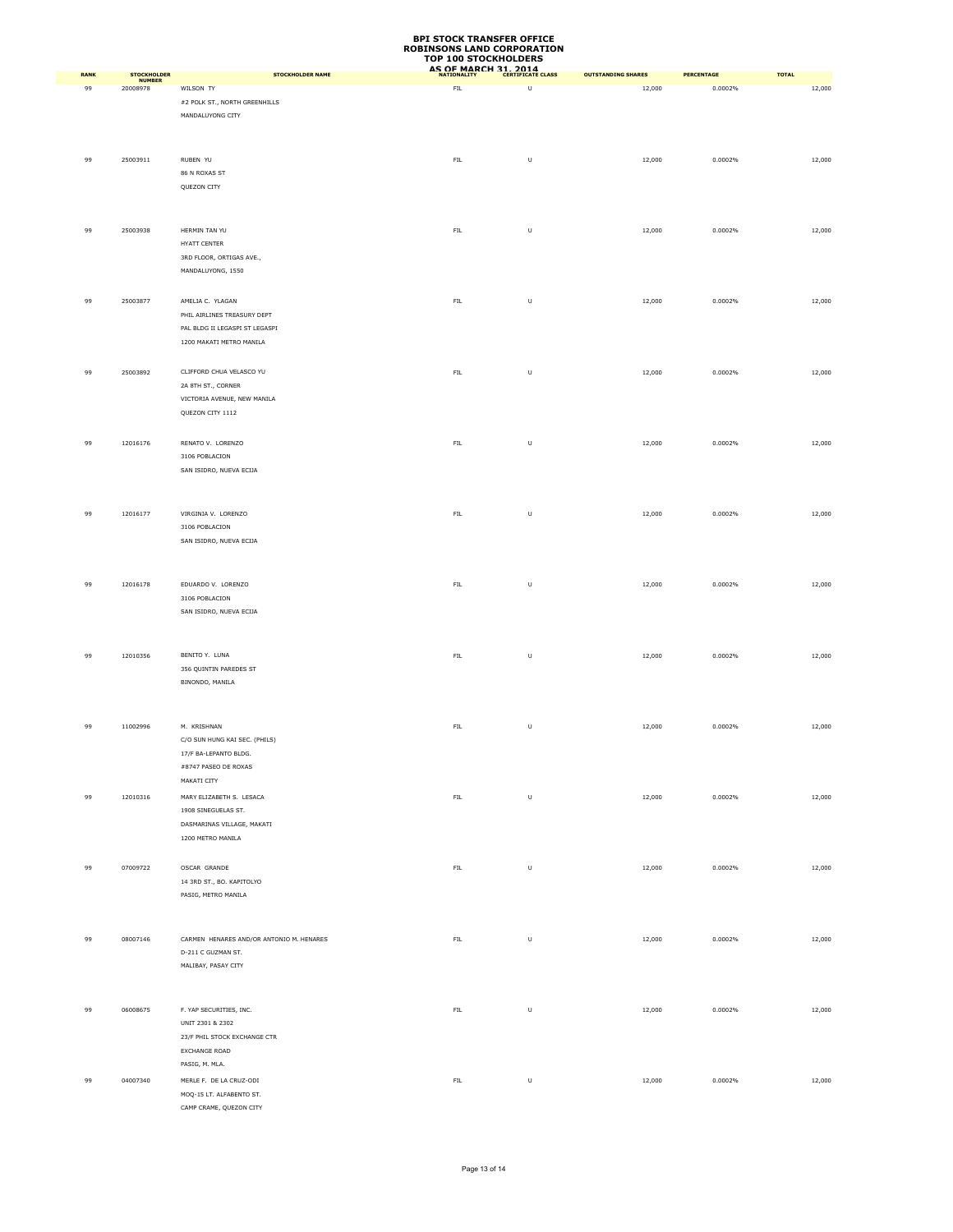|      |                                     |                               | TOP TOO STOCKHOLDERS<br><b>AS OF MARCH 31, 2014</b> |                          |                           |                   |              |
|------|-------------------------------------|-------------------------------|-----------------------------------------------------|--------------------------|---------------------------|-------------------|--------------|
| RANK | <b>STOCKHOLDER</b><br><b>NUMBER</b> | <b>STOCKHOLDER NAME</b>       | <b>NATIONALITY</b>                                  | <b>CERTIFICATE CLASS</b> | <b>OUTSTANDING SHARES</b> | <b>PERCENTAGE</b> | <b>TOTAL</b> |
| 99   | 04007354                            | JOSE DE GUZMAN                | ${\sf FIL}$                                         | U                        | 12,000                    | 0.0002%           | 12,000       |
|      |                                     | LANDMARK TOWN HOUSE           |                                                     |                          |                           |                   |              |
|      |                                     | KAIMITO ST. VALLE VERDE 11    |                                                     |                          |                           |                   |              |
|      |                                     | PASIG, METRO MANILA           |                                                     |                          |                           |                   |              |
|      |                                     |                               |                                                     |                          |                           |                   |              |
| 99   | 03018410                            | EDWIN L. CHENG                | ${\sf FIL}$                                         | $\sf U$                  | 12,000                    | 0.0002%           | 12,000       |
|      |                                     | 2964 ORION ST.                |                                                     |                          |                           |                   |              |
|      |                                     | TONDO, MANILA                 |                                                     |                          |                           |                   |              |
|      |                                     |                               |                                                     |                          |                           |                   |              |
|      |                                     |                               |                                                     |                          |                           |                   |              |
|      |                                     |                               |                                                     |                          |                           |                   |              |
| 99   | 03018368                            | LUCIE Y. CU                   | ${\sf FIL}$                                         | $\sf U$                  | 12,000                    | 0.0002%           | 12,000       |
|      |                                     | # 16 TABUENA ST.,             |                                                     |                          |                           |                   |              |
|      |                                     | CORINTHIAN                    |                                                     |                          |                           |                   |              |
|      |                                     | QUEZON CITY                   |                                                     |                          |                           |                   |              |
|      |                                     |                               |                                                     |                          |                           |                   |              |
| 99   | 03018302                            | LUCY CHUA                     | FIL                                                 | $\cup$                   | 12,000                    | 0.0002%           | 12,000       |
|      |                                     | 1211 MASANGKAY ST             |                                                     |                          |                           |                   |              |
|      |                                     | 4-D DIAMOND TOWER, STA CRUZ   |                                                     |                          |                           |                   |              |
|      |                                     | MANILA                        |                                                     |                          |                           |                   |              |
|      |                                     |                               |                                                     |                          |                           |                   |              |
| 99   | 03018317                            | EDUARDO J. CORTES             | ${\sf FIL}$                                         | U                        | 12,000                    | 0.0002%           | 12,000       |
|      |                                     | 6 COR JERUSALEM & ISRAEL STS. |                                                     |                          |                           |                   |              |
|      |                                     | MERVILLE, PARANAQUE           |                                                     |                          |                           |                   |              |
|      |                                     | METRO MANILA                  |                                                     |                          |                           |                   |              |
|      |                                     |                               |                                                     |                          |                           |                   |              |
| 99   | 02008080                            | ANNADEL K. UY BOMPING         | ${\sf FIL}$                                         | U                        | 12,000                    | 0.0002%           | 12,000       |
|      |                                     | C/O ASI SECURITIES INC.       |                                                     |                          |                           |                   |              |
|      |                                     | 9TH FLR., METROBANK PLAZA     |                                                     |                          |                           |                   |              |
|      |                                     | SEN. GIL J. PUYAT AVENUE      |                                                     |                          |                           |                   |              |
|      |                                     | MAKATI CITY                   |                                                     |                          |                           |                   |              |
| 99   | 02008075                            | FELIXBERTO U. BUSTOS JR.      | ${\sf FIL}$                                         | $\cup$                   | 12,000                    | 0.0002%           | 12,000       |
|      |                                     | 24 SCOUT LOZANO ST.,          |                                                     |                          |                           |                   |              |
|      |                                     | QUEZON CITY                   |                                                     |                          |                           |                   |              |
|      |                                     |                               |                                                     |                          |                           |                   |              |
|      |                                     |                               |                                                     |                          |                           |                   |              |
| 99   | 02008067                            | LUTGARDA C. BAQUIRAN          | ${\sf FIL}$                                         | $\sf U$                  | 12,000                    | 0.0002%           | 12,000       |
|      |                                     | 10 ALEGRIA HOMES              |                                                     |                          |                           |                   |              |
|      |                                     | <b>B GONZALES ST</b>          |                                                     |                          |                           |                   |              |
|      |                                     | XAVIERVILLE SUBD, QUEZON CITY |                                                     |                          |                           |                   |              |
|      |                                     |                               |                                                     |                          |                           |                   |              |
| 100  | 25003920                            | JASON G. YU                   | FIL                                                 | $\cup$                   | 11,610                    | 0.0002%           | 11,610       |
|      |                                     | P O BOX 86, CEBU CITY         |                                                     |                          |                           |                   |              |
|      |                                     |                               |                                                     |                          |                           |                   |              |

**GRAND TOTAL** 2008. The contract of the contract of the contract of the contract of the contract of the contract of the contract of the contract of the contract of the contract of the contract of the contract of the contra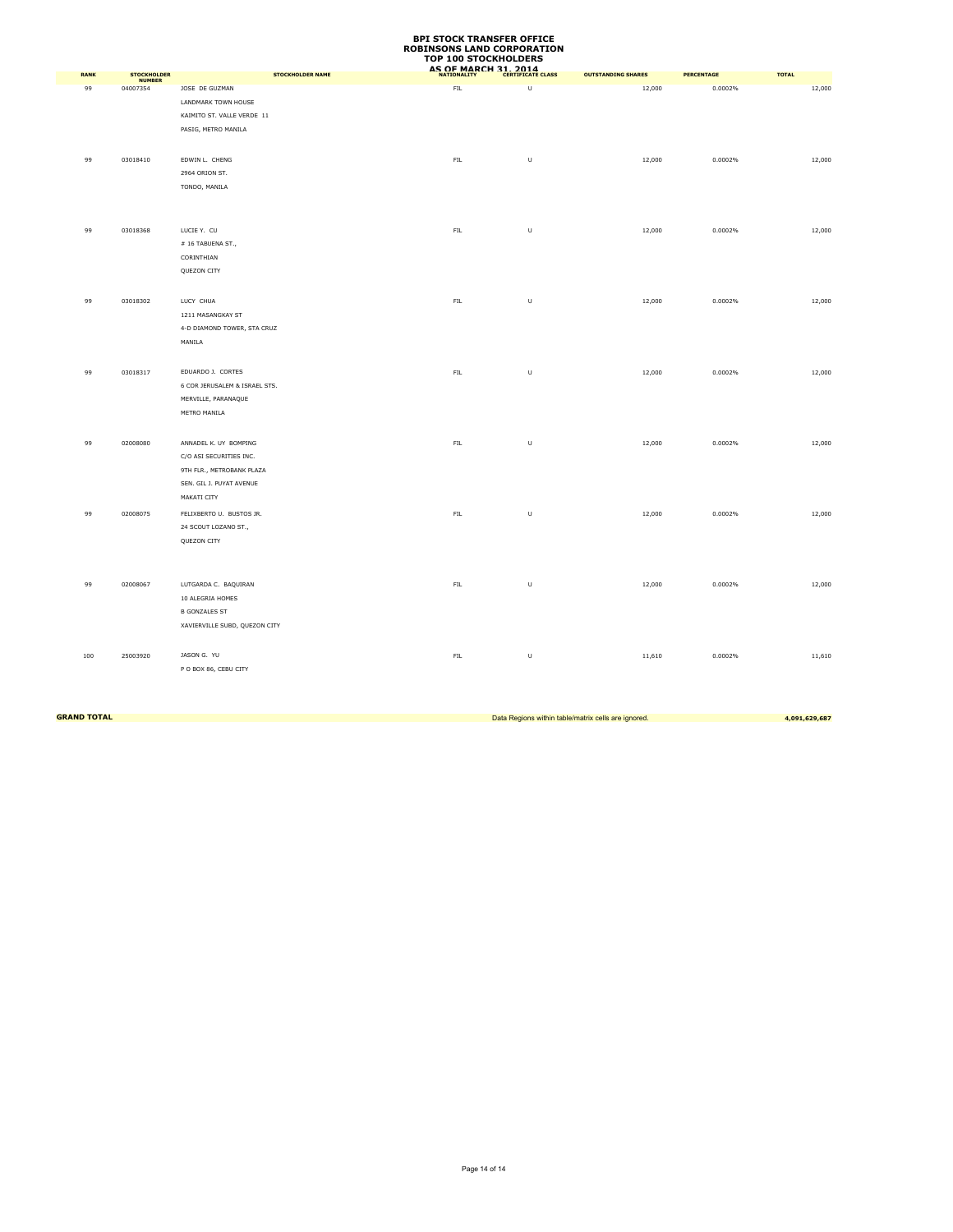**RBKPS006** 

#### Philippine Depository & Trust Corp.

**PCDUSER1** 

Philippine Depository & Trust Corp.

**F** PDTC

#### **OUTSTANDING BALANCES FOR A SPECIFIC COMPANY**

Company Code - RLC000000000 & Company Name - ROBINSON LAND

Business Date  $03/31/2014$ 

| <b>BP ID</b><br><b>ACCOUNT NO. ADDRESS</b> | <b>BP NAME</b>                                                                                                                                          | <b>ACCOUNT TYPE</b><br><b>TELEPHONE NUMBER</b>  | <b>ID TYPE</b><br><b>ID NUMBER</b>       | <b>INVESTOR TYPE</b><br><b>COUNTRY</b> | <b>HOLDINGS</b><br><b>TAXCODE</b> |
|--------------------------------------------|---------------------------------------------------------------------------------------------------------------------------------------------------------|-------------------------------------------------|------------------------------------------|----------------------------------------|-----------------------------------|
| 10100000000<br>5                           | A & A SECURITIES, INC.<br>Rm. 1906 Ayala Ave. Condominium 6776 Ayala Ave. 810-54-01<br>Makati City<br>Metropolitan Manila<br>1200                       | <b>Omnibus Without Client</b>                   | <b>Tax Identification Number</b><br>2    | Domestic<br><b>PHILIPPINES</b>         | 756,250.00<br><b>PH10</b>         |
| 10200000000<br>5                           | ABACUS SECURITIES CORPORATION<br>Unit 2904-A East Tower, PSE Centre Exchange Road. 634-2105<br>Ortigas Center Pasig City<br>Metropolitan Manila<br>1600 | Omnibus Without Client                          | <b>Tax Identification Number</b><br>3    | Domestic<br><b>PHILIPPINES</b>         | 2,805,565.00<br><b>PH10</b>       |
| 10200000000                                | ABACUS SECURITIES CORPORATION<br>Unit 2904-A East Tower, PSE Centre Exchange Road 634-2105<br>Ortigas Center Pasig City<br>Metropolitan Manila<br>1600  | Own                                             | Tax Identification Number<br>3           | Domestic<br><b>PHILIPPINES</b>         | 13,092.00<br><b>NWT</b>           |
| 10300000000                                | ACCORD CAPITAL EQUITIES CORPORATION<br>Unit 1101 Orient Square Building Emerald Avenue<br>Ortigas Center, Pasig City<br>Metropolitan Manila<br>1600     | <b>Omnibus Without Client</b><br>687-5071 to 74 | Tax Identification Number<br>213-831-153 | Foreign<br><b>PHILIPPINES</b>          | 15,359.00<br>FMX1                 |
| 10300000000<br>5                           | ACCORD CAPITAL EQUITIES CORPORATION<br>Unit 1101 Orient Square Building Emerald Avenue<br>Ortigas Center, Pasig City<br>Metropolitan Manila<br>1600     | Omnibus Without Client<br>687-5071 to 74        | Tax Identification Number<br>213-831-153 | Domestic<br><b>PHILIPPINES</b>         | 819,764.00<br><b>PH10</b>         |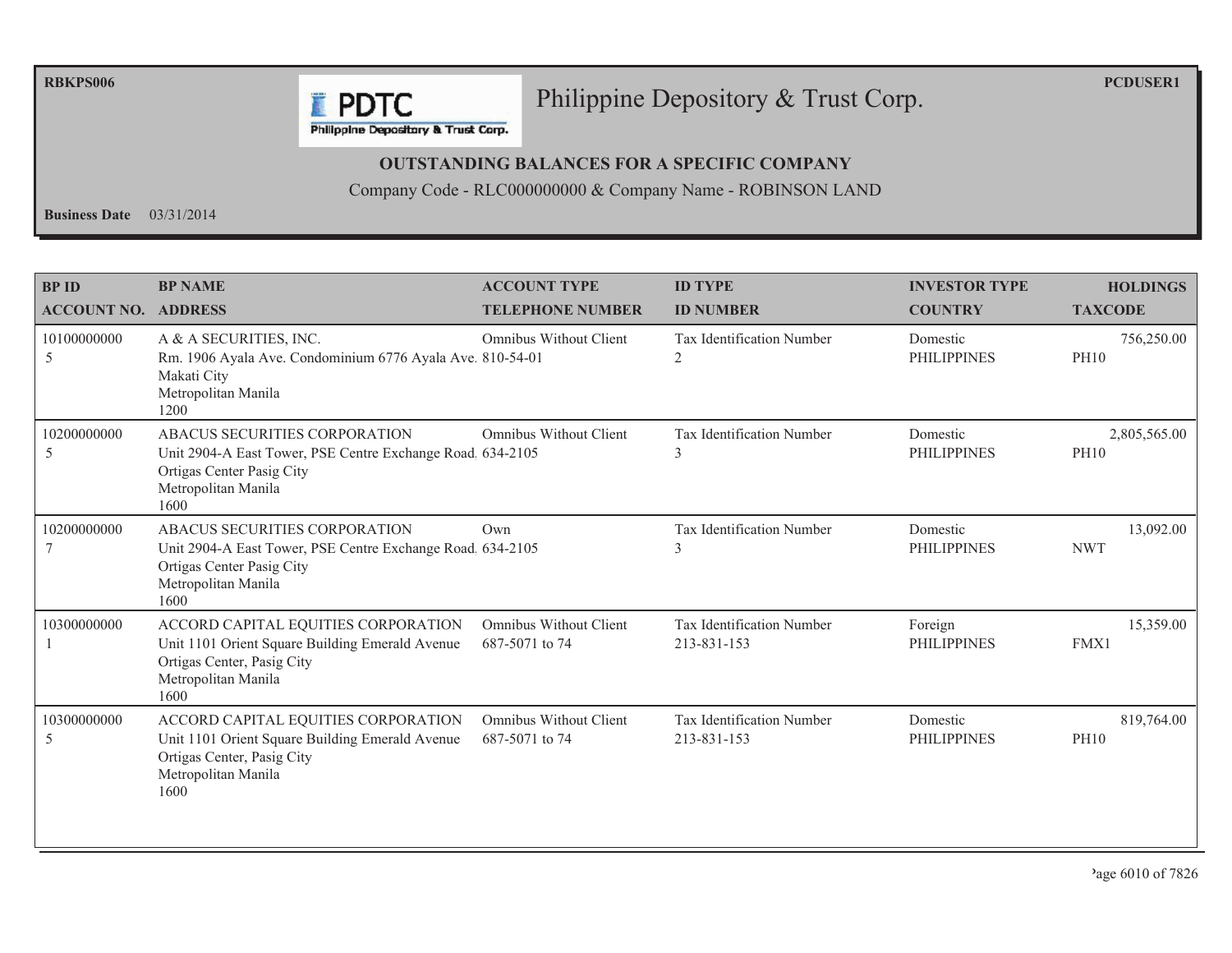| <b>BPID</b>                | <b>BP NAME</b>                                                                                                                                                                      | <b>ACCOUNT TYPE</b>                      | <b>ID TYPE</b>                               | <b>INVESTOR TYPE</b>           | <b>HOLDINGS</b>           |
|----------------------------|-------------------------------------------------------------------------------------------------------------------------------------------------------------------------------------|------------------------------------------|----------------------------------------------|--------------------------------|---------------------------|
| <b>ACCOUNT NO. ADDRESS</b> |                                                                                                                                                                                     | <b>TELEPHONE NUMBER</b>                  | <b>ID NUMBER</b>                             | <b>COUNTRY</b>                 | <b>TAXCODE</b>            |
| 10400000000<br>-1          | A. T. DE CASTRO SECURITIES CORP.<br>Suite 701, 7/F Ayala Tower I, Exchange Plaza, Ayala 848-7160 to 65<br>Triangle, Ayala Ave., Makati City<br>Metropolitan Manila<br>1226          | Omnibus Without Client                   | Tax Identification Number<br>000-151-360-000 | Foreign<br><b>PHILIPPINES</b>  | 2,000.00<br>FMX1          |
| 10400000000<br>5           | A. T. DE CASTRO SECURITIES CORP.<br>Suite 701, 7/F Ayala Tower I, Exchange Plaza, Ayala 848-7160 to 65<br>Triangle, Ayala Ave., Makati City<br>Metropolitan Manila<br>1226          | Omnibus Without Client                   | Tax Identification Number<br>000-151-360-000 | Domestic<br><b>PHILIPPINES</b> | 23,560.00<br><b>PH10</b>  |
| 10600000000<br>5           | ALPHA SECURITIES CORP.<br>UNIT 3003, ONE CORPORATE CENTRE, 30TH<br>FLOOR, JULIA VARGAS STREET, COR MERALC<br>AVENUE STREET, ORTIGAS CENTER, PASIG CI<br>Metropolitan Manila<br>1200 | Omnibus Without Client<br>6546806        | Tax Identification Number<br>000-155-035-000 | Domestic<br><b>PHILIPPINES</b> | 21,500.00<br><b>PH10</b>  |
| 10600000000<br>20          | ALPHA SECURITIES CORP.<br>UNIT 3003, ONE CORPORATE CENTRE, 30TH<br>FLOOR, JULIA VARGAS STREET, COR MERALC<br>AVENUE STREET, ORTIGAS CENTER, PASIG CI<br>Metropolitan Manila<br>1200 | Settlement<br>6546806                    | Tax Identification Number<br>000-155-035-000 | Foreign<br><b>PHILIPPINES</b>  | 90,000.00<br><b>SZ07</b>  |
| 10900000000<br>5           | BA SECURITIES, INC.<br>Rm 401-403 CLMC Bldg, 256-259 EDSA Greenhills 727-5374<br>Mandaluyong City<br>Metropolitan Manila<br>1550                                                    | Omnibus Without Client                   | Tax Identification Number<br>10              | Domestic<br><b>PHILIPPINES</b> | 8.00<br><b>PH10</b>       |
| 10900000000<br>6           | <b>BA SECURITIES, INC.</b><br>Rm 401-403 CLMC Bldg, 256-259 EDSA Greenhills 727-5374<br>Mandaluyong City<br>Metropolitan Manila<br>1550                                             | Settlement                               | Tax Identification Number<br>10              | Domestic<br><b>PHILIPPINES</b> | 117,842.00<br><b>NWT</b>  |
| 11000000000<br>5           | ANGPING & ASSOCIATES SECURITIES, INC.<br>Suites 2002/2004, The Peak, 107 Alfaro St., Salcedo<br>Village, Makati City<br>Metropolitan Manila<br>1227                                 | <b>Omnibus Without Client</b><br>8482915 | Tax Identification Number<br>005-037-731-000 | Domestic<br><b>PHILIPPINES</b> | 913,845.00<br><b>PH10</b> |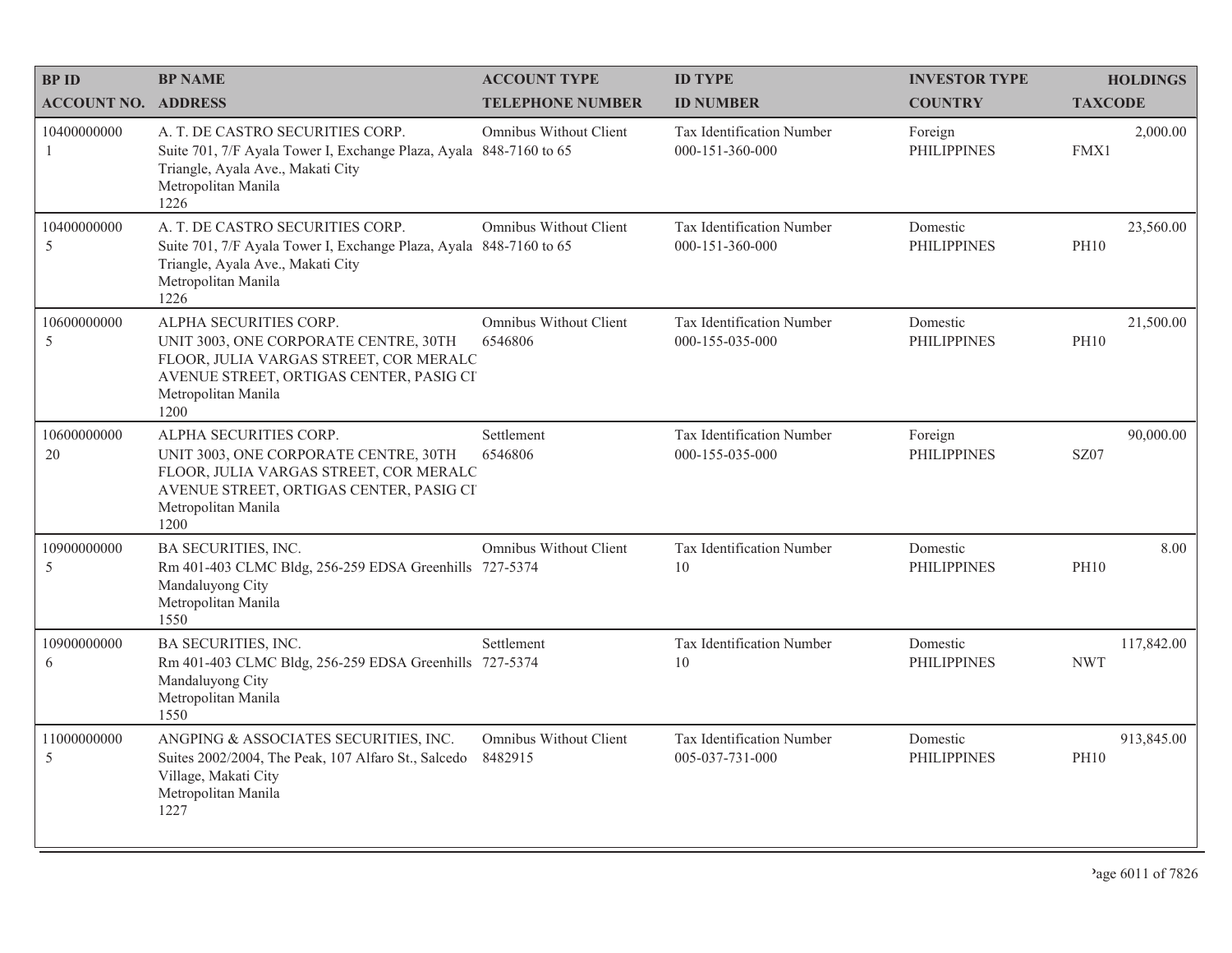| <b>BPID</b>                   | <b>BP NAME</b>                                                                                                                | <b>ACCOUNT TYPE</b>                | <b>ID TYPE</b>                               | <b>INVESTOR TYPE</b>           | <b>HOLDINGS</b>             |
|-------------------------------|-------------------------------------------------------------------------------------------------------------------------------|------------------------------------|----------------------------------------------|--------------------------------|-----------------------------|
| <b>ACCOUNT NO. ADDRESS</b>    |                                                                                                                               | <b>TELEPHONE NUMBER</b>            | <b>ID NUMBER</b>                             | <b>COUNTRY</b>                 | <b>TAXCODE</b>              |
| 11100000000<br>5              | ANSALDO, GODINEZ & CO., INC.<br>340 Nueva St., Binondo Manila<br>Metropolitan Manila<br>1006                                  | Omnibus Without Client<br>242-5127 | Tax Identification Number<br>007-571-837-000 | Domestic<br><b>PHILIPPINES</b> | 466,710.00<br><b>PH10</b>   |
| 11200000000<br>$\overline{2}$ | AB CAPITAL SECURITIES, INC.<br>8/F Phinma Plaza 39 Plaza Drive, Rockwell Center<br>Makati City<br>Metropolitan Manila<br>1200 | Settlement<br>814-5601             | Tax Identification Number<br>13              | Foreign<br><b>PHILIPPINES</b>  | 100.00<br>FMX1              |
| 11200000000<br>6              | AB CAPITAL SECURITIES, INC.<br>8/F Phinma Plaza 39 Plaza Drive, Rockwell Center<br>Makati City<br>Metropolitan Manila<br>1200 | Settlement<br>814-5601             | Tax Identification Number<br>13              | Domestic<br><b>PHILIPPINES</b> | 105,610.00<br><b>NWT</b>    |
| 11200000000<br>14             | AB CAPITAL SECURITIES, INC.<br>8/F Phinma Plaza 39 Plaza Drive, Rockwell Center<br>Makati City<br>Metropolitan Manila<br>1200 | Settlement<br>814-5601             | Tax Identification Number<br>13              | Domestic<br><b>PHILIPPINES</b> | 167,679.00<br><b>PH10</b>   |
| 11500000000<br>1              | SB EQUITIES, INC.<br>18/F, Security Bank Centre 6776 Ayala Avenue,<br>Makati City<br>Metropolitan Manila<br>1226              | Omnibus Without Client<br>8911037  | Tax Identification Number<br>15              | Foreign<br><b>PHILIPPINES</b>  | 151,427.00<br>FMX1          |
| 11500000000<br>5              | SB EQUITIES, INC.<br>18/F, Security Bank Centre 6776 Ayala Avenue,<br>Makati City<br>Metropolitan Manila<br>1226              | Omnibus Without Client<br>8911037  | Tax Identification Number<br>15              | Domestic<br><b>PHILIPPINES</b> | 1,479,445.00<br><b>PH10</b> |
| 11500000000<br>6              | SB EQUITIES, INC.<br>18/F, Security Bank Centre 6776 Ayala Avenue,<br>Makati City<br>Metropolitan Manila<br>1226              | Settlement<br>8911037              | Tax Identification Number<br>15              | Domestic<br><b>PHILIPPINES</b> | 36,946.00<br><b>NWT</b>     |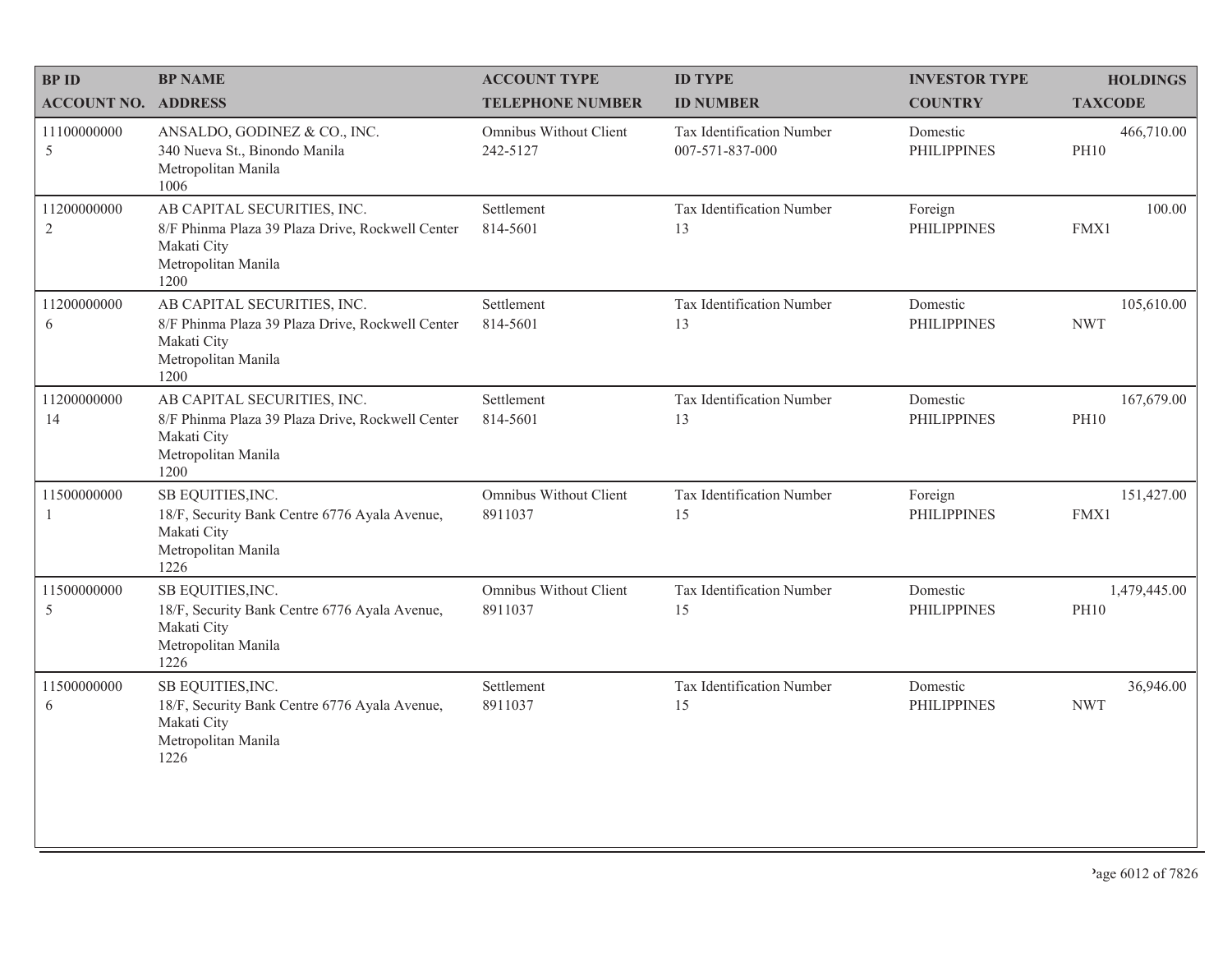| <b>BPID</b>                  | <b>BP NAME</b>                                                                                                                                                                                     | <b>ACCOUNT TYPE</b>                   | <b>ID TYPE</b>                               | <b>INVESTOR TYPE</b>           | <b>HOLDINGS</b>           |
|------------------------------|----------------------------------------------------------------------------------------------------------------------------------------------------------------------------------------------------|---------------------------------------|----------------------------------------------|--------------------------------|---------------------------|
| <b>ACCOUNT NO. ADDRESS</b>   |                                                                                                                                                                                                    | <b>TELEPHONE NUMBER</b>               | <b>ID NUMBER</b>                             | <b>COUNTRY</b>                 | <b>TAXCODE</b>            |
| 11500000000<br>7             | SB EQUITIES, INC.<br>18/F, Security Bank Centre 6776 Ayala Avenue,<br>Makati City<br>Metropolitan Manila<br>1226                                                                                   | Own<br>8911037                        | Tax Identification Number<br>15              | Domestic<br><b>PHILIPPINES</b> | 35,809.00<br><b>NWT</b>   |
| 11600000000<br>$\mathfrak s$ | ASIA PACIFIC CAPITAL EQUITIES & SECURITII Omnibus Without Client<br>CORP.<br>24/F Galleria Corporate Center EDSA corner Ortigas 6345621 to 26<br>Avenue, Pasig City<br>Metropolitan Manila<br>1605 |                                       | Tax Identification Number<br>002-011-914-000 | Domestic<br><b>PHILIPPINES</b> | 5,800.00<br><b>PH10</b>   |
| 11800000000<br>5             | ASIASEC EQUITIES, INC.<br>8/F Chatham House<br>116 Valero cor. V.A. Rufino Sts<br>Salcedo Village, Makati City 1227<br>Metropolitan Manila<br>1227                                                 | Omnibus Without Client<br>8937981     | Tax Identification Number<br>000-154-961-000 | Domestic<br><b>PHILIPPINES</b> | 322,100.00<br><b>PH10</b> |
| 11900000000<br>5             | ASTRA SECURITIES CORPORATION<br>Units 1204-1205 Ayala Tower One Ayala Ave. cor.<br>Paseo de Roxas Makati City<br>Metropolitan Manila<br>1200                                                       | Omnibus Without Client<br>848-6421/27 | Tax Identification Number<br>000-107-717-000 | Domestic<br><b>PHILIPPINES</b> | 84,500.00<br><b>PH10</b>  |
| 12000000000<br>5             | ATC SECURITIES, INC.<br>Unit 6f, 6th Floor 8101 Pearl Plaza, Pearl Drive Ortiga 687-1768<br>Center, Pasig City<br>Metropolitan Manila<br>12                                                        | Omnibus Without Client                | Tax Identification Number<br>000-333-279-000 | Domestic<br><b>PHILIPPINES</b> | 900.00<br><b>PH10</b>     |
| 12100000000                  | MACQUARIE CAPITAL SECURITIES<br>(PHILIPPINES), INC.                                                                                                                                                | Settlement                            | Tax Identification Number                    | Foreign                        | 188.00                    |
| $\overline{4}$               | 22F 6750 AYALA AVENUE BUILDING AYALA<br><b>AVENUE Makati City</b><br>Metropolitan Manila<br>1226                                                                                                   | 857-0885                              | 21                                           | <b>PHILIPPINES</b>             | <b>RA02</b>               |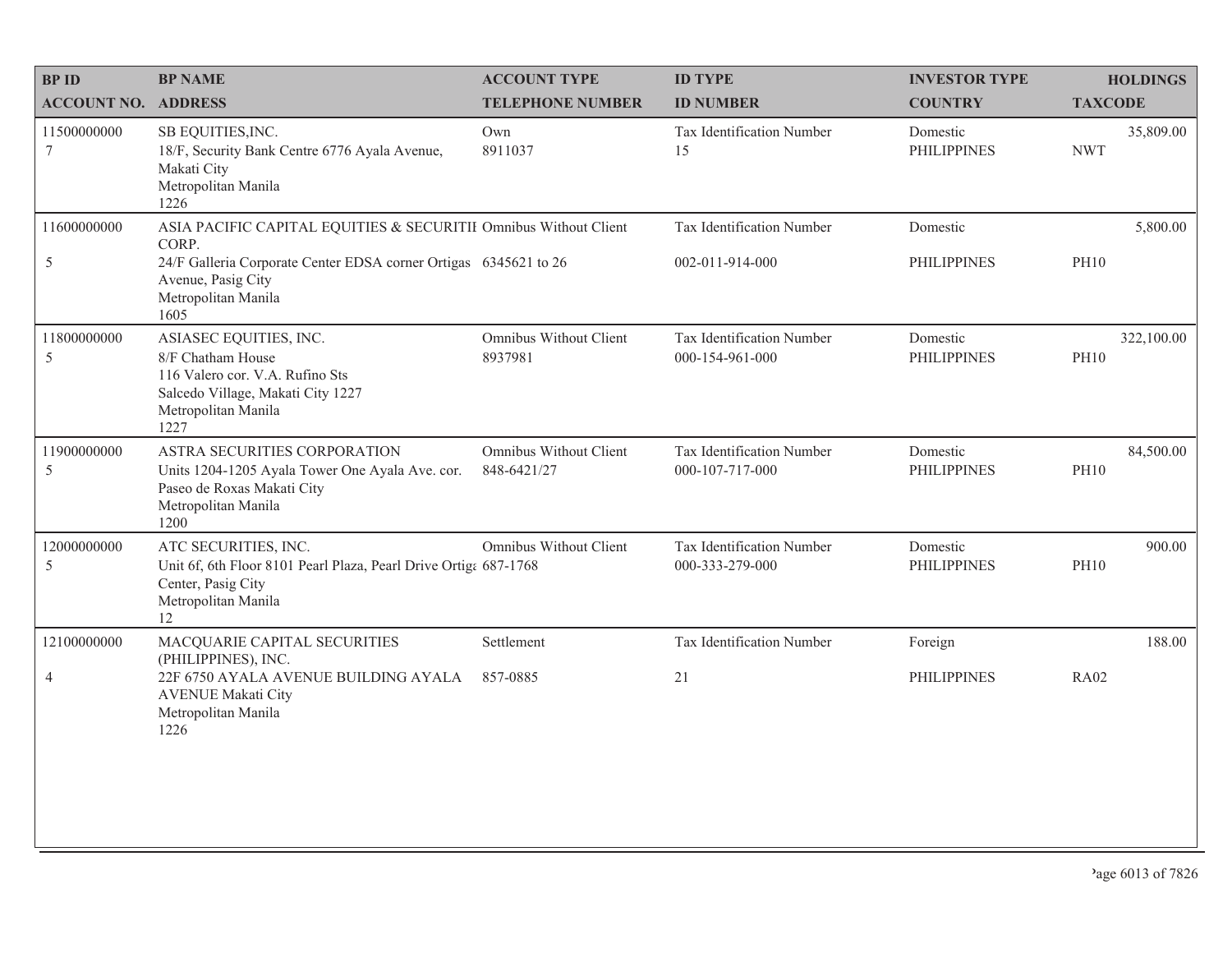| <b>BPID</b>                 | <b>BP NAME</b>                                                                                                                                             | <b>ACCOUNT TYPE</b>                       | <b>ID TYPE</b>                               | <b>INVESTOR TYPE</b>           | <b>HOLDINGS</b>              |
|-----------------------------|------------------------------------------------------------------------------------------------------------------------------------------------------------|-------------------------------------------|----------------------------------------------|--------------------------------|------------------------------|
| <b>ACCOUNT NO. ADDRESS</b>  |                                                                                                                                                            | <b>TELEPHONE NUMBER</b>                   | <b>ID NUMBER</b>                             | <b>COUNTRY</b>                 | <b>TAXCODE</b>               |
| 12100000004<br>-1           | MACQUARIE CAPITAL SECURITIES (PHILIPPIN Client<br>INC.<br>22F 6750 AYALA AVENUE BUILDING AYALA<br><b>AVENUE MAKATI CITY</b><br>Metropolitan Manila         | 857-0838                                  | Tax Identification Number<br>516             | Foreign<br><b>PHILIPPINES</b>  | 1,000.00<br>FMX1             |
| 12200000000<br>5            | 1226<br>BELSON SECURITIES, INC.<br>4th Floor Belson House 271 Edsa, Mandaluyong City 724-7586loc21<br>Metropolitan Manila<br>1554                          | Omnibus Without Client                    | Tax Identification Number<br>000-154-219-000 | Domestic<br><b>PHILIPPINES</b> | 199,550.00<br><b>PH10</b>    |
| 12300000000<br>5            | BENJAMIN CO CA & CO., INC.<br>Rm. 301 Downtown Ctr Bldg., 516 Quintin Paredes St 6345186<br>Binondo, Manila<br>Metropolitan Manila<br>1006                 | Omnibus Without Client                    | Tax Identification Number<br>000-330-322-000 | Domestic<br><b>PHILIPPINES</b> | 21,600.00<br><b>PH10</b>     |
| 12400000000<br>5            | B. H. CHUA SECURITIES CORPORATION<br>872 G. Araneta Avenue, Quezon City<br>Metropolitan Manila<br>1135                                                     | <b>Omnibus Without Client</b><br>412-3444 | Tax Identification Number<br>000-401-773     | Domestic<br><b>PHILIPPINES</b> | 65,406.00<br><b>PH10</b>     |
| 12600000000<br>$\mathbf{1}$ | BPI SECURITIES CORPORATION<br>8/F BPI Head Office Bldg., Ayala Ave., cor. Paseo de<br>Roxas Makati City<br>Metropolitan Manila<br>1226                     | Omnibus Without Client<br>8196535         | Tax Identification Number<br>26              | Foreign<br><b>PHILIPPINES</b>  | 64,450.00<br>FMX1            |
| 12600000000<br>5            | BPI SECURITIES CORPORATION<br>8/F BPI Head Office Bldg., Ayala Ave., cor. Paseo de 8196535<br>Roxas Makati City<br>Metropolitan Manila<br>1226             | Omnibus Without Client                    | Tax Identification Number<br>26              | Domestic<br><b>PHILIPPINES</b> | 33,113,280.00<br><b>PH10</b> |
| 12800000000<br>5            | CAMPOS, LANUZA & COMPANY, INC.<br>Unit 2003B East Tower, PSE Center Exchange Road, 634-6881/87<br>Ortigas Center Pasig City<br>Metropolitan Manila<br>1605 | Omnibus Without Client                    | Tax Identification Number<br>000-155-524-000 | Domestic<br><b>PHILIPPINES</b> | 1,891,400.00<br><b>PH10</b>  |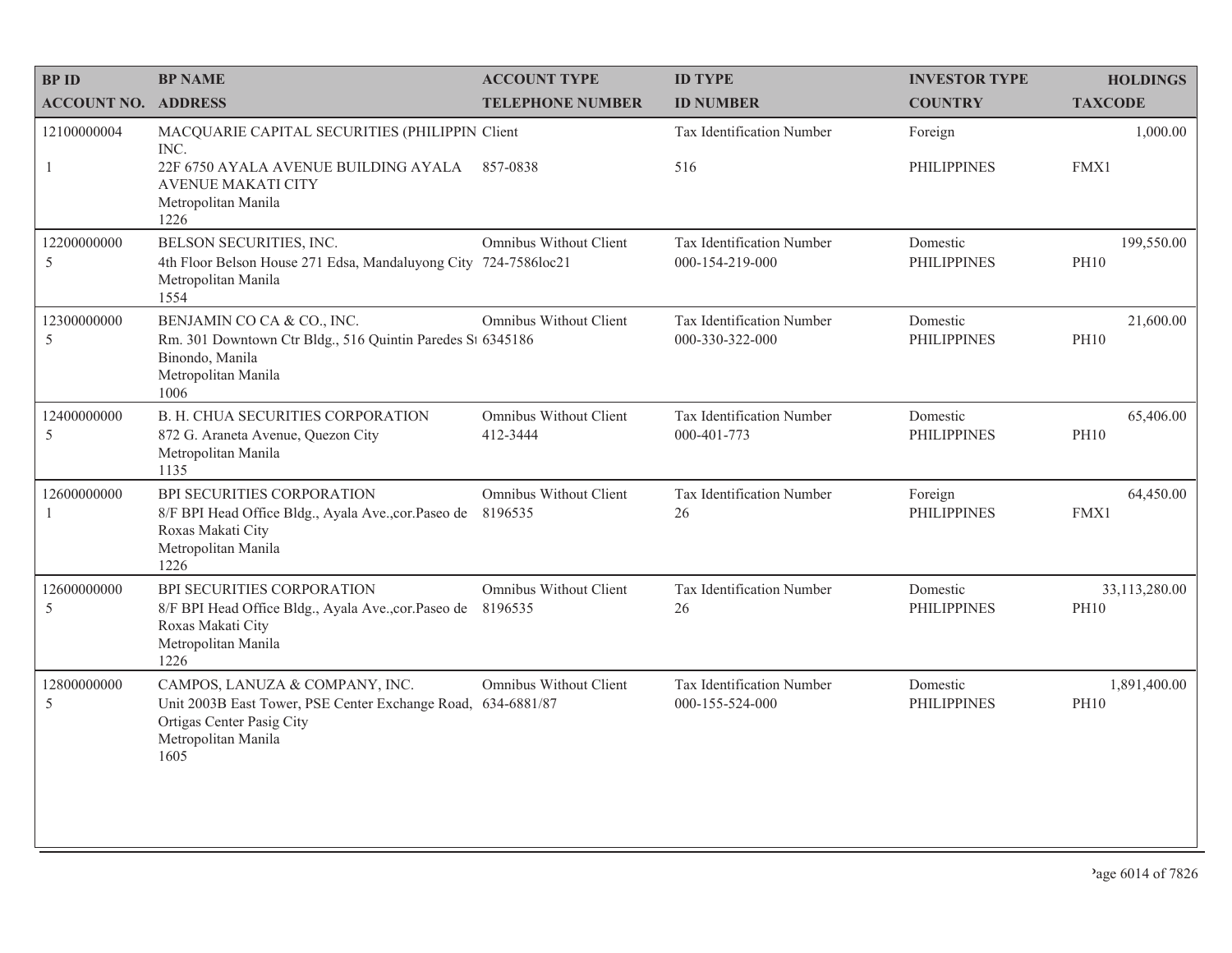| <b>BP ID</b>                   | <b>BP NAME</b>                                                                                                                                             | <b>ACCOUNT TYPE</b>                | <b>ID TYPE</b>                                      | <b>INVESTOR TYPE</b>           | <b>HOLDINGS</b>             |
|--------------------------------|------------------------------------------------------------------------------------------------------------------------------------------------------------|------------------------------------|-----------------------------------------------------|--------------------------------|-----------------------------|
| <b>ACCOUNT NO. ADDRESS</b>     |                                                                                                                                                            | <b>TELEPHONE NUMBER</b>            | <b>ID NUMBER</b>                                    | <b>COUNTRY</b>                 | <b>TAXCODE</b>              |
| 12800000000<br>6               | CAMPOS, LANUZA & COMPANY, INC.<br>Unit 2003B East Tower, PSE Center Exchange Road,<br>Ortigas Center Pasig City<br>Metropolitan Manila<br>1605             | Settlement<br>634-6881/87          | <b>Tax Identification Number</b><br>000-155-524-000 | Domestic<br><b>PHILIPPINES</b> | 46,000.00<br><b>NWT</b>     |
| 12800000000<br>$7\phantom{.0}$ | CAMPOS, LANUZA & COMPANY, INC.<br>Unit 2003B East Tower, PSE Center Exchange Road, 634-6881/87<br>Ortigas Center Pasig City<br>Metropolitan Manila<br>1605 | Own                                | <b>Tax Identification Number</b><br>000-155-524-000 | Domestic<br><b>PHILIPPINES</b> | 25,800.00<br><b>NWT</b>     |
| 12800000000<br>18              | CAMPOS, LANUZA & COMPANY, INC.<br>Unit 2003B East Tower, PSE Center Exchange Road, 634-6881/87<br>Ortigas Center Pasig City<br>Metropolitan Manila<br>1605 | Settlement                         | Tax Identification Number<br>000-155-524-000        | Foreign<br><b>PHILIPPINES</b>  | 7,200.00<br><b>RA10</b>     |
| 12900000000<br>5               | SINCERE SECURITIES CORPORATION<br>1203-A East Tower, PSE Centre, Exchange Road,<br>Ortigas Center, Pasig City<br>Metropolitan Manila<br>$\Omega$           | Omnibus Without Client<br>638-3549 | Tax Identification Number<br>000-338-426-000        | Domestic<br><b>PHILIPPINES</b> | 4,400.00<br><b>PH10</b>     |
| 13000000000<br>5               | CENTURY SECURITIES CORPORATION<br>1105 Galleria Corporate Center Ortigas Ave., Quezon 633-7044/47<br>City<br>Metropolitan Manila<br>1600                   | Omnibus Without Client             | Tax Identification Number<br>29                     | Domestic<br><b>PHILIPPINES</b> | 1,861,800.00<br><b>PH10</b> |
| 13100000000<br>5               | PCIB SECURITIES, INC.<br>8/F PCIB Tower 2, Dela Costa St., Makati City<br>Metropolitan Manila<br>1002                                                      | Omnibus Without Client<br>8912028  | Tax Identification Number<br>30                     | Domestic<br><b>PHILIPPINES</b> | 484,800.00<br><b>PH10</b>   |
| 13100000000<br>6               | PCIB SECURITIES, INC.<br>8/F PCIB Tower 2, Dela Costa St., Makati City<br>Metropolitan Manila<br>1002                                                      | Settlement<br>8912028              | Tax Identification Number<br>30                     | Domestic<br><b>PHILIPPINES</b> | 11,400.00<br><b>NWT</b>     |
| 13300000000<br>5               | CITISECURITIES, INC.<br>Rm. 2701-B Tektite Tower Center Exchange Rd, Pasi; 635-5735<br>City<br>Metropolitan Manila<br>1600                                 | Omnibus Without Client             | Tax Identification Number<br>000-322-268-000        | Domestic<br><b>PHILIPPINES</b> | 1,094,200.00<br><b>PH10</b> |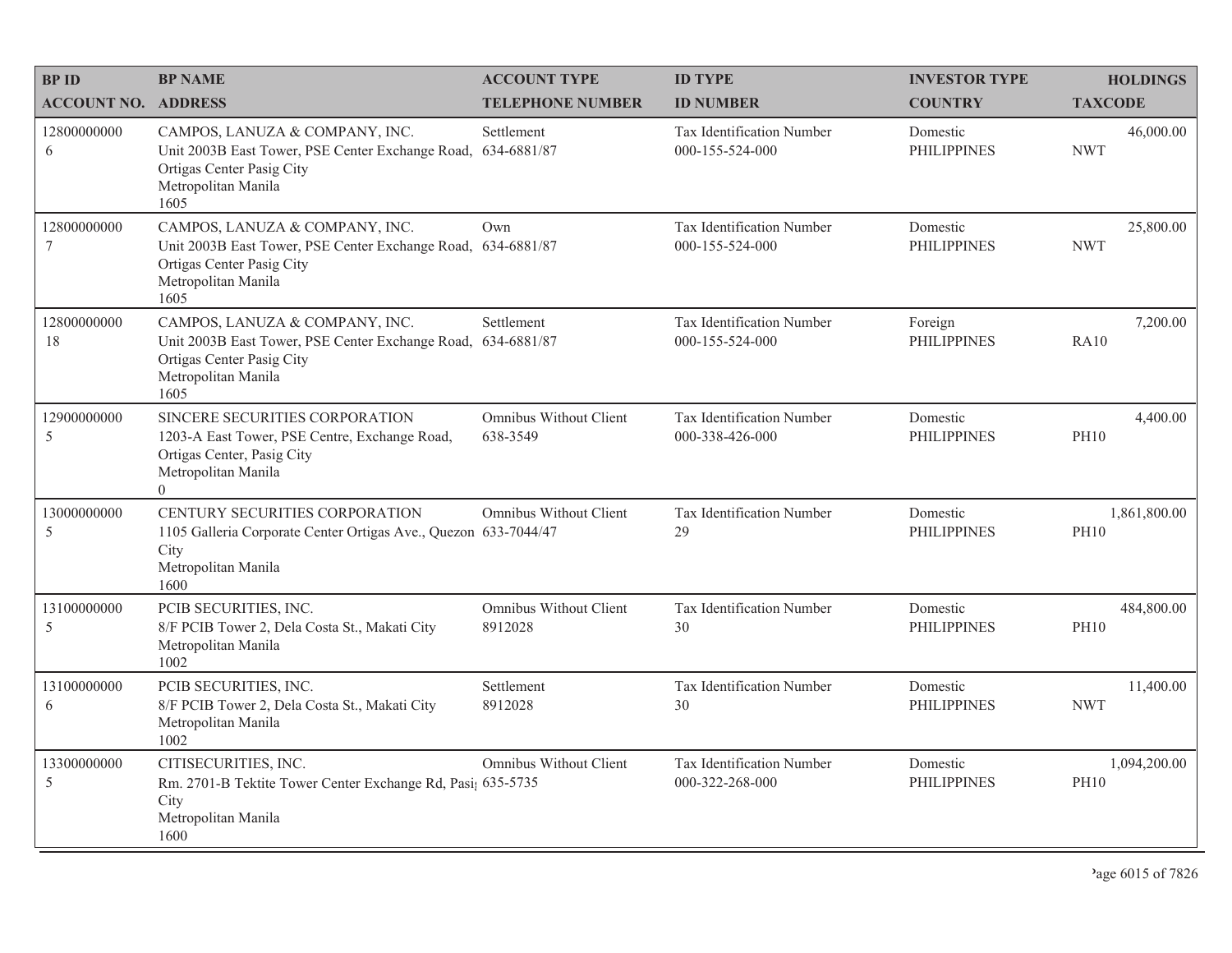| <b>BPID</b>                    | <b>BP NAME</b>                                                                                                                                                | <b>ACCOUNT TYPE</b>               | <b>ID TYPE</b>                               | <b>INVESTOR TYPE</b>           | <b>HOLDINGS</b>           |
|--------------------------------|---------------------------------------------------------------------------------------------------------------------------------------------------------------|-----------------------------------|----------------------------------------------|--------------------------------|---------------------------|
| <b>ACCOUNT NO. ADDRESS</b>     |                                                                                                                                                               | <b>TELEPHONE NUMBER</b>           | <b>ID NUMBER</b>                             | <b>COUNTRY</b>                 | <b>TAXCODE</b>            |
| 13300000000<br>7               | CITISECURITIES, INC.<br>Rm. 2701-B Tektite Tower Center Exchange Rd, Pasi; 635-5735<br>City<br>Metropolitan Manila<br>1600                                    | Own                               | Tax Identification Number<br>000-322-268-000 | Domestic<br><b>PHILIPPINES</b> | 71,850.00<br><b>NWT</b>   |
| 13600000000<br>5               | TRITON SECURITIES CORP.<br>26/F LKG Tower, 6801 Ayala Avenue Makati City<br>Metropolitan Manila<br>$\theta$                                                   | Omnibus Without Client<br>5238311 | Tax Identification Number<br>003-741-374     | Domestic<br><b>PHILIPPINES</b> | 52,550.00<br><b>PH10</b>  |
| 14000000000<br>5               | IGC SECURITIES INC.<br>Suite 1006, Tower I & Exchange Plaza Ayala Triangle 816-39-86<br>Ayala Avenue Makati City<br>Metropolitan Manila<br>1200               | Omnibus Without Client            | Tax Identification Number<br>38              | Domestic<br><b>PHILIPPINES</b> | 592,300.00<br><b>PH10</b> |
| 14000000000<br>$7\phantom{.0}$ | IGC SECURITIES INC.<br>Suite 1006, Tower I & Exchange Plaza Ayala Triangle 816-39-86<br>Ayala Avenue Makati City<br>Metropolitan Manila<br>1200               | Own                               | Tax Identification Number<br>38              | Domestic<br><b>PHILIPPINES</b> | 22,650.00<br><b>NWT</b>   |
| 14100000000<br>5               | <b>CUALOPING SECURITIES CORPORATION</b><br>Suite 1801 Tytana Centre Condominium Plaza Lorenz 241-0262<br>Ruiz, Binondo, Manila<br>Metropolitan Manila<br>1006 | Omnibus Without Client            | Tax Identification Number<br>000-333-333-000 | Domestic<br><b>PHILIPPINES</b> | 4,750.00<br><b>PH10</b>   |
| 14300000000<br>5               | DAVID GO SECURITIES CORP.<br>Rm. 309 Federation Center Bldg. Muelle de Binondo, 242-2379<br>Binondo, Manila<br>Metropolitan Manila<br>1006                    | Omnibus Without Client            | Tax Identification Number<br>000-320-855-000 | Domestic<br><b>PHILIPPINES</b> | 185,017.00<br><b>PH10</b> |
| 14300000000<br>$7\phantom{.0}$ | DAVID GO SECURITIES CORP.<br>Rm. 309 Federation Center Bldg. Muelle de Binondo, 242-2379<br>Binondo, Manila<br>Metropolitan Manila<br>1006                    | Own                               | Tax Identification Number<br>000-320-855-000 | Domestic<br><b>PHILIPPINES</b> | 30,000.00<br><b>NWT</b>   |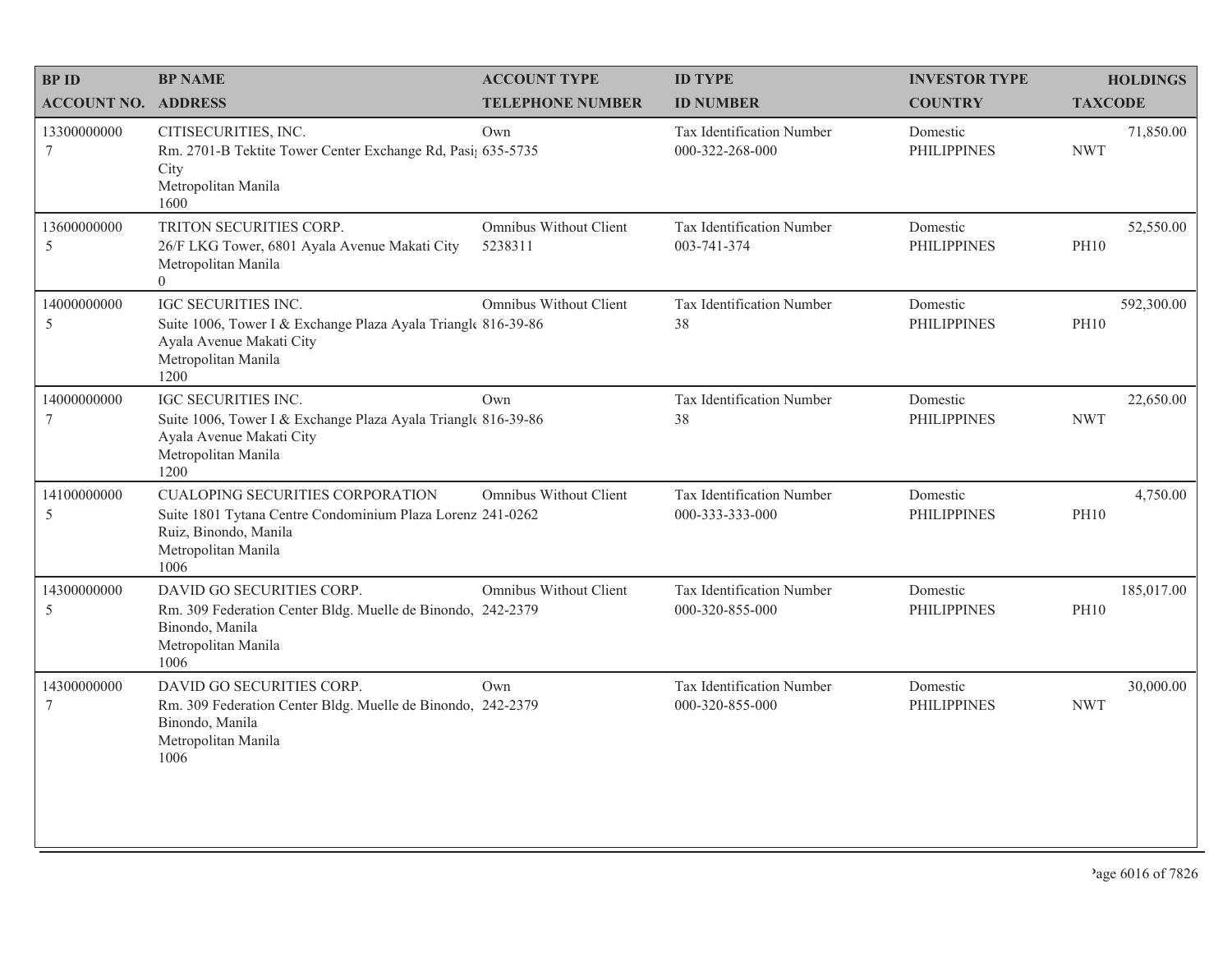| <b>BPID</b>                | <b>BP NAME</b>                                                                                                                                          | <b>ACCOUNT TYPE</b>                          | <b>ID TYPE</b>                                      | <b>INVESTOR TYPE</b>           | <b>HOLDINGS</b>           |
|----------------------------|---------------------------------------------------------------------------------------------------------------------------------------------------------|----------------------------------------------|-----------------------------------------------------|--------------------------------|---------------------------|
| <b>ACCOUNT NO. ADDRESS</b> |                                                                                                                                                         | <b>TELEPHONE NUMBER</b>                      | <b>ID NUMBER</b>                                    | <b>COUNTRY</b>                 | <b>TAXCODE</b>            |
| 14500000000<br>5           | DIVERSIFIED SECURITIES, INC.<br>5/F PDCP Bank Centre, Herrera cor. Alfaro Sts.,<br>Salcedo Village, Makati City<br>Metropolitan Manila<br>1600          | Omnibus Without Client<br>634-6630/31        | Tax Identification Number<br>43                     | Domestic<br><b>PHILIPPINES</b> | 351,850.00<br><b>PH10</b> |
| 14500000000<br>14          | DIVERSIFIED SECURITIES, INC.<br>5/F PDCP Bank Centre, Herrera cor. Alfaro Sts.,<br>Salcedo Village, Makati City<br>Metropolitan Manila<br>1600          | Settlement<br>634-6630/31                    | Tax Identification Number<br>43                     | Domestic<br><b>PHILIPPINES</b> | 4,800.00<br><b>PH10</b>   |
| 14700000000<br>5           | E. CHUA CHIACO SECURITIES, INC.<br>113 Renta St., Binondo, Manila<br>Metropolitan Manila<br>1006                                                        | <b>Omnibus Without Client</b><br>242-5145    | Tax Identification Number<br>000-335-991-000        | Domestic<br><b>PHILIPPINES</b> | 286,206.00<br><b>PH10</b> |
| 14700000000<br>7           | E. CHUA CHIACO SECURITIES, INC.<br>113 Renta St., Binondo, Manila<br>Metropolitan Manila<br>1006                                                        | Own<br>242-5145                              | <b>Tax Identification Number</b><br>000-335-991-000 | Domestic<br><b>PHILIPPINES</b> | 2,571.00<br><b>NWT</b>    |
| 14800000000<br>5           | EQUITABLE SECURIITES (PHILS.) INC.<br>3/F Cacho-Gonzalez Bldg, Aguirre cor. Trasierra St,<br>Legaspi Village Makati City<br>Metropolitan Manila<br>1229 | Omnibus Without Client<br>810-4801/04        | Tax Identification Number<br>46                     | Domestic<br><b>PHILIPPINES</b> | 830.00<br><b>PH10</b>     |
| 14900000000<br>5           | EAST WEST CAPITAL CORPORATION<br>2/F U-Bix Building 1331 Angono St., Makati City<br>Metropolitan Manila<br>1208                                         | Omnibus Without Client<br>891-98901          | Tax Identification Number<br>47                     | Domestic<br><b>PHILIPPINES</b> | 42,000.00<br><b>PH10</b>  |
| 14900000000<br>6           | EAST WEST CAPITAL CORPORATION<br>2/F U-Bix Building 1331 Angono St., Makati City<br>Metropolitan Manila<br>1208                                         | Settlement<br>891-98901                      | Tax Identification Number<br>47                     | Domestic<br><b>PHILIPPINES</b> | 800.00<br><b>NWT</b>      |
| 15000000000<br>5           | EASTERN SECURITIES DEVELOPMENT<br>CORPORATION<br>1701 Tytana Ctr. Bldg, Binondo, Manila<br>Metropolitan Manila                                          | <b>Omnibus Without Client</b><br>242-4006/11 | Tax Identification Number<br>000-329-281-000        | Domestic<br><b>PHILIPPINES</b> | 348,495.00<br><b>PH10</b> |
|                            | 1006                                                                                                                                                    |                                              |                                                     |                                |                           |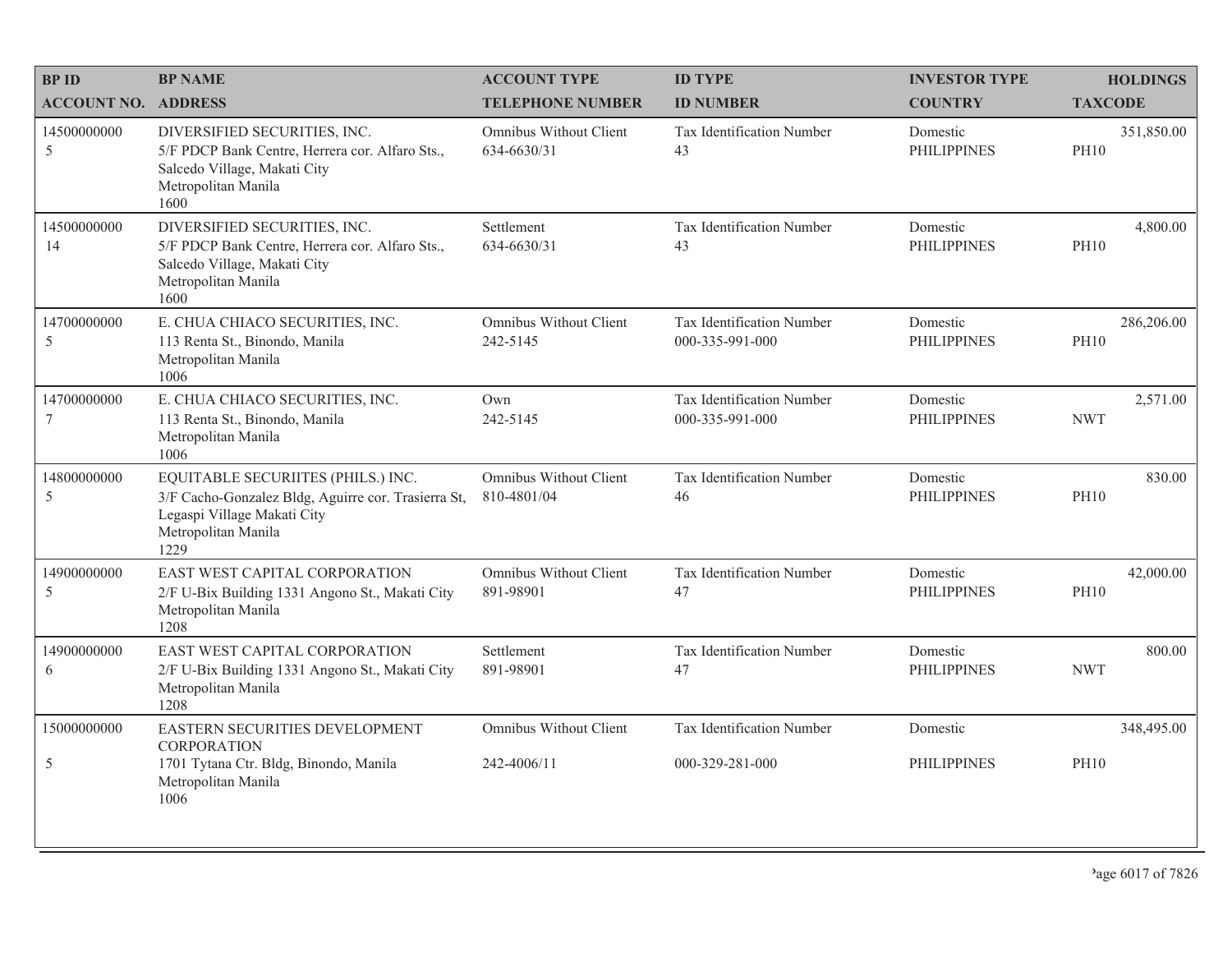| <b>BPID</b>                  | <b>BP NAME</b>                                                                                                                                                                                                 | <b>ACCOUNT TYPE</b>                        | <b>ID TYPE</b>                               | <b>INVESTOR TYPE</b>           | <b>HOLDINGS</b>           |
|------------------------------|----------------------------------------------------------------------------------------------------------------------------------------------------------------------------------------------------------------|--------------------------------------------|----------------------------------------------|--------------------------------|---------------------------|
| <b>ACCOUNT NO. ADDRESS</b>   |                                                                                                                                                                                                                | <b>TELEPHONE NUMBER</b>                    | <b>ID NUMBER</b>                             | <b>COUNTRY</b>                 | <b>TAXCODE</b>            |
| 15300000000<br>$\mathfrak s$ | EQUITIWORLD SECURITIES, INC.<br>807-809 Philippine Stock Exchange Ayala Tower 1,<br>Ayala Avenue Makati City<br>Metropolitan Manila<br>1226                                                                    | Omnibus Without Client<br>848-5401/09      | Tax Identification Number<br>51              | Domestic<br><b>PHILIPPINES</b> | 45,180.00<br><b>PH10</b>  |
| 15400000000<br>5             | EVERGREEN STOCK BROKERAGE & SEC., INC. Omnibus Without Client<br>Suite 606 - 607, 6th Floor, Tower One Phil. Stock<br>Exchange Plaza, Ayala Triangle, Ayala Ave. Makati<br>City<br>Metropolitan Manila<br>1200 | 891-9451                                   | Tax Identification Number<br>001-483-985     | Domestic<br><b>PHILIPPINES</b> | 239,000.00<br><b>PH10</b> |
| 15400000000<br>$\tau$        | EVERGREEN STOCK BROKERAGE & SEC., INC. Own<br>Suite 606 - 607, 6th Floor, Tower One Phil. Stock<br>Exchange Plaza, Ayala Triangle, Ayala Ave. Makati<br>City<br>Metropolitan Manila<br>1200                    | 891-9451                                   | Tax Identification Number<br>001-483-985     | Domestic<br><b>PHILIPPINES</b> | 59.00<br><b>NWT</b>       |
| 15900000000<br>5             | FIRST INTEGRATED CAPITAL SECURITIES, INC Omnibus Without Client<br>Units 1211-1212 Tower I & Exchange Plaza, Ayala<br>Ave. Cor. Paseo de Roxas, Makati City<br>Metropolitan Manila<br>1200                     | 759-4320 to 23                             | Tax Identification Number<br>57              | Domestic<br><b>PHILIPPINES</b> | 120,000.00<br><b>PH10</b> |
| 16100000000<br>5             | FRANCISCO ORTIGAS SECURITIES, INC.<br>10/F Ortigas Bldg. Ortigas Ave, Pasig City<br>Metropolitan Manila<br>1600                                                                                                | <b>Omnibus Without Client</b><br>631-26-74 | Tax Identification Number<br>000-283-304     | Domestic<br><b>PHILIPPINES</b> | 77,429.00<br><b>PH10</b>  |
| 16200000000<br>1             | F. YAP SECURITIES, INC.<br>Unit 2301 PSE Center (East Tower) Exchange Rd.,<br>Ortigas Center Pasig City<br>Metropolitan Manila<br>1603                                                                         | Omnibus Without Client<br>635-4126         | Tax Identification Number<br>000-333-165-000 | Foreign<br><b>PHILIPPINES</b>  | 1,000.00<br>FMX1          |
| 16200000000<br>5             | F. YAP SECURITIES, INC.<br>Unit 2301 PSE Center (East Tower) Exchange Rd.,<br>Ortigas Center Pasig City<br>Metropolitan Manila<br>1603                                                                         | Omnibus Without Client<br>635-4126         | Tax Identification Number<br>000-333-165-000 | Domestic<br><b>PHILIPPINES</b> | 29,291.00<br><b>PH10</b>  |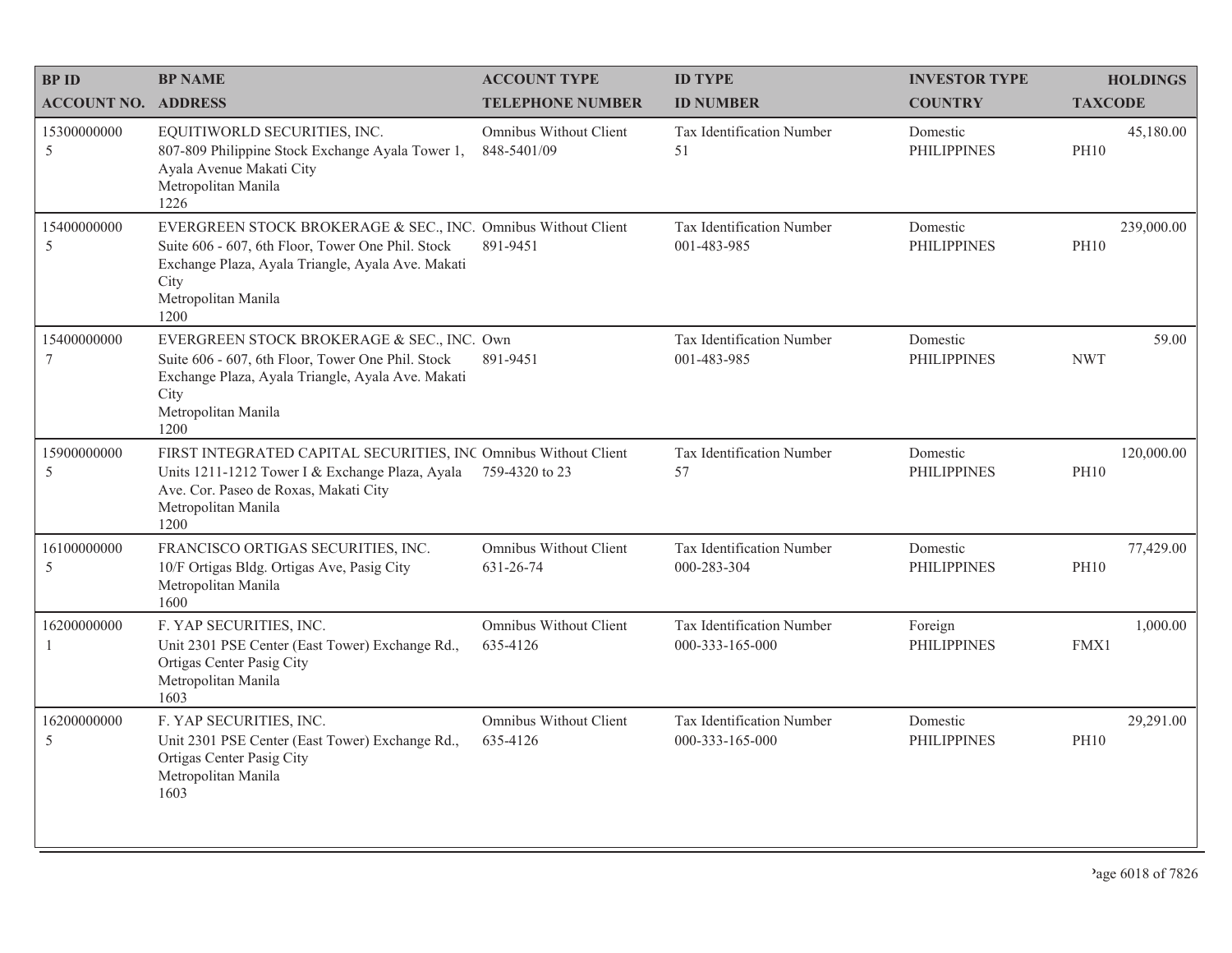| <b>BPID</b>                | <b>BP NAME</b>                                                                                                                                           | <b>ACCOUNT TYPE</b>     | <b>ID TYPE</b>                               | <b>INVESTOR TYPE</b>           | <b>HOLDINGS</b>           |
|----------------------------|----------------------------------------------------------------------------------------------------------------------------------------------------------|-------------------------|----------------------------------------------|--------------------------------|---------------------------|
| <b>ACCOUNT NO. ADDRESS</b> |                                                                                                                                                          | <b>TELEPHONE NUMBER</b> | <b>ID NUMBER</b>                             | <b>COUNTRY</b>                 | <b>TAXCODE</b>            |
| 16700000000<br>5           | AURORA SECURITIES, INC.<br>UNIT 2405A WEST TOWER PHILIPPINE STOCK 633-5892<br>EXCHANGE CENTRE ORTIGAS, PASIG CITY<br>Metropolitan Manila<br>1605         | Omnibus Without Client  | Tax Identification Number<br>002-832-240     | Domestic<br><b>PHILIPPINES</b> | 25,500.00<br><b>PH10</b>  |
| 16800000000<br>5           | GLOBALINKS SECURITIES & STOCKS, INC.<br>#706 Ayala Tower One Ayala Avenue Cor. Paseo de 759-4136<br>Roxas St. Makati City<br>Metropolitan Manila<br>1226 | Omnibus Without Client  | Tax Identification Number<br>65              | Domestic<br><b>PHILIPPINES</b> | 244,733.00<br><b>PH10</b> |
| 16800000000<br>6           | GLOBALINKS SECURITIES & STOCKS, INC.<br>#706 Ayala Tower One Ayala Avenue Cor. Paseo de 759-4136<br>Roxas St. Makati City<br>Metropolitan Manila<br>1226 | Settlement              | Tax Identification Number<br>65              | Domestic<br><b>PHILIPPINES</b> | 145,279.00<br><b>NWT</b>  |
| 16800000000<br>$\tau$      | GLOBALINKS SECURITIES & STOCKS, INC.<br>#706 Ayala Tower One Ayala Avenue Cor. Paseo de 759-4136<br>Roxas St. Makati City<br>Metropolitan Manila<br>1226 | Own                     | Tax Identification Number<br>65              | Domestic<br><b>PHILIPPINES</b> | 40.00<br><b>NWT</b>       |
| 16900000000<br>5           | JSG SECURITIES, INC.<br>4th Floor, A&T Building, 244 Escolta Street, Binondo 2429414<br>Manila<br>Metropolitan Manila<br>1006                            | Omnibus Without Client  | Tax Identification Number<br>004-578-852-000 | Domestic<br><b>PHILIPPINES</b> | 11,000.00<br><b>PH10</b>  |
| 16900000000<br>6           | JSG SECURITIES, INC.<br>4th Floor, A&T Building, 244 Escolta Street, Binondo 2429414<br>Manila<br>Metropolitan Manila<br>1006                            | Settlement              | Tax Identification Number<br>004-578-852-000 | Domestic<br><b>PHILIPPINES</b> | 16,000.00<br><b>NWT</b>   |
| 17000000000<br>5           | GOLDSTAR SECURITIES, INC.<br>2201-B East Tower, PSE Centre Exchange Rd, Ortiga 633-7485/86<br>Center Pasig City<br>Metropolitan Manila<br>1600           | Omnibus Without Client  | Tax Identification Number<br>000-222-746-000 | Domestic<br><b>PHILIPPINES</b> | 45,000.00<br><b>PH10</b>  |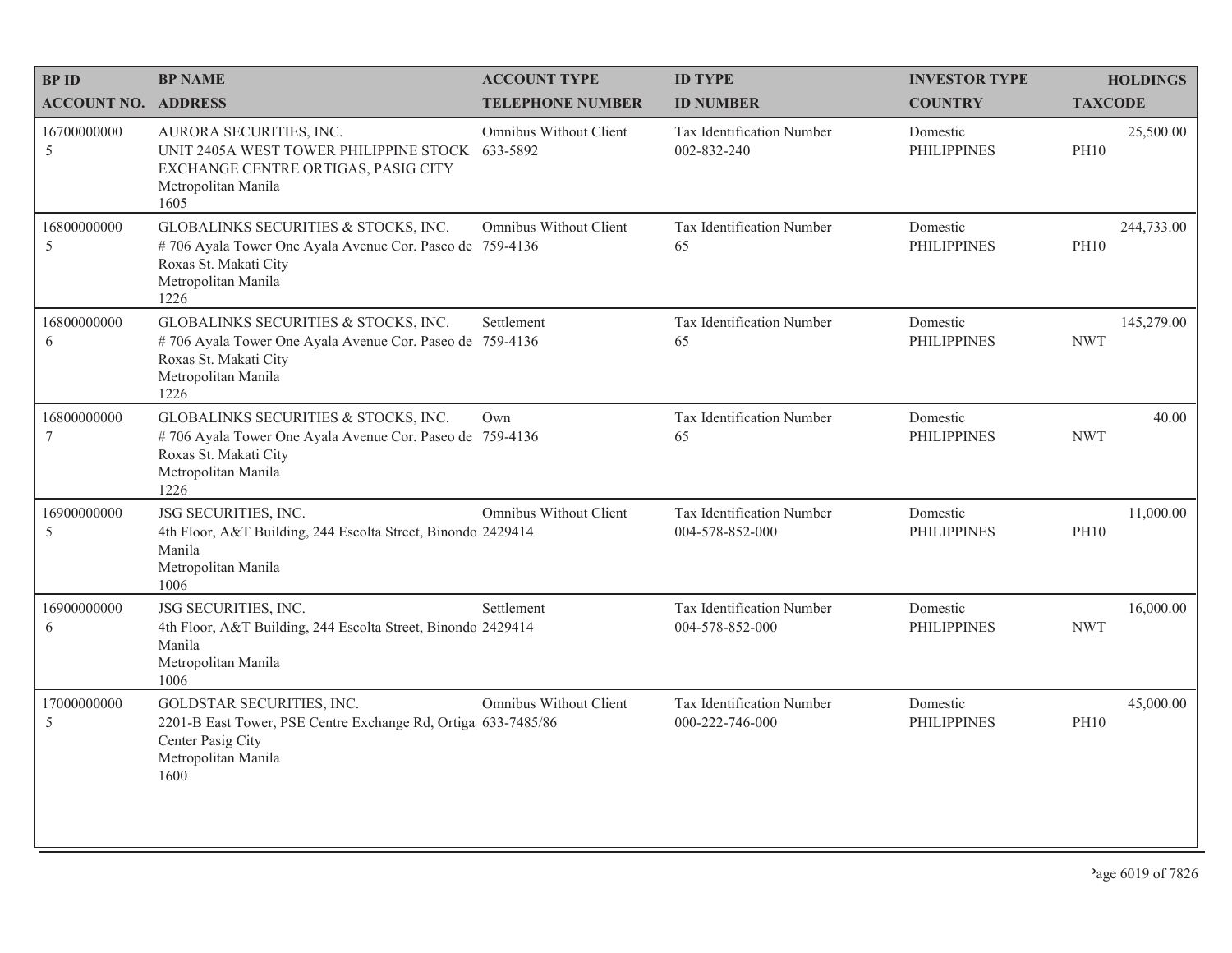| <b>BPID</b>                | <b>BP NAME</b>                                                                                                                                            | <b>ACCOUNT TYPE</b>                     | <b>ID TYPE</b>                               | <b>INVESTOR TYPE</b>           | <b>HOLDINGS</b>           |
|----------------------------|-----------------------------------------------------------------------------------------------------------------------------------------------------------|-----------------------------------------|----------------------------------------------|--------------------------------|---------------------------|
| <b>ACCOUNT NO. ADDRESS</b> |                                                                                                                                                           | <b>TELEPHONE NUMBER</b>                 | <b>ID NUMBER</b>                             | <b>COUNTRY</b>                 | <b>TAXCODE</b>            |
| 17000000000<br>14          | GOLDSTAR SECURITIES, INC.<br>2201-B East Tower, PSE Centre Exchange Rd, Ortiga 633-7485/86<br>Center Pasig City<br>Metropolitan Manila<br>1600            | Settlement                              | Tax Identification Number<br>000-222-746-000 | Domestic<br><b>PHILIPPINES</b> | 4,400.00<br><b>PH10</b>   |
| 17200000000<br>5           | <b>GUILD SECURITIES, INC.</b><br>Unit 1215 Tower One & Exchange Plaza Ayala Ave., 8919232<br>Makati City<br>Metropolitan Manila<br>1226                   | Omnibus Without Client                  | Tax Identification Number<br>69              | Domestic<br><b>PHILIPPINES</b> | 83,073.00<br><b>PH10</b>  |
| 17400000000<br>5           | HDI SECURITIES, INC.<br>UNIT 2305-B 23/F ORIENT SQUARE BLDG., F.<br>ORTIGAS, JR. ROAD, ORTIGAS CENTRE, PASIG<br>CITY, 1605<br>Metropolitan Manila<br>1605 | Omnibus Without Client<br>891-9598      | Tax Identification Number<br>001-670-271-000 | Domestic<br><b>PHILIPPINES</b> | 30,050.00<br><b>PH10</b>  |
| 17500000000<br>5           | H. E. BENNETT SECURITIES, INC.<br>Rm. 1704 World Trade Exchange Bldg., 215 Juan Lur 242-5733<br>St., Binondo, Manila<br>Metropolitan Manila<br>1006       | Omnibus Without Client                  | Tax Identification Number<br>000-334-004     | Domestic<br><b>PHILIPPINES</b> | 46,000.00<br><b>PH10</b>  |
| 17500000000<br>7           | H. E. BENNETT SECURITIES, INC.<br>Rm. 1704 World Trade Exchange Bldg., 215 Juan Lur 242-5733<br>St., Binondo, Manila<br>Metropolitan Manila<br>1006       | Own                                     | Tax Identification Number<br>000-334-004     | Domestic<br><b>PHILIPPINES</b> | 7,000.00<br><b>NWT</b>    |
| 17800000000<br>5           | HK SECURITIES, INC.<br>Suite 102 Columbia Tower, Ortigas Ave.,<br>Mandaluyong City<br>Metropolitan Manila<br>1600                                         | Omnibus Without Client<br>6336991 to 96 | Tax Identification Number<br>75              | Domestic<br><b>PHILIPPINES</b> | 100.00<br><b>PH10</b>     |
| 17900000000<br>5           | I. ACKERMAN & CO., INC.<br>Suite 705, Tower I Bldg. PSE Plaza, Ayala Triangle<br>Ayala Ave., Makati City<br>Metropolitan Manila<br>1226                   | Omnibus Without Client<br>891-9071      | Tax Identification Number<br>76              | Domestic<br><b>PHILIPPINES</b> | 192,853.00<br><b>PH10</b> |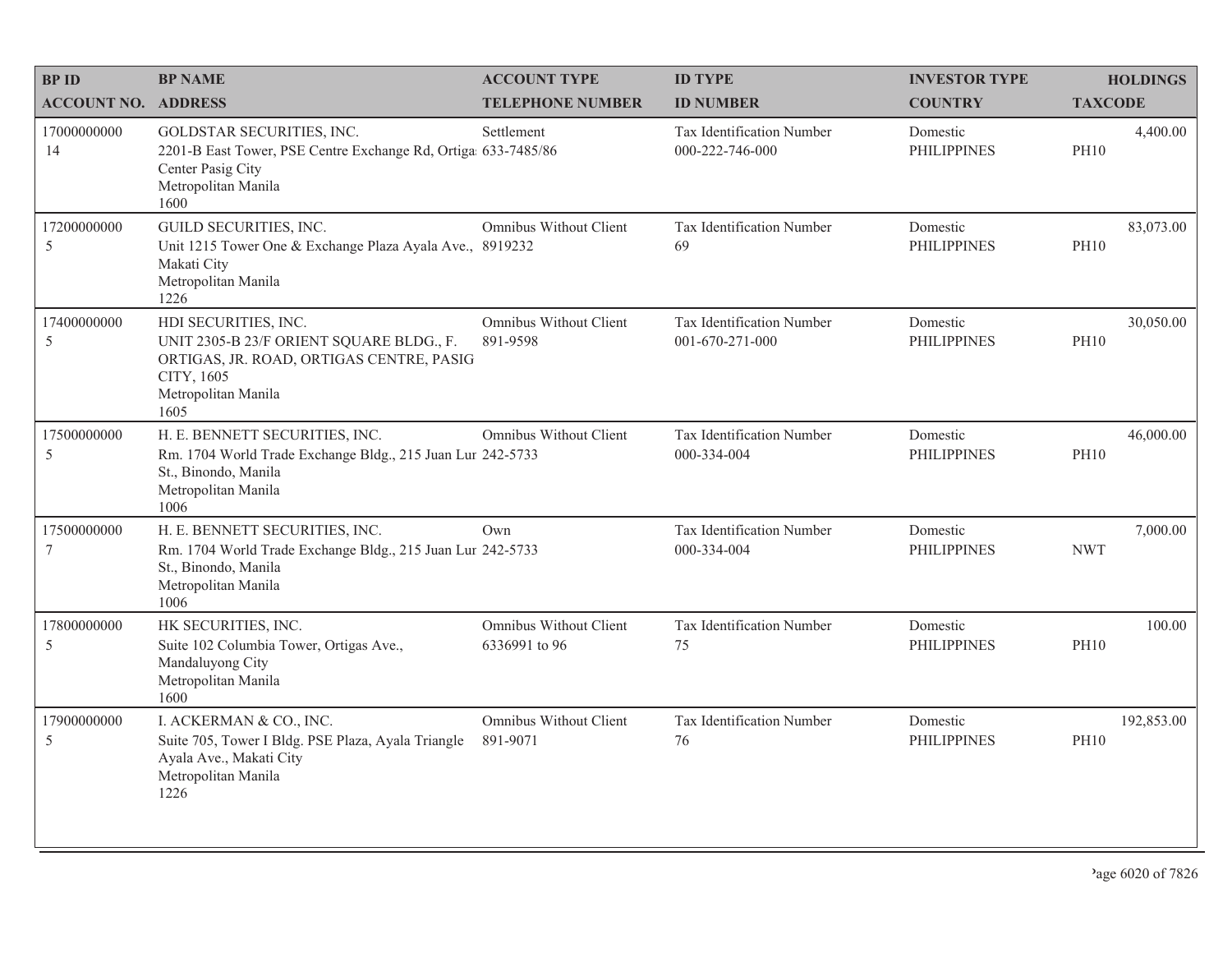| <b>BPID</b>                   | <b>BP NAME</b>                                                                                                                                                    | <b>ACCOUNT TYPE</b>               | <b>ID TYPE</b>                               | <b>INVESTOR TYPE</b>           | <b>HOLDINGS</b>           |
|-------------------------------|-------------------------------------------------------------------------------------------------------------------------------------------------------------------|-----------------------------------|----------------------------------------------|--------------------------------|---------------------------|
| <b>ACCOUNT NO. ADDRESS</b>    |                                                                                                                                                                   | <b>TELEPHONE NUMBER</b>           | <b>ID NUMBER</b>                             | <b>COUNTRY</b>                 | <b>TAXCODE</b>            |
| 17900000000<br>6              | I. ACKERMAN & CO., INC.<br>Suite 705, Tower I Bldg. PSE Plaza, Ayala Triangle<br>Ayala Ave., Makati City<br>Metropolitan Manila<br>1226                           | Settlement<br>891-9071            | <b>Tax Identification Number</b><br>76       | Domestic<br><b>PHILIPPINES</b> | 1,500.00<br><b>NWT</b>    |
| 18000000000<br>5              | I. B. GIMENEZ SECURITIES, INC.<br>2703A EAST TOWER PSE CENTRE, EXCHANGE 6673472-6673473<br>ROAD, ORTIGAS CENTRE, PASIG CITY<br>Metropolitan Manila<br>1600        | Omnibus Without Client            | Tax Identification Number<br>000-329-846-000 | Domestic<br><b>PHILIPPINES</b> | 634,000.00<br><b>PH10</b> |
| 18100000000<br>5              | INVESTORS SECURITIES, INC,<br>Unit 604-605 Tower One & Exchange Plaza Ayala<br>Triangle, Ayala Ave. cor Paseo de Roxas Makati City<br>Metropolitan Manila<br>1200 | Omnibus Without Client<br>8431210 | Tax Identification Number<br>000-123-697-000 | Domestic<br><b>PHILIPPINES</b> | 187,800.00<br><b>PH10</b> |
| 18200000000<br>5              | IMPERIAL, DE GUZMAN, ABALOS & CO., INC.<br>Ground Floor, EDSA Central Square Shaw Boulevard 6332686<br>Mandaluyong City<br>Metropolitan Manila<br>1552            | Omnibus Without Client            | Tax Identification Number<br>000-121-920     | Domestic<br><b>PHILIPPINES</b> | 347,942.00<br><b>PH10</b> |
| 18200000000<br>6              | IMPERIAL, DE GUZMAN, ABALOS & CO., INC.<br>Ground Floor, EDSA Central Square Shaw Boulevard 6332686<br>Mandaluyong City<br>Metropolitan Manila<br>1552            | Settlement                        | Tax Identification Number<br>000-121-920     | Domestic<br><b>PHILIPPINES</b> | 3,600.00<br><b>NWT</b>    |
| 18300000000<br>$\overline{5}$ | INTRA-INVEST SECURITIES, INC.<br>11/F ACT Tower, 135 Sen. Gil Puyat Ave., Salcedo<br>Vill., Makati City<br>Metropolitan Manila<br>1200                            | Omnibus Without Client<br>8106934 | Tax Identification Number<br>000-162-545-000 | Domestic<br><b>PHILIPPINES</b> | 30,426.00<br><b>PH10</b>  |
| 18700000000<br>$\overline{5}$ | ASIAN CAPITAL EQUITIES, INC.<br>6/F Tower 1 & Exchange Plaza Ayala Ave., cor Paseo 8485126<br>de Roxas, Makati City<br>Metropolitan Manila<br>1226                | Omnibus Without Client            | Tax Identification Number<br>84              | Domestic<br><b>PHILIPPINES</b> | 200.00<br><b>PH10</b>     |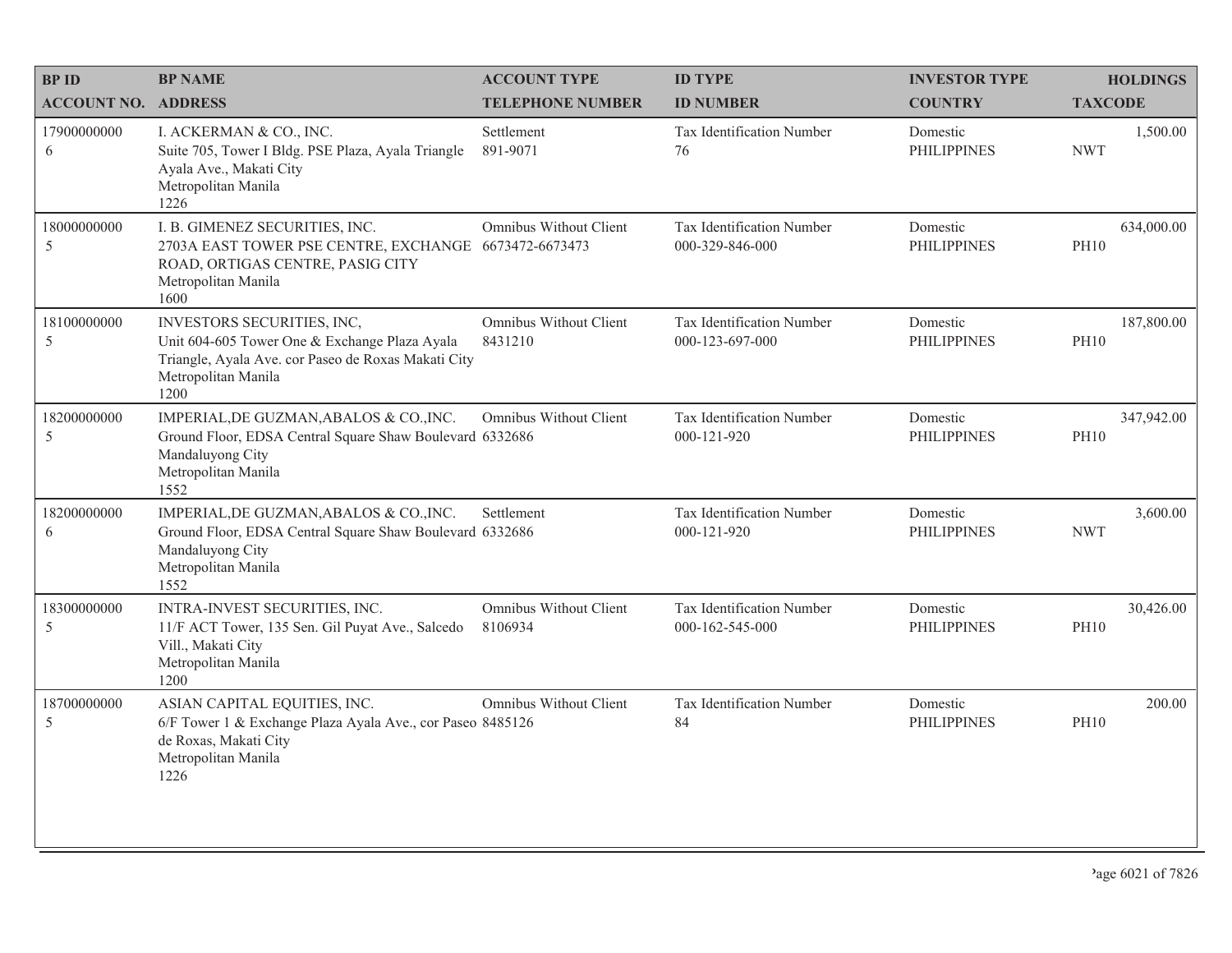| <b>BPID</b>                | <b>BP NAME</b>                                                                                                                              | <b>ACCOUNT TYPE</b>                | <b>ID TYPE</b>                               | <b>INVESTOR TYPE</b>           | <b>HOLDINGS</b>          |
|----------------------------|---------------------------------------------------------------------------------------------------------------------------------------------|------------------------------------|----------------------------------------------|--------------------------------|--------------------------|
| <b>ACCOUNT NO. ADDRESS</b> |                                                                                                                                             | <b>TELEPHONE NUMBER</b>            | <b>ID NUMBER</b>                             | <b>COUNTRY</b>                 | <b>TAXCODE</b>           |
| 18800000000<br>5           | J.M. BARCELON & CO., INC.<br>#5 PENNSYLVANNIA STREET, BRGY. MARIAN/ 661-8396<br>NEW MANILA, QUEZON CITY<br>Metropolitan Manila<br>1100      | Omnibus Without Client             | Tax Identification Number<br>85              | Domestic<br><b>PHILIPPINES</b> | 29,700.00<br><b>PH10</b> |
| 19200000000<br>5           | STRATEGIC EQUITIES CORP.<br>Unit 610-611 PSE Plaza, Tower I, Ayala Triangle,<br>Ayala Ave., Makati City<br>Metropolitan Manila<br>1226      | Omnibus Without Client<br>759-4055 | Tax Identification Number<br>89              | Domestic<br><b>PHILIPPINES</b> | 5,000.00<br><b>PH10</b>  |
| 19200000000<br>6           | STRATEGIC EQUITIES CORP.<br>Unit 610-611 PSE Plaza, Tower I, Ayala Triangle,<br>Ayala Ave., Makati City<br>Metropolitan Manila<br>1226      | Settlement<br>759-4055             | Tax Identification Number<br>89              | Domestic<br><b>PHILIPPINES</b> | 10,000.00<br><b>NWT</b>  |
| 19200000000<br>14          | STRATEGIC EQUITIES CORP.<br>Unit 610-611 PSE Plaza, Tower I, Ayala Triangle,<br>Ayala Ave., Makati City<br>Metropolitan Manila<br>1226      | Settlement<br>759-4055             | Tax Identification Number<br>89              | Domestic<br><b>PHILIPPINES</b> | 5,000.00<br><b>PH10</b>  |
| 19300000000<br>5           | LARRGO SECURITIES CO., INC.<br>Rm. 202 2/F Rufino Building, Ayala Avenue, Makati 8101353<br>City<br>Metropolitan Manila<br>1226             | Omnibus Without Client             | Tax Identification Number<br>90              | Domestic<br><b>PHILIPPINES</b> | 1,400.00<br><b>PH10</b>  |
| 19700000000<br>5           | LOPEZ, LOCSIN, LEDESMA & CO., INC.<br>405 URBAN BUILDING, SEN. GIL. PUYAT AVEN 8127482<br><b>MAKATI CITY</b><br>Metropolitan Manila<br>1226 | Omnibus Without Client             | Tax Identification Number<br>321-000-128-692 | Domestic<br><b>PHILIPPINES</b> | 3,188.00<br><b>PH10</b>  |
| 19700000000<br>6           | LOPEZ, LOCSIN, LEDESMA & CO., INC.<br>405 URBAN BUILDING, SEN. GIL. PUYAT AVEN 8127482<br><b>MAKATI CITY</b><br>Metropolitan Manila<br>1226 | Settlement                         | Tax Identification Number<br>321-000-128-692 | Domestic<br><b>PHILIPPINES</b> | 22,572.00<br><b>NWT</b>  |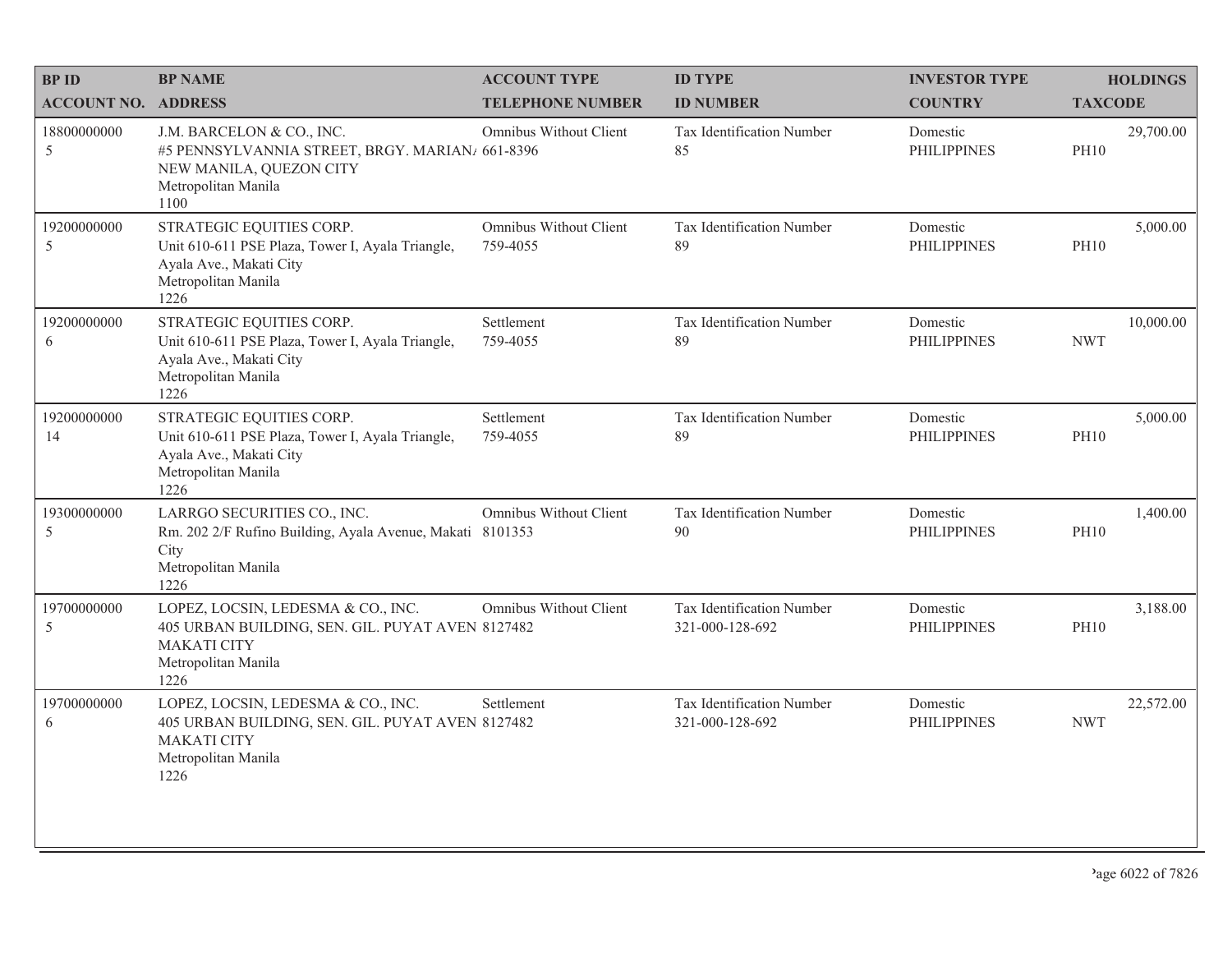| <b>BPID</b>                 | <b>BP NAME</b>                                                                                                                                       | <b>ACCOUNT TYPE</b>                          | <b>ID TYPE</b>                               | <b>INVESTOR TYPE</b>           | <b>HOLDINGS</b>             |
|-----------------------------|------------------------------------------------------------------------------------------------------------------------------------------------------|----------------------------------------------|----------------------------------------------|--------------------------------|-----------------------------|
| <b>ACCOUNT NO. ADDRESS</b>  |                                                                                                                                                      | <b>TELEPHONE NUMBER</b>                      | <b>ID NUMBER</b>                             | <b>COUNTRY</b>                 | <b>TAXCODE</b>              |
| 19800000000<br>5            | LUCKY SECURITIES, INC.<br>Unit 1402-B PSE Center Exchange Road, Ortigas<br>Center Pasig City<br>Metropolitan Manila<br>1600                          | Omnibus Without Client<br>6346747/60         | Tax Identification Number<br>95              | Domestic<br><b>PHILIPPINES</b> | 15,300.00<br><b>NWT</b>     |
| 19900000000<br>5            | LUYS SECURITIES COMPANY, INC.<br>28/F LKG Tower 6801 Ayala Ave. Makati City<br>Metropolitan Manila<br>1200                                           | Omnibus Without Client<br>5231040            | Tax Identification Number<br>96              | Domestic<br><b>PHILIPPINES</b> | 64,839.00<br><b>PH10</b>    |
| 20000000000<br>5            | MANDARIN SECURITIES CORPORATION<br>28/F LKG Tower 6801 Ayala Ave. Makati City<br>Metropolitan Manila<br>1200                                         | <b>Omnibus Without Client</b><br>523-8311/16 | Tax Identification Number<br>97              | Domestic<br><b>PHILIPPINES</b> | 41,136.00<br><b>PH10</b>    |
| 20300000000<br>$\mathbf{1}$ | COL Financial Group, Inc.<br>2401-B EAST TOWER, PSE CENTRE EXCHANGE 635-5735<br>ROAD, ORTIGAS CENTER PASIG CITY<br>Metropolitan Manila<br>1605       | Omnibus Without Client                       | Tax Identification Number<br>203-523-208     | Foreign<br><b>PHILIPPINES</b>  | 72,250.00<br>FMX1           |
| 20300000000<br>5            | COL Financial Group, Inc.<br>2401-B EAST TOWER, PSE CENTRE EXCHANGE 635-5735<br>ROAD, ORTIGAS CENTER PASIG CITY<br>Metropolitan Manila<br>1605       | Omnibus Without Client                       | Tax Identification Number<br>203-523-208     | Domestic<br><b>PHILIPPINES</b> | 4,719,889.00<br><b>PH10</b> |
| 20400000000<br>14           | DA MARKET SECURITIES, INC.<br>Unit 2402-B West Tower, PSE Center Exchange Roac 637-42-42<br>Ortigas Center Pasig City<br>Metropolitan Manila<br>1600 | Settlement                                   | Tax Identification Number<br>101             | Domestic<br><b>PHILIPPINES</b> | 117,129.00<br><b>PH10</b>   |
| 20500000000<br>5            | MERCANTILE SECURITIES CORP.<br>3RD FLOOR GOODWILL BUILDING<br>393 SE. GIL PUYAT AVENUE<br><b>MAKATI CITY</b><br>Metropolitan Manila<br>1226          | Omnibus Without Client<br>898-2984           | Tax Identification Number<br>000-161-457-000 | Domestic<br><b>PHILIPPINES</b> | 6,525.00<br><b>PH10</b>     |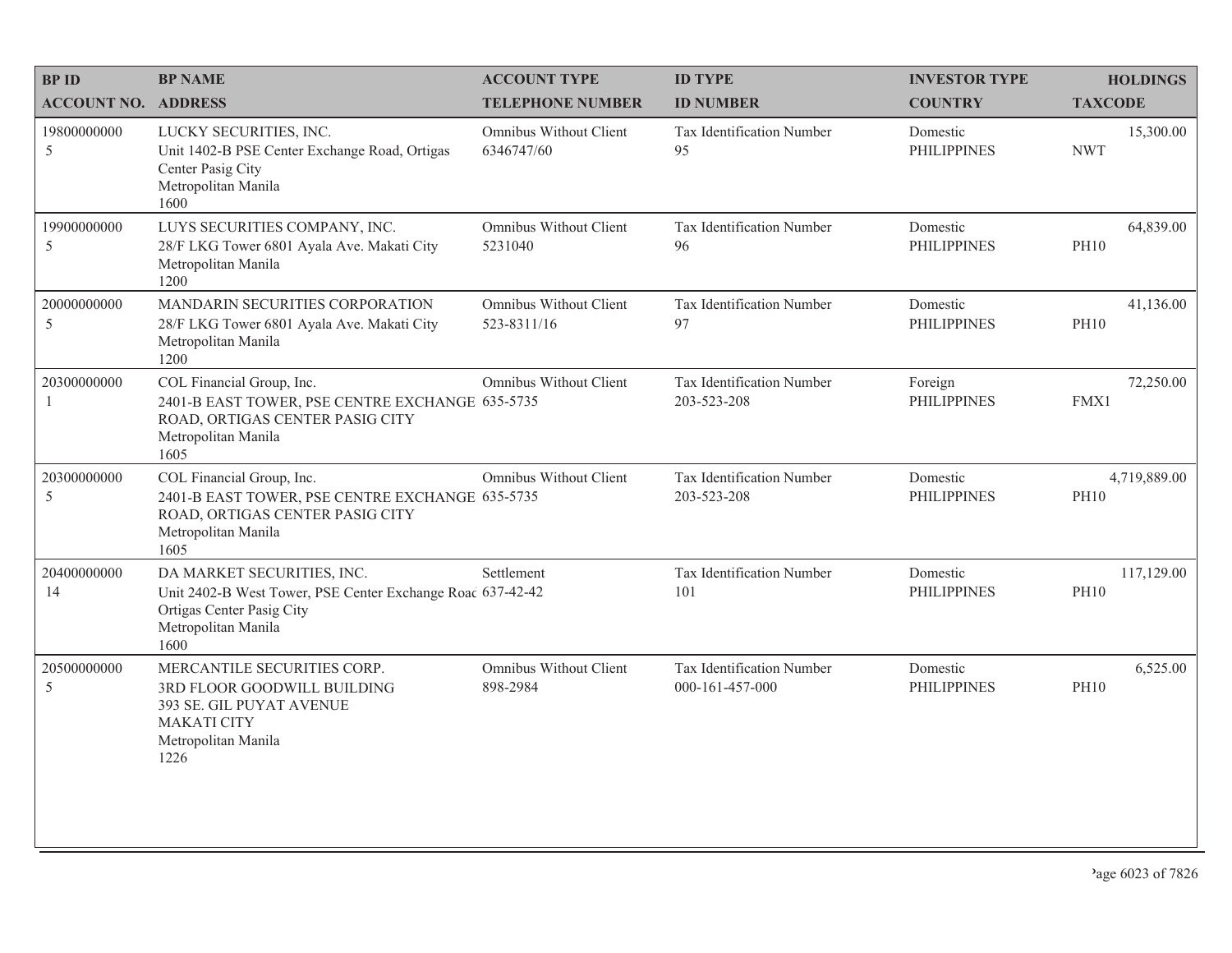| <b>BPID</b>                   | <b>BP NAME</b>                                                                                                                       | <b>ACCOUNT TYPE</b>                      | <b>ID TYPE</b>                               | <b>INVESTOR TYPE</b>           | <b>HOLDINGS</b>          |
|-------------------------------|--------------------------------------------------------------------------------------------------------------------------------------|------------------------------------------|----------------------------------------------|--------------------------------|--------------------------|
| <b>ACCOUNT NO. ADDRESS</b>    |                                                                                                                                      | <b>TELEPHONE NUMBER</b>                  | <b>ID NUMBER</b>                             | <b>COUNTRY</b>                 | <b>TAXCODE</b>           |
| 20600000000<br>5              | MERIDIAN SECURITIES, INC.<br>Suite 2702B&C Tektite Tower I Ortigas Centre, Pasig 634-6931/36<br>City<br>Metropolitan Manila<br>1600  | Omnibus Without Client                   | Tax Identification Number<br>000-338-748-000 | Domestic<br><b>PHILIPPINES</b> | 7,000.00<br><b>PH10</b>  |
| 20800000000<br>5              | MDR SECURITIES, INC.<br>Unit 1806, 8/F Medical Plaza Ortigas Bldg., Pasig Cit 891-9225<br>Metropolitan Manila<br>1226                | Omnibus Without Client                   | Tax Identification Number<br>105             | Domestic<br><b>PHILIPPINES</b> | 72,200.00<br><b>PH10</b> |
| 20900000000<br>$\overline{4}$ | DEUTSCHE REGIS PARTNERS, INC.<br>23/F Tower I, Ayala Triangle, Makati City<br>Metropolitan Manila<br>1226                            | Settlement<br>894-6620                   | Tax Identification Number<br>106             | Foreign<br><b>PHILIPPINES</b>  | 14,720.00<br><b>RA02</b> |
| 20900000000<br>14             | DEUTSCHE REGIS PARTNERS, INC.<br>23/F Tower I, Ayala Triangle, Makati City<br>Metropolitan Manila<br>1226                            | Settlement<br>894-6620                   | Tax Identification Number<br>106             | Domestic<br><b>PHILIPPINES</b> | 37,000.00<br><b>PH10</b> |
| 20900000001<br>1              | DEUTSCHE REGIS PARTNERS, INC.<br>23/F Tower I, Ayala Triangle, Makati City<br>Metropolitan Manila<br>1226                            | Client<br>894-6620                       | Tax Identification Number<br>381             | Domestic<br><b>PHILIPPINES</b> | 157,900.00<br><b>NWT</b> |
| 21000000000<br>5              | MOUNT PEAK SECURITIES, INC.<br>#748 C.K. Bldg., Juan Luna St., Binondo, Manila<br>Metropolitan Manila<br>1006                        | Omnibus Without Client<br>241-8043       | Tax Identification Number<br>000-321-831-000 | Domestic<br><b>PHILIPPINES</b> | 87,850.00<br><b>PH10</b> |
| 21100000000<br>5              | NEW WORLD SECURITIES CO., INC.<br>Rm. 202 Fil-Am Resources Bldg. 231 Juan Luna St.<br>Binondo, Manila<br>Metropolitan Manila<br>1006 | <b>Omnibus Without Client</b><br>2421767 | Tax Identification Number<br>000-327-414-000 | Domestic<br><b>PHILIPPINES</b> | 4,050.00<br><b>PH10</b>  |
| 21100000000<br>$\overline{7}$ | NEW WORLD SECURITIES CO., INC.<br>Rm. 202 Fil-Am Resources Bldg. 231 Juan Luna St.<br>Binondo, Manila<br>Metropolitan Manila<br>1006 | Own<br>2421767                           | Tax Identification Number<br>000-327-414-000 | Domestic<br><b>PHILIPPINES</b> | 9,900.00<br><b>NWT</b>   |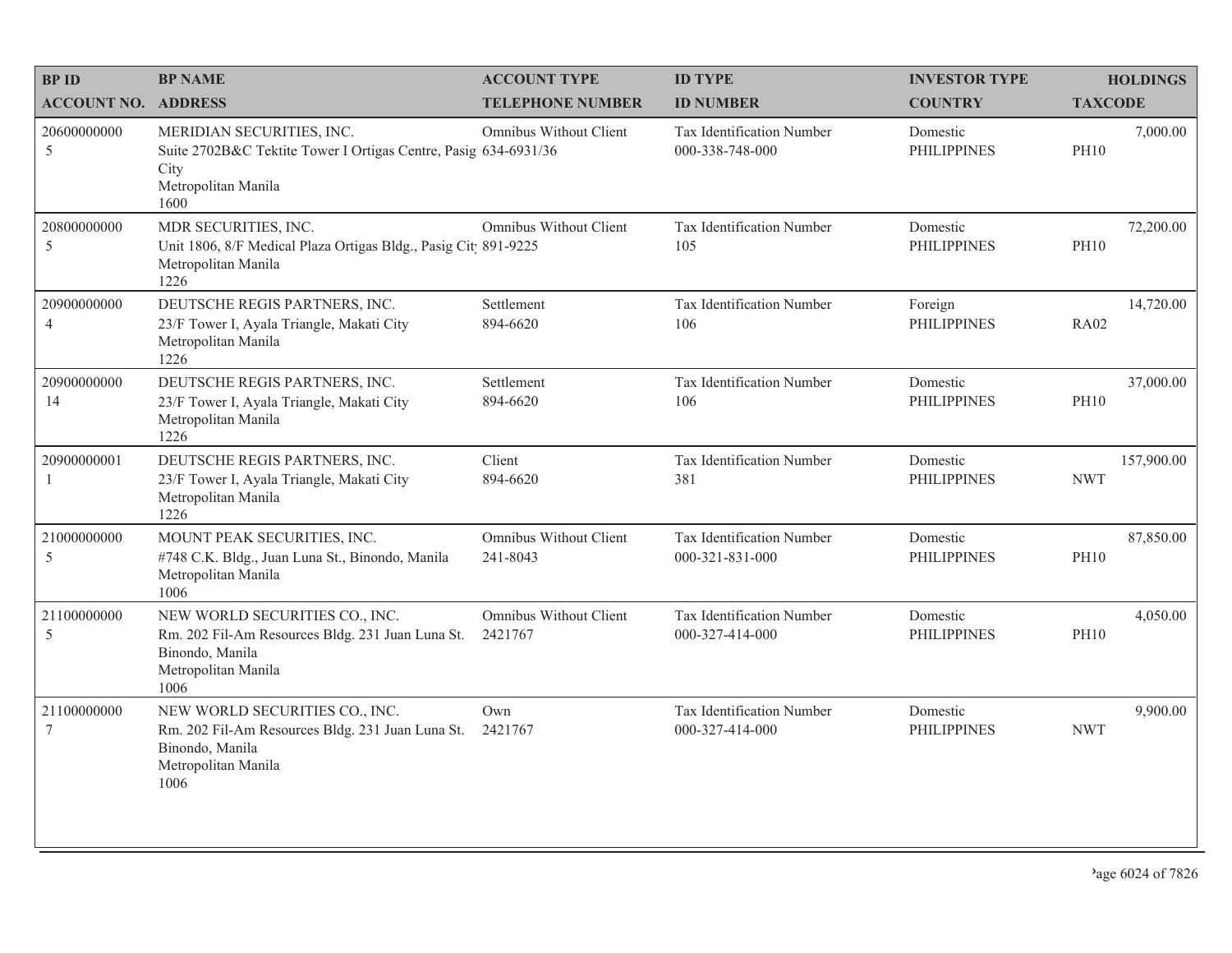| <b>BPID</b>                | <b>BP NAME</b>                                                                                                                                                              | <b>ACCOUNT TYPE</b>                   | <b>ID TYPE</b>                               | <b>INVESTOR TYPE</b>           | <b>HOLDINGS</b>             |
|----------------------------|-----------------------------------------------------------------------------------------------------------------------------------------------------------------------------|---------------------------------------|----------------------------------------------|--------------------------------|-----------------------------|
| <b>ACCOUNT NO. ADDRESS</b> |                                                                                                                                                                             | <b>TELEPHONE NUMBER</b>               | <b>ID NUMBER</b>                             | <b>COUNTRY</b>                 | <b>TAXCODE</b>              |
| 21300000000<br>5           | NIEVES SECURITIES, INC.<br>UNIT 106, G/F TYTANA PLAZA V. TYTANA COR 4777888<br>INSULAR STS. PLAZA LORENZO RUIZ, BINONE<br><b>MANILA CITY</b><br>Metropolitan Manila<br>1006 | Omnibus Without Client                | Tax Identification Number<br>000-333-999-000 | Domestic<br><b>PHILIPPINES</b> | 32,400.00<br><b>PH10</b>    |
| 21500000000<br>5           | OPTIMUM SECURITIES CORPORATION<br>No. 11 E. O. Bldg., United St. cor. 2nd St. Bo.<br>Kapitolyo, Pasig City<br>Metropolitan Manila<br>1650                                   | Omnibus Without Client<br>631-7831/36 | Tax Identification Number<br>112             | Domestic<br><b>PHILIPPINES</b> | 69,920.00<br><b>PH10</b>    |
| 21700000000<br>5           | RCBC SECURITIES, INC.<br>Unit 1008 Tower I & Exchange Plaza Ayala Avenue, 8485183<br>Makati City<br>Metropolitan Manila<br>1200                                             | Omnibus Without Client                | Tax Identification Number<br>113             | Domestic<br><b>PHILIPPINES</b> | 379,019.00<br><b>PH10</b>   |
| 21700000000<br>28          | RCBC SECURITIES, INC.<br>Unit 1008 Tower I & Exchange Plaza Ayala Avenue, 8485183<br>Makati City<br>Metropolitan Manila<br>1200                                             | Settlement                            | Tax Identification Number<br>113             | Foreign<br><b>PHILIPPINES</b>  | 200.00<br>JA03              |
| 21800000000<br>5           | PAN ASIA SECURITIES CORP.<br>910 Tower One & Exchange Plaza Ayala Avenue,<br>Makati City<br>Metropolitan Manila<br>1200                                                     | Omnibus Without Client<br>8919173     | Tax Identification Number<br>000-135-142     | Domestic<br><b>PHILIPPINES</b> | 11,750.00<br><b>PH10</b>    |
| 21900000000<br>5           | PAPA SECURITIES CORPORATION<br>6/F, S & L Building Dela Rosa cor. Esteban Sts.<br>Legaspi Village, Makati City<br>Metropolitan Manila<br>1200                               | Omnibus Without Client<br>817-8433    | Tax Identification Number<br>000-215-520     | Domestic<br><b>PHILIPPINES</b> | 1,485,801.00<br><b>PH10</b> |
| 21900000000<br>6           | PAPA SECURITIES CORPORATION<br>6/F, S & L Building Dela Rosa cor. Esteban Sts.<br>Legaspi Village, Makati City<br>Metropolitan Manila<br>1200                               | Settlement<br>817-8433                | Tax Identification Number<br>000-215-520     | Domestic<br><b>PHILIPPINES</b> | 30,800.00<br><b>NWT</b>     |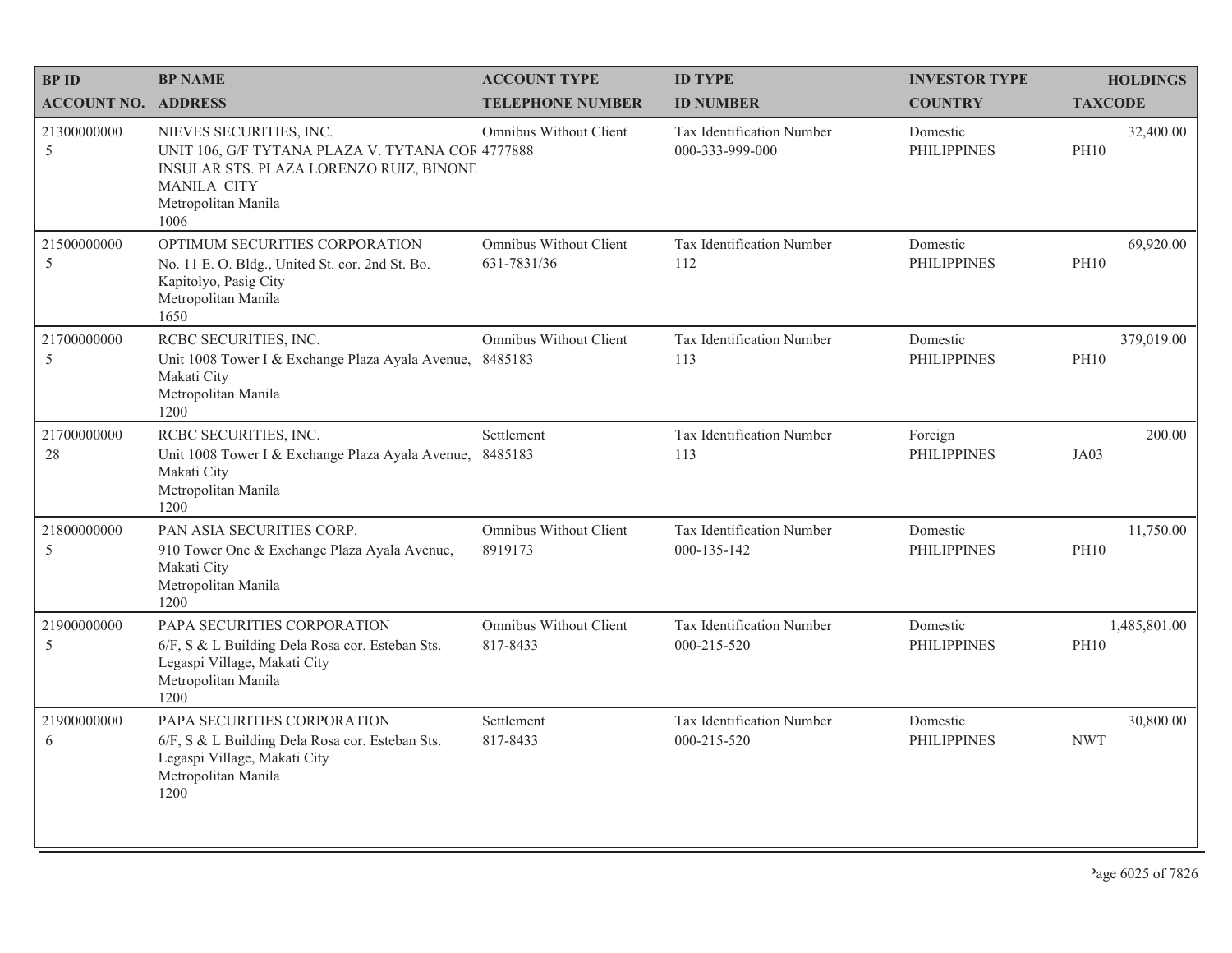| <b>BPID</b>                   | <b>BP NAME</b>                                                                                                                                      | <b>ACCOUNT TYPE</b>     | <b>ID TYPE</b>                               | <b>INVESTOR TYPE</b>           | <b>HOLDINGS</b>               |
|-------------------------------|-----------------------------------------------------------------------------------------------------------------------------------------------------|-------------------------|----------------------------------------------|--------------------------------|-------------------------------|
| <b>ACCOUNT NO. ADDRESS</b>    |                                                                                                                                                     | <b>TELEPHONE NUMBER</b> | <b>ID NUMBER</b>                             | <b>COUNTRY</b>                 | <b>TAXCODE</b>                |
| 22000000000<br>$\overline{2}$ | MAYBANK ATR KIM ENG SECURITIES, INC.<br>17/F Tower One & Exchange Plaza, Ayala Triangle,<br>Ayala Avenue Makati City<br>Metropolitan Manila<br>1226 | Settlement<br>849-8855  | Tax Identification Number<br>000-168-671-000 | Foreign<br><b>PHILIPPINES</b>  | 4,499,510.00<br>FMX1          |
| 22000000000<br>6              | MAYBANK ATR KIM ENG SECURITIES, INC.<br>17/F Tower One & Exchange Plaza, Ayala Triangle,<br>Ayala Avenue Makati City<br>Metropolitan Manila<br>1226 | Settlement<br>849-8855  | Tax Identification Number<br>000-168-671-000 | Domestic<br><b>PHILIPPINES</b> | 3,477,592.00<br><b>NWT</b>    |
| 22000000000<br>14             | MAYBANK ATR KIM ENG SECURITIES, INC.<br>17/F Tower One & Exchange Plaza, Ayala Triangle,<br>Ayala Avenue Makati City<br>Metropolitan Manila<br>1226 | Settlement<br>849-8855  | Tax Identification Number<br>000-168-671-000 | Domestic<br><b>PHILIPPINES</b> | 112,031,833.00<br><b>PH10</b> |
| 22000000000<br>18             | MAYBANK ATR KIM ENG SECURITIES, INC.<br>17/F Tower One & Exchange Plaza, Ayala Triangle,<br>Ayala Avenue Makati City<br>Metropolitan Manila<br>1226 | Settlement<br>849-8855  | Tax Identification Number<br>000-168-671-000 | Foreign<br><b>PHILIPPINES</b>  | 15,000.00<br><b>RA10</b>      |
| 22000000009<br>1              | BENEFICIAL LIFE INSURANCE CO., INC.<br>166 SALCEDO ST., BENLIFE BLDG., LEGASPI<br>VILLAGE, MAKATI CITY<br>Metropolitan Manila                       | Client<br>8188671       | Tax Identification Number<br>116.            | Domestic<br><b>PHILIPPINES</b> | 660,000.00<br><b>NWT</b>      |
| 22000000011                   | ATR KIMENG CAPITAL PARTNERS, INC. AS<br><b>INVESTMENT MANAGER FOR</b>                                                                               | Client                  | Tax Identification Number                    | Domestic                       | 4,108,764.00                  |
| $\mathbf{1}$                  | IMA. 10-IM-08<br>17/F TOWER ONE & EXCHANGE PLAZA, AYAL<br>AVENUE, MAKATI CITY<br>Metropolitan Manila<br>1226                                        | 848-1381                | 000-166-719                                  | <b>PHILIPPINES</b>             | <b>NWT</b>                    |
| 2200000FTXN<br>$\mathbf{1}$   | ATR KIMENG SEC. INC.<br>17/F Tower One & Exchange Plaza, Ayala Triangle,<br>Ayala Avenue Makati City<br>Metropolitan Manila                         | Client<br>849-8855      | Tax Identification Number<br>116 XXX         | Foreign<br><b>PHILIPPINES</b>  | 201,500.00<br><b>FTXN</b>     |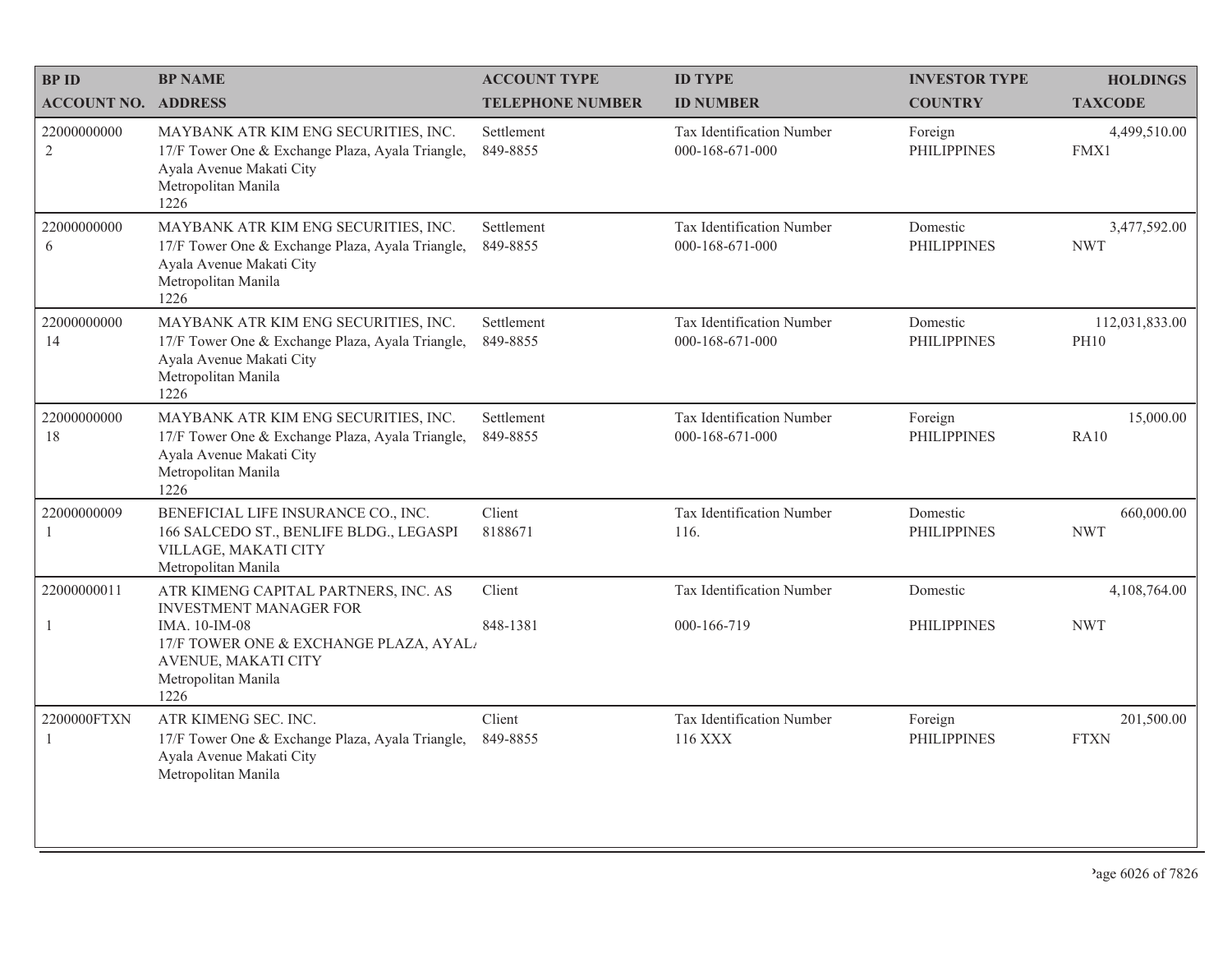| <b>BPID</b>                | <b>BP NAME</b>                                                                                                                                             | <b>ACCOUNT TYPE</b>                | <b>ID TYPE</b>                               | <b>INVESTOR TYPE</b>           | <b>HOLDINGS</b>           |
|----------------------------|------------------------------------------------------------------------------------------------------------------------------------------------------------|------------------------------------|----------------------------------------------|--------------------------------|---------------------------|
| <b>ACCOUNT NO. ADDRESS</b> |                                                                                                                                                            | <b>TELEPHONE NUMBER</b>            | <b>ID NUMBER</b>                             | <b>COUNTRY</b>                 | <b>TAXCODE</b>            |
| 22300000000<br>5           | PLATINUM SECURITIES, INC.<br>Unit 801, Antel Corporate Ctr., 121 Valero St., Salced 887-11-78<br>Village Makati City<br>Metropolitan Manila<br>1200        | Omnibus Without Client             | Tax Identification Number<br>000-532-022     | Domestic<br><b>PHILIPPINES</b> | 3,000.00<br><b>PH10</b>   |
| 22400000000<br>5           | PNB SECURITIES, INC.<br>3/F PNB Financial Center Roxas Blvd., Pasay City<br>Metropolitan Manila<br>1300                                                    | Omnibus Without Client<br>526-3466 | Tax Identification Number<br>000-198-201-000 | Domestic<br><b>PHILIPPINES</b> | 92,200.00<br><b>PH10</b>  |
| 22500000000<br>5           | PREMIUM SECURITIES, INC.<br>Unit 1415, Tower 1 & Exchange Plaza Ayala Avenue 848-5915/17<br>cor. Paseo de Roxas Makati City<br>Metropolitan Manila<br>1259 | Omnibus Without Client             | Tax Identification Number<br>121             | Domestic<br><b>PHILIPPINES</b> | 151,050.00<br><b>PH10</b> |
| 22500000000<br>16          | PREMIUM SECURITIES, INC.<br>Unit 1415, Tower 1 & Exchange Plaza Ayala Avenue 848-5915/17<br>cor. Paseo de Roxas Makati City<br>Metropolitan Manila<br>1259 | Settlement                         | Tax Identification Number<br>121             | Foreign<br><b>PHILIPPINES</b>  | 75,000.00<br><b>RA02</b>  |
| 22800000000<br>5           | PRYCE SECURITIES, INC.<br>15/F PRYCE CENTER BUILDING, 1179 CHINO R( 816-2426/27<br><b>AVENUE</b><br>BAGTIKAN, MAKATI CITY<br>Metropolitan Manila<br>1226   | Omnibus Without Client             | Tax Identification Number<br>124             | Domestic<br><b>PHILIPPINES</b> | 557.00<br><b>PH10</b>     |
| 23000000000                | <b>QUALITY INVESTMENTS &amp; SECURITIES</b><br><b>CORPORATION</b>                                                                                          | Omnibus Without Client             | Tax Identification Number                    | Domestic                       | 1,970,935.00              |
| $\sqrt{5}$                 | Suite 1602 Tytana Plaza Oriente St, Binondo Manila 241-0547<br>Metropolitan Manila<br>1006                                                                 |                                    | 000-333-614-000                              | <b>PHILIPPINES</b>             | <b>PH10</b>               |
| 23000000000                | QUALITY INVESTMENTS & SECURITIES<br><b>CORPORATION</b>                                                                                                     | Settlement                         | Tax Identification Number                    | Domestic                       | 3,350.00                  |
| 6                          | Suite 1602 Tytana Plaza Oriente St, Binondo Manila 241-0547<br>Metropolitan Manila<br>1006                                                                 |                                    | 000-333-614-000                              | <b>PHILIPPINES</b>             | <b>NWT</b>                |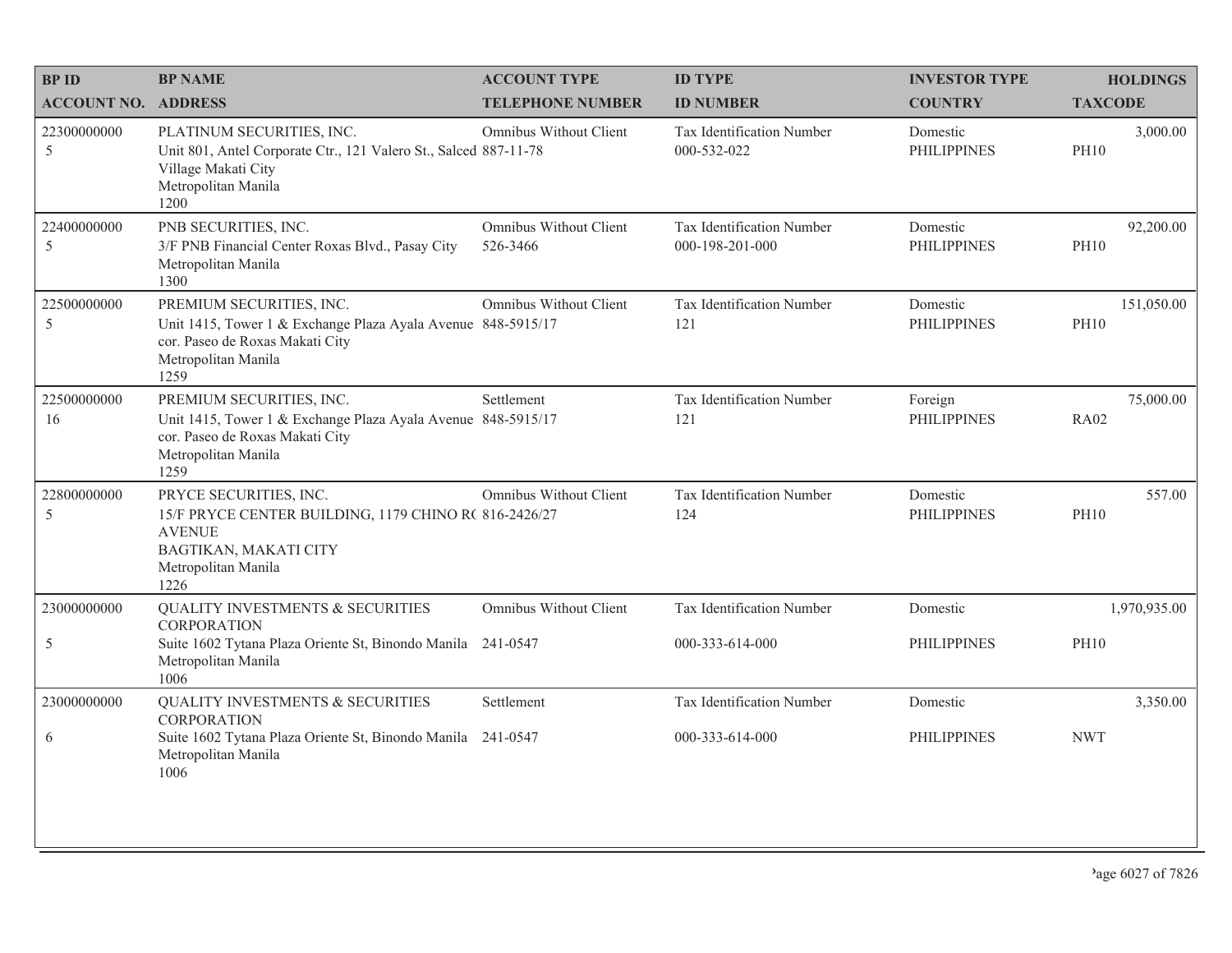| <b>BPID</b>                | <b>BP NAME</b>                                                                                                                                        | <b>ACCOUNT TYPE</b>                      | <b>ID TYPE</b>                               | <b>INVESTOR TYPE</b>           | <b>HOLDINGS</b>           |
|----------------------------|-------------------------------------------------------------------------------------------------------------------------------------------------------|------------------------------------------|----------------------------------------------|--------------------------------|---------------------------|
| <b>ACCOUNT NO. ADDRESS</b> |                                                                                                                                                       | <b>TELEPHONE NUMBER</b>                  | <b>ID NUMBER</b>                             | <b>COUNTRY</b>                 | <b>TAXCODE</b>            |
| 23000000000                | QUALITY INVESTMENTS & SECURITIES<br><b>CORPORATION</b>                                                                                                | Own                                      | Tax Identification Number                    | Domestic                       | 5,000.00                  |
| $\overline{7}$             | Suite 1602 Tytana Plaza Oriente St, Binondo Manila<br>Metropolitan Manila<br>1006                                                                     | 241-0547                                 | 000-333-614-000                              | <b>PHILIPPINES</b>             | <b>NWT</b>                |
| 23000000000                | QUALITY INVESTMENTS & SECURITIES<br><b>CORPORATION</b>                                                                                                | Settlement                               | Tax Identification Number                    | Foreign                        | 91,863.00                 |
| 18                         | Suite 1602 Tytana Plaza Oriente St, Binondo Manila<br>Metropolitan Manila<br>1006                                                                     | 241-0547                                 | 000-333-614-000                              | <b>PHILIPPINES</b>             | <b>RA10</b>               |
| 23000000000                | <b>QUALITY INVESTMENTS &amp; SECURITIES</b><br><b>CORPORATION</b>                                                                                     | Settlement                               | Tax Identification Number                    | Foreign                        | 1,400.00                  |
| $20\,$                     | Suite 1602 Tytana Plaza Oriente St, Binondo Manila 241-0547<br>Metropolitan Manila<br>1006                                                            |                                          | 000-333-614-000                              | <b>PHILIPPINES</b>             | <b>FTXN</b>               |
| 23100000000<br>$\sqrt{5}$  | R & L INVESTMENTS, INC.<br>675 Lee St., Mandaluyong City<br>Metropolitan Manila<br>1501                                                               | Omnibus Without Client<br>7247210/705207 | Tax Identification Number<br>127             | Domestic<br><b>PHILIPPINES</b> | 2,600.00<br><b>PH10</b>   |
| 23200000000<br>5           | ALAKOR SECURITIES CORPORATION<br>9/F Quad Alpha Centrum, 125 Pioneer St.<br>Mandaluyong City<br>Metropolitan Manila<br>1550                           | Omnibus Without Client<br>631-8041/42    | Tax Identification Number<br>003-461-151-000 | Domestic<br><b>PHILIPPINES</b> | 1,000.00<br><b>PH10</b>   |
| 23300000000<br>$\sqrt{5}$  | R. COYIUTO SECURITIES, INC.<br>5/F Corinthian Plaza, Paseo de Roxas, Legaspi Village 811-3064<br>Makati City<br>Metropolitan Manila<br>$\Omega$       | Omnibus Without Client                   | Tax Identification Number<br>000-329-417     | Domestic<br><b>PHILIPPINES</b> | 630,600.00<br><b>PH10</b> |
| 23300000000<br>6           | R. COYIUTO SECURITIES, INC.<br>5/F Corinthian Plaza, Paseo de Roxas, Legaspi Village 811-3064<br>Makati City<br>Metropolitan Manila<br>$\overline{0}$ | Settlement                               | Tax Identification Number<br>000-329-417     | Domestic<br><b>PHILIPPINES</b> | 2,800.00<br><b>NWT</b>    |
|                            |                                                                                                                                                       |                                          |                                              |                                |                           |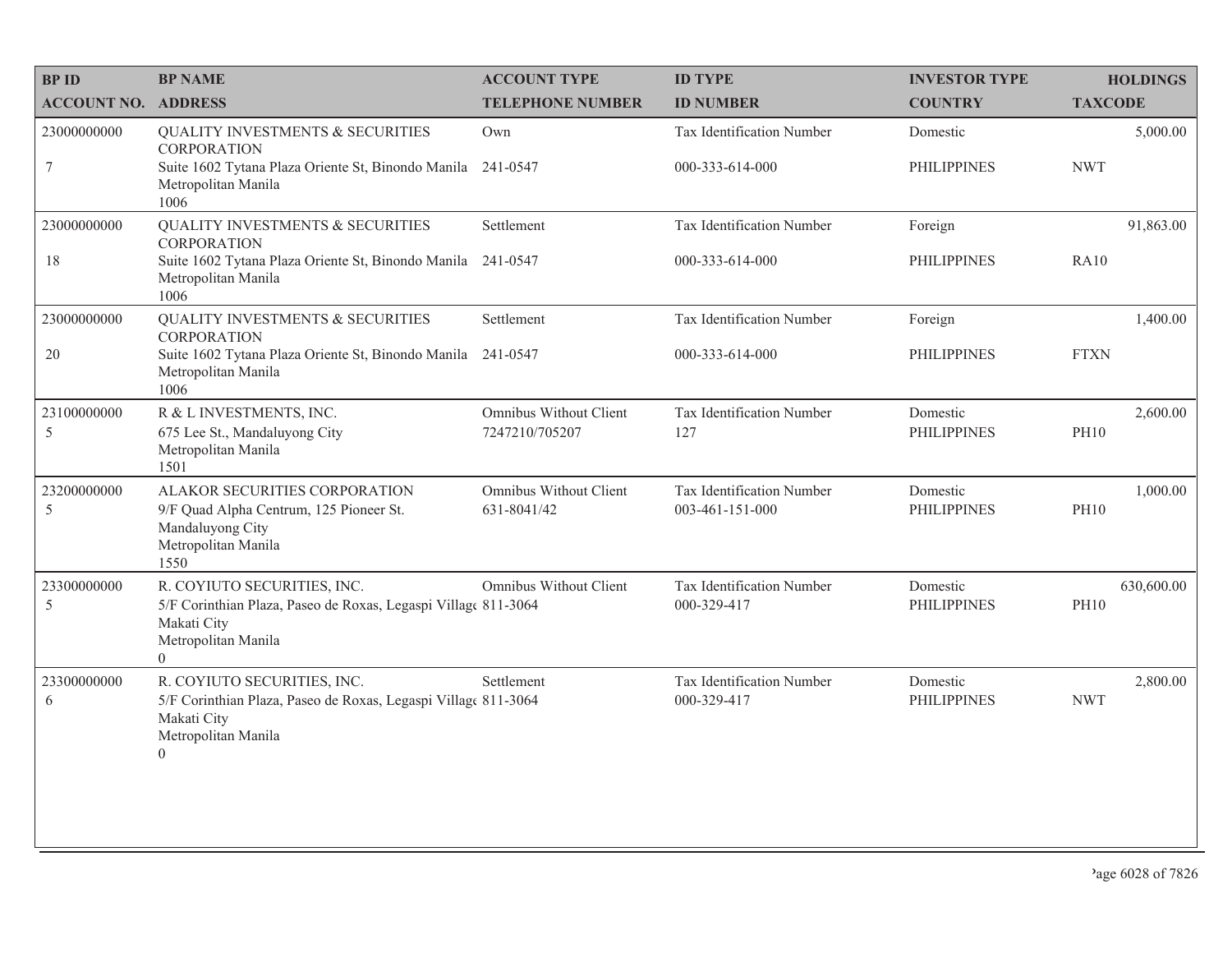| <b>BP ID</b>                   | <b>BP NAME</b>                                                                                                                                                                             | <b>ACCOUNT TYPE</b>     | <b>ID TYPE</b>                               | <b>INVESTOR TYPE</b>           | <b>HOLDINGS</b>           |
|--------------------------------|--------------------------------------------------------------------------------------------------------------------------------------------------------------------------------------------|-------------------------|----------------------------------------------|--------------------------------|---------------------------|
| <b>ACCOUNT NO. ADDRESS</b>     |                                                                                                                                                                                            | <b>TELEPHONE NUMBER</b> | <b>ID NUMBER</b>                             | <b>COUNTRY</b>                 | <b>TAXCODE</b>            |
| 23500000000<br>5               | REGINA CAPITAL DEVELOPMENT CORPORATI Omnibus Without Client<br>Unit 806 Tower 1 & Exchange Plaza Ayala Triangle, 848-5482/84<br>Ayala Avenue Makati City<br>Metropolitan Manila<br>1226    |                         | <b>Tax Identification Number</b><br>131      | Domestic<br><b>PHILIPPINES</b> | 474,162.00<br><b>PH10</b> |
| 23500000000<br>6               | REGINA CAPITAL DEVELOPMENT CORPORATI Settlement<br>Unit 806 Tower 1 & Exchange Plaza Ayala Triangle, 848-5482/84<br>Ayala Avenue Makati City<br>Metropolitan Manila<br>1226                |                         | Tax Identification Number<br>131             | Domestic<br><b>PHILIPPINES</b> | 7,550.00<br><b>NWT</b>    |
| 23600000000<br>5               | R. NUBLA SECURITIES, INC.<br>Room 604, Fil-Am Resources Bldg., 231 Juan Luna S 242-1596<br>Binondo, Manila<br>Metropolitan Manila<br>1006                                                  | Omnibus Without Client  | Tax Identification Number<br>132             | Domestic<br><b>PHILIPPINES</b> | 502,157.00<br><b>PH10</b> |
| 23600000000<br>$7\phantom{.0}$ | R. NUBLA SECURITIES, INC.<br>Room 604, Fil-Am Resources Bldg., 231 Juan Luna S 242-1596<br>Binondo, Manila<br>Metropolitan Manila<br>1006                                                  | Own                     | Tax Identification Number<br>132             | Domestic<br><b>PHILIPPINES</b> | 15,000.00<br><b>NWT</b>   |
| 23700000000<br>5               | AAA SOUTHEAST EQUITIES, INCORPORATED Omnibus Without Client<br>Ground Floor, Fortune Life Building #162 Legaspi St. 816-2918<br>Legaspi Village Makati City<br>Metropolitan Manila<br>1229 |                         | Tax Identification Number<br>000-141-894-000 | Domestic<br><b>PHILIPPINES</b> | 21,314.00<br><b>PH10</b>  |
| 23700000002<br>-1              | FORTUNE GENERAL INSURANCE CORPORATIC Client<br>4TH/F CITYSTATE CENTRE, 709 SHAW<br><b>BOULEVARD, PASIG CITY</b><br>Metropolitan Manila<br>1600                                             | 706-3959                | Tax Identification Number<br>220.            | Domestic<br><b>PHILIPPINES</b> | 1,800.00<br><b>NWT</b>    |
| 23700000003<br>$\overline{1}$  | FORTUNE LIFE INSURANCE CO., INC.<br>162 LEGAZPI ST., LEGAZPI VILLAGE MAKATI<br><b>CITY</b><br>Metropolitan Manila<br>1229                                                                  | Client<br>812-2702      | Tax Identification Number<br>$220^{\circ}$   | Domestic<br><b>PHILIPPINES</b> | 400.00<br><b>NWT</b>      |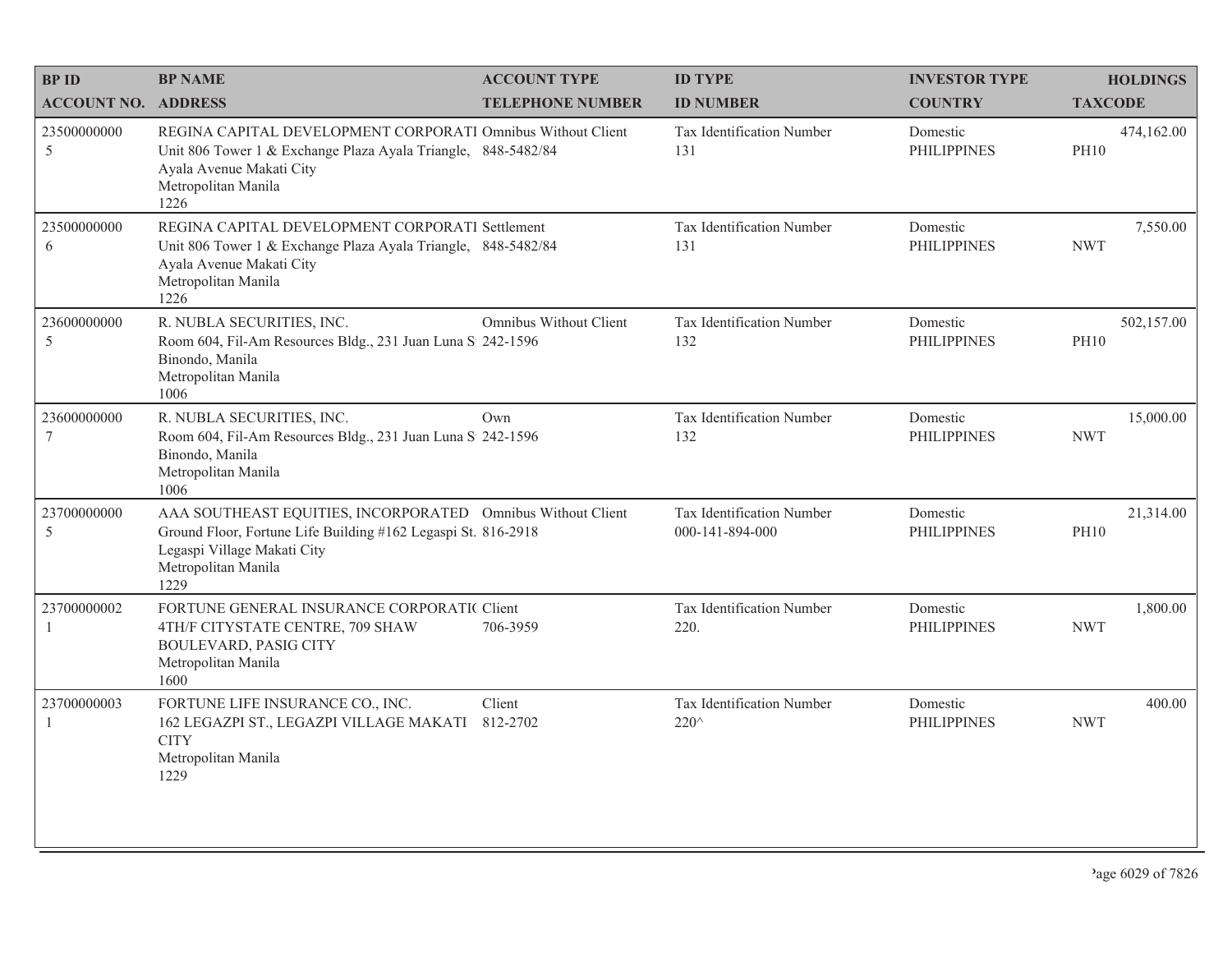| <b>BPID</b>                  | <b>BP NAME</b>                                                                                                                                    | <b>ACCOUNT TYPE</b>                      | <b>ID TYPE</b>                               | <b>INVESTOR TYPE</b>           | <b>HOLDINGS</b>           |
|------------------------------|---------------------------------------------------------------------------------------------------------------------------------------------------|------------------------------------------|----------------------------------------------|--------------------------------|---------------------------|
| <b>ACCOUNT NO. ADDRESS</b>   |                                                                                                                                                   | <b>TELEPHONE NUMBER</b>                  | <b>ID NUMBER</b>                             | <b>COUNTRY</b>                 | <b>TAXCODE</b>            |
| 23800000000<br>$\mathfrak s$ | R. S. LIM & CO., INC.<br>1509 Galvani Street San Isidro, Makati City<br>Metropolitan Manila<br>1234                                               | Omnibus Without Client<br>8919670        | Tax Identification Number<br>000-333-915-000 | Domestic<br><b>PHILIPPINES</b> | 829,710.00<br><b>PH10</b> |
| 23900000000<br>5             | RTG & COMPANY, INC.<br>Unit 602 Tower 1 & Exchange Plaza Ayala Triangle,<br>Makati City<br>Metropolitan Manila<br>1200                            | Omnibus Without Client<br>8919482        | Tax Identification Number<br>000-165-637-000 | Domestic<br><b>PHILIPPINES</b> | 23,100.00<br><b>PH10</b>  |
| 24000000000<br>5             | S.J. ROXAS & CO., INC.<br>Unit 612 Tower One, & Exchange Plaza, Ayala<br>Triangle, Ayala Avenue, Makati City<br>Metropolitan Manila<br>$\Omega$   | Omnibus Without Client<br>848-5065       | Tax Identification Number<br>136             | Domestic<br><b>PHILIPPINES</b> | 12,754.00<br><b>PH10</b>  |
| 24000000002<br>$\mathbf{1}$  | S.J. ROXAS & CO., INC.<br>Unit 612 Tower One, Ayala Triangle, Ayala Avenue,<br>Makati City<br>Metropolitan Manila<br>$\Omega$                     | Client<br>8485065 TO 69                  | Tax Identification Number<br>546             | Domestic<br><b>PHILIPPINES</b> | 1,455.00<br><b>NWT</b>    |
| 24200000000<br>5             | SECURITIES SPECIALISTS, INC.<br>Unit 903 National Life Insurance Building,<br>6762 Ayala Avenue, Makati City<br>Metropolitan Manila<br>1000       | Omnibus Without Client<br>523-5595       | Tax Identification Number<br>138             | Domestic<br><b>PHILIPPINES</b> | 30,050.00<br><b>PH10</b>  |
| 24300000000<br>5             | FIDELITY SECURITIES, INC.<br>2103-B PSE Centre, Exchange Road, Ortigas, Pasig<br>City<br>Metropolitan Manila<br>1600                              | <b>Omnibus Without Client</b><br>6345038 | Tax Identification Number<br>002-836-391-000 | Domestic<br><b>PHILIPPINES</b> | 15,200.00<br><b>PH10</b>  |
| 24600000000<br>5             | SUMMIT SECURITIES, INC.<br>Unit 2102 B/C PSE Center Tektite Tower East<br>Exchange Road, Ortigas Center Pasig City<br>Metropolitan Manila<br>1600 | Omnibus Without Client<br>6311032 to 37  | Tax Identification Number<br>000-338-985-000 | Domestic<br><b>PHILIPPINES</b> | 8,450.00<br><b>PH10</b>   |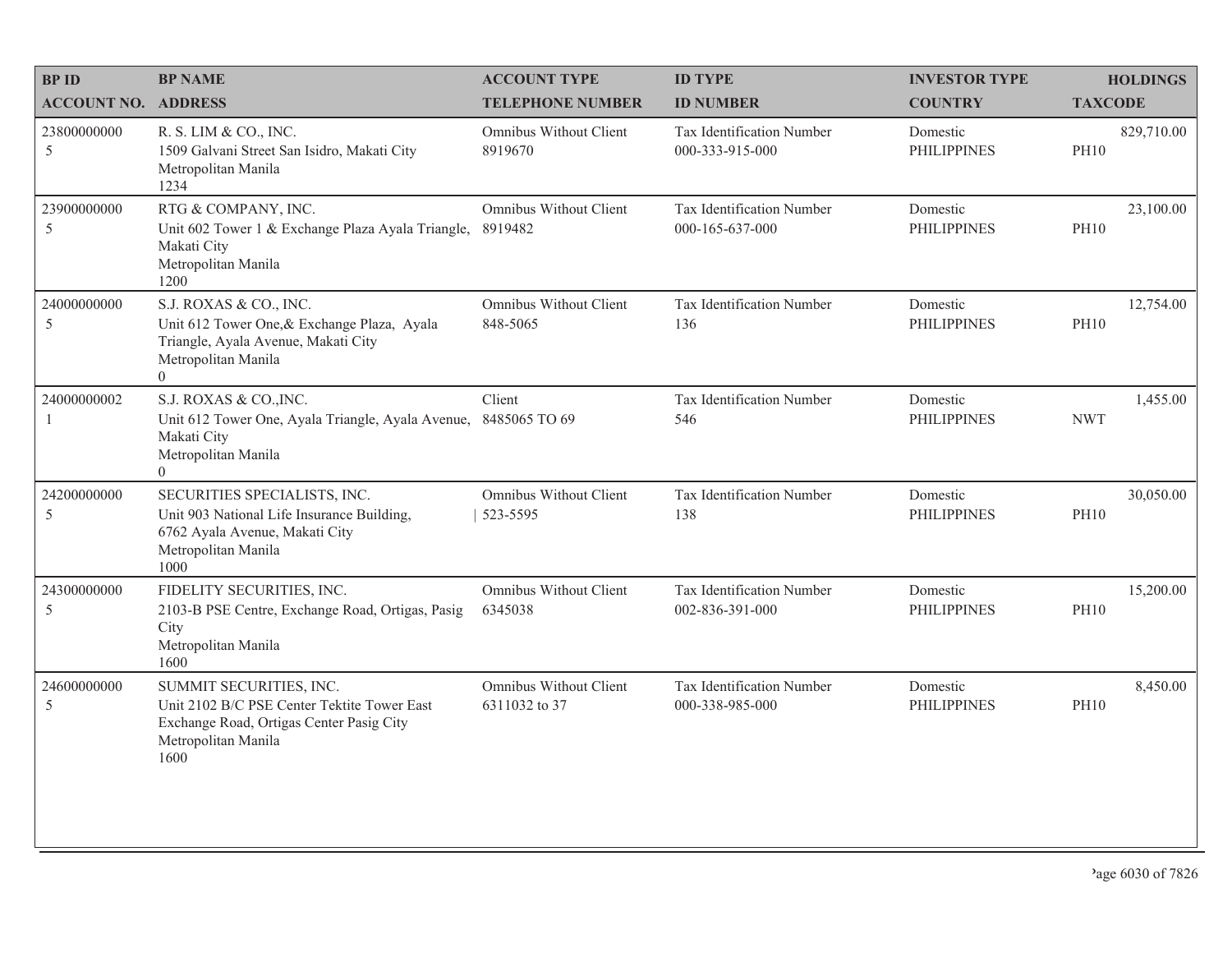| <b>BPID</b>                    | <b>BP NAME</b>                                                                                                                                                             | <b>ACCOUNT TYPE</b>               | <b>ID TYPE</b>                               | <b>INVESTOR TYPE</b>           | <b>HOLDINGS</b>             |
|--------------------------------|----------------------------------------------------------------------------------------------------------------------------------------------------------------------------|-----------------------------------|----------------------------------------------|--------------------------------|-----------------------------|
| <b>ACCOUNT NO. ADDRESS</b>     |                                                                                                                                                                            | <b>TELEPHONE NUMBER</b>           | <b>ID NUMBER</b>                             | <b>COUNTRY</b>                 | <b>TAXCODE</b>              |
| 24600000000<br>6               | SUMMIT SECURITIES, INC.<br>Unit 2102 B/C PSE Center Tektite Tower East<br>Exchange Road, Ortigas Center Pasig City<br>Metropolitan Manila<br>1600                          | Settlement<br>6311032 to 37       | Tax Identification Number<br>000-338-985-000 | Domestic<br><b>PHILIPPINES</b> | 46,000.00<br><b>NWT</b>     |
| 24700000000<br>5               | STANDARD SECURITIES CORPORATION<br>#34 Jefferson St., GHW, San Juan Metro Manila<br>Metropolitan Manila<br>0 <sup>0</sup>                                                  | Omnibus Without Client<br>8486149 | Tax Identification Number<br>000-333-108     | Domestic<br><b>PHILIPPINES</b> | 899,483.00<br><b>PH10</b>   |
| 24900000000<br>5               | SUPREME STOCKBROKERS, INC<br>UNIT G. GARDEN LEVEL, CORINTHIAN PLAZA 5764384<br>PASEO DE ROXAS AVENUE, LEGASPI VILLAGE<br><b>MAKATI CITY</b><br>Metropolitan Manila<br>1226 | Omnibus Without Client            | Tax Identification Number<br>000-166-867-000 | Domestic<br><b>PHILIPPINES</b> | 6,000.00<br><b>PH10</b>     |
| 25100000000<br>5               | TANSENGCO & CO., INC.<br>U-2308 World Trade Exchange Condominium 215 Jul 241-7155<br>Luna St., Binondo, Manila<br>Metropolitan Manila<br>1006                              | Omnibus Without Client            | Tax Identification Number<br>146             | Domestic<br><b>PHILIPPINES</b> | 257,094.00<br><b>PH10</b>   |
| 25200000000                    | THE FIRST RESOURCES MANAGEMENT &<br><b>SECURITIES CORP.</b>                                                                                                                | Omnibus Without Client            | Tax Identification Number                    | Domestic                       | 182,300.00                  |
| 5                              | Rms. 801-802, PSE Tower 1 Ayala Ave., cor. Paseo d 8486311 to 18<br>Roxas, Ayala Triangle, Makati City<br>Metropolitan Manila<br>1200                                      |                                   | 000-1449-028-000                             | <b>PHILIPPINES</b>             | <b>PH10</b>                 |
| 25300000000<br>5               | TOWER SECURITIES, INC.<br>1802-C Tektite Tower I Exchange Road, Ortigas Cent 6354448<br>Pasig City<br>Metropolitan Manila<br>1600                                          | Omnibus Without Client            | Tax Identification Number<br>148             | Domestic<br><b>PHILIPPINES</b> | 1,041,531.00<br><b>PH10</b> |
| 25300000000<br>$7\phantom{.0}$ | TOWER SECURITIES, INC.<br>1802-C Tektite Tower I Exchange Road, Ortigas Cent 6354448<br>Pasig City<br>Metropolitan Manila<br>1600                                          | Own                               | Tax Identification Number<br>148             | Domestic<br><b>PHILIPPINES</b> | 1,500.00<br><b>NWT</b>      |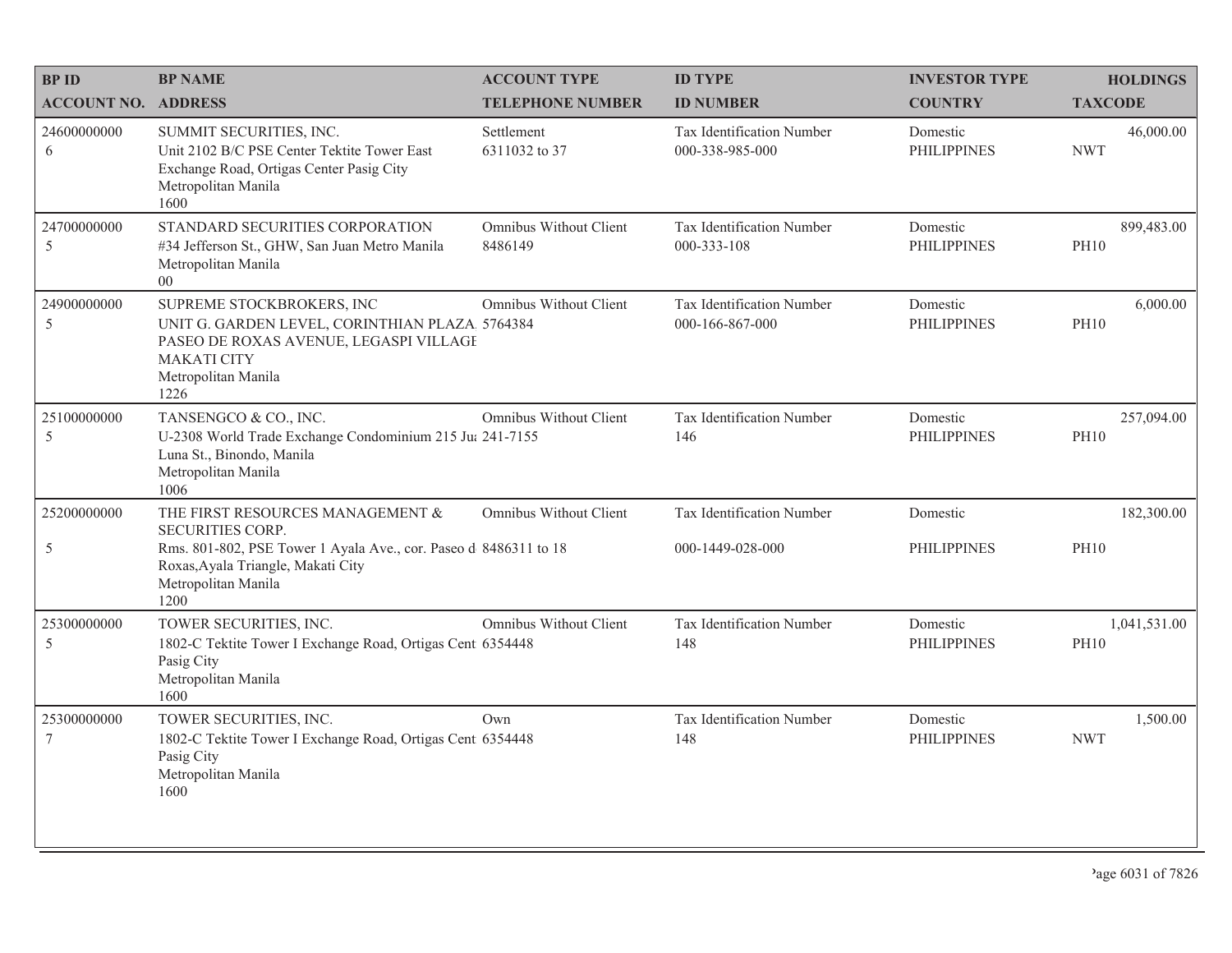| <b>BPID</b>                | <b>BP NAME</b>                                                                                                                                                                                          | <b>ACCOUNT TYPE</b>                | <b>ID TYPE</b>                               | <b>INVESTOR TYPE</b>           | <b>HOLDINGS</b>           |
|----------------------------|---------------------------------------------------------------------------------------------------------------------------------------------------------------------------------------------------------|------------------------------------|----------------------------------------------|--------------------------------|---------------------------|
| <b>ACCOUNT NO. ADDRESS</b> |                                                                                                                                                                                                         | <b>TELEPHONE NUMBER</b>            | <b>ID NUMBER</b>                             | <b>COUNTRY</b>                 | <b>TAXCODE</b>            |
| 25600000000<br>5           | TRENDLINE SECURITIES CORPORATION<br>Rm. 503 Tytana Plaza Lorenzo Ruiz St., Binondo,<br>Manila<br>Metropolitan Manila<br>1006                                                                            | Omnibus Without Client<br>241-0387 | Tax Identification Number<br>151             | Domestic<br><b>PHILIPPINES</b> | 92,800.00<br><b>PH10</b>  |
| 25700000000<br>5           | TRI-STATE SECURITIES, INC.<br>Unit 1007, 10/F Ayala Triangle Tower I, Ayala<br>Avenue, Makati City<br>Metropolitan Manila<br>1226                                                                       | Omnibus Without Client<br>8485042  | Tax Identification Number<br>000-704-920-000 | Domestic<br><b>PHILIPPINES</b> | 10,029.00<br><b>PH10</b>  |
| 25900000000<br>5           | UCPB SECURITIES, INC.<br>Suite 1612, 16/F Ayala Tower I Exchange Plaza, Ayal 8485678<br>Ave. cor. Paseo de Roxas Makati City<br>Metropolitan Manila<br>1226                                             | <b>Omnibus Without Client</b>      | Tax Identification Number<br>154             | Domestic<br><b>PHILIPPINES</b> | 621,050.00<br><b>PH10</b> |
| 25900000000<br>6           | UCPB SECURITIES, INC.<br>Suite 1612, 16/F Ayala Tower I Exchange Plaza, Ayal 8485678<br>Ave. cor. Paseo de Roxas Makati City<br>Metropolitan Manila<br>1226                                             | Settlement                         | Tax Identification Number<br>154             | Domestic<br><b>PHILIPPINES</b> | 185,850.00<br><b>NWT</b>  |
| 26000000000<br>2           | UOB KAY HIAN SECURITIES (PHILS.), INC.<br>UOB Kay Hian Securities (Phils.), Inc. Unit 404 LV<br>Locsin Bldg. 6752 Ayala Avenue, cor. Makati<br>Avenue, 1226, Makati City<br>Metropolitan Manila<br>1200 | Settlement<br>887-7973             | Tax Identification Number<br>155             | Foreign<br><b>PHILIPPINES</b>  | 259,000.00<br>FMX1        |
| 26100000003<br>-1          | E.SECURITIES, INC. ITF VARIOUS CLIENTS<br>11/F Exportbank Plaza Chino Roces cor Sen. Gil J.<br>Puyat Ave, Makati City<br>Metropolitan Manila<br>1251                                                    | Client<br>878-0775                 | Tax Identification Number<br>369             | Domestic<br><b>PHILIPPINES</b> | 1,400.00<br><b>NWT</b>    |
| 26100000004                | E.SECURITIES, INC. ITF VARIOUS CLIENTS<br>11/F Exportbank Plaza Chino Roces cor Sen. Gil J.<br>Puyat Ave, Makati City<br>Metropolitan Manila<br>1251                                                    | Client                             | Tax Identification Number<br>560             | Domestic<br><b>PHILIPPINES</b> | 48,800.00<br><b>PH10</b>  |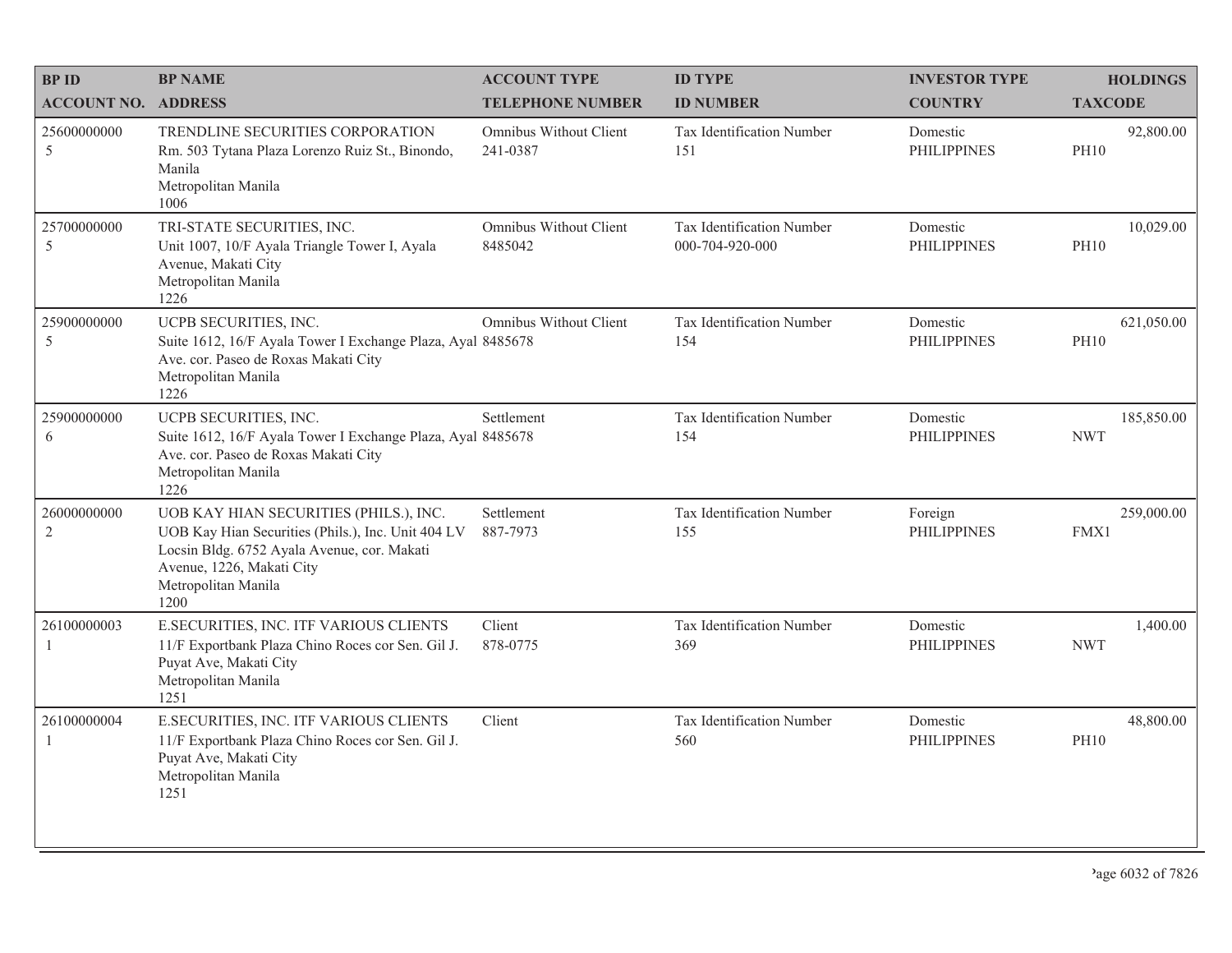| <b>BPID</b>                   | <b>BP NAME</b>                                                                                                                                                                               | <b>ACCOUNT TYPE</b>     | <b>ID TYPE</b>                               | <b>INVESTOR TYPE</b>           | <b>HOLDINGS</b>             |
|-------------------------------|----------------------------------------------------------------------------------------------------------------------------------------------------------------------------------------------|-------------------------|----------------------------------------------|--------------------------------|-----------------------------|
| <b>ACCOUNT NO. ADDRESS</b>    |                                                                                                                                                                                              | <b>TELEPHONE NUMBER</b> | <b>ID NUMBER</b>                             | <b>COUNTRY</b>                 | <b>TAXCODE</b>              |
| 26300000000<br>$\overline{2}$ | VENTURE SECURITIES, INC.<br>Unit 811 Tower One & Exchange Plaza Ayala Triangl 8486505<br>Ayala Ave. cor. Paseo de Roxas Makati City<br>Metropolitan Manila<br>1226                           | Settlement              | Tax Identification Number<br>158             | Foreign<br><b>PHILIPPINES</b>  | 500.00<br>FMX1              |
| 26300000000<br>6              | VENTURE SECURITIES, INC.<br>Unit 811 Tower One & Exchange Plaza Ayala Triangl 8486505<br>Ayala Ave. cor. Paseo de Roxas Makati City<br>Metropolitan Manila<br>1226                           | Settlement              | Tax Identification Number<br>158             | Domestic<br><b>PHILIPPINES</b> | 38,570.00<br><b>NWT</b>     |
| 26300000000<br>8              | VENTURE SECURITIES, INC.<br>Unit 811 Tower One & Exchange Plaza Ayala Triangl 8486505<br>Ayala Ave. cor. Paseo de Roxas Makati City<br>Metropolitan Manila<br>1226                           | Settlement              | Tax Identification Number<br>158             | Domestic<br><b>PHILIPPINES</b> | 500.00<br><b>NWT</b>        |
| 26700000000<br>1              | FIRST METRO SECURITIES BROKERAGE CORP. Omnibus Without Client<br>Unit 1515, 15/F Ayala Tower One Ayala Triangle,<br>Ayala Ave. cor Paseo de Roxas Makati City<br>Metropolitan Manila<br>1226 | 759-4133/34             | Tax Identification Number<br>003-458-062-000 | Foreign<br><b>PHILIPPINES</b>  | 11,500.00<br>FMX1           |
| 26700000000<br>$\overline{2}$ | FIRST METRO SECURITIES BROKERAGE CORP. Settlement<br>Unit 1515, 15/F Ayala Tower One Ayala Triangle,<br>Ayala Ave. cor Paseo de Roxas Makati City<br>Metropolitan Manila<br>1226             | 759-4133/34             | Tax Identification Number<br>003-458-062-000 | Foreign<br><b>PHILIPPINES</b>  | 4,700.00<br>FMX1            |
| 26700000000<br>5              | FIRST METRO SECURITIES BROKERAGE CORP. Omnibus Without Client<br>Unit 1515, 15/F Ayala Tower One Ayala Triangle,<br>Ayala Ave. cor Paseo de Roxas Makati City<br>Metropolitan Manila<br>1226 | 759-4133/34             | Tax Identification Number<br>003-458-062-000 | Domestic<br><b>PHILIPPINES</b> | 1,172,879.00<br><b>PH10</b> |
| 26700000000<br>6              | FIRST METRO SECURITIES BROKERAGE CORP. Settlement<br>Unit 1515, 15/F Ayala Tower One Ayala Triangle,<br>Ayala Ave. cor Paseo de Roxas Makati City<br>Metropolitan Manila<br>1226             | 759-4133/34             | Tax Identification Number<br>003-458-062-000 | Domestic<br><b>PHILIPPINES</b> | 578,709.00<br><b>NWT</b>    |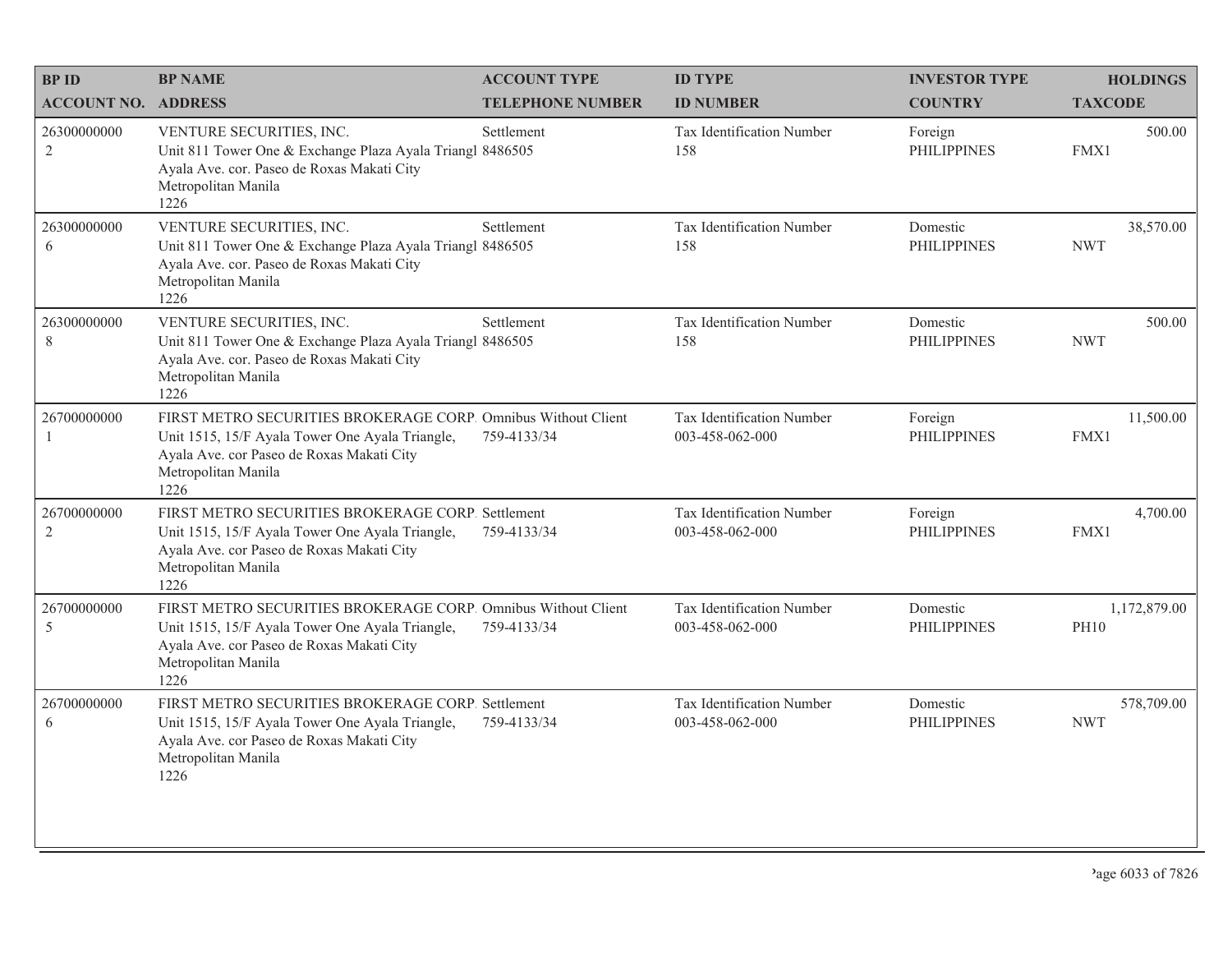| <b>BP ID</b>                   | <b>BP NAME</b>                                                                                                                    | <b>ACCOUNT TYPE</b>                       | <b>ID TYPE</b>                                  | <b>INVESTOR TYPE</b>           | <b>HOLDINGS</b>            |
|--------------------------------|-----------------------------------------------------------------------------------------------------------------------------------|-------------------------------------------|-------------------------------------------------|--------------------------------|----------------------------|
| <b>ACCOUNT NO. ADDRESS</b>     |                                                                                                                                   | <b>TELEPHONE NUMBER</b>                   | <b>ID NUMBER</b>                                | <b>COUNTRY</b>                 | <b>TAXCODE</b>             |
| 26900000000<br>5               | WEALTH SECURITIES, INC.<br>2103 PSE Centre, Exchange Road Ortigas Centre, Pas 634-5038<br>City<br>Metropolitan Manila<br>1600     | <b>Omnibus Without Client</b>             | <b>Tax Identification Number</b><br>000-330-678 | Domestic<br><b>PHILIPPINES</b> | 776,337.00<br><b>PH10</b>  |
| 26900000000<br>$7\phantom{.0}$ | WEALTH SECURITIES, INC.<br>2103 PSE Centre, Exchange Road Ortigas Centre, Pas 634-5038<br>City<br>Metropolitan Manila<br>1600     | Own                                       | Tax Identification Number<br>000-330-678        | Domestic<br><b>PHILIPPINES</b> | 762.00<br><b>NWT</b>       |
| 26900000002                    | WEALTH SECURITIES, INC.<br>2103 PSE Centre, Exchange Road Ortigas Centre, Pas 689-8080<br>City<br>Metropolitan Manila<br>1600     | Client                                    | Tax Identification Number<br>320                | Domestic<br><b>PHILIPPINES</b> | 4,608,450.00<br><b>NWT</b> |
| 26900000003<br>$\overline{1}$  | WEALTH SECURITIES, INC.<br>2103 PSE Centre, Exchange Road Ortigas Centre, Pas 689-8080<br>City<br>Metropolitan Manila<br>1600     | Client                                    | Tax Identification Number<br>321                | Domestic<br><b>PHILIPPINES</b> | 92,500.00<br><b>NWT</b>    |
| 27000000000<br>5               | WESTLINK GLOBAL EQUITIES, INC.<br>6/F Philippine Stock Exchange Plaza Ayala Avenue,<br>Makati City<br>Metropolitan Manila<br>1200 | <b>Omnibus Without Client</b><br>848-6231 | Tax Identification Number<br>000-334-828        | Domestic<br><b>PHILIPPINES</b> | 7,500.00<br><b>PH10</b>    |
| 27200000000<br>$\overline{5}$  | BERNAD SECURITIES, INC.<br>3/F 1033 M.H. del Pilar St. Ermita, Manila<br>Metropolitan Manila<br>1000                              | Omnibus Without Client<br>5245186         | Tax Identification Number<br>002-919-761        | Domestic<br><b>PHILIPPINES</b> | 617.00<br><b>PH10</b>      |
| 27300000000<br>5               | WONG SECURITIES CORPORATION<br>1402-B A. Mabini St., cor. Sta. Monica St., Ermita,<br>Manila<br>Metropolitan Manila<br>1000       | Omnibus Without Client<br>5217794         | Tax Identification Number<br>000-350-895-000    | Domestic<br><b>PHILIPPINES</b> | 7,000.00<br><b>PH10</b>    |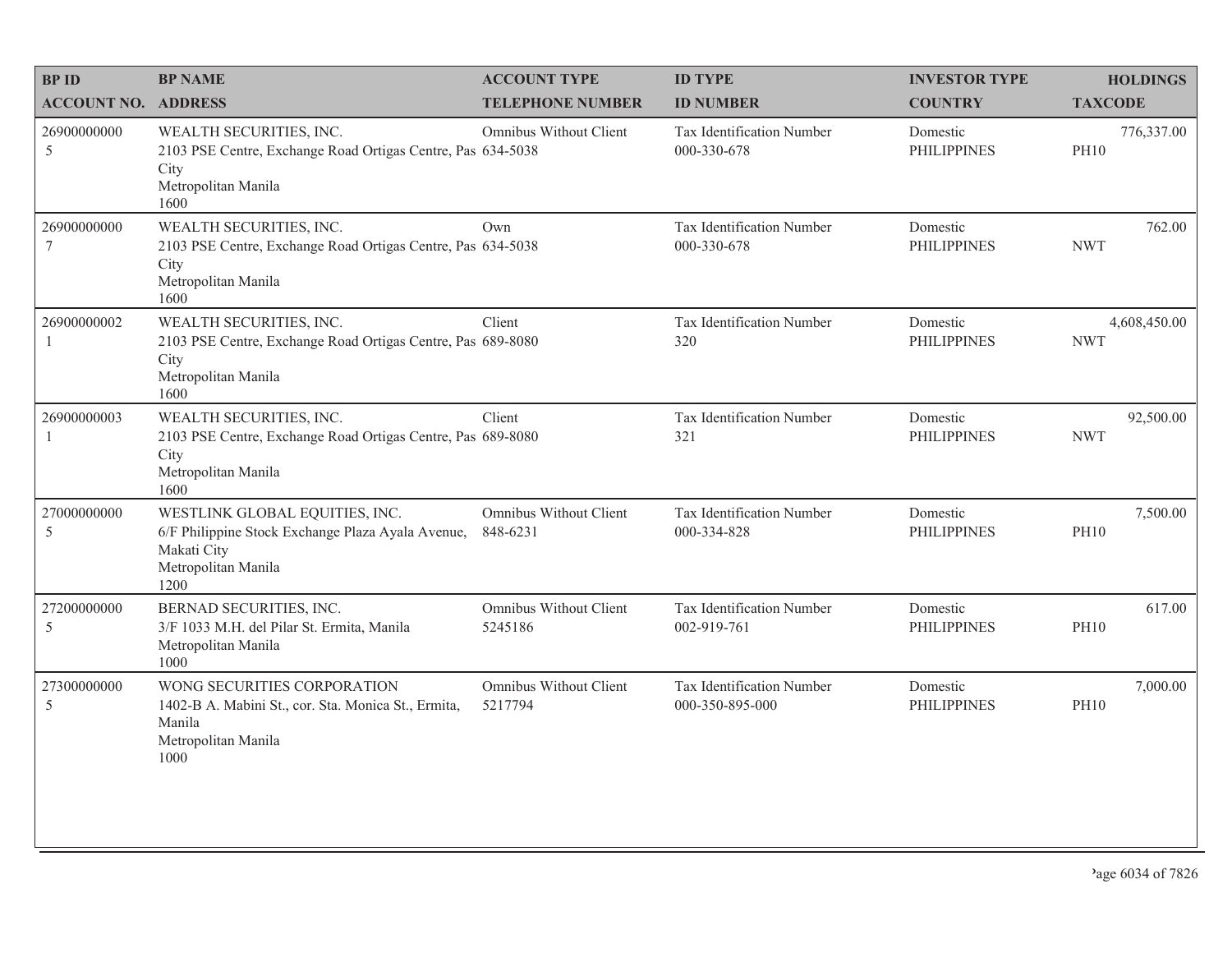| <b>BPID</b>                | <b>BP NAME</b>                                                                                                                                                 | <b>ACCOUNT TYPE</b>                        | <b>ID TYPE</b>                               | <b>INVESTOR TYPE</b>           | <b>HOLDINGS</b>             |
|----------------------------|----------------------------------------------------------------------------------------------------------------------------------------------------------------|--------------------------------------------|----------------------------------------------|--------------------------------|-----------------------------|
| <b>ACCOUNT NO. ADDRESS</b> |                                                                                                                                                                | <b>TELEPHONE NUMBER</b>                    | <b>ID NUMBER</b>                             | <b>COUNTRY</b>                 | <b>TAXCODE</b>              |
| 27300000000<br>18          | WONG SECURITIES CORPORATION<br>1402-B A. Mabini St., cor. Sta. Monica St., Ermita,<br>Manila<br>Metropolitan Manila<br>1000                                    | Settlement<br>5217794                      | Tax Identification Number<br>000-350-895-000 | Foreign<br><b>PHILIPPINES</b>  | 25,000.00<br><b>RA10</b>    |
| 27500000000<br>5           | YAO & ZIALCITA, INC.<br>Yao & Zialcita, Inc., 5G Vernida I Condominium, 120 5274019 to 21<br>Amorsolo St., Legaspi Village, Makati City<br>Metropolitan Manila | Omnibus Without Client                     | Tax Identification Number<br>170             | Domestic<br><b>PHILIPPINES</b> | 290,695.00<br><b>PH10</b>   |
| 27800000000<br>5           | YU & COMPANY, INC.<br>Unit E 1606-B Tektite Tower 1 Exhange Road, Ortiga 634-6248<br>Center Pasig City<br>Metropolitan Manila<br>1600                          | <b>Omnibus Without Client</b>              | Tax Identification Number<br>000-324-373-000 | Domestic<br><b>PHILIPPINES</b> | 78,800.00<br><b>PH10</b>    |
| 27900000000<br>1           | <b>BDO SECURITIES CORPORATION</b><br>27/F Tower I & Exchange Plaza Ayala Ave., Makati<br>City<br>Metropolitan Manila<br>1226                                   | <b>Omnibus Without Client</b><br>759-41-44 | Tax Identification Number<br>174             | Foreign<br><b>PHILIPPINES</b>  | 30,000.00<br>FMX1           |
| 27900000000<br>5           | <b>BDO SECURITIES CORPORATION</b><br>27/F Tower I & Exchange Plaza Ayala Ave., Makati<br>City<br>Metropolitan Manila<br>1226                                   | Omnibus Without Client<br>759-41-44        | Tax Identification Number<br>174             | Domestic<br><b>PHILIPPINES</b> | 2,414,985.00<br><b>PH10</b> |
| 28200000000<br>5           | PCCI SECURITIES BROKERS CORP.<br>3/F PCCI Corporate Centre 118 Alfaro St, Salcedo<br>Village Makati City<br>Metropolitan Manila<br>1227                        | <b>Omnibus Without Client</b><br>893-3920  | Tax Identification Number<br>177             | Domestic<br><b>PHILIPPINES</b> | 1,500.00<br><b>PH10</b>     |
| 28200000000<br>6           | PCCI SECURITIES BROKERS CORP.<br>3/F PCCI Corporate Centre 118 Alfaro St, Salcedo<br>Village Makati City<br>Metropolitan Manila<br>1227                        | Settlement<br>893-3920                     | Tax Identification Number<br>177             | Domestic<br><b>PHILIPPINES</b> | 43,500.00<br><b>NWT</b>     |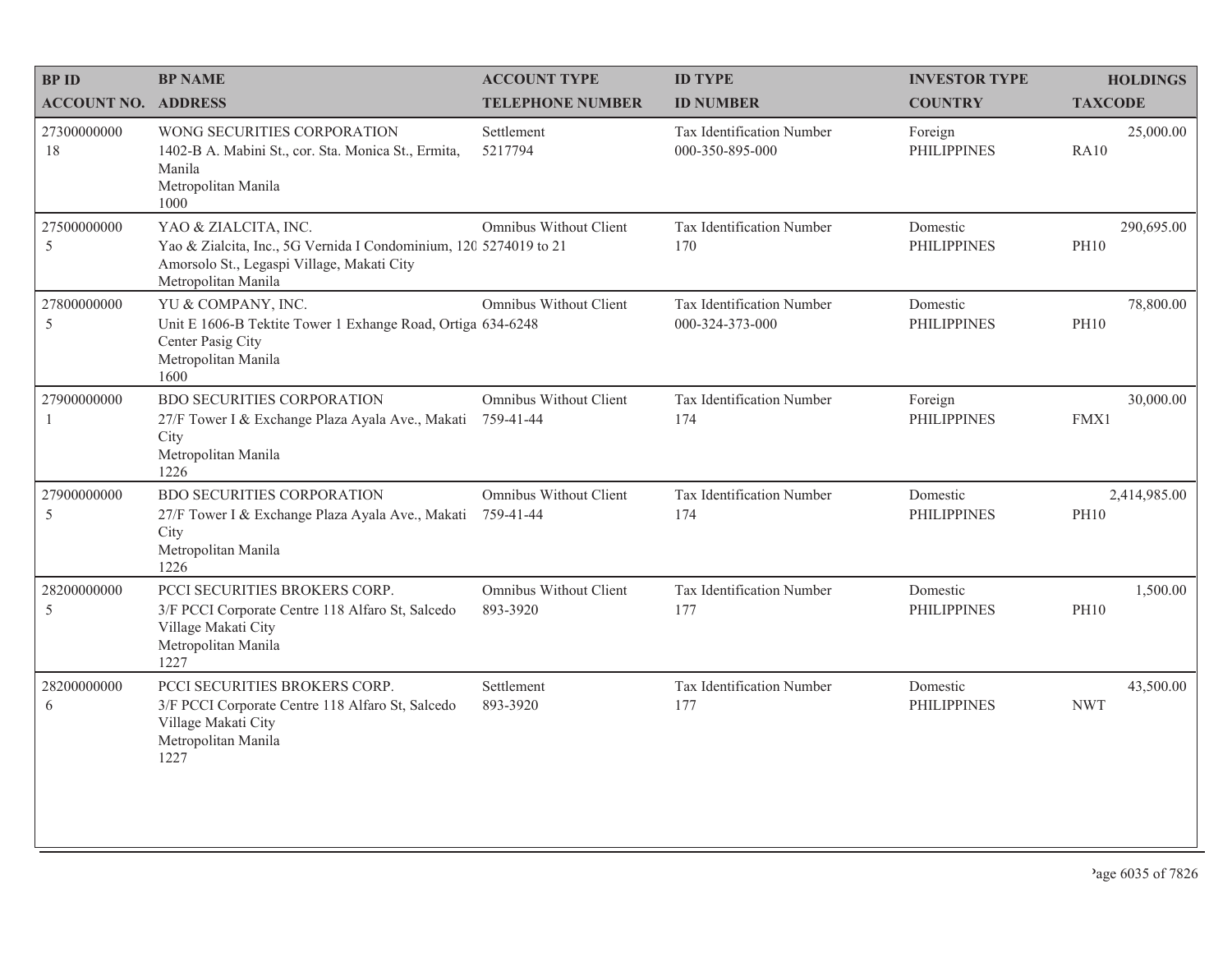| <b>BPID</b>                   | <b>BP NAME</b>                                                                                                                                                               | <b>ACCOUNT TYPE</b>           | <b>ID TYPE</b>                               | <b>INVESTOR TYPE</b>           | <b>HOLDINGS</b>           |
|-------------------------------|------------------------------------------------------------------------------------------------------------------------------------------------------------------------------|-------------------------------|----------------------------------------------|--------------------------------|---------------------------|
| <b>ACCOUNT NO. ADDRESS</b>    |                                                                                                                                                                              | <b>TELEPHONE NUMBER</b>       | <b>ID NUMBER</b>                             | <b>COUNTRY</b>                 | <b>TAXCODE</b>            |
| 28200000000<br>14             | PCCI SECURITIES BROKERS CORP.<br>3/F PCCI Corporate Centre 118 Alfaro St, Salcedo<br>Village Makati City<br>Metropolitan Manila<br>1227                                      | Settlement<br>893-3920        | Tax Identification Number<br>177             | Domestic<br><b>PHILIPPINES</b> | 800.00<br><b>PH10</b>     |
| 28500000000<br>5              | GOLDEN TOWER SECURITIES & HOLDINGS, IN Omnibus Without Client<br>4-B Vernida I Condominium, 120 Amorsolo St.,<br>Legaspi Village, Makati City<br>Metropolitan Manila<br>1229 | 8132839                       | Tax Identification Number<br>179             | Domestic<br><b>PHILIPPINES</b> | 27,000.00<br><b>PH10</b>  |
| 28500000000<br>$\overline{7}$ | GOLDEN TOWER SECURITIES & HOLDINGS, IN Own<br>4-B Vernida I Condominium, 120 Amorsolo St.,<br>Legaspi Village, Makati City<br>Metropolitan Manila<br>1229                    | 8132839                       | Tax Identification Number<br>179             | Domestic<br><b>PHILIPPINES</b> | 19,400.00<br><b>NWT</b>   |
| 28600000000<br>1              | SOLAR SECURITIES, INC.<br>Unit 3002-A East Tower, Phil. Stock Exchange Centre 6366301<br>Exchange Road, Ortigas Complex, Pasig City<br>Metropolitan Manila<br>1605           | Omnibus Without Client        | Tax Identification Number<br>001-949-768-000 | Foreign<br><b>PHILIPPINES</b>  | 39,600.00<br><b>RA10</b>  |
| 28600000000<br>5              | SOLAR SECURITIES, INC.<br>Unit 3002-A East Tower, Phil. Stock Exchange Centre 6366301<br>Exchange Road, Ortigas Complex, Pasig City<br>Metropolitan Manila<br>1605           | <b>Omnibus Without Client</b> | Tax Identification Number<br>001-949-768-000 | Domestic<br><b>PHILIPPINES</b> | 226,800.00<br><b>PH10</b> |
| 28800000000<br>6              | G.D. TAN & COMPANY, INC.<br>Unit 2203-A East Tower, PSE Center Exchange Road, 6339989<br>Ortigas Center, Pasig City<br>Metropolitan Manila<br>1600                           | Settlement                    | Tax Identification Number<br>181             | Domestic<br><b>PHILIPPINES</b> | 31,173.00<br><b>NWT</b>   |
| 28800000000<br>18             | G.D. TAN & COMPANY, INC.<br>Unit 2203-A East Tower, PSE Center Exchange Road, 6339989<br>Ortigas Center, Pasig City<br>Metropolitan Manila<br>1600                           | Settlement                    | Tax Identification Number<br>181             | Foreign<br><b>PHILIPPINES</b>  | 10,500.00<br><b>RA10</b>  |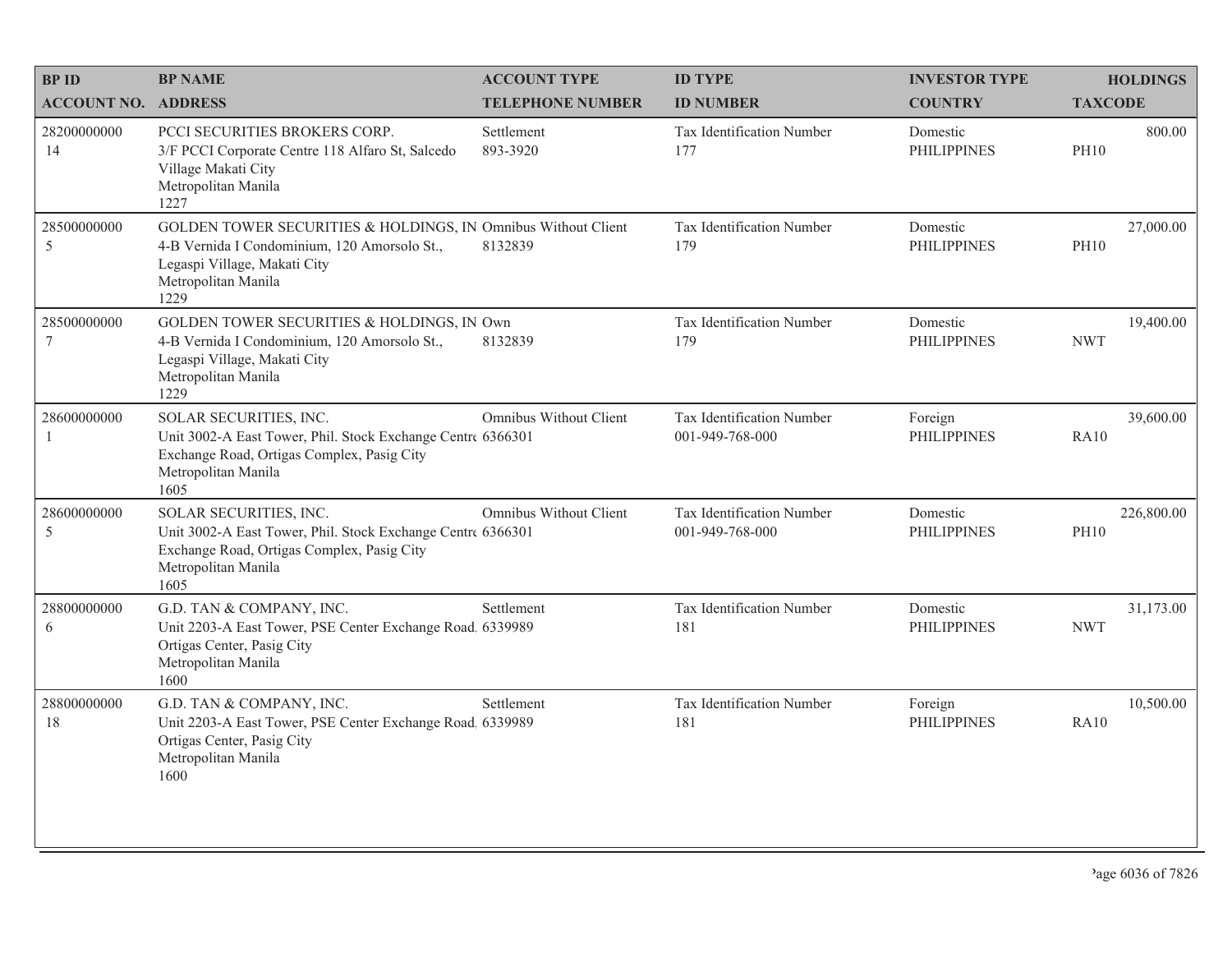| <b>BPID</b>                   | <b>BP NAME</b>                                                                                                                                                     | <b>ACCOUNT TYPE</b>               | <b>ID TYPE</b>                               | <b>INVESTOR TYPE</b>           | <b>HOLDINGS</b>           |
|-------------------------------|--------------------------------------------------------------------------------------------------------------------------------------------------------------------|-----------------------------------|----------------------------------------------|--------------------------------|---------------------------|
| <b>ACCOUNT NO. ADDRESS</b>    |                                                                                                                                                                    | <b>TELEPHONE NUMBER</b>           | <b>ID NUMBER</b>                             | <b>COUNTRY</b>                 | <b>TAXCODE</b>            |
| 32300000000<br>$\overline{4}$ | CLSA PHILIPPINES, INC.<br>Trafalgar Plaza, Unit 17-D, 105 H.V. dela Costa St.,<br>Salcedo Vill., Makati City<br>Metropolitan Manila<br>1227                        | Settlement<br>848-3699            | Tax Identification Number<br>183             | Foreign<br><b>PHILIPPINES</b>  | 1,074.00<br><b>RA02</b>   |
| 32300000000<br>14             | CLSA PHILIPPINES, INC.<br>Trafalgar Plaza, Unit 17-D, 105 H.V. dela Costa St.,<br>Salcedo Vill., Makati City<br>Metropolitan Manila<br>1227                        | Settlement<br>848-3699            | Tax Identification Number<br>183             | Domestic<br><b>PHILIPPINES</b> | 34,000.00<br><b>PH10</b>  |
| 32300000002                   | CLSA PHILIPPINES, INC.<br>Trafalgar Plaza, Unit 17-D, 105 H.V. dela Costa St.,<br>Salcedo Vill., Makati City<br>Metropolitan Manila<br>1227                        | Client                            | Tax Identification Number<br>425             | Domestic<br><b>PHILIPPINES</b> | 100,000.00<br><b>NWT</b>  |
| 32800000000<br>5              | DW CAPITAL INC.<br>UNIT 1610-1611 TOWER ONE & EXCHANGE<br>PLAZA, AYALA TRIANGLE, AYALA AVENUE,<br><b>MAKATI CITY 1226</b><br>Metropolitan Manila<br>$\overline{0}$ | Omnibus Without Client<br>8369633 | Tax Identification Number<br>184             | Domestic<br><b>PHILIPPINES</b> | 46,945.00<br><b>PH10</b>  |
| 33800000000<br>8              | PHILIPPINE EQUITY PARTNERS, INC.<br>Unit 19C Citibank Tower Citibank Plaza 8741 Paseo (8145788)<br>Roxas Makati City<br>Metropolitan Manila<br>1226                | Settlement                        | Tax Identification Number<br>213-130-068-000 | Domestic<br><b>PHILIPPINES</b> | 142.00<br><b>NWT</b>      |
| 33800000002<br>1              | PHILIPPINE EQUITY PARTNERS, INC.<br>Unit 19C Citibank Tower Citibank Plaza 8741 Paseo<br>Roxas Makati City<br>Metropolitan Manila<br>1226                          | Client                            | Tax Identification Number<br>426             | Domestic<br><b>PHILIPPINES</b> | 100,000.00<br><b>PH10</b> |
| 34500000000<br>5              | UNICAPITAL SECURITIES INC.<br>4F Majalco Bldg Benavidez cor Trasierra Sts Legaspi 750-2030<br>Vill., Makati City<br>Metropolitan Manila<br>1200                    | Omnibus Without Client            | Tax Identification Number<br>005-294-264-000 | Domestic<br><b>PHILIPPINES</b> | 602,300.00<br><b>PH10</b> |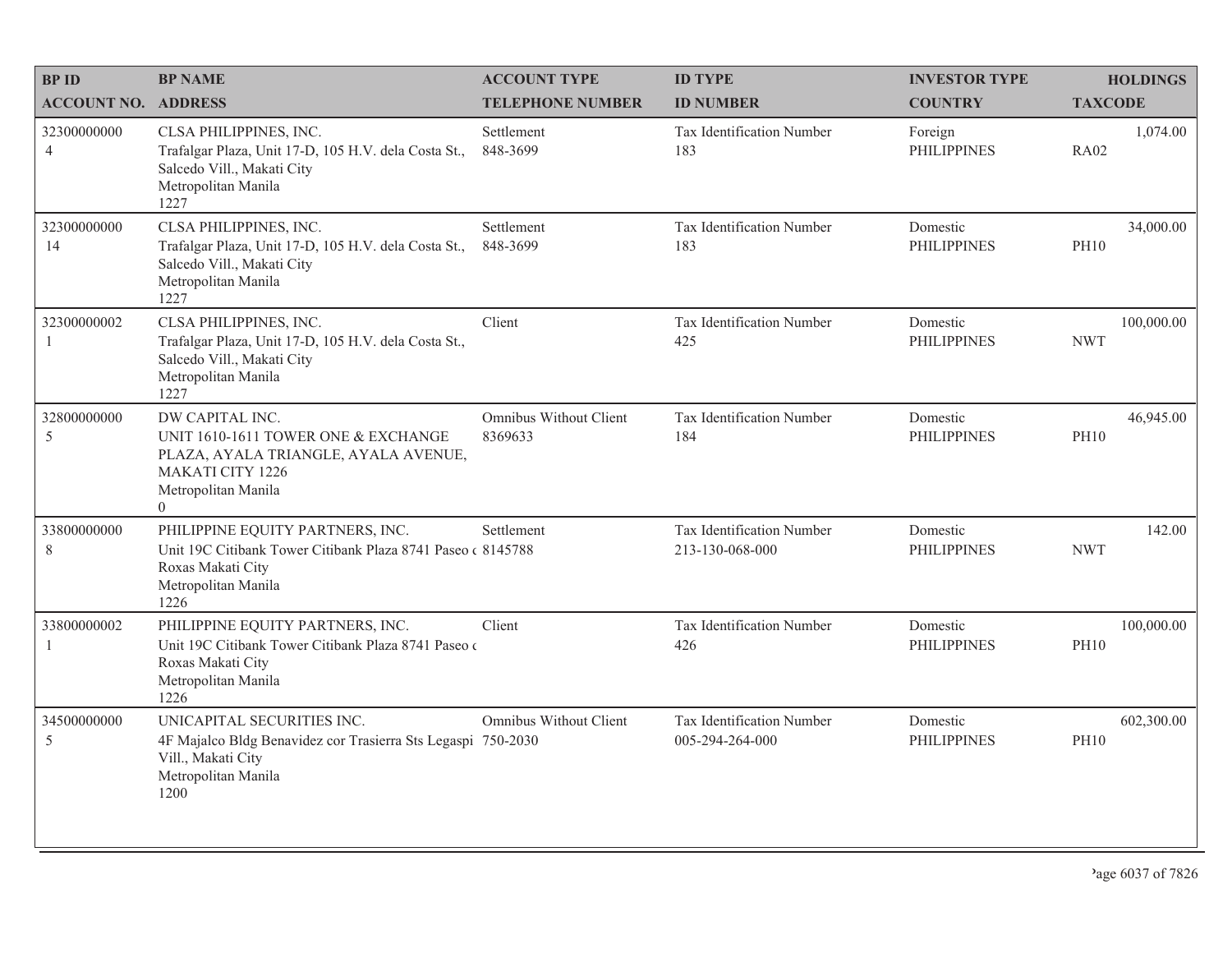| <b>BP ID</b>               | <b>BP NAME</b>                                                                                                                                                         | <b>ACCOUNT TYPE</b>     | <b>ID TYPE</b>                                  | <b>INVESTOR TYPE</b>           | <b>HOLDINGS</b>             |
|----------------------------|------------------------------------------------------------------------------------------------------------------------------------------------------------------------|-------------------------|-------------------------------------------------|--------------------------------|-----------------------------|
| <b>ACCOUNT NO. ADDRESS</b> |                                                                                                                                                                        | <b>TELEPHONE NUMBER</b> | <b>ID NUMBER</b>                                | <b>COUNTRY</b>                 | <b>TAXCODE</b>              |
| 34500000000<br>6           | UNICAPITAL SECURITIES INC.<br>4F Majalco Bldg Benavidez cor Trasierra Sts Legaspi 750-2030<br>Vill., Makati City<br>Metropolitan Manila<br>1200                        | Settlement              | Tax Identification Number<br>005-294-264-000    | Domestic<br><b>PHILIPPINES</b> | 244,710.00<br><b>NWT</b>    |
| 34500000000<br>14          | UNICAPITAL SECURITIES INC.<br>4F Majalco Bldg Benavidez cor Trasierra Sts Legaspi 750-2030<br>Vill., Makati City<br>Metropolitan Manila<br>1200                        | Settlement              | Tax Identification Number<br>005-294-264-000    | Domestic<br><b>PHILIPPINES</b> | 340.00<br><b>PH10</b>       |
| 34500000004<br>-1          | UNICAPITAL SECURITIES INC.<br>4F Majalco Bldg Benavidez cor Trasierra Sts Legaspi 8122514<br>Vill., Makati City<br>Metropolitan Manila<br>1200                         | Client                  | Tax Identification Number<br>419                | Domestic<br><b>PHILIPPINES</b> | 180,900.00<br><b>NWT</b>    |
| 38800000000<br>5           | ARMSTRONG SECURITIES, INC.<br>Unit 2205-A, 22/F PSE Centre Exchange Road, Ortiga 6346337 to 39<br>Centre, Pasig City<br>Metropolitan Manila<br>1600                    | Omnibus Without Client  | Tax Identification Number<br>191                | Domestic<br><b>PHILIPPINES</b> | 500.00<br><b>PH10</b>       |
| 38900000000<br>5           | KING'S POWER SECURITIES, INC.<br>RM 1602 FEDERAL TOWER DASMARINAS ST.,<br><b>BINONDO, MANILA</b><br>Metropolitan Manila<br>$\overline{0}$                              | Omnibus Without Client  | <b>Tax Identification Number</b><br>205-495-236 | Domestic<br><b>PHILIPPINES</b> | 7,500.00<br><b>PH10</b>     |
| B1020000013                | PARAMOUNT LIFE & GENERAL INSURANCE<br>CORPORATION                                                                                                                      | Client                  | Tax Identification Number                       | Domestic                       | 18,000.00                   |
| 1                          | 14/F SAGE HOUSE, 110 V.A. RUFINO ST. LEGAS  893-7921<br>VILLAGE, MAKATI CITY<br>Metropolitan Manila<br>1229                                                            |                         | 000-487-644                                     | <b>PHILIPPINES</b>             | <b>NWT</b>                  |
| BCDO2000000                | BANCO DE ORO - TRUST BANKING GROUP<br>17/F, South Tower, BDO Corporate Centre cor H.V.<br>Dela Costa and Makati Avenue Makati City City<br>Metropolitan Manila<br>1200 | Own<br>634 4660         | Tax Identification Number<br>002-856-707-000.G5 | Domestic<br><b>PHILIPPINES</b> | 13,353,508.00<br><b>NWT</b> |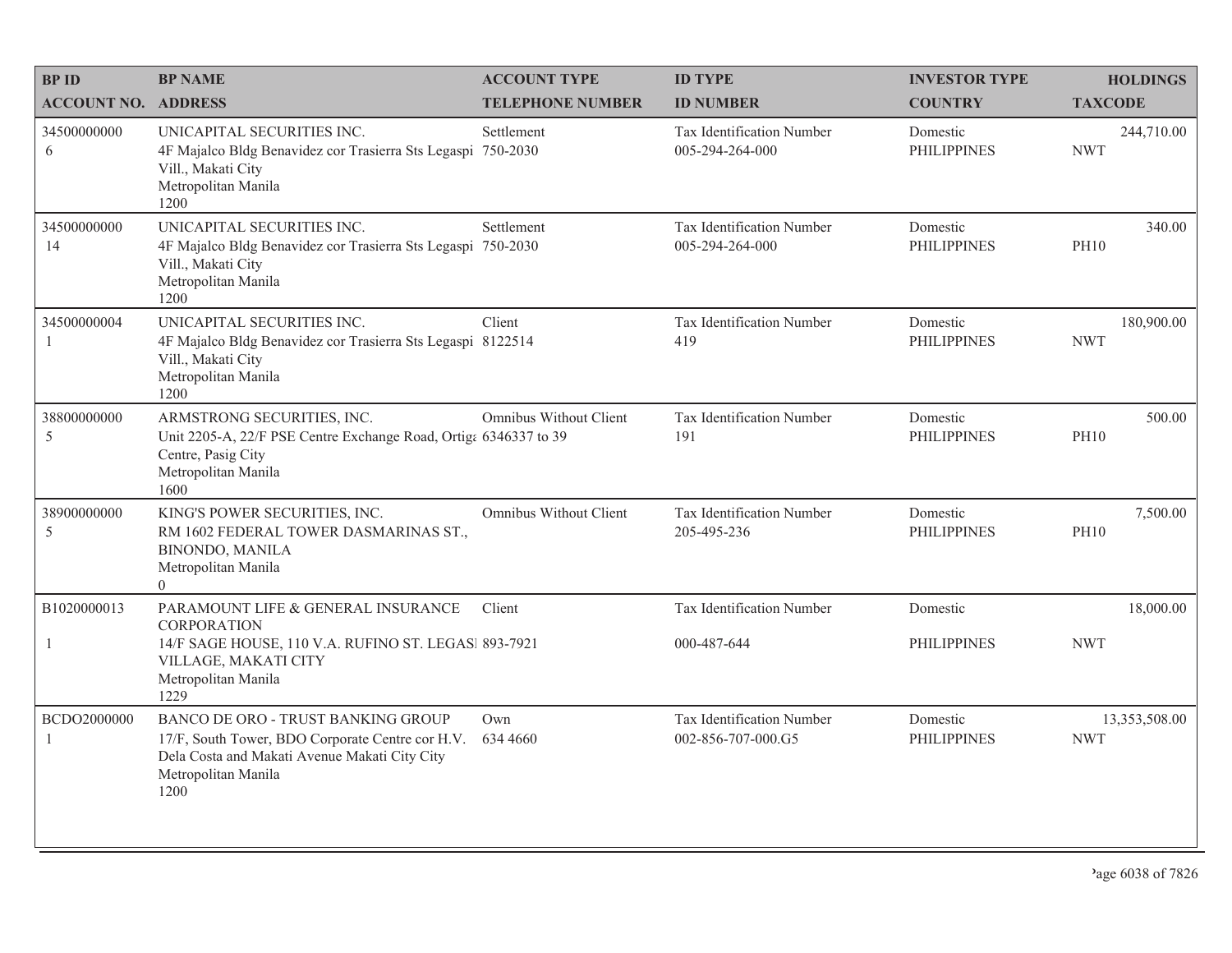| <b>BPID</b>                 | <b>BP NAME</b>                                                                                                                                                                               | <b>ACCOUNT TYPE</b>     | <b>ID TYPE</b>                    | <b>INVESTOR TYPE</b>           | <b>HOLDINGS</b>            |
|-----------------------------|----------------------------------------------------------------------------------------------------------------------------------------------------------------------------------------------|-------------------------|-----------------------------------|--------------------------------|----------------------------|
| <b>ACCOUNT NO. ADDRESS</b>  |                                                                                                                                                                                              | <b>TELEPHONE NUMBER</b> | <b>ID NUMBER</b>                  | <b>COUNTRY</b>                 | <b>TAXCODE</b>             |
| BCDO2000003<br>1            | BANCO DE ORO - TRUST BANKING GROUP<br>17/F, South Tower, BDO Corporate Centre cor H.V.<br>Dela Costa and Makati Avenue Makati City City<br>Metropolitan Manila<br>1200                       | Client<br>634 4660      | Tax Identification Number<br>1244 | Domestic<br><b>PHILIPPINES</b> | 88,400.00<br><b>NWT</b>    |
| BCDO2000005<br>1            | GENERALI PILIPINAS LIFE ASSURANCE<br><b>COMPANY - GF</b><br>17/F, South Tower, BDO Corporate Centre cor H.V.<br>Dela Costa and Makati Avenue Makati City City<br>Metropolitan Manila<br>1200 | Client<br>634 4660      | Tax Identification Number<br>1242 | Domestic<br><b>PHILIPPINES</b> | 2,230,000.00<br><b>NWT</b> |
| BCDO2000007<br>1            | BANCO DE ORO - TRUST BANKING GROUP<br>17/F, South Tower, BDO Corporate Centre cor H.V.<br>Dela Costa and Makati Avenue Makati City City<br>Metropolitan Manila<br>1200                       | Client<br>634 4660      | Tax Identification Number<br>1224 | Domestic<br><b>PHILIPPINES</b> | 122,100.00<br><b>NWT</b>   |
| BCDO2000009<br>$\mathbf{1}$ | <b>BANCO DE ORO - TRUST BANKING GROUP</b><br>17/F, South Tower, BDO Corporate Centre cor H.V.<br>Dela Costa and Makati Avenue Makati City City<br>Metropolitan Manila<br>1200                | Client<br>634 4660      | Tax Identification Number<br>1222 | Domestic<br><b>PHILIPPINES</b> | 2,214,550.00<br><b>NWT</b> |
| BCDO2000010                 | BANCO DE ORO - TRUST BANKING GROUP<br>17/F, South Tower, BDO Corporate Centre cor H.V.<br>Dela Costa and Makati Avenue Makati City City<br>Metropolitan Manila<br>1200                       | Client<br>634 4660      | Tax Identification Number<br>1221 | Domestic<br><b>PHILIPPINES</b> | 8,313,100.00<br><b>NWT</b> |
| BCDO2000014<br>1            | BANCO DE ORO - TRUST BANKING GROUP<br>17/F, South Tower, BDO Corporate Centre cor H.V.<br>Dela Costa and Makati Avenue Makati City City<br>Metropolitan Manila<br>1200                       | Client<br>634 4660      | Tax Identification Number<br>1226 | Domestic<br><b>PHILIPPINES</b> | 35,100.00<br><b>NWT</b>    |
| BCDO2000015                 | BANCO DE ORO - TRUST BANKING GROUP<br>17/F, South Tower, BDO Corporate Centre cor H.V.<br>Dela Costa and Makati Avenue Makati City City<br>Metropolitan Manila<br>1200                       | Client<br>634 4660      | Tax Identification Number<br>1227 | Domestic<br><b>PHILIPPINES</b> | 36,000.00<br><b>NWT</b>    |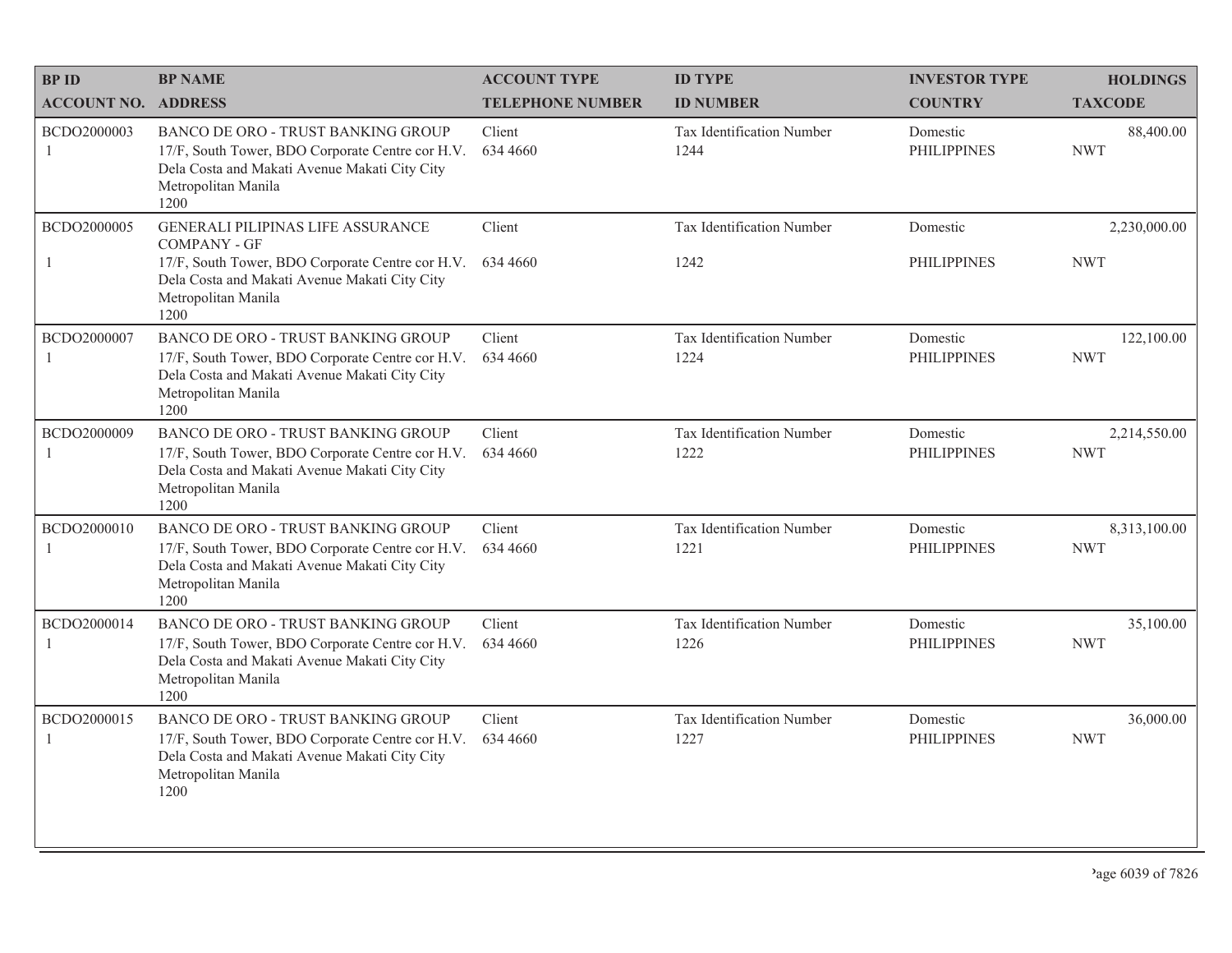| <b>BPID</b>                   | <b>BP NAME</b>                                                                                                                                                                              | <b>ACCOUNT TYPE</b>     | <b>ID TYPE</b>                                | <b>INVESTOR TYPE</b>           | <b>HOLDINGS</b>             |
|-------------------------------|---------------------------------------------------------------------------------------------------------------------------------------------------------------------------------------------|-------------------------|-----------------------------------------------|--------------------------------|-----------------------------|
| <b>ACCOUNT NO. ADDRESS</b>    |                                                                                                                                                                                             | <b>TELEPHONE NUMBER</b> | <b>ID NUMBER</b>                              | <b>COUNTRY</b>                 | <b>TAXCODE</b>              |
| BCDO2000017<br>-1             | CLIMBS LIFE AND GENERAL INSURANCE<br><b>COOPERATIVE</b><br>17/F, South Tower, BDO Corporate Centre cor H.V.<br>Dela Costa and Makati Avenue Makati City City<br>Metropolitan Manila<br>1200 | Client<br>634 4660      | Tax Identification Number<br>1314             | Domestic<br><b>PHILIPPINES</b> | 26,300.00<br><b>NWT</b>     |
| BCDO2000026<br>$\overline{1}$ | BANCO DE ORO - TRUST BANKING GROUP<br>17/F, South Tower, BDO Corporate Centre cor H.V.<br>Dela Costa and Makati Avenue Makati City City<br>Metropolitan Manila<br>1200                      | Client<br>634 4660      | Tax Identification Number<br>1236             | Domestic<br><b>PHILIPPINES</b> | 462,050.00<br><b>NWT</b>    |
| BCDO2000027<br>-1             | BANCO DE ORO - TRUST BANKING GROUP<br>17/F, South Tower, BDO Corporate Centre cor H.V.<br>Dela Costa and Makati Avenue Makati City City<br>Metropolitan Manila<br>1200                      | Client<br>634 4660      | Tax Identification Number<br>1316             | Domestic<br><b>PHILIPPINES</b> | 35,900.00<br><b>NWT</b>     |
| BCDO2000028<br>-1             | BANCO DE ORO - TRUST BANKING GROUP<br>17/F, South Tower, BDO Corporate Centre cor H.V.<br>Dela Costa and Makati Avenue Makati City City<br>Metropolitan Manila<br>1200                      | Client<br>634 4660      | Tax Identification Number<br>1237             | Domestic<br><b>PHILIPPINES</b> | 46,650.00<br><b>NWT</b>     |
| BCDO2000033<br>$\mathbf{1}$   | BANCO DE ORO - TRUST BANKING GROUP<br>17/F, South Tower, BDO Corporate Centre cor H.V.<br>Dela Costa and Makati Avenue Makati City City<br>Metropolitan Manila<br>1200                      | Client<br>634 4660      | Tax Identification Number<br>1246             | Domestic<br><b>PHILIPPINES</b> | 20,303,800.00<br><b>NWT</b> |
| BCDO2000037<br>-1             | <b>BDO TRUST BANKING GROUP</b><br>16/F SOUTH TOWER, BDO CORPORATE CENTEI 8407000<br>7899 MAKATI AVE., MAKATI CITY<br>Metropolitan Manila                                                    | Client                  | <b>Commercial Registration Number</b><br>1246 | Domestic<br><b>PHILIPPINES</b> | 24,200.00<br><b>NWT</b>     |
| BCDO2000051<br>$\overline{1}$ | <b>BDO TRUST BANKING GROUP</b><br>16F SOUTH TOWER, BDO CORPORATE CENTER 8407000<br>7899 MAKATI AVE., MAKATI CITY<br>Metropolitan Manila                                                     | Client                  | Tax Identification Number<br>$1246***$        | Domestic<br><b>PHILIPPINES</b> | 197,900.00<br><b>NWT</b>    |
| BCDO2000052<br>-1             | <b>BDO TRUST BANKING GROUP</b><br>16F SOUTH TOWER, BDO CORPORATE CENTER 8407000<br>7899 MAKATI AVE., MAKATI CITY<br>Metropolitan Manila                                                     | Client                  | Tax Identification Number<br>1246*****        | Domestic<br><b>PHILIPPINES</b> | 19,600.00<br><b>NWT</b>     |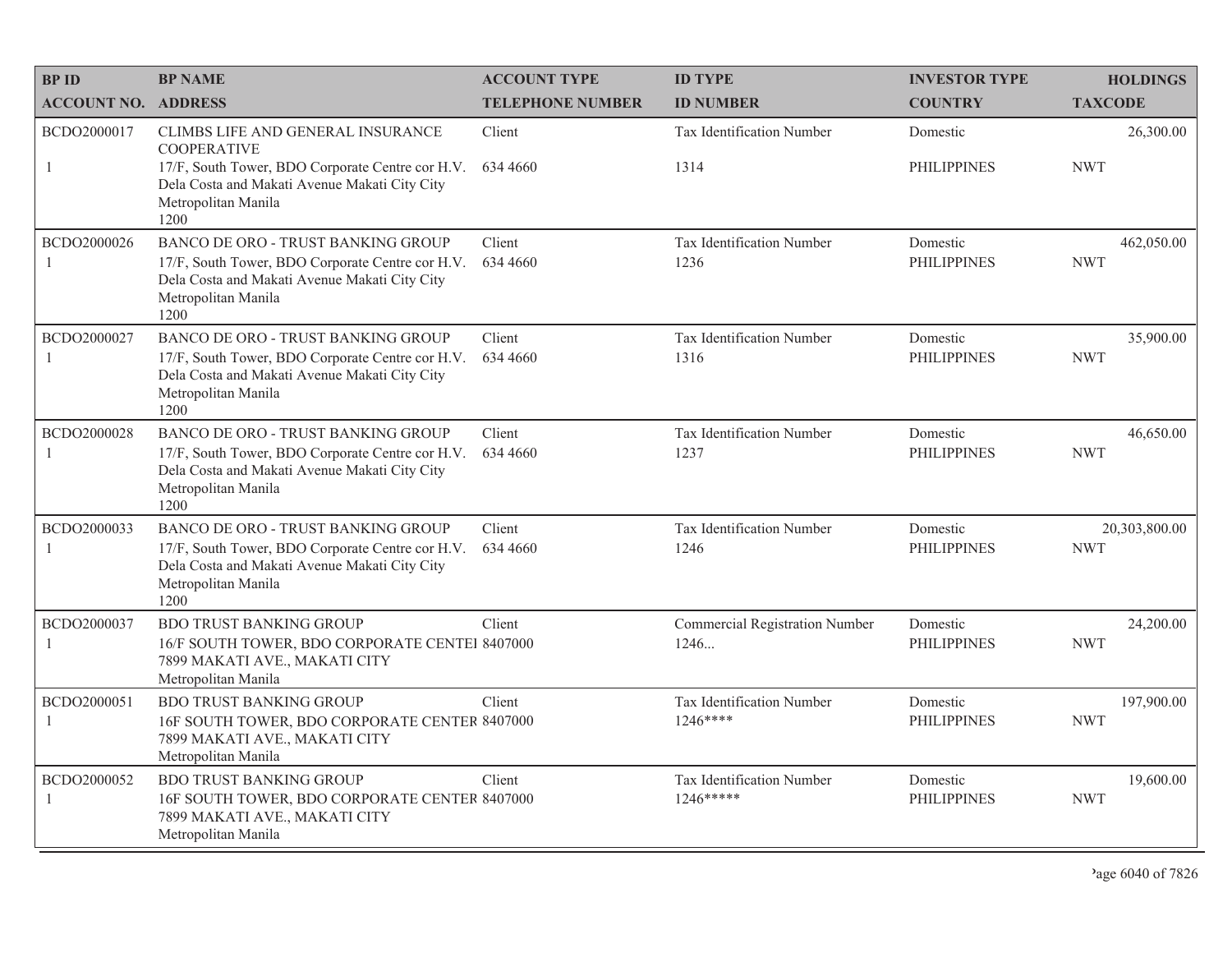| <b>BPID</b>                | <b>BP NAME</b>                                                                                                                                       | <b>ACCOUNT TYPE</b>     | <b>ID TYPE</b>                                          | <b>INVESTOR TYPE</b>           | <b>HOLDINGS</b>          |
|----------------------------|------------------------------------------------------------------------------------------------------------------------------------------------------|-------------------------|---------------------------------------------------------|--------------------------------|--------------------------|
| <b>ACCOUNT NO. ADDRESS</b> |                                                                                                                                                      | <b>TELEPHONE NUMBER</b> | <b>ID NUMBER</b>                                        | <b>COUNTRY</b>                 | <b>TAXCODE</b>           |
| BCDO2000053<br>1           | <b>BDO TRUST BANKING GROUP</b><br>16F SOUTH TOWER, BDO CORPORATE CENTER 8407000<br>7899 MAKATI AVE., MAKATI CITY<br>Metropolitan Manila              | Client                  | Tax Identification Number<br>1246******                 | Domestic<br><b>PHILIPPINES</b> | 281,130.00<br><b>NWT</b> |
| BCDO2000063                | FEDERAL PHOENIX ASSURANCE CO., INC.<br>16F SOUTH TOWER, BDO CORPORATE CENTER 8407000<br>7899 MAKATI AVE., MAKATI CITY<br>Metropolitan Manila<br>0726 | Client                  | Tax Identification Number<br>962!                       | Domestic<br><b>PHILIPPINES</b> | 379,190.00<br><b>NWT</b> |
| BCDO2000064                | <b>BDO TRUST BANKING GROUP</b><br>16F SOUTH TOWER, BDO CORPORATE CENTER 8407000<br>7899 MAKATI AVE., MAKATI CITY<br>Metropolitan Manila<br>0726      | Client                  | Certificate Of Incorporation<br>962'                    | Domestic<br><b>PHILIPPINES</b> | 140,400.00<br><b>NWT</b> |
| BCDO2000065                | <b>BDO TRUST BANKING GROUP</b><br>16F SOUTH TOWER, BDO CORPORATE CENTER 8407000<br>7899 MAKATI AVE., MAKATI CITY<br>Metropolitan Manila<br>0726      | Client                  | Certificate Of Incorporation<br>IMA#201-78059-0 NO ID   | Domestic<br><b>PHILIPPINES</b> | 183,200.00<br><b>NWT</b> |
| BCDO2000066                | <b>BDO TRUST BANKING GROUP</b><br>16F SOUTH TOWER, BDO CORPORATE CENTER 840-7000<br>7899 MAKATI AVE., MAKATI CITY<br>Metropolitan Manila<br>0726     | Client                  | Certificate Of Incorporation<br>IMA#201-78064-0 - NO ID | Domestic<br><b>PHILIPPINES</b> | 140,400.00<br><b>NWT</b> |
| BCDO2000068                | IMA#208-78180-7<br>16F SOUTH TOWER, BDO CORPORATE CENTER 840-7000<br>7899 MAKATI AVE., MAKATI CITY<br>Metropolitan Manila<br>0726                    | Client                  | Tax Identification Number<br>002-856-707-000*           | Domestic<br><b>PHILIPPINES</b> | 6,900.00<br><b>NWT</b>   |
| BCDO2000069<br>2           | IMA# 201-78068<br>16F SOUTH TOWER, BDO CORPORATE CENTER 840-7000<br>7899 MAKATI AVE., MAKATI CITY<br>Metropolitan Manila<br>0726                     | Client                  | Tax Identification Number<br>002-856-707-000***         | Domestic<br><b>PHILIPPINES</b> | 15,940.00<br><b>NWT</b>  |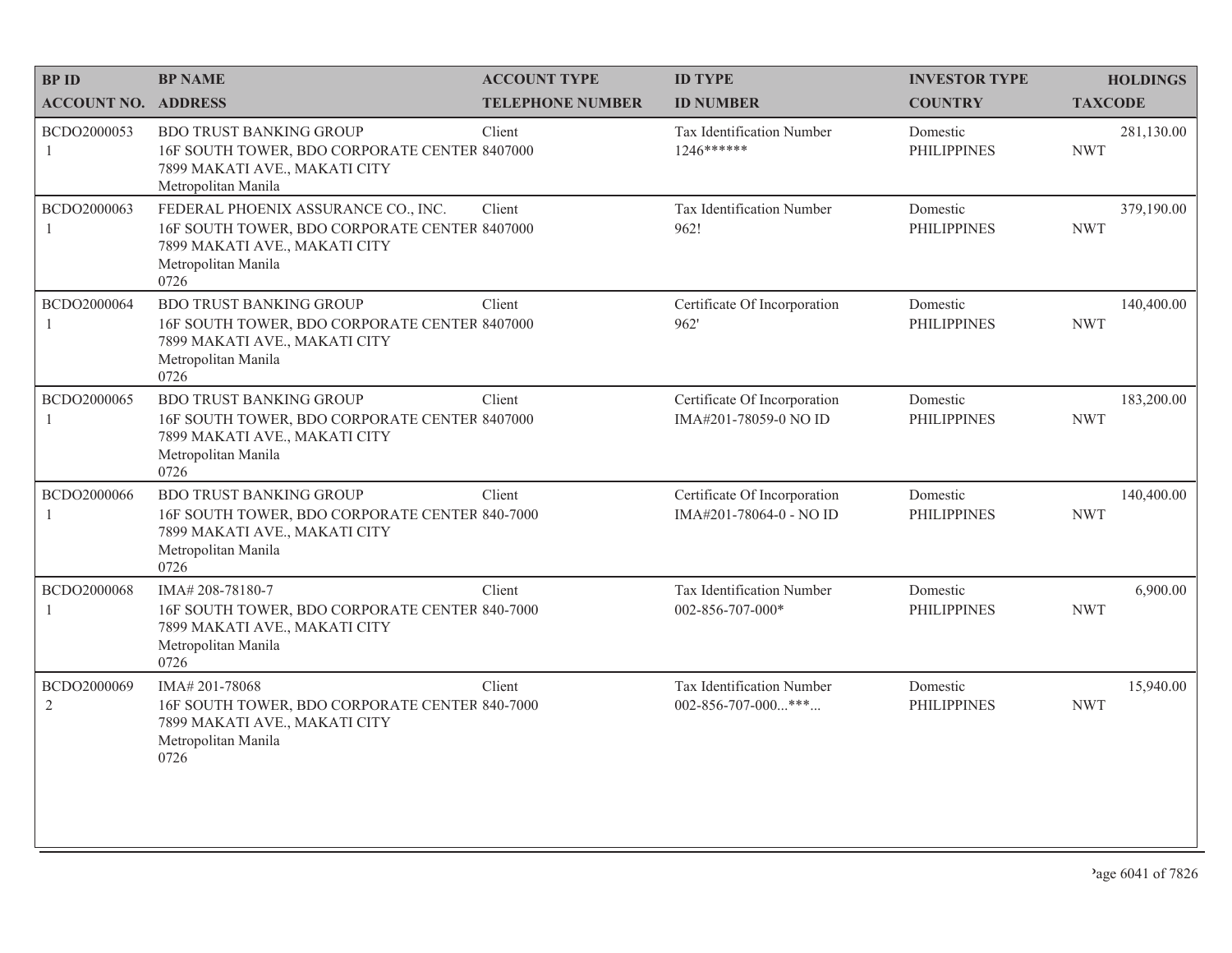| <b>BPID</b>                 | <b>BP NAME</b>                                                                                                                             | <b>ACCOUNT TYPE</b>     | <b>ID TYPE</b>                                        | <b>INVESTOR TYPE</b>           | <b>HOLDINGS</b>          |
|-----------------------------|--------------------------------------------------------------------------------------------------------------------------------------------|-------------------------|-------------------------------------------------------|--------------------------------|--------------------------|
| <b>ACCOUNT NO. ADDRESS</b>  |                                                                                                                                            | <b>TELEPHONE NUMBER</b> | <b>ID NUMBER</b>                                      | <b>COUNTRY</b>                 | <b>TAXCODE</b>           |
| BCDO2000070<br>-1           | IMA# 201-78069<br>16F SOUTH TOWER, BDO CORPORATE CENTER 8407000<br>7899 MAKATI AVE., MAKATI CITY<br>Metropolitan Manila<br>0726            | Client                  | Tax Identification Number<br>002-856-707-.000         | Domestic<br><b>PHILIPPINES</b> | 1,230.00<br><b>NWT</b>   |
| BCDO2000071<br>$\mathbf{1}$ | IMA#201-78074<br>16/F SOUTH TOWER, BDO CORPORATE CENTRI 840-7000<br>7899 MAKATI AVENUE, MAKATI CITY<br>Metropolitan Manila<br>0726         | Client                  | Tax Identification Number<br>002-856-707-000?         | Domestic<br><b>PHILIPPINES</b> | 672,400.00<br><b>NWT</b> |
| BCDO2000072                 | IMA#201-78037<br>16/FLR SOUTH TOWER, BDO CORPORATE<br>CENTRE, 7899 MAKATI AVENUE, MAKATI CITY<br>Metropolitan Manila<br>0726               | Client<br>840-7000      | Tax Identification Number<br>$002 - 856 - 707 - 000$  | Domestic<br><b>PHILIPPINES</b> | 51,400.00<br><b>NWT</b>  |
| BCDO2000078                 | IMA#201-78076<br>16F SOUTH TOWER, BDO CORPORATE CENTER 840-7000<br>7899 MAKATI AVE., MAKATI CITY<br>Metropolitan Manila                    | Client                  | Tax Identification Number<br>002-856-707-000TINNUMBER | Domestic<br><b>PHILIPPINES</b> | 12,700.00<br><b>NWT</b>  |
| BCDO2000085                 | IMA#208-50271<br>16/F SOUTH TOWER, BDO CORPORATE CENTEI 840-7000<br>7899 MAKATI AVE., MAKATI CITY<br>Metropolitan Manila<br>0726           | Client                  | Tax Identification Number<br>002-856-707-000tg        | Domestic<br><b>PHILIPPINES</b> | 16,200.00<br><b>NWT</b>  |
| BCDO2000086<br>-1           | IMA#201-78082<br>16F SOUTH TOWER, BDO CORPORATE CENTER 840-7000<br>7899 MAKATI AVE., MAKATI CITY<br>Metropolitan Manila<br>0726            | Client                  | Tax Identification Number<br>002-856-707-000.fo       | Domestic<br><b>PHILIPPINES</b> | 252,800.00<br><b>NWT</b> |
| BCDO2000089                 | IMA#201-78086-3<br>16F SOUTH TOWER, BDO CORPORATE CENTER 840-7000<br>7899 MAKATI AVE., MAKATI CITY<br>Metropolitan Manila<br><b>STMT-E</b> | Client                  | Tax Identification Number<br>002-856-707-000.FR       | Domestic<br><b>PHILIPPINES</b> | 155,300.00<br><b>NWT</b> |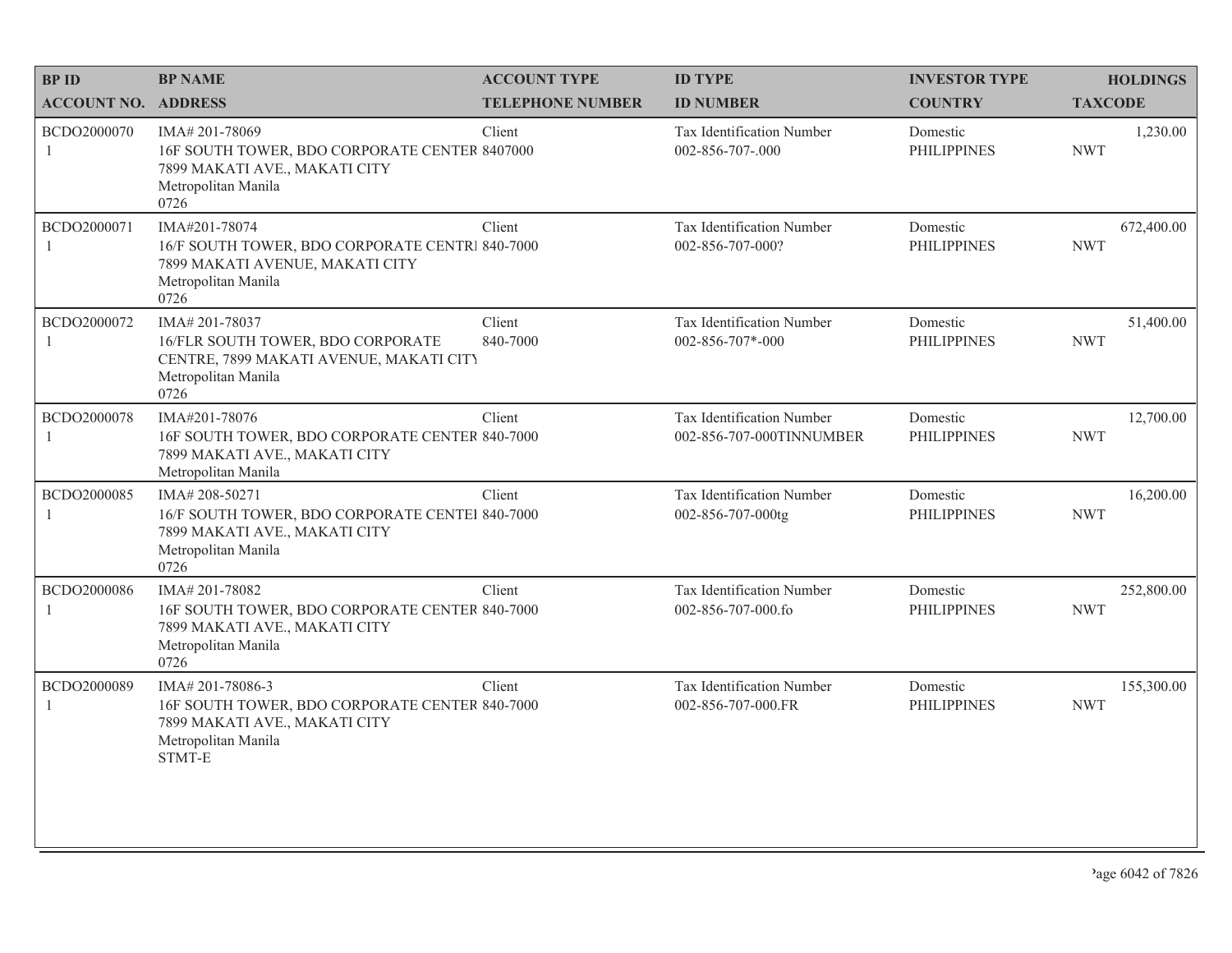| <b>BPID</b>                | <b>BP NAME</b>                                                                                                                                                                                | <b>ACCOUNT TYPE</b>     | <b>ID TYPE</b>                                     | <b>INVESTOR TYPE</b>           | <b>HOLDINGS</b>         |
|----------------------------|-----------------------------------------------------------------------------------------------------------------------------------------------------------------------------------------------|-------------------------|----------------------------------------------------|--------------------------------|-------------------------|
| <b>ACCOUNT NO. ADDRESS</b> |                                                                                                                                                                                               | <b>TELEPHONE NUMBER</b> | <b>ID NUMBER</b>                                   | <b>COUNTRY</b>                 | <b>TAXCODE</b>          |
| BCDO2000090<br>1           | IMA#201-78090-5<br>16F SOUTH TOWER, BDO CORPORATE CENTER 840-7000<br>7899 MAKATI AVE., MAKATI CITY<br>Metropolitan Manila<br>STMT-E                                                           | Client                  | Tax Identification Number<br>002-856-707-000.GB    | Domestic<br><b>PHILIPPINES</b> | 53,200.00<br><b>NWT</b> |
| BCDO2000091<br>1           | BDO TRUST FAO GENERALI PILIPINAS LIFE<br>ASSURANCE COMPANY- BALANCED FUND<br>16F SOUTH TOWER, BDO CORPORATE CENTER 840-7000<br>7899 MAKATI AVE., MAKATI CITY<br>Metropolitan Manila<br>STMT-E | Client                  | Tax Identification Number<br>002-856-707-000.JN    | Domestic<br><b>PHILIPPINES</b> | 10,400.00<br><b>NWT</b> |
| BCDO2000092<br>1           | BDO TRUST FAO GENERALI PILIPINAS LIFE<br>ASSURANCE COMPANY- EQUITY FUND<br>16F SOUTH TOWER, BDO CORPORATE CENTER 840-7000<br>7899 MAKATI AVE., MAKATI CITY<br>Metropolitan Manila<br>STMT-E   | Client                  | Tax Identification Number<br>002-856-707-000.HB    | Domestic<br><b>PHILIPPINES</b> | 32,300.00<br><b>NWT</b> |
| BCDO2000093<br>1           | BLUE CROSS INSURANCE INC.<br>16F SOUTH TOWER, BDO CORPORATE CENTER 840-7000<br>7899 MAKATI AVE., MAKATI CITY<br>Metropolitan Manila<br>STMT-E                                                 | Client                  | Certificate Of Incorporation<br>002-856-707-000.JM | Domestic<br><b>PHILIPPINES</b> | 3,200.00<br><b>NWT</b>  |
| BCDO2000094<br>1           | IMA#101-78104-5<br>16F SOUTH TOWER, BDO CORPORATE CENTER 840-7000<br>7899 MAKATI AVE., MAKATI CITY<br>Metropolitan Manila<br>STMT-E                                                           | Client                  | Tax Identification Number<br>002-856-707-000.HN    | Domestic<br><b>PHILIPPINES</b> | 24,700.00<br><b>NWT</b> |
| BCDO2000095<br>1           | IMA#101-78105-1<br>16F SOUTH TOWER, BDO CORPORATE CENTER 840-7000<br>7899 MAKATI AVE., MAKATI CITY<br>Metropolitan Manila<br>STMT-E                                                           | Client                  | Tax Identification Number<br>002-856-707-000.AZ    | Domestic<br><b>PHILIPPINES</b> | 5,800.00<br><b>NWT</b>  |
| BCDO2000096<br>1           | IMA#101-78107-8<br>16F SOUTH TOWER, BDO CORPORATE CENTER 840-7000<br>7899 MAKATI AVE., MAKATI CITY<br>Metropolitan Manila<br><b>STMT-E</b>                                                    | Client                  | Passport<br>002-856-707-000.AF                     | Domestic<br><b>PHILIPPINES</b> | 3,700.00<br><b>NWT</b>  |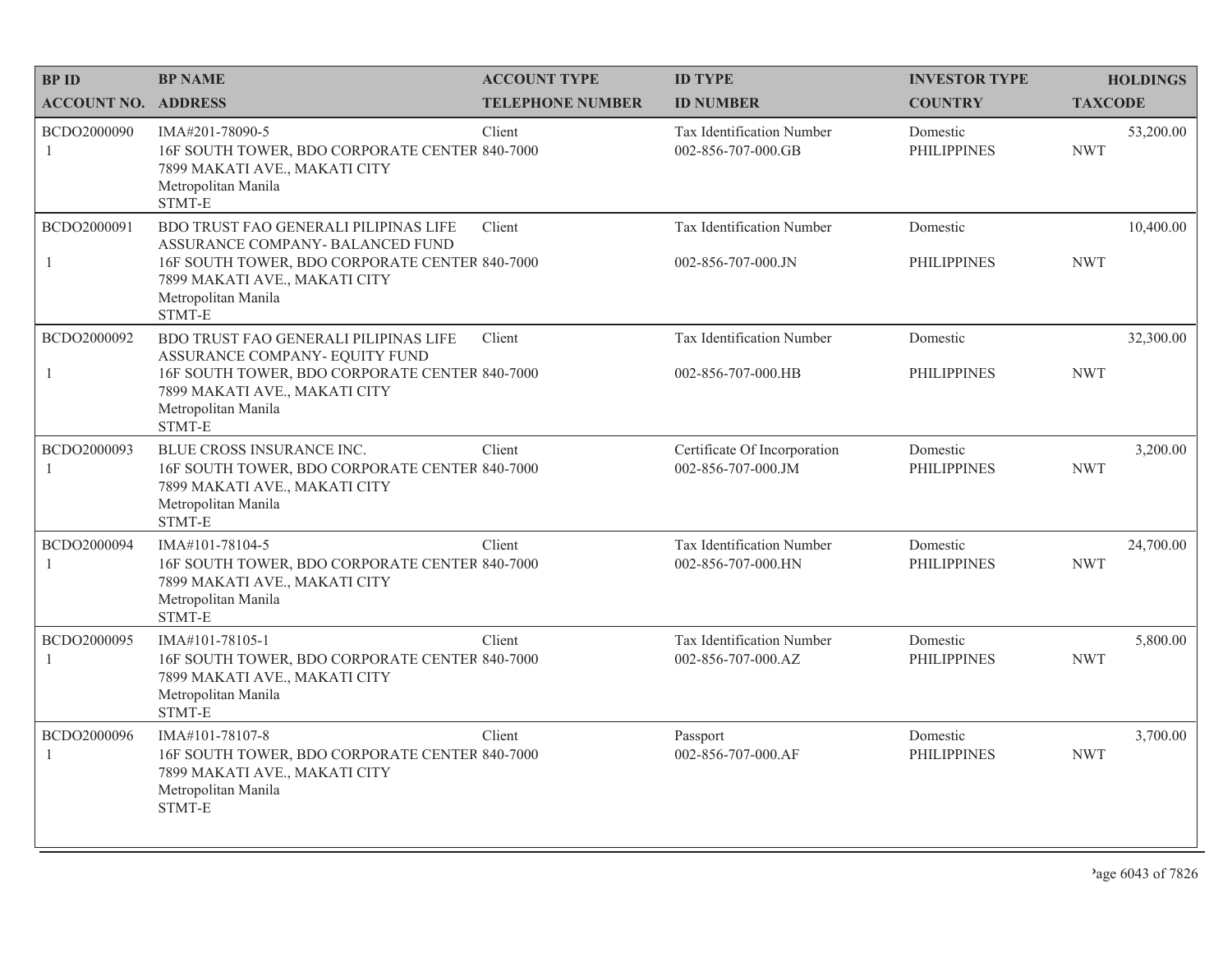| <b>BPID</b>                | <b>BP NAME</b>                                                                                                                                              | <b>ACCOUNT TYPE</b>     | <b>ID TYPE</b>                                  | <b>INVESTOR TYPE</b>           | <b>HOLDINGS</b>           |
|----------------------------|-------------------------------------------------------------------------------------------------------------------------------------------------------------|-------------------------|-------------------------------------------------|--------------------------------|---------------------------|
| <b>ACCOUNT NO. ADDRESS</b> |                                                                                                                                                             | <b>TELEPHONE NUMBER</b> | <b>ID NUMBER</b>                                | <b>COUNTRY</b>                 | <b>TAXCODE</b>            |
| BCDO2000097<br>1           | IMA#201-78093-9<br>16F SOUTH TOWER, BDO CORPORATE CENTER 840-7000<br>7899 MAKATI AVE., MAKATI CITY<br>Metropolitan Manila<br>STMT-E                         | Client                  | Tax Identification Number<br>002-856-707-000.SX | Domestic<br><b>PHILIPPINES</b> | 3,800.00<br><b>NWT</b>    |
| BCDO2000099                | IMA#201-78098-8<br>16F SOUTH TOWER, BDO CORPORATE CENTER 840-7000<br>7899 MAKATI AVE., MAKATI CITY<br>Metropolitan Manila<br>STMT-E                         | Client                  | Tax Identification Number<br>002-856-707-000AQ  | Domestic<br><b>PHILIPPINES</b> | 15,500.00<br><b>NWT</b>   |
| BCDO2000102<br>1           | IMA#201-78102-8<br>16F SOUTH TOWER, BDO CORPORATE CENTER 840-7000<br>7899 MAKATI AVE., MAKATI CITY<br>Metropolitan Manila<br>STMT-E                         | Client                  | Certificate Of Incorporation<br>BCDO2000102     | Domestic<br><b>PHILIPPINES</b> | 17,000.00<br><b>NWT</b>   |
| CHBC1000004<br>2           | CHINA BANKING CORPORATION TRUST GROU Client<br>8/F CBC BUILDING, 8745 PASEO DE ROXAS COI 817-7981<br>VILLAR STS. MAKATI CITY<br>Metropolitan Manila<br>1216 |                         | Tax Identification Number<br>255-041-988-000    | Domestic<br><b>PHILIPPINES</b> | 1,300.00<br><b>NWT</b>    |
| CHBC1000010<br>2           | CHINA BANKING CORPORATION<br>8/F CBC BLDG., 8745 PASEO DE ROXAS COR.<br>VILLAR STS., MAKATI CITY<br>Metropolitan Manila                                     | Client<br>8855854       | Tax Identification Number<br>000-444-210-000.L4 | Domestic<br><b>PHILIPPINES</b> | 700,000.00<br><b>PH10</b> |
| CHBC1000018<br>2           | CHINA BANKING CORPORATION<br>8/F CBC BLDG., 8745 PASEO DE ROXAS COR.<br>VILLA ST., MAKATI CITY<br>Metropolitan Manila<br>1226                               | Client<br>885-5854      | Tax Identification Number<br>000-444-210-000.K3 | Domestic<br><b>PHILIPPINES</b> | 550,000.00<br><b>PH10</b> |
| CITI1000000                | CITIBANK N.A.<br>11/F Citibank Tower Villar corner Valero Sts. Makati 8947841<br>City, MM<br>Metropolitan Manila<br>1200                                    | Own                     | Tax Identification Number<br>946                | Foreign<br><b>PHILIPPINES</b>  | 174,848,113.00<br>FMX1    |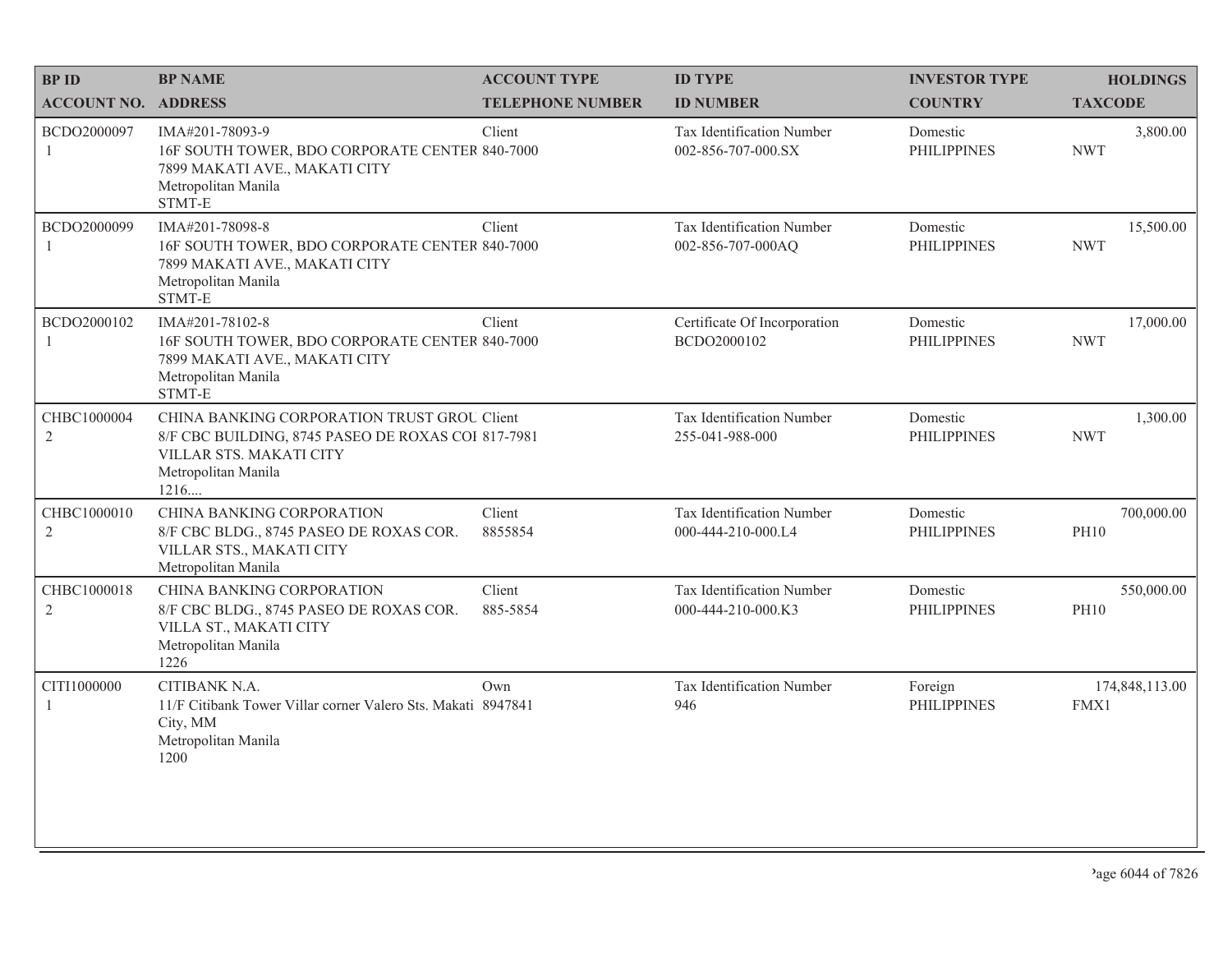| <b>BPID</b>                   | <b>BP NAME</b>                                                                                                                         | <b>ACCOUNT TYPE</b>     | <b>ID TYPE</b>                                 | <b>INVESTOR TYPE</b>           | <b>HOLDINGS</b>             |
|-------------------------------|----------------------------------------------------------------------------------------------------------------------------------------|-------------------------|------------------------------------------------|--------------------------------|-----------------------------|
| <b>ACCOUNT NO. ADDRESS</b>    |                                                                                                                                        | <b>TELEPHONE NUMBER</b> | <b>ID NUMBER</b>                               | <b>COUNTRY</b>                 | <b>TAXCODE</b>              |
| CITI1000001<br>-1             | CITIBANK N.A.<br>11/F Citibank Tower Villar corner Valero Sts. Makati 8947841<br>City, MM<br>Metropolitan Manila<br>1200               | Client                  | Tax Identification Number<br>204-962-522-000   | Domestic<br><b>PHILIPPINES</b> | 21,171,607.00<br><b>NWT</b> |
| CITI1000003<br>$\overline{1}$ | CITIBANK N.A.<br>11/F Citibank Tower Villar corner Valero Sts. Makati 8947841<br>City, MM<br>Metropolitan Manila<br>1200               | Client                  | Tax Identification Number<br>201-492-591-000   | Domestic<br><b>PHILIPPINES</b> | 1,249,800.00<br><b>NWT</b>  |
| CITI1000004<br>$\overline{1}$ | CITIBANK N.A.<br>11/F Citibank Tower Villar corner Valero Sts. Makati 8947841<br>City, MM<br>Metropolitan Manila<br>1200               | Client                  | Tax Identification Number<br>803-117-000       | Foreign<br><b>PHILIPPINES</b>  | 6,347,534.00<br><b>RA02</b> |
| CITI1000006                   | CITIBANK FAO PHILIPPINE AXA WEALTH<br><b>BALANCED</b>                                                                                  | Client                  | Tax Identification Number                      | Domestic                       | 2,728,985.00                |
| $\mathbf{1}$                  | 11/F Citibank Tower Villar corner Valero Sts. Makati 8947841<br>City, MM<br>Metropolitan Manila<br>1200                                |                         | 000-485-226-000                                | <b>PHILIPPINES</b>             | <b>NWT</b>                  |
| CITI1000007                   | CITIBANK FAO PHILIPPINE AXA WEALTH<br><b>EQUITY</b>                                                                                    | Client                  | Tax Identification Number                      | Domestic                       | 5,821,656.00                |
| $\mathbf{1}$                  | 11/F Citibank Tower Villar corner Valero Sts. Makati 8947841<br>City, MM<br>Metropolitan Manila<br>1200                                |                         | 000-485-226-000.                               | <b>PHILIPPINES</b>             | <b>NWT</b>                  |
| CITI1000010<br>-1             | CITIBANK N.A.<br>11/F Citibank Tower Villar corner Valero Sts. Makati 8947841<br>City, MM<br>Metropolitan Manila<br>1200               | Client                  | Tax Identification Number<br>1100              | Domestic<br><b>PHILIPPINES</b> | 12,952,850.00<br><b>NWT</b> |
| CITI1000011<br>$\mathbf{1}$   | CITIBANK FAO PHILIPPINE AXA OPPORTUNIT' Client<br>2/F CITI TOWER, PASEO DE ROXAS, MAKATI<br><b>CITY</b><br>Metropolitan Manila<br>1226 | 894-7714                | Tax Identification Number<br>$000-485-226-000$ | Domestic<br><b>PHILIPPINES</b> | 1,281,564.00<br><b>NWT</b>  |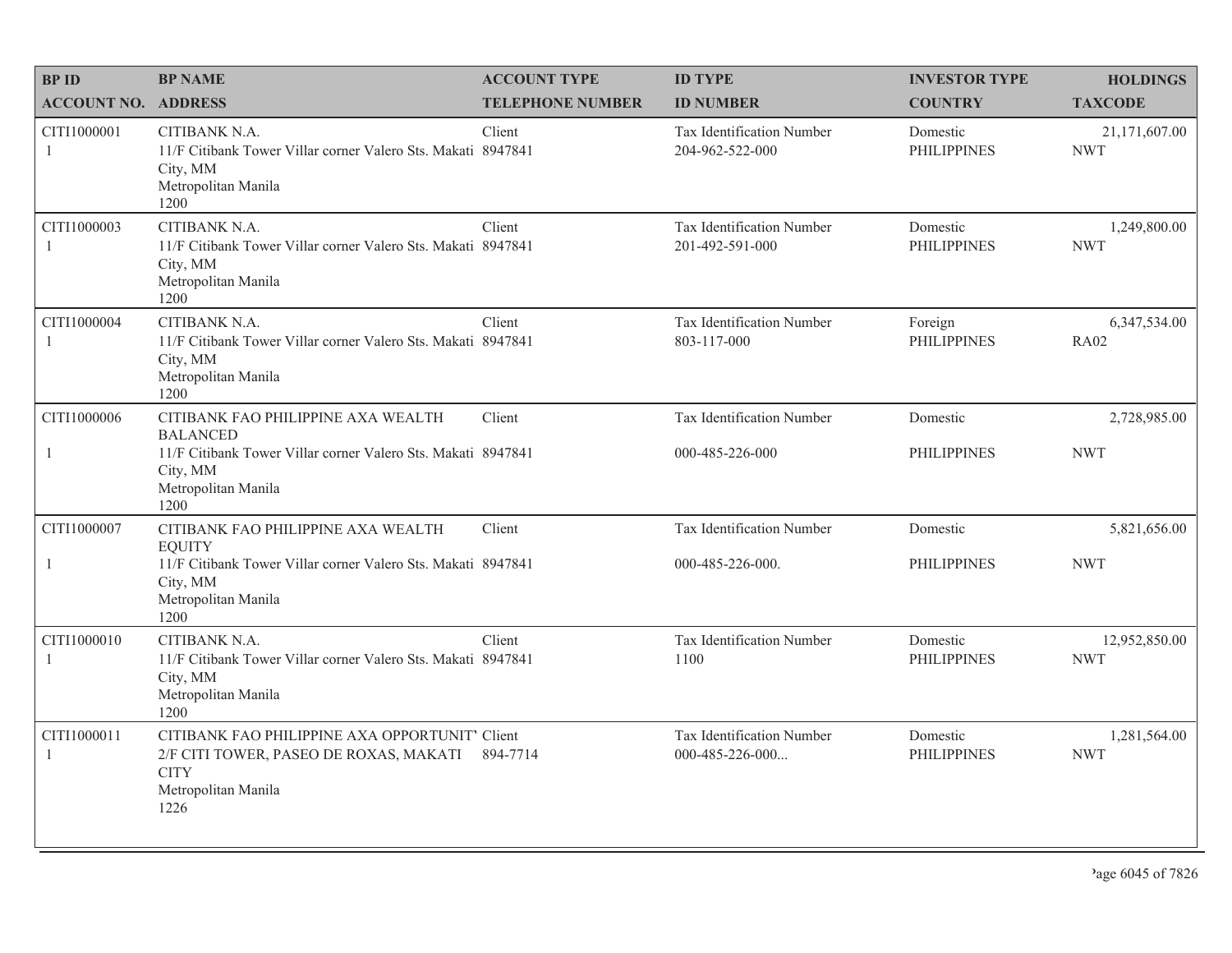| <b>BPID</b>                   | <b>BP NAME</b>                                                                                                       | <b>ACCOUNT TYPE</b>     | <b>ID TYPE</b>                     | <b>INVESTOR TYPE</b>           | <b>HOLDINGS</b>            |
|-------------------------------|----------------------------------------------------------------------------------------------------------------------|-------------------------|------------------------------------|--------------------------------|----------------------------|
| <b>ACCOUNT NO. ADDRESS</b>    |                                                                                                                      | <b>TELEPHONE NUMBER</b> | <b>ID NUMBER</b>                   | <b>COUNTRY</b>                 | <b>TAXCODE</b>             |
| CITI1000014                   | CITIBANK FAO PHILIPPINE AXA LIFE<br><b>INSURANCE CORP.</b>                                                           | Client                  | Certificate Of Incorporation       | Domestic                       | 446,941.00                 |
| 1                             | 2ND CITIBANK TOWER 8741 PASEO DE ROXAS 894-7200<br><b>MAKATI CITY</b><br>Metropolitan Manila                         |                         | 000-485-226-000                    | <b>PHILIPPINES</b>             | <b>NWT</b>                 |
| CITI1000015                   | CITIBANK FAO PHILIPPINE AXA CHINESE<br><b>TYCOON</b>                                                                 | Client                  | Certificate Of Incorporation       | Domestic                       | 1,848,100.00               |
| $\overline{1}$                | 2ND FLOOR CITIBANK TOWER SECURITIES AN 894-7200<br>FUNDS SERVICES MAKATI CITY<br>Metropolitan Manila<br>1226         |                         | 000-485-226-000.                   | <b>PHILIPPINES</b>             | <b>NWT</b>                 |
| DEUB1000000<br>-1             | DEUTSCHE BANK MANILA-CLIENTS A/C<br>26/F Ayala Tower One Ayala Triangle, Makati City<br>Metropolitan Manila<br>1226  | Own<br>8946970          | Tax Identification Number<br>DEUB1 | Foreign<br><b>PHILIPPINES</b>  | 474,968,549.00<br>FMX1     |
| DEUB2000000<br>-1             | DEUTSCHE BANK MANILA-CLIENTS A/C<br>26/F ayala Tower One, Ayala Triangle, Makati City<br>Metropolitan Manila<br>1226 | Own<br>894-6970         | Tax Identification Number<br>949   | Domestic<br><b>PHILIPPINES</b> | 1,041,180.00<br><b>NWT</b> |
| DEUB2000003<br>$\overline{1}$ | DEUTSCHE BANK MANILA-CLIENTS A/C<br>26/F ayala Tower One, Ayala Triangle, Makati City<br>Metropolitan Manila<br>1226 | Client<br>894-6970      | Tax Identification Number<br>1088  | Domestic<br><b>PHILIPPINES</b> | 1,098,595.00<br><b>NWT</b> |
| DEUB2000005<br>$\overline{1}$ | DEUTSCHE BANK MANILA-CLIENTS A/C<br>26/F ayala Tower One, Ayala Triangle, Makati City<br>Metropolitan Manila<br>1226 | Client<br>894-6970      | Tax Identification Number<br>1087  | Domestic<br><b>PHILIPPINES</b> | 7,098,426.00<br><b>NWT</b> |
| DEUB2000006<br>$\overline{1}$ | DEUTSCHE BANK MANILA-CLIENTS A/C<br>26/F ayala Tower One, Ayala Triangle, Makati City<br>Metropolitan Manila<br>1226 | Client<br>894-6970      | Tax Identification Number<br>1290  | Domestic<br><b>PHILIPPINES</b> | 21,825.00<br><b>PH10</b>   |
| DEUB2000007                   | DEUTSCHE BANK AG MANILA BRANCH A/C<br><b>CLIENTS DEUB20</b>                                                          | Client                  | Certificate Of Incorporation       | Domestic                       | 148,000.00                 |
| $\mathbf{1}$                  | 23F AYALA TOWER ONE AYALA AVE. MAKAT. 8946989<br><b>CITY</b><br>Metropolitan Manila                                  |                         | 000-449-586-000                    | <b>PHILIPPINES</b>             | <b>PH10</b>                |
|                               |                                                                                                                      |                         |                                    |                                |                            |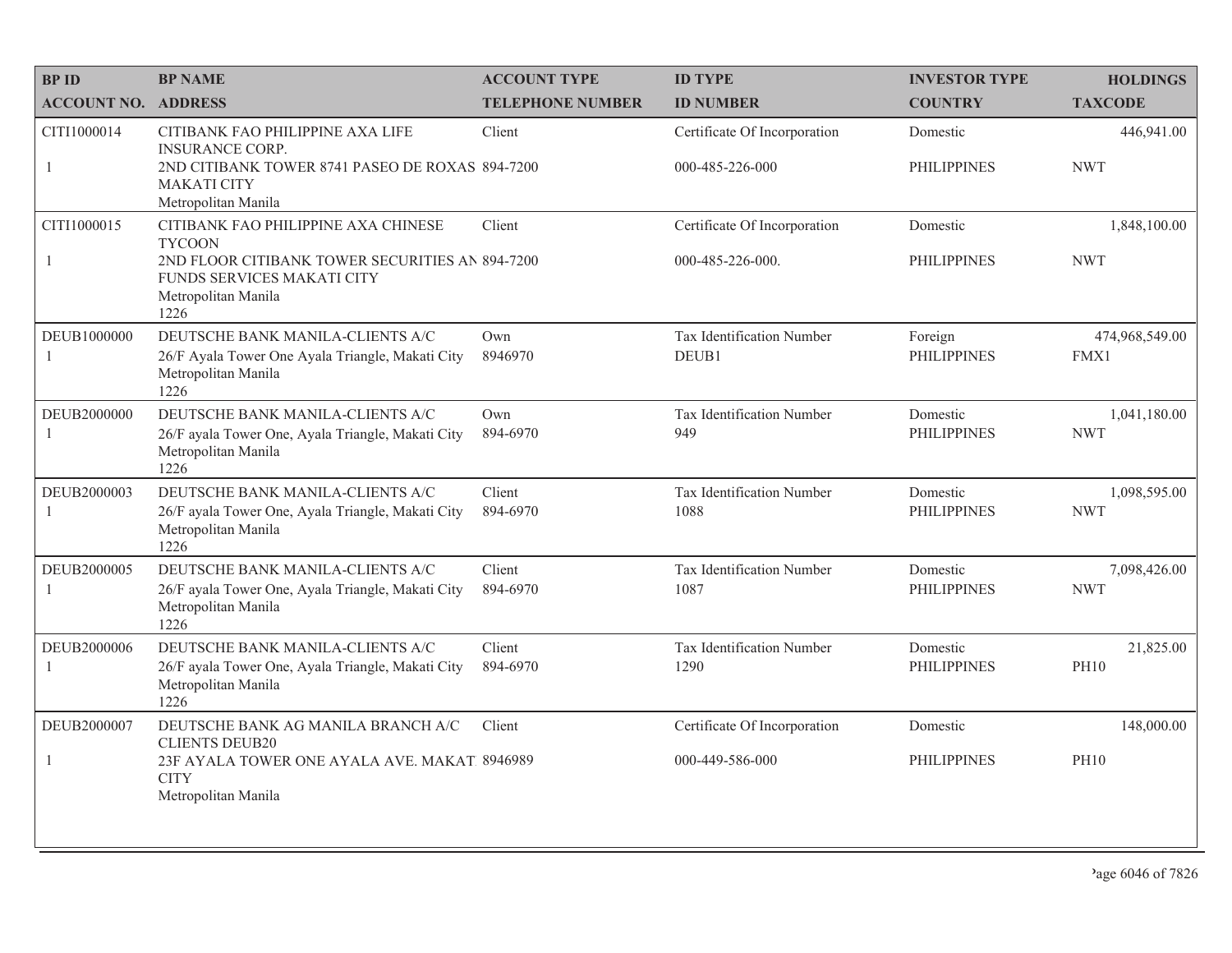| <b>BPID</b>                 | <b>BP NAME</b>                                                                                                                                                                                                                            | <b>ACCOUNT TYPE</b>     | <b>ID TYPE</b>                        | <b>INVESTOR TYPE</b>           | <b>HOLDINGS</b>              |
|-----------------------------|-------------------------------------------------------------------------------------------------------------------------------------------------------------------------------------------------------------------------------------------|-------------------------|---------------------------------------|--------------------------------|------------------------------|
| <b>ACCOUNT NO. ADDRESS</b>  |                                                                                                                                                                                                                                           | <b>TELEPHONE NUMBER</b> | <b>ID NUMBER</b>                      | <b>COUNTRY</b>                 | <b>TAXCODE</b>               |
| GSIS1000000<br>1            | GOVERNMENT SERVICE INSURANCE SYSTEM Own<br>GSIS Hqs., Financial Center Roxas Blvd., Pasay City 891-6346<br>Metropolitan Manila<br>$\overline{0}$                                                                                          |                         | Tax Identification Number<br>974      | Domestic<br><b>PHILIPPINES</b> | 50,958,744.00<br><b>NWT</b>  |
| HSBC1000000<br>$\mathbf{1}$ | THE HONGKONG AND SHANGHAI BANKING<br>CORP. LTD. - CLIENTS' ACCT.<br>HSBC Securities Services 12th Floor, The Enterprise 8145200<br>Center, Tower I 6766 Ayala Avenue corner Paseo de<br>Roxas Makati City<br>Metropolitan Manila<br>1200  | Own                     | Tax Identification Number<br>951      | Foreign<br><b>PHILIPPINES</b>  | 318,889,068.00<br>FMX1       |
| HSBC1000025<br>$\mathbf{1}$ | THE HONGKONG AND SHANGHAI BANKING<br>CORP. LTD. - CLIENTS' ACCT.<br>HSBC Securities Services 12th Floor, The Enterprise 8145200<br>Center, Tower I 6766 Ayala Avenue corner Paseo de<br>Roxas Makati City<br>Metropolitan Manila<br>1200  | Client                  | Tax Identification Number<br>1288     | Foreign<br><b>PHILIPPINES</b>  | 22,714,500.00<br><b>NO15</b> |
| HSBC2000000<br>$\mathbf{1}$ | THE HONGKONG AND SHANGHAI BANKING<br>CORP. LTD. - CLIENTS' ACCT.<br>HSBC Securities Services 12th Floor, The Enterprise 814-5200<br>Center, Tower I 6766 Ayala Avenue corner Paseo de<br>Roxas Makati City<br>Metropolitan Manila<br>1200 | Own                     | Tax Identification Number<br>952      | Domestic<br><b>PHILIPPINES</b> | 48,001,590.00<br><b>NWT</b>  |
| HSBC2000002<br>1            | THE HONGKONG AND SHANGHAI BANKING<br>CORP. LTD. - CLIENTS' ACCT.<br>HSBC Securities Services 12th Floor, The Enterprise 814-5200<br>Center, Tower I 6766 Ayala Avenue corner Paseo de<br>Roxas Makati City<br>Metropolitan Manila<br>1200 | Client                  | Tax Identification Number<br>1055     | Domestic<br><b>PHILIPPINES</b> | 4,822,555.00<br><b>PH10</b>  |
| HSBC2000005<br>1            | INSULAR LIFE ASSURANCE CO., LTD - VUL-EF Client<br>HSBC Securities Services 7th Floor, HSBC Centre,<br>3058 Fifth Avenue West, Bonifacio Global City,<br><b>Taguig City</b><br>Metropolitan Manila                                        | 581-8203                | Tax Identification Number<br>$1054 -$ | Domestic<br><b>PHILIPPINES</b> | 5,021,000.00<br><b>NWT</b>   |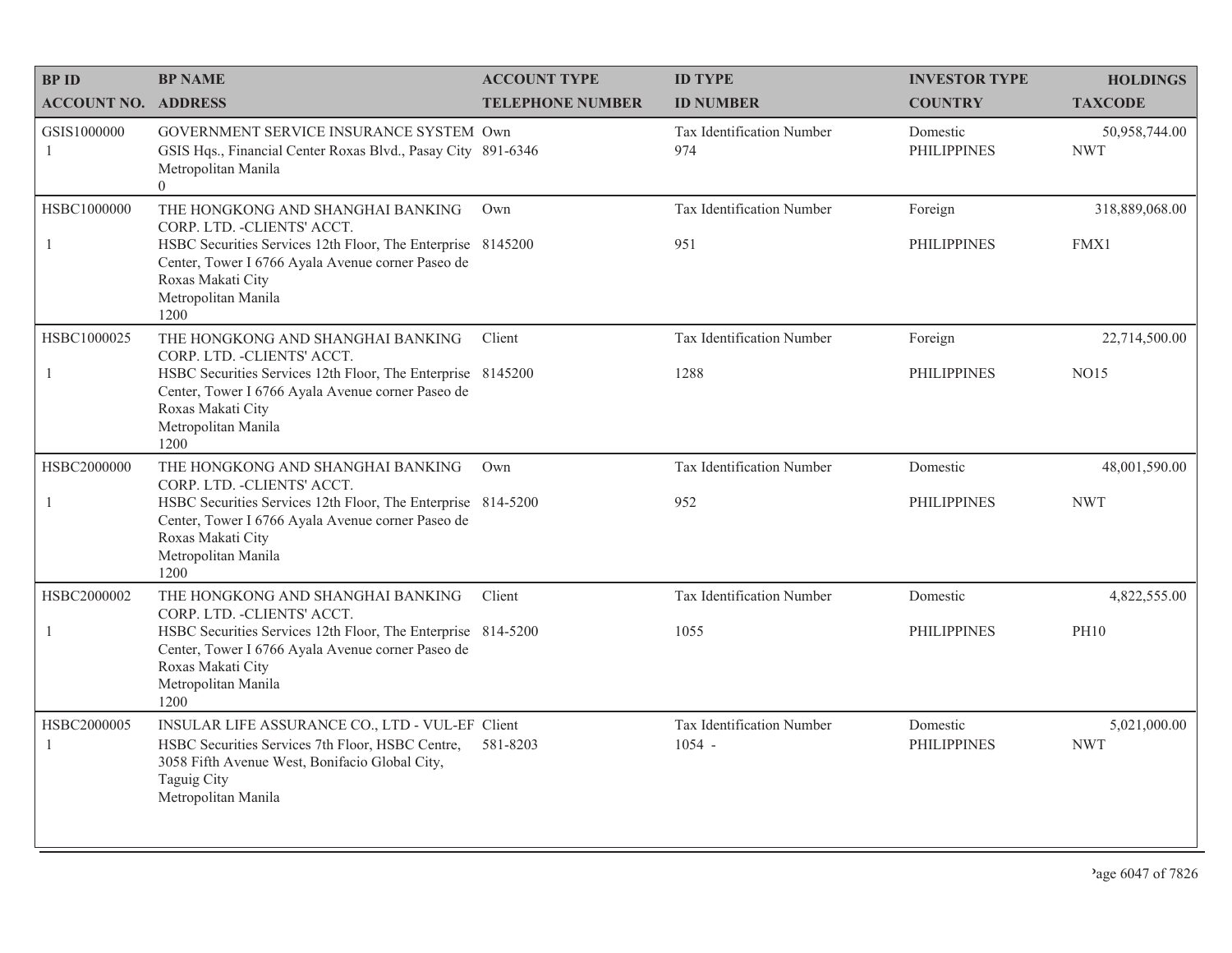| <b>BP ID</b>                  | <b>BP NAME</b>                                                                                                                                                                                   | <b>ACCOUNT TYPE</b>     | <b>ID TYPE</b>                               | <b>INVESTOR TYPE</b>           | <b>HOLDINGS</b>            |
|-------------------------------|--------------------------------------------------------------------------------------------------------------------------------------------------------------------------------------------------|-------------------------|----------------------------------------------|--------------------------------|----------------------------|
| <b>ACCOUNT NO. ADDRESS</b>    |                                                                                                                                                                                                  | <b>TELEPHONE NUMBER</b> | <b>ID NUMBER</b>                             | <b>COUNTRY</b>                 | <b>TAXCODE</b>             |
| HSBC2000006<br>$\mathbf{1}$   | ING BANK, N.V. MNL (TRUST DEPT.) FOR THE Client<br>ACCT OF PNB LIFE INS, INC.<br>20/F TOWER ONE, AYALA TRIANGLE AYALA<br>AVENUE, MAKATI CITY<br>Metropolitan Manila                              | 902-7000                | Tax Identification Number<br>$1054*$         | Domestic<br><b>PHILIPPINES</b> | 795,301.00<br><b>NWT</b>   |
| HSBC2000007<br>1              | 1226<br>THE INSULAR LIFE ASSURANCE COMPANY, L1 Client<br>IL COPORATE CENTRE, INSULAR LIFE DRIVE, 582-1875<br>FILINVEST CORPORATE CITY, ALABANG<br>MUNTINLUPA CITY<br>Metropolitan Manila<br>1226 |                         | Certificate Of Incorporation<br>1054.        | Domestic<br><b>PHILIPPINES</b> | 4,441,600.00<br><b>NWT</b> |
| HSBC2000008<br>$\overline{1}$ | THE INSULAR LIFE ASSURANCE COMPANY, L1 Client<br>IL CORPORATE CENTRE, INSULAR LIFE DRIVE 7711915<br>FILINVEST CORPORATE CITY, ALABANG<br>MUNTINLUPA CITY<br>Metropolitan Manila<br>STMT-D        |                         | Certificate Of Incorporation<br>1054         | Domestic<br><b>PHILIPPINES</b> | 5,875,300.00<br><b>NWT</b> |
| HSBC2000009<br>$\mathbf{1}$   | THE MANUFACTURERS LIFE INSURANCE CO. Client<br>(PHILS.), INC.<br>16/F LKG TOWER, 6801 AYALA AVENUE, MAK/ 884-5409<br><b>CITY</b><br>Metropolitan Manila<br>STMT-D                                |                         | Certificate Of Incorporation<br>$NOID*$      | Domestic<br><b>PHILIPPINES</b> | 3,996,000.00<br><b>NWT</b> |
| HSBC2000010<br>-1             | MANULIFE CHINABANK LIFE ASSURANCE CO. Client<br>24/F LKG TOWER, 6801 AYALA AVENUE, MAK/ 884-5409<br><b>CITY</b><br>Metropolitan Manila<br>STMT-D                                                 |                         | Certificate Of Incorporation<br>NO ID        | Domestic<br><b>PHILIPPINES</b> | 3,077,250.00<br><b>NWT</b> |
| HSBC2000011<br>1              | SUN LIFE GREPA FINANCIAL, INC.<br>5/FLR SUNLIFE CENTRE 5TH AVENUE COR RIZ 555-8888<br>DRIVE, BONIFACIO GLOBAL CITY, TAGUIG CIT<br>Metropolitan Manila<br>1634                                    | Client                  | Tax Identification Number<br>000-460-716-000 | Domestic<br><b>PHILIPPINES</b> | 4,162,900.00<br><b>NWT</b> |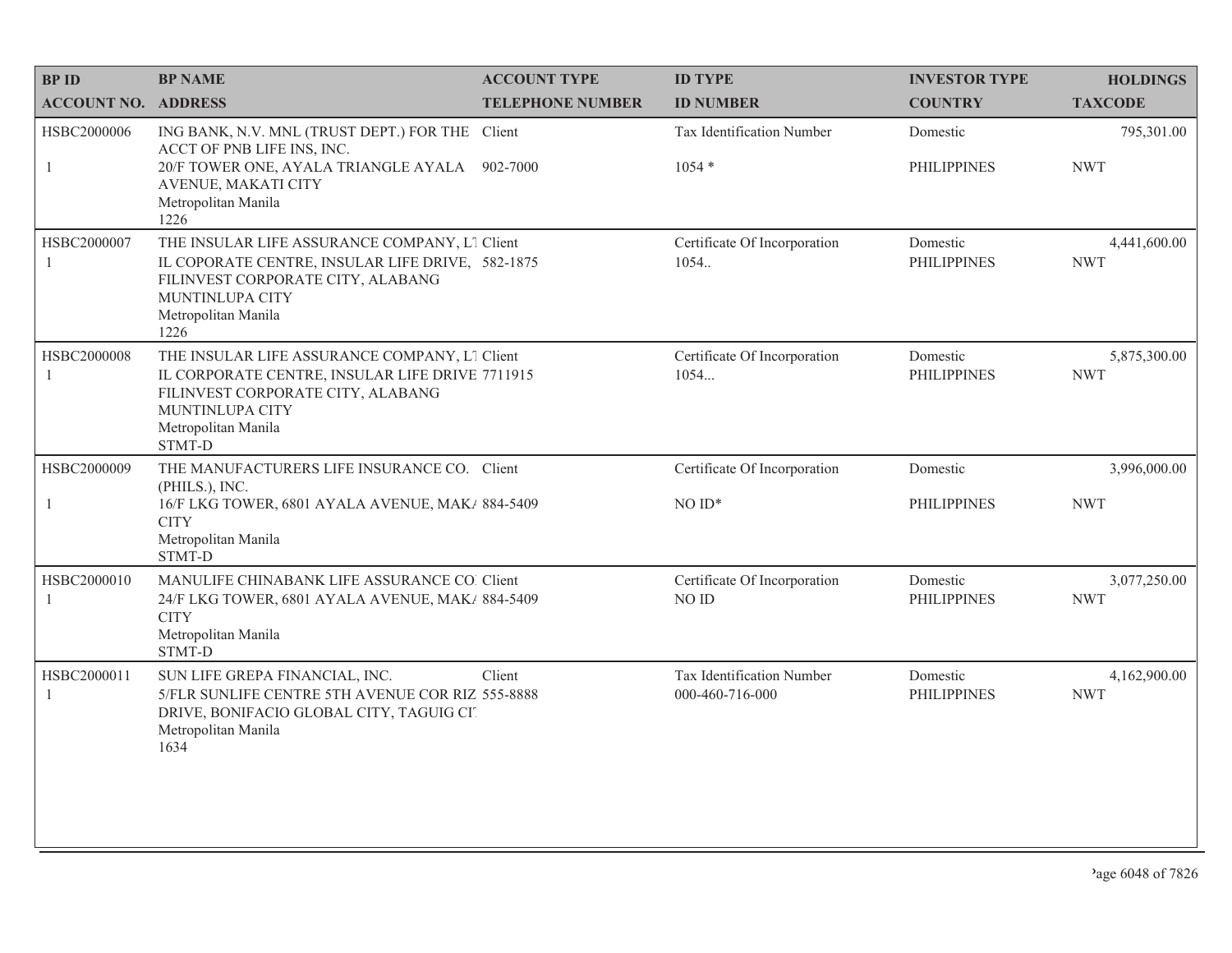| <b>BPID</b>                   | <b>BP NAME</b>                                                                                                                                                                                                                         | <b>ACCOUNT TYPE</b>     | <b>ID TYPE</b>                                | <b>INVESTOR TYPE</b>           | <b>HOLDINGS</b>         |
|-------------------------------|----------------------------------------------------------------------------------------------------------------------------------------------------------------------------------------------------------------------------------------|-------------------------|-----------------------------------------------|--------------------------------|-------------------------|
| <b>ACCOUNT NO. ADDRESS</b>    |                                                                                                                                                                                                                                        | <b>TELEPHONE NUMBER</b> | <b>ID NUMBER</b>                              | <b>COUNTRY</b>                 | <b>TAXCODE</b>          |
| HSBC3000000<br>-1             | THE HONGKONG & SHANGHAI BANKING COR Own<br>LTD. - OWN ACCOUNT<br>HSBC Securities Services 12th Floor, The Enterprise 636-7370<br>Center, Tower I 6766 Ayala Avenue corner Paseo de<br>Roxas Makati City<br>Metropolitan Manila<br>1200 |                         | Tax Identification Number<br>953              | Foreign<br><b>PHILIPPINES</b>  | 2.00<br><b>RA02</b>     |
| LBPT1000000                   | LAND BANK OF THE PHILIPPINES-TRUST<br><b>BANKING GROUP</b>                                                                                                                                                                             | Own                     | Tax Identification Number                     | Domestic                       | 18,050.00               |
| 1                             | LBP PLAZA 1598 M.H. DEL PILAR COR DR. J.<br>QUINTOS STS., MALATE MANILA<br>Metropolitan Manila<br>1004                                                                                                                                 | 405-7550                | 000-470-394-000                               | <b>PHILIPPINES</b>             | <b>NWT</b>              |
| LBPT1000009<br>-1             | LBP-TBG AS AGENT FOR 28568 TA 01<br>LAND BANK OF THE PHILIPPINES COR. DR. J.<br>QUINTOS STS., MALATE, MANILA<br>Metropolitan Manila                                                                                                    | Client<br>405-7554      | Tax Identification Number<br>004-628-891-000* | Domestic<br><b>PHILIPPINES</b> | 35,900.00<br><b>NWT</b> |
| LBPT1000013<br>-1             | LBP-TBG AS AGENT FOR 22594 TA 01<br>LANDBANK PLAZA M.H. DEL PILAR COR DR. J. 405-7554<br>QUINTOS STS. MALATE MANILA<br>Metropolitan Manila<br>1004                                                                                     | Client                  | Tax Identification Number<br>000-839-862-000  | Domestic<br><b>PHILIPPINES</b> | 10,100.00<br><b>NWT</b> |
| LBPT1000015<br>-1             | LBP-TBG AS AGENT FOR 49107 TA01<br>LANDBANK PLAZA M.H. DEL PILAR COR. DR. J 405-7554<br>QUINTOS STS., MALATE MANILA<br>Metropolitan Manila<br>STMT-E                                                                                   | Client                  | Certificate Of Incorporation<br>LBPT1000015   | Domestic<br><b>PHILIPPINES</b> | 45,550.00<br><b>NWT</b> |
| LBPT1000016<br>$\overline{1}$ | LBP-TBG AS AGENT FOR 31712TA02<br>LANDBANK PLAZA M.H. DEL PILAR DR. J.<br>QUINTOS STS., MALATE MANILA<br>Metropolitan Manila<br>STMT-E                                                                                                 | Client<br>405-7554      | Certificate Of Incorporation<br>LBPT1000016   | Domestic<br><b>PHILIPPINES</b> | 6,000.00<br><b>NWT</b>  |
| OOVV1000000<br>-1             | UCPB GENERAL INSURANCE CO., INC.<br>25th Floor, LKG Tower Ayala Avenue, Makati City<br>Metropolitan Manila<br>1226                                                                                                                     | Own<br>884-1225         | Tax Identification Number<br>1007             | Domestic<br><b>PHILIPPINES</b> | 50,000.00<br><b>NWT</b> |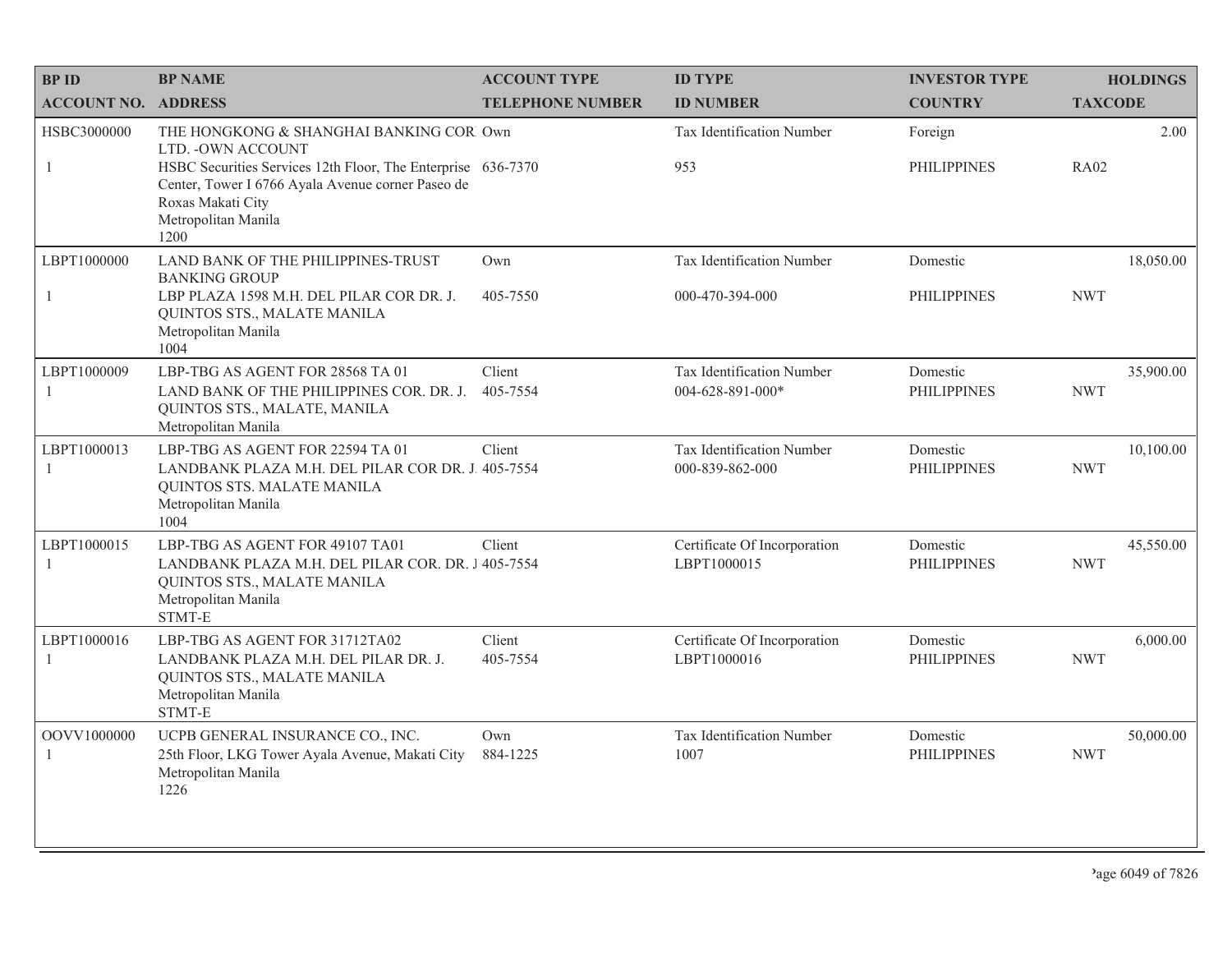| <b>BPID</b>                   | <b>BP NAME</b>                                                                                                                                                                                                         | <b>ACCOUNT TYPE</b>     | <b>ID TYPE</b>                              | <b>INVESTOR TYPE</b>           | <b>HOLDINGS</b>            |
|-------------------------------|------------------------------------------------------------------------------------------------------------------------------------------------------------------------------------------------------------------------|-------------------------|---------------------------------------------|--------------------------------|----------------------------|
| <b>ACCOUNT NO. ADDRESS</b>    |                                                                                                                                                                                                                        | <b>TELEPHONE NUMBER</b> | <b>ID NUMBER</b>                            | <b>COUNTRY</b>                 | <b>TAXCODE</b>             |
| PABC1000000<br>1              | AB CAPITAL & INVESTMENT CORP. - TRUST & Own<br>INVESTMENT DIV.<br>G/F, Asianbank Centre Bldg., Sen. Gil Puyat Extensio 8930373<br>cor. Tordesillas St., Salcedo Village Makati City<br>Metropolitan Manila<br>$\Omega$ |                         | Tax Identification Number<br>899            | Domestic<br><b>PHILIPPINES</b> | 50.00<br><b>NWT</b>        |
| PAUBEIF0000<br>$\overline{2}$ | PAUB1000000<br>33/F JOY-NOLSTALG CENTER, ADB AVE.<br>ORTIGAS, PASIG CITY<br>Metropolitan Manila                                                                                                                        | Client<br>470-9704      | Certificate Of Incorporation<br>PAUBEIF0000 | Domestic<br><b>PHILIPPINES</b> | 64,400.00<br><b>NWT</b>    |
| PCPL1000002<br>$\mathbf{1}$   | UNITED COCONUT PLANTERS LIFE ASSURAN( Client<br><b>CORPORATION</b><br>6774 Cocolife Building, Ayala Avenue, Makati City 812-9070<br>Metropolitan Manila<br>1200                                                        |                         | Tax Identification Number<br>1128           | Domestic<br><b>PHILIPPINES</b> | 20,000.00<br><b>NWT</b>    |
| PNBC2000000                   | PNB-TBG T-10820<br>3/F PNB Financial Center Roxas Blvd., Pasay City<br>Metropolitan Manila<br>1300                                                                                                                     | Own<br>5263059          | Tax Identification Number<br>986            | Domestic<br><b>PHILIPPINES</b> | 3,781,800.00<br><b>NWT</b> |
| PPSB1000000                   | EASTWEST BANKING CORPORATION - TRUST Own<br><b>DIVISION</b>                                                                                                                                                            |                         | Tax Identification Number                   | Domestic                       | 60,600.00                  |
| $\mathbf{1}$                  | 20/F PBCOM TOWER, AYALA AVE., MAKATI<br><b>CITY</b><br>Metropolitan Manila<br>1229                                                                                                                                     | 885-0695 L8582          | 919                                         | <b>PHILIPPINES</b>             | <b>NWT</b>                 |
| PPSB1000008                   | EAST WEST BANKING CORP.-TRUST DIVISION Client<br>FAO 387-311-008354                                                                                                                                                    |                         | Passport                                    | Domestic                       | 2,200.00                   |
| $\mathbf{1}$                  | (DANIEL ISIDORE BRIAN CRUZ BONZO OR<br><b>GLORIA DELA CRUZ BONZO)</b><br>5TH AVE. COR. 23RD ST. BONIFACIO GLOBAL<br><b>CITY TAGUIG CITY</b><br>Metropolitan Manila<br>STMT-E                                           | 575-3838                | PPSB1000008                                 | <b>PHILIPPINES</b>             | <b>PH10</b>                |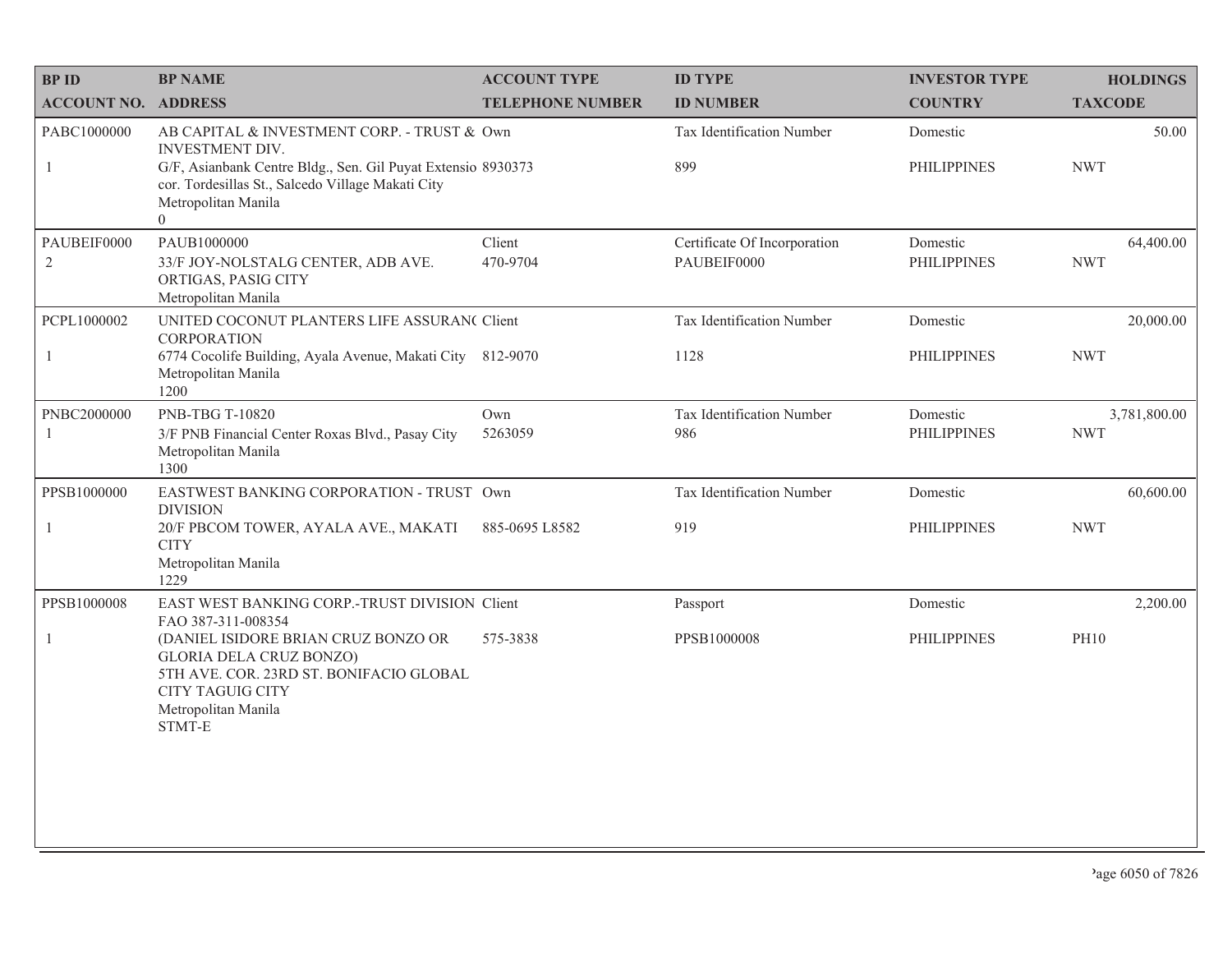| <b>BPID</b>                   | <b>BP NAME</b>                                                                                                                                                                              | <b>ACCOUNT TYPE</b>     | <b>ID TYPE</b>                                 | <b>INVESTOR TYPE</b>           | <b>HOLDINGS</b>            |
|-------------------------------|---------------------------------------------------------------------------------------------------------------------------------------------------------------------------------------------|-------------------------|------------------------------------------------|--------------------------------|----------------------------|
| <b>ACCOUNT NO. ADDRESS</b>    |                                                                                                                                                                                             | <b>TELEPHONE NUMBER</b> | <b>ID NUMBER</b>                               | <b>COUNTRY</b>                 | <b>TAXCODE</b>             |
| PSMC2000000<br>1              | SAN MIGUEL CORPORATION RETIREMENT<br>PLAN-STP<br>San Miguel Corporation Retirement Plan 40 San<br>Miguel Avenue, Ortigas Center Mandaluyong City<br>Metropolitan Manila<br>1550             | Own<br>632-3000         | Tax Identification Number<br>929               | Domestic<br><b>PHILIPPINES</b> | 1,332,000.00<br><b>NWT</b> |
| RCBC1000000<br>$\overline{1}$ | RCBC TRUST & INVESTMENT DIVISION<br>333 Sen. Gil J. Puyat Ave. Makati City<br>Metropolitan Manila<br>1200                                                                                   | Own<br>894-9017/18      | Tax Identification Number<br>273-303-335-000   | Domestic<br><b>PHILIPPINES</b> | 2,394,200.00<br><b>NWT</b> |
| RCBC1000049<br>$\overline{1}$ | RCBC TRUST & INVESTMENT DIVISION<br>333 Sen. Gil J. Puyat Ave. Makati City<br>Metropolitan Manila<br>1200                                                                                   | Client<br>894-9017      | Tax Identification Number<br>000-599-760-000   | Domestic<br><b>PHILIPPINES</b> | 300,000.00<br><b>NWT</b>   |
| RCBC1000050<br>-1             | RCBC TRUST & INVESTMENT DIVISION<br>333 Sen. Gil J. Puyat Ave. Makati City<br>Metropolitan Manila<br>1200                                                                                   | Client<br>894-9017      | Tax Identification Number<br>000-599-760-000.  | Domestic<br><b>PHILIPPINES</b> | 400,000.00<br><b>NWT</b>   |
| RCBC1000052<br>-1             | RCBC IMA NO. 80-185-2 FAO NATIONAL<br>REINSURANCE CORPORATION OF THE<br><b>PHILIPPINES</b><br>9TH FLOOR TOWER I, RCBC PLAZA 6819 AYAL<br>AVE., MAKATI CITY<br>Metropolitan Manila<br>STMT-E | Client<br>878-3325      | Tax Identification Number<br>000-480-869-000   | Domestic<br><b>PHILIPPINES</b> | 300,000.00<br><b>NWT</b>   |
| RCBC1000053                   | RCBC IMA NO. 82-541-7<br>9TH FLOOR TOWER 1, RCBC PLAZA, 6819 AYAI 878-3325<br>AVE., MAKATI CITY<br>Metropolitan Manila<br>STMT-E                                                            | Client                  | Tax Identification Number<br>$000-599-760-000$ | Domestic<br><b>PHILIPPINES</b> | 500,000.00<br><b>NWT</b>   |
| RCBC3000000<br>-1             | RCBC TRUST & INVESTMENT DIVISION -<br><b>VARIOUS TAXABLE ACCTS</b><br>333 SEN. GIL J. PUYAT AVE., MAKATI CITY<br>Metropolitan Manila                                                        | Own<br>8783326          | Tax Identification Number<br>987.              | Domestic<br><b>PHILIPPINES</b> | 17,900.00<br><b>PH10</b>   |
|                               |                                                                                                                                                                                             |                         |                                                |                                |                            |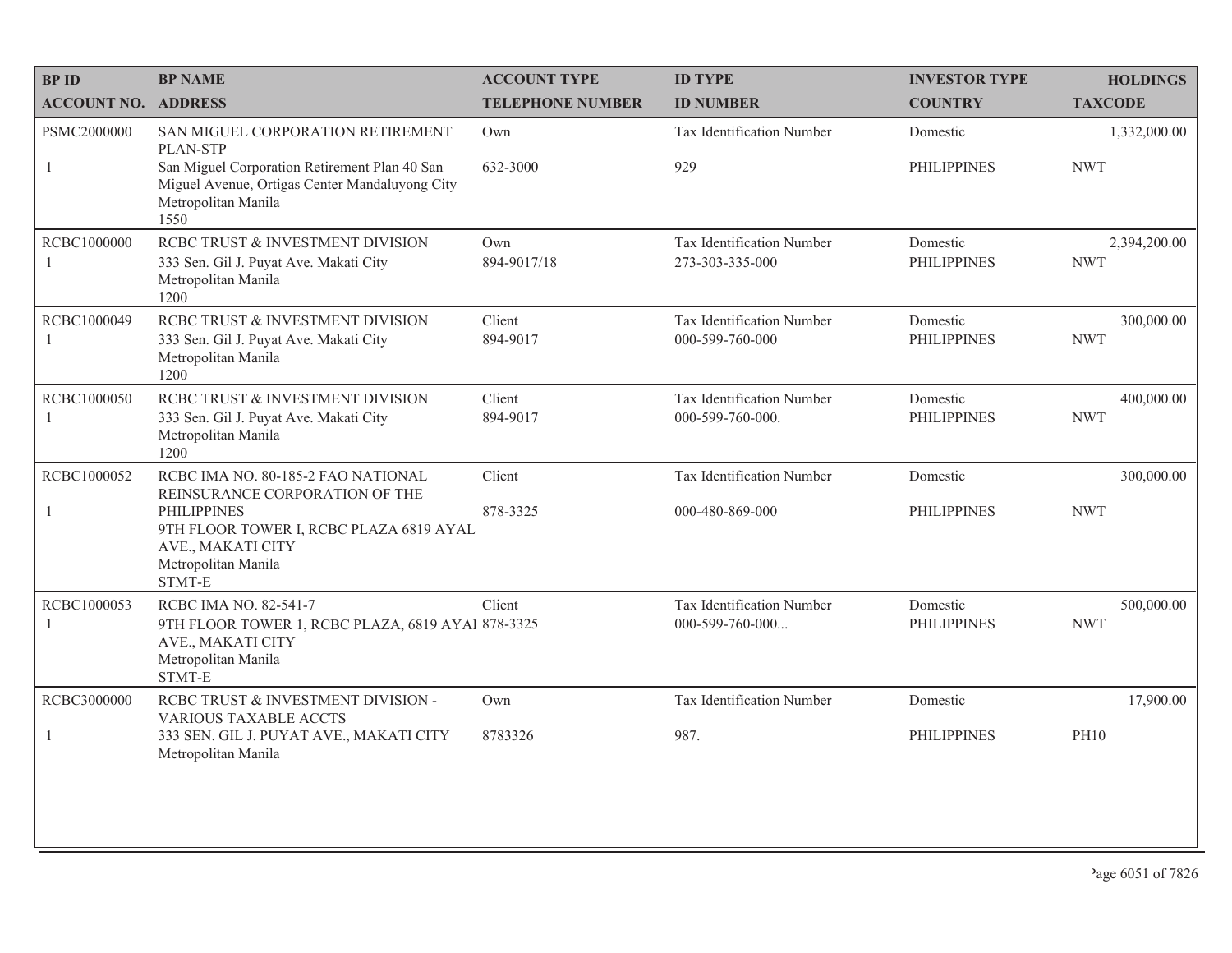| <b>BPID</b>                        | <b>BP NAME</b>                                                                                                                   | <b>ACCOUNT TYPE</b>     | <b>ID TYPE</b>                                       | <b>INVESTOR TYPE</b>           | <b>HOLDINGS</b>               |
|------------------------------------|----------------------------------------------------------------------------------------------------------------------------------|-------------------------|------------------------------------------------------|--------------------------------|-------------------------------|
| <b>ACCOUNT NO. ADDRESS</b>         |                                                                                                                                  | <b>TELEPHONE NUMBER</b> | <b>ID NUMBER</b>                                     | <b>COUNTRY</b>                 | <b>TAXCODE</b>                |
| RCBC3000011<br>$\mathbf{1}$        | RCBC IMA NO. 81-034-7<br>9TH FLOOR TOWER 1, RCBC PLAZA, 6819 AYAI 878-3325<br>AVE., MAKATI CITY<br>Metropolitan Manila<br>STMT-E | Client                  | Passport<br>RCBC3000011                              | Domestic<br><b>PHILIPPINES</b> | 1,000.00<br><b>PH10</b>       |
| SCBK1000000                        | STANDARD CHARTERED BANK<br>6756 Ayala Avenue Makati City<br>Metropolitan Manila<br>1200                                          | Own<br>878-2879         | Tax Identification Number<br>957                     | Foreign<br><b>PHILIPPINES</b>  | 22,438,250.00<br>FMX1         |
| SCBK1000048<br>1                   | STANDARD CHARTERED BANK<br>6756 Ayala Avenue Makati City<br>Metropolitan Manila<br>1200                                          | Client<br>878-2879      | Tax Identification Number<br>1015                    | Foreign<br><b>PHILIPPINES</b>  | 30,000.00<br>NTT <sub>2</sub> |
| SCBK1000050                        | PRU LIFE INSURANCE CORP. OF UK - LINKED Client<br><b>FUND</b>                                                                    |                         | <b>Commercial Registration Number</b>                | Domestic                       | 10,508,850.00                 |
| 1                                  | 5TH FLOOR 6788 AYALA AVENUE MAKATI CIT 878-2124<br>Metropolitan Manila<br>1200                                                   |                         | AS096-0511                                           | <b>PHILIPPINES</b>             | <b>NWT</b>                    |
| SCTD1000000                        | MBTC - TRUST BANKING GROUP<br>5/F Metrobank Plaza Sen. Gil J. Puyat Ave. Makati<br>City<br>Metropolitan Manila<br>1200           | Own<br>894-8888         | Tax Identification Number<br>990                     | Domestic<br><b>PHILIPPINES</b> | 18,624,448.00<br><b>NWT</b>   |
| SCTD1000004<br>1                   | MBTC TBG AS IM FOR 3012-00022-07<br>17TH FLR. GT TOWER INTL AYALA AVE.,<br><b>MAKATI CITY</b><br>Metropolitan Manila             | Client<br>857-5299      | Tax Identification Number<br>990.*.****              | Domestic<br><b>PHILIPPINES</b> | 46,000.00<br><b>PH10</b>      |
| <b>SCTD1000008</b><br>$\mathbf{1}$ | MBTC TBG AS IM FOR WESTMONT RET PLAN<br>17TH FLR. GT TOWER INTL AYALA AVE.,<br><b>MAKATI CITY</b><br>Metropolitan Manila         | Client<br>857-5299      | Certificate Of Incorporation<br>990                  | Domestic<br><b>PHILIPPINES</b> | 46,000.00<br><b>NWT</b>       |
| SCTD1000009<br>1                   | MBTC TBG AS IM FOR MEDICHEM RET PLAN<br>17TH FLR. GT TOWER INTL AYALA AVE.,<br><b>MAKATI CITY</b><br>Metropolitan Manila         | Client<br>857-5299      | Certificate Of Incorporation<br>$990^{\prime\prime}$ | Domestic<br><b>PHILIPPINES</b> | 26,000.00<br><b>NWT</b>       |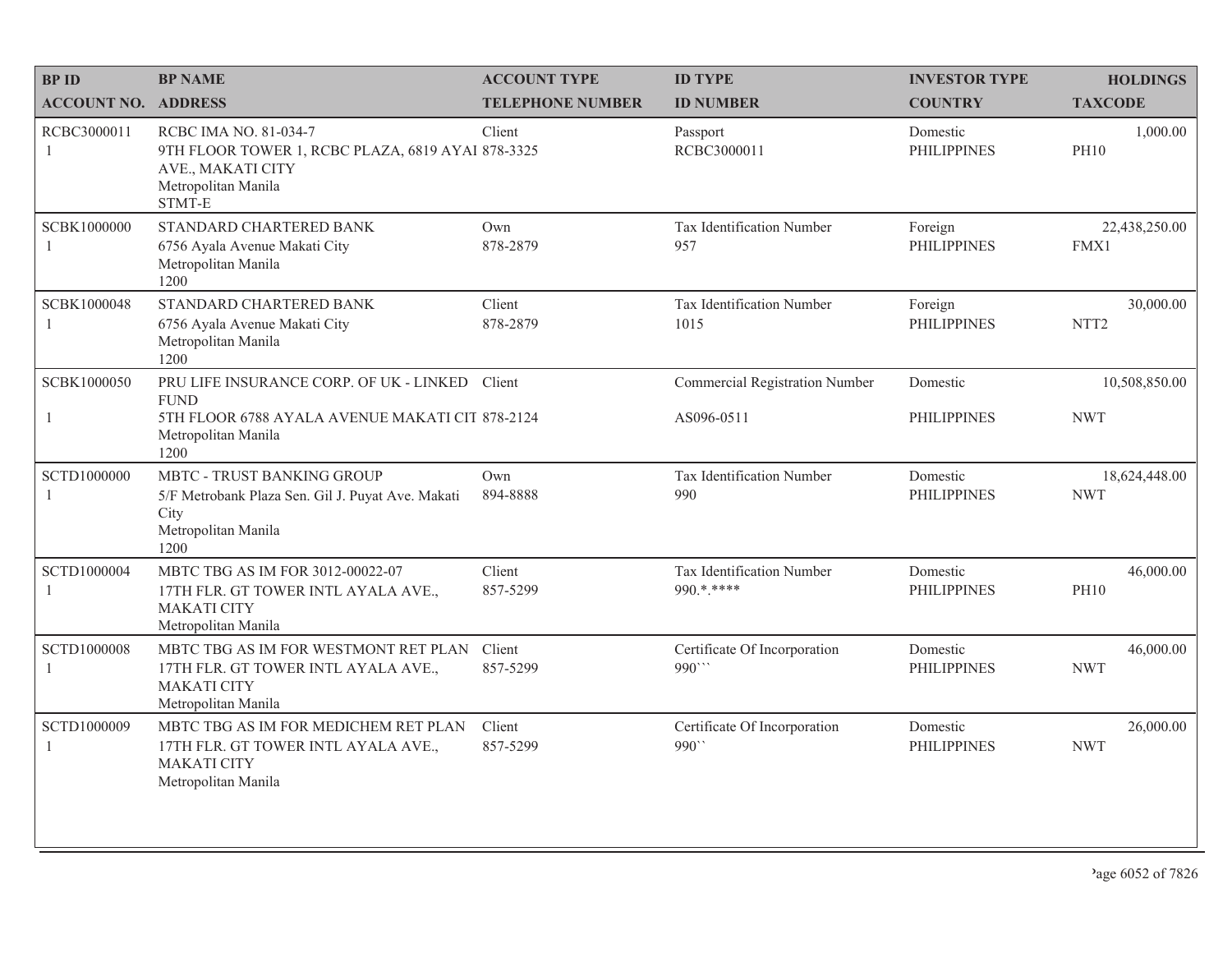| <b>BPID</b>                | <b>BP NAME</b>                                                                                                                            | <b>ACCOUNT TYPE</b>     | <b>ID TYPE</b>                            | <b>INVESTOR TYPE</b>           | <b>HOLDINGS</b>          |
|----------------------------|-------------------------------------------------------------------------------------------------------------------------------------------|-------------------------|-------------------------------------------|--------------------------------|--------------------------|
| <b>ACCOUNT NO. ADDRESS</b> |                                                                                                                                           | <b>TELEPHONE NUMBER</b> | <b>ID NUMBER</b>                          | <b>COUNTRY</b>                 | <b>TAXCODE</b>           |
| SCTD1000010<br>1           | MBTC TBG AS IM FOR PEDIATRICA RET PLAN Client<br>17TH FLR. GT TOWER INTL AYALA AVE.,<br><b>MAKATI CITY</b><br>Metropolitan Manila         | 857-5299                | Certificate Of Incorporation<br>990'      | Domestic<br><b>PHILIPPINES</b> | 20,000.00<br><b>NWT</b>  |
| SCTD1000011<br>-1          | MBTC TBG AS IM FOR MFI FOUNDATION, INC. Client<br>17TH FLR. GT TOWER INTL AYALA AVE.,<br><b>MAKATI CITY</b><br>Metropolitan Manila        | 857-5299                | Certificate Of Incorporation<br>990 ***** | Domestic<br><b>PHILIPPINES</b> | 13,050.00<br><b>NWT</b>  |
| SCTD1000012                | MBTC TBG AS IM FOR TAKING CARE OF<br><b>BUSINESS CORP.</b>                                                                                | Client                  | Certificate Of Incorporation              | Domestic                       | 50,000.00                |
| 1                          | 17TH FLR. GT TOWER INTL AYALA AVE.,<br><b>MAKATI CITY</b><br>Metropolitan Manila                                                          | 857-5299                | 990 ****                                  | <b>PHILIPPINES</b>             | <b>NWT</b>               |
| SCTD1000014                | MBTC TBG AS IM FOR BOARD OF TRUSTEES O Client<br>PERAA RET FUND                                                                           |                         | Certificate Of Incorporation              | Domestic                       | 407,150.00               |
| $\mathbf{1}$               | 17TH FLR. GT TOWER INTL AYALA AVE.,<br><b>MAKATI CITY</b><br>Metropolitan Manila                                                          | 857-5299                | 990**                                     | <b>PHILIPPINES</b>             | <b>NWT</b>               |
| SCTD1000015                | MBTC TBG AS IM FOR BOARD OF TRUSTEES - Client<br>STANDARD CHARTERED RET PLAN                                                              |                         | Certificate Of Incorporation              | Domestic                       | 53,000.00                |
| -1                         | 17TH FLR. GT TOWER INTL AYALA AVE.,<br><b>MAKATI CITY</b><br>Metropolitan Manila                                                          | 857-5299                | 990                                       | <b>PHILIPPINES</b>             | <b>NWT</b>               |
| SCTD1000016                | MBTC TBG AS IM FOR GOVT SERVICE<br><b>INSURANCE SYSTEM</b>                                                                                | Client                  | Certificate Of Incorporation              | Domestic                       | 4,848,400.00             |
| $\mathbf{1}$               | 17TH FLR. GT TOWER INTL AYALA AVE.,<br><b>MAKATI CITY</b><br>Metropolitan Manila                                                          | 857-5299                | $990*$                                    | <b>PHILIPPINES</b>             | <b>NWT</b>               |
| SCTD1000017<br>-1          | MBTC TBG AS INV MGR FOR MERCURY GROU. Client<br>17TH FLR. GT TOWER INTL AYALA AVE.,<br><b>MAKATI CITY</b><br>Metropolitan Manila<br>1200  | 857-5299                | Tax Identification Number<br>$990*$       | Domestic<br><b>PHILIPPINES</b> | 120,000.00<br><b>NWT</b> |
| SCTD1000018<br>1           | MBTC-TBG AS INV MGR FOR SKETCHBOOKS, I Client<br>17TH FLR. GT TOWER INTL AYALA AVE.,<br><b>MAKATI CITY</b><br>Metropolitan Manila<br>1200 | 857-5299                | Tax Identification Number<br>$*$ *990     | Domestic<br><b>PHILIPPINES</b> | 33,000.00<br><b>NWT</b>  |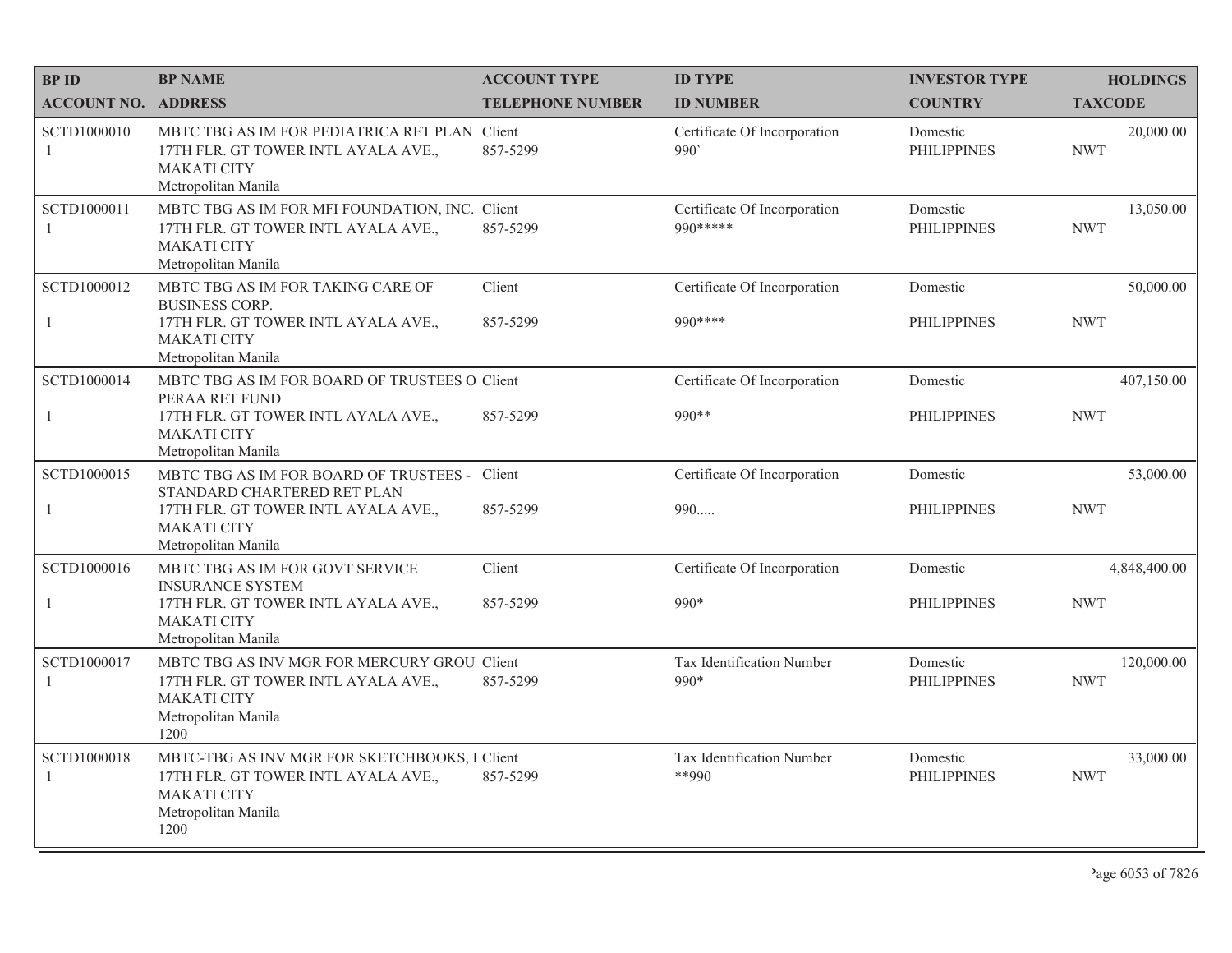| <b>BPID</b>                 | <b>BP NAME</b>                                                                                                                                        | <b>ACCOUNT TYPE</b>     | <b>ID TYPE</b>                                 | <b>INVESTOR TYPE</b>           | <b>HOLDINGS</b>          |
|-----------------------------|-------------------------------------------------------------------------------------------------------------------------------------------------------|-------------------------|------------------------------------------------|--------------------------------|--------------------------|
| <b>ACCOUNT NO. ADDRESS</b>  |                                                                                                                                                       | <b>TELEPHONE NUMBER</b> | <b>ID NUMBER</b>                               | <b>COUNTRY</b>                 | <b>TAXCODE</b>           |
| SCTD1000019<br>$\mathbf{1}$ | MBTC-TBG AS INV MGR FLG MANAGEMENT & Client<br>DEVT. CORP.<br>17TH FLR GT TOWER INTL, AYALA AVE.,                                                     | 8575299                 | Certificate Of Incorporation<br>FLG MGNT NO ID | Domestic<br><b>PHILIPPINES</b> | 252,900.00<br><b>NWT</b> |
|                             | <b>MAKATI CITY</b><br>Metropolitan Manila<br>STMT-D                                                                                                   |                         |                                                |                                |                          |
| SCTD1000022                 | MBTC-TBG AS INV MGR FOR PHILIPPINE STOC Client<br><b>EXCHANGE</b>                                                                                     |                         | Tax Identification Number                      | Domestic                       | 92,000.00                |
| 1                           | 17TH FLR GT TOWER INTL AYALA AVE.,<br><b>MAKATI CITY</b><br>Metropolitan Manila<br>1200                                                               | 8575299                 | 000477863000.                                  | <b>PHILIPPINES</b>             | <b>NWT</b>               |
| SCTD1000023                 | MBTC-TBG AS INV MGR FOR MAJENT AGRO<br>INDUSTRIAL CORP. - CAROLINA BAMBOO                                                                             | Client                  | Tax Identification Number                      | Domestic                       | 64,000.00                |
| $\mathbf{1}$                | <b>GARDENS</b><br>17TH FLR GT TOWER INTL, AYALA AVE.,<br><b>MAKATI CITY</b><br>Metropolitan Manila<br>1200                                            | 8575299                 | 000 477 863 000.                               | <b>PHILIPPINES</b>             | <b>NWT</b>               |
| SCTD1000029                 | MBTC TBG AS IM FOR NARRA PRINCETON<br><b>HOLDINGS LIMITED</b>                                                                                         | Client                  | Certificate Of Incorporation                   | Foreign                        | 67,000.00                |
| $\mathbf{1}$                | 17TH FLR GT TOWER INTERNATIONAL AYALA 857-5299<br>AVENUE, MAKATI CITY<br>Metropolitan Manila                                                          |                         | SCTD1000029                                    | <b>PHILIPPINES</b>             | VI24                     |
| SCTD1000030<br>1            | MBTC TBG AS INVT. MNGR. FOR 3011-00033-12 Client<br>17TH FLR GT TOWER INTERNATIONAL AYALA 857-5299<br>AVENUE, MAKATI CITY<br>Metropolitan Manila      |                         | Tax Identification Number<br>121-689-178       | Domestic<br><b>PHILIPPINES</b> | 5,000.00<br><b>NWT</b>   |
| SCTD1000032<br>1            | MBTC TBG AS IM FOR HOLY ANGEL UNIVERSI Client<br>17TH FLR GT TOWER INTERNATIONAL AYALA 857-5299<br>AVENUE, MAKATI CITY<br>Metropolitan Manila<br>1200 |                         | Tax Identification Number<br>000772540000      | Domestic<br><b>PHILIPPINES</b> | 20,000.00<br><b>NWT</b>  |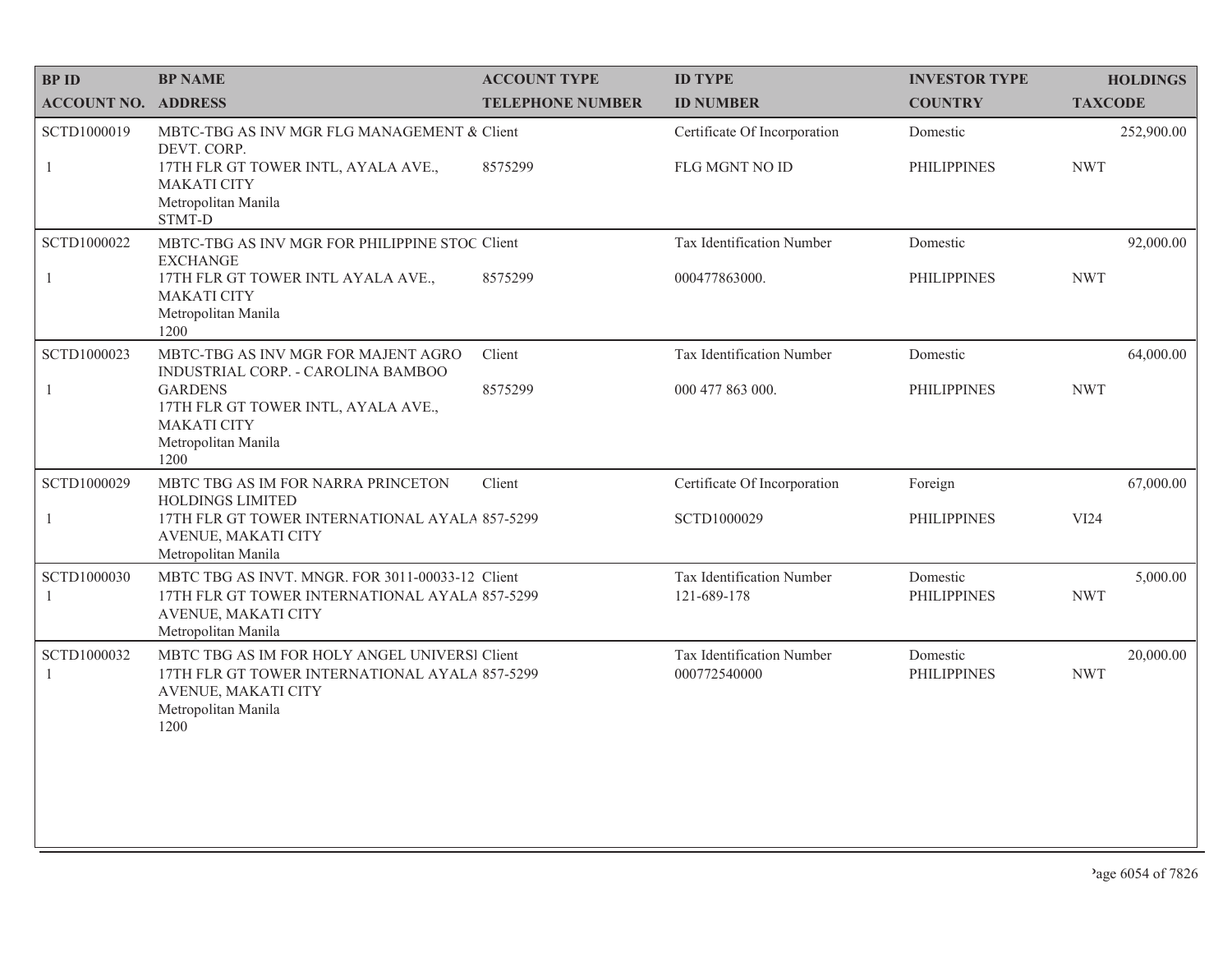| <b>BPID</b>                 | <b>BP NAME</b>                                                                                                                                                                     | <b>ACCOUNT TYPE</b>     | <b>ID TYPE</b>                                  | <b>INVESTOR TYPE</b>           | <b>HOLDINGS</b>          |
|-----------------------------|------------------------------------------------------------------------------------------------------------------------------------------------------------------------------------|-------------------------|-------------------------------------------------|--------------------------------|--------------------------|
| <b>ACCOUNT NO. ADDRESS</b>  |                                                                                                                                                                                    | <b>TELEPHONE NUMBER</b> | <b>ID NUMBER</b>                                | <b>COUNTRY</b>                 | <b>TAXCODE</b>           |
| SCTD1000038<br>1            | MBTC TBG AS IM FOR ATENEO DE MANILA<br>UNIVERSITY (QUEZON CITY), INC.<br>17TH FLR GT TOWER INTERNATIONAL AYALA 857-5299<br>AVENUE, MAKATI CITY<br>Metropolitan Manila<br>STMT-E    | Client                  | Certificate Of Incorporation<br>000-707-229-000 | Domestic<br><b>PHILIPPINES</b> | 31,000.00<br><b>NWT</b>  |
| SCTD1000039<br>$\mathbf{1}$ | MBTC TBG AS IM FOR PERLA COMPANIA DE<br>SEGUROS, INC.<br>17TH FLR GT TOWER INTERNATIONAL AYALA 857-5299<br>AVENUE, MAKATI CITY<br>Metropolitan Manila<br>STMT-E                    | Client                  | Certificate Of Incorporation<br>000-486-565     | Domestic<br><b>PHILIPPINES</b> | 13,700.00<br><b>NWT</b>  |
| SCTD1000042<br>$\mathbf{1}$ | MBTC TBG AS IM FOR SECURITIES INVESTORS Client<br>PROTECTION FUNDS, INC.<br>17TH FLR GT TOWER INTERNATIONAL AYALA 857-5299<br>AVENUE, MAKATI CITY<br>Metropolitan Manila<br>STMT-E |                         | Certificate Of Incorporation<br>SCTD1000042     | Domestic<br><b>PHILIPPINES</b> | 55,000.00<br><b>NWT</b>  |
| SCTD1000043<br>1            | MBTC TBG AS IM FOR SURE PLUS VANTAGE, I Client<br>17TH FLR GT TOWER INTERNATIONAL AYALA 857-5299<br>AVENUE, MAKATI CITY<br>Metropolitan Manila<br>STMT-E                           |                         | Certificate Of Incorporation<br>SCTD1000043     | Domestic<br><b>PHILIPPINES</b> | 8,500.00<br><b>NWT</b>   |
| SCTD1000044<br>$\mathbf{1}$ | MBTC TBG AS IM FOR ASIAN HOLDINGS<br><b>CORPOATION</b><br>17TH FLR GT TOWER INTERNATIONAL AYALA 857-5299                                                                           | Client                  | Certificate Of Incorporation<br>SCTD1000044     | Domestic<br><b>PHILIPPINES</b> | 100,000.00<br><b>NWT</b> |
|                             | AVENUE, MAKATI CITY<br>Metropolitan Manila<br>STMT-E                                                                                                                               |                         |                                                 |                                |                          |
| SCTD1000045                 | MBTC TBG AS IM FOR AUGUSTO E. TYCANGC Client<br>OR LILIA C. TYCANGCO                                                                                                               |                         | Passport                                        | Domestic                       | 7,000.00                 |
| $\mathbf{1}$                | 17TH FLR GT TOWER INTERNATIONAL AYALA 857-5299<br>AVENUE, MAKATI CITY<br>Metropolitan Manila<br>STMT-E                                                                             |                         | SCTD1000045                                     | <b>PHILIPPINES</b>             | <b>NWT</b>               |
|                             |                                                                                                                                                                                    |                         |                                                 |                                |                          |